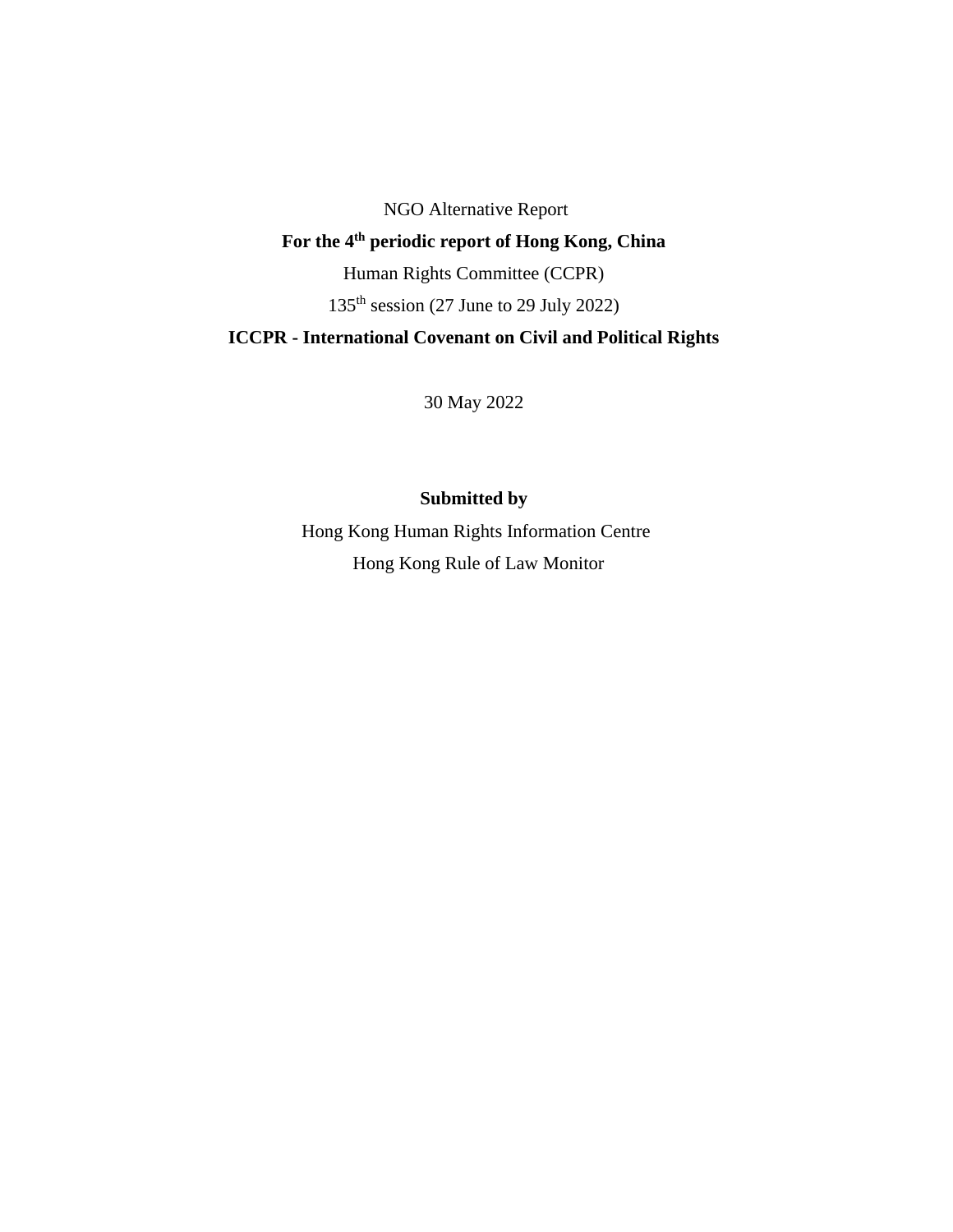### **Introduction**

#### **Background**

In June 2020, civil society of Hong Kong made a joint submission to the Committee for the List of Issues, as it had done in the past decades. It was a coordinated effort among more than 25 Hong Kong NGOs to present to the Committee a comprehensive overview of the implementation of the ICCPR in Hong Kong.

Shortly after the joint submission was made, the National Security Law was imposed on Hong Kong. The free environment enabling civil society organisations to take part in UN treaty body reviews of Hong Kong without fear of serious reprisal has thus been destroyed.

Civil society has been dismantled by the authorities by way of prosecuting activists and organisations and freezing assets; what remain of the Hong Kong civil society have to be extremely cautious to avoid being accused of violating the NSL, or becoming a target of eradication, such as by striking off the society, company, or trade union registration of the organisation. Since making a submission to the UN, including its treaty bodies, could potentially be accused of colluding with a foreign element, or publishing seditious materials, Hong Kong activists' involvement in engaging with the Committee or merely taking part in consultation for a submission could be dangerous.

By participating in this submission, the writers and all who have contributed bear the risk of reprisal from the Hong Kong and Chinese governments, possibly for sedition, collusion with foreign elements, and subversion.

#### **This Submission**

This submission is jointly made by the Hong Kong Human Rights Information Centre<sup>1</sup> and the Hong Kong Rule of Law Monitor<sup>2</sup> to the Committee ahead of the review of Hong Kong. The writers of this submission are Hong Kong human rights defenders and observers who have left Hong Kong due to safety concern under the repressive regime against civil society and dissidents.

This submission responds to the List of Issues released in August 2020, and the Government's reply to the list of issues submitted in 2021, building upon the Joint Submission by Hong Kong NGOs submitted to the Committee for the consideration of the List of Issues in June 2020. This submission takes into account the development of issues raised in the List of Issues over the past two years. There are indeed drastic developments in many aspects following the introduction of the National Security Law on 30 June 2020.

This submission is based on information available in the public domain and consultation with civil society in Hong Kong. From a human rights perspective. We sincerely thank our civil society members who remain in Hong Kong

Contact: hkhric@protonmail.com

Contact: contact@hkrlm.org

<sup>1</sup> Hong Kong Human Rights Information Centre ("**HKHRIC**") is established in 2022 by a group of human rights defenders from Hong Kong with strong background in policy and legal research. The mission of HKHRIC is to provide credible information on the latest situation in Hong Kong, with reference to its legal, political, and human rights development, in order to support the resilient civil society in Hong Kong and defend the city's rights and freedoms in accordance with international human rights law and standards.

<sup>&</sup>lt;sup>2</sup> Hong Kong Rule of Law Monitor is a group of Hong Kong lawyers based overseas, watching the human rights situation and rule of law in Hong Kong.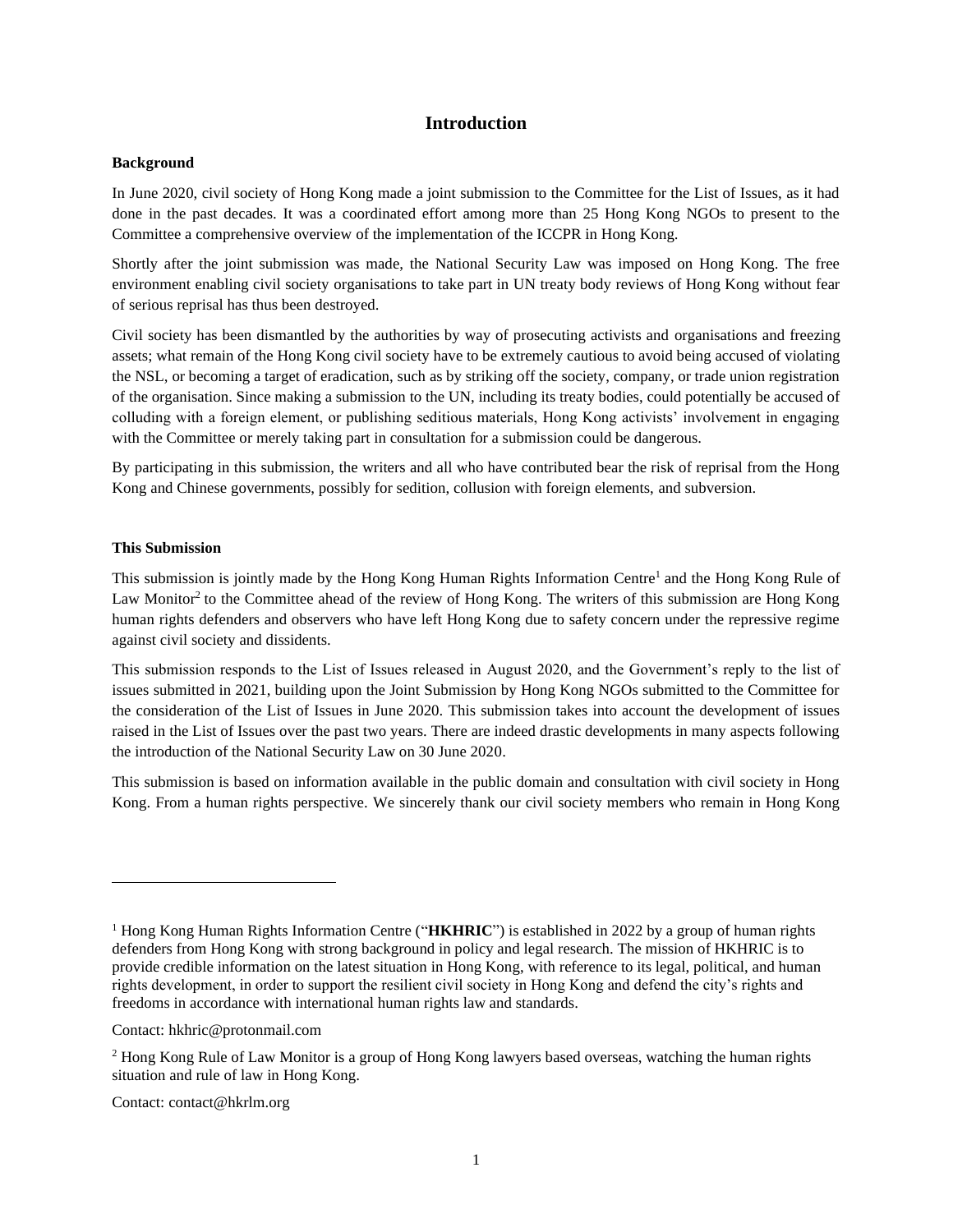still for their insights and experiences on ground. The writers endeavour to verify facts and make observations and suggest recommendations based on their expertise in human rights issues in Hong Kong.

This submission reiterates all the points raised in the Joint Submission in June 2020 without repetition.

Due to the limited resources and inability to conduct wide range of consultation with civil society in Hong Kong, this submission cannot be as comprehensive as joint NGO submissions made by Hong Kong civil society in the past. The writers endeavour to focus on priority issues, while stressing that this submission is by means an exhaustive representation of the dire regression of protected rights under the ICCPR in Hong Kong.

#### **Structure of this submission**

The table of content is intentionally detailed to serve as a guide to the issues covered in this submission.

There is a list of priority recommendations following the table of content. The recommendations are extracted from the submission.

There are three substantive parts in this submission:

Part I focuses on issues related to the National Security Law, other laws related to national security, emergency law, and their implementation.

Part II focuses on priority issues other than the above.

Further issues are covered in Part III.

Otherwise, the format of this submission mirrors the Replies of Hong Kong, China to the list of issues for the Committee's easy reference.

After each issue, we try to propose recommendations for the Committee's consideration to include in the Concluding Observations, or to follow up with the State. These have been put into boxes for ease of identification.

### **Calls for action**

In addition to making recommendations for improvement, we ask the Committee to, after the constructive dialogues with the State, **sternly declare all measures or inactions by the State that the Committee finds to be incompatible with the State's obligations under the ICCPR**. Such statements will be instrumental to the monitoring and efforts to uphold human rights standards in Hong Kong now that independent human rights discourse in Hong Kong is restricted.

**Also, we ask the Committee to pro-actively use the follow-up procedure for all of the NSL related and priority issues submitted in this submission.**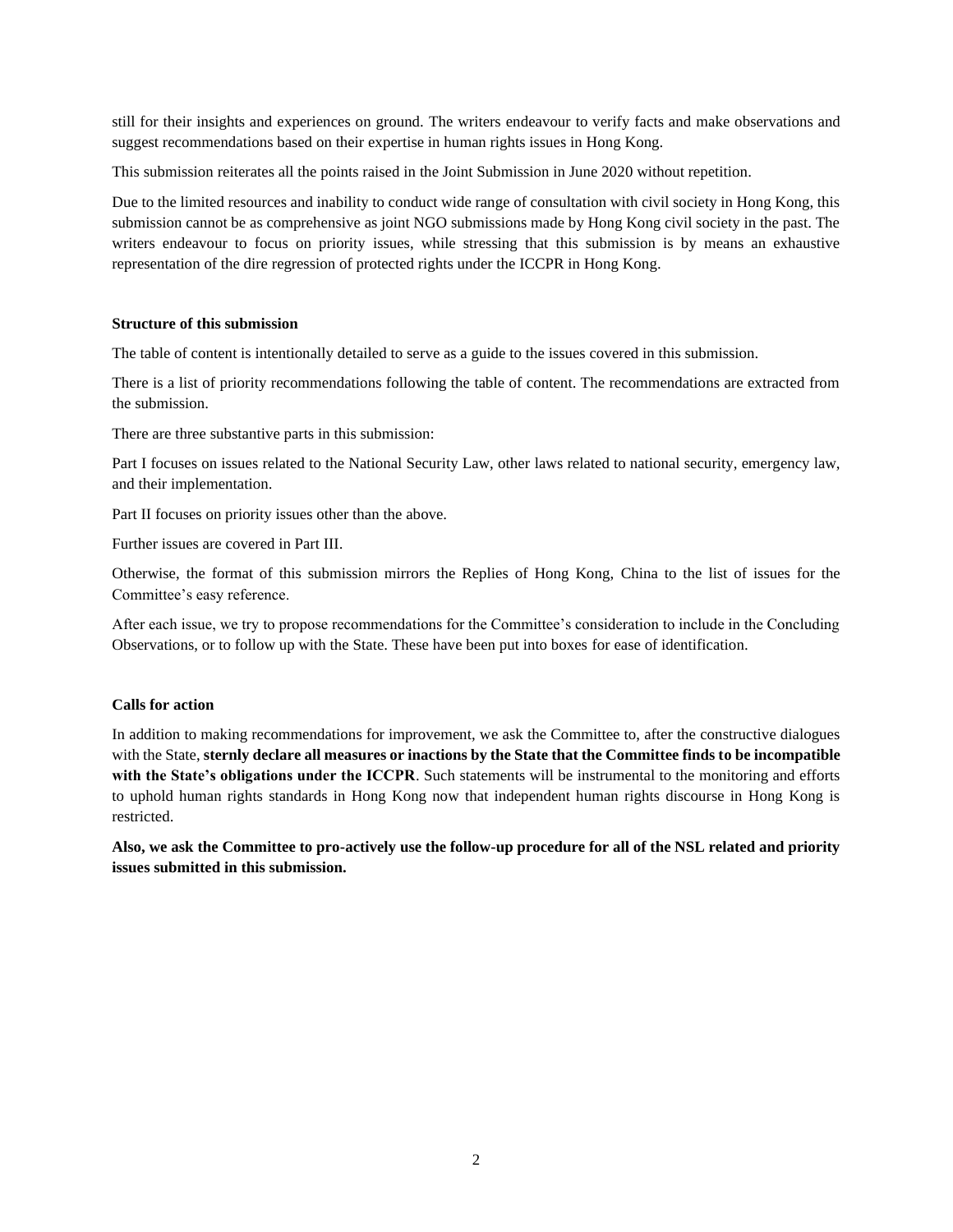### **Table of Content**

| Power to Order Removal of Electronic Messages "Endangering National Security" (Schedule 4 of IRs) 19 |  |
|------------------------------------------------------------------------------------------------------|--|
|                                                                                                      |  |
|                                                                                                      |  |
|                                                                                                      |  |
|                                                                                                      |  |
|                                                                                                      |  |
|                                                                                                      |  |
|                                                                                                      |  |
|                                                                                                      |  |
|                                                                                                      |  |
|                                                                                                      |  |
|                                                                                                      |  |
|                                                                                                      |  |
|                                                                                                      |  |
|                                                                                                      |  |
|                                                                                                      |  |
|                                                                                                      |  |
|                                                                                                      |  |
|                                                                                                      |  |
|                                                                                                      |  |
|                                                                                                      |  |
|                                                                                                      |  |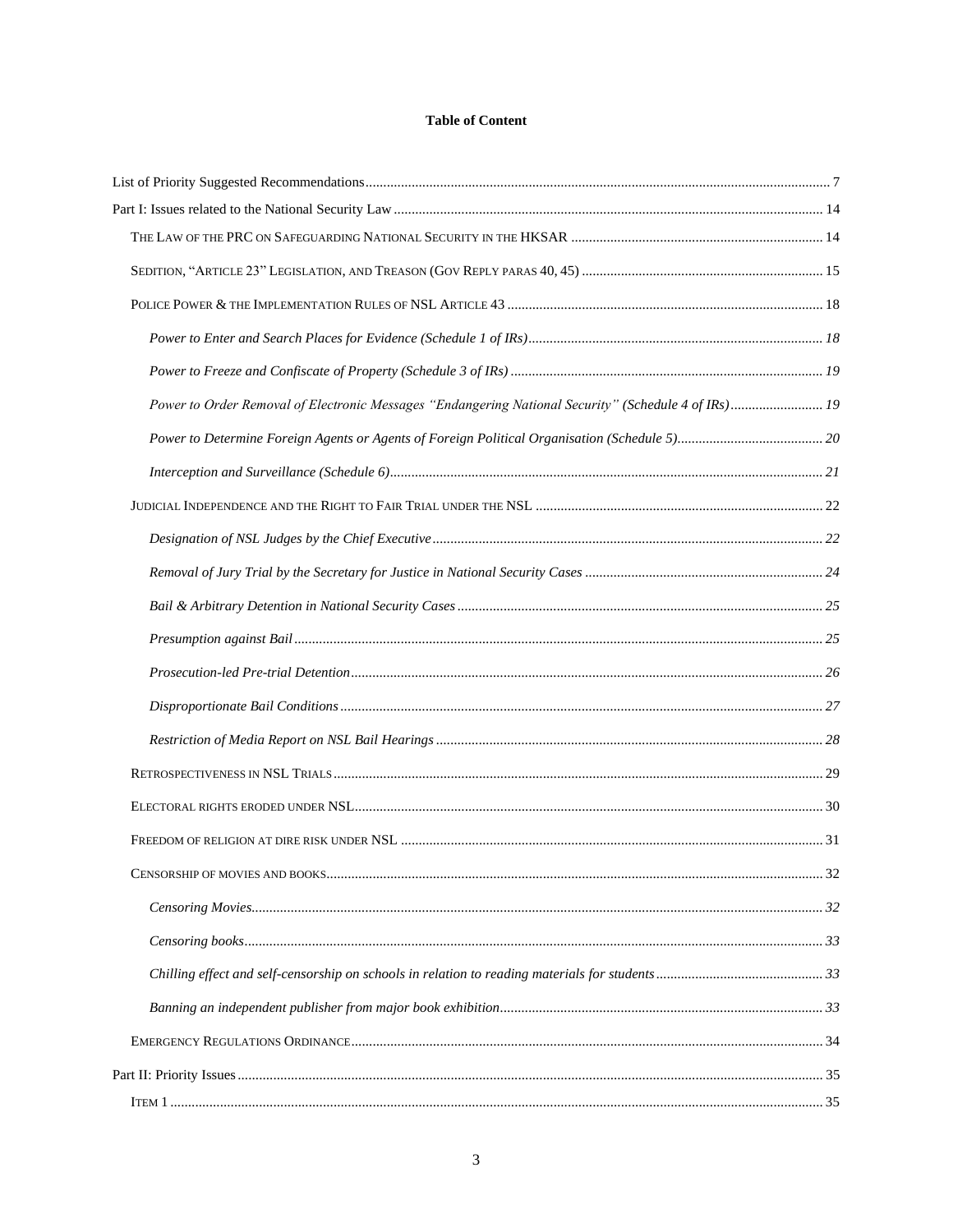| CONSTRAINTS ON UNPRESENTED DEFENDANTS IN CUSTODY TO PREPARE FOR TRIAL - THE CASE OF CHOW HANG-TUNG  50             |  |
|--------------------------------------------------------------------------------------------------------------------|--|
|                                                                                                                    |  |
|                                                                                                                    |  |
|                                                                                                                    |  |
| Editorial Independence of Hong Kong Public Broadcaster, Radio Television Hong Kong ("RTHK") quashed51              |  |
|                                                                                                                    |  |
|                                                                                                                    |  |
|                                                                                                                    |  |
| Upcoming new national security legislation, regulation of "fake news", and possible licensing requirement of media |  |
|                                                                                                                    |  |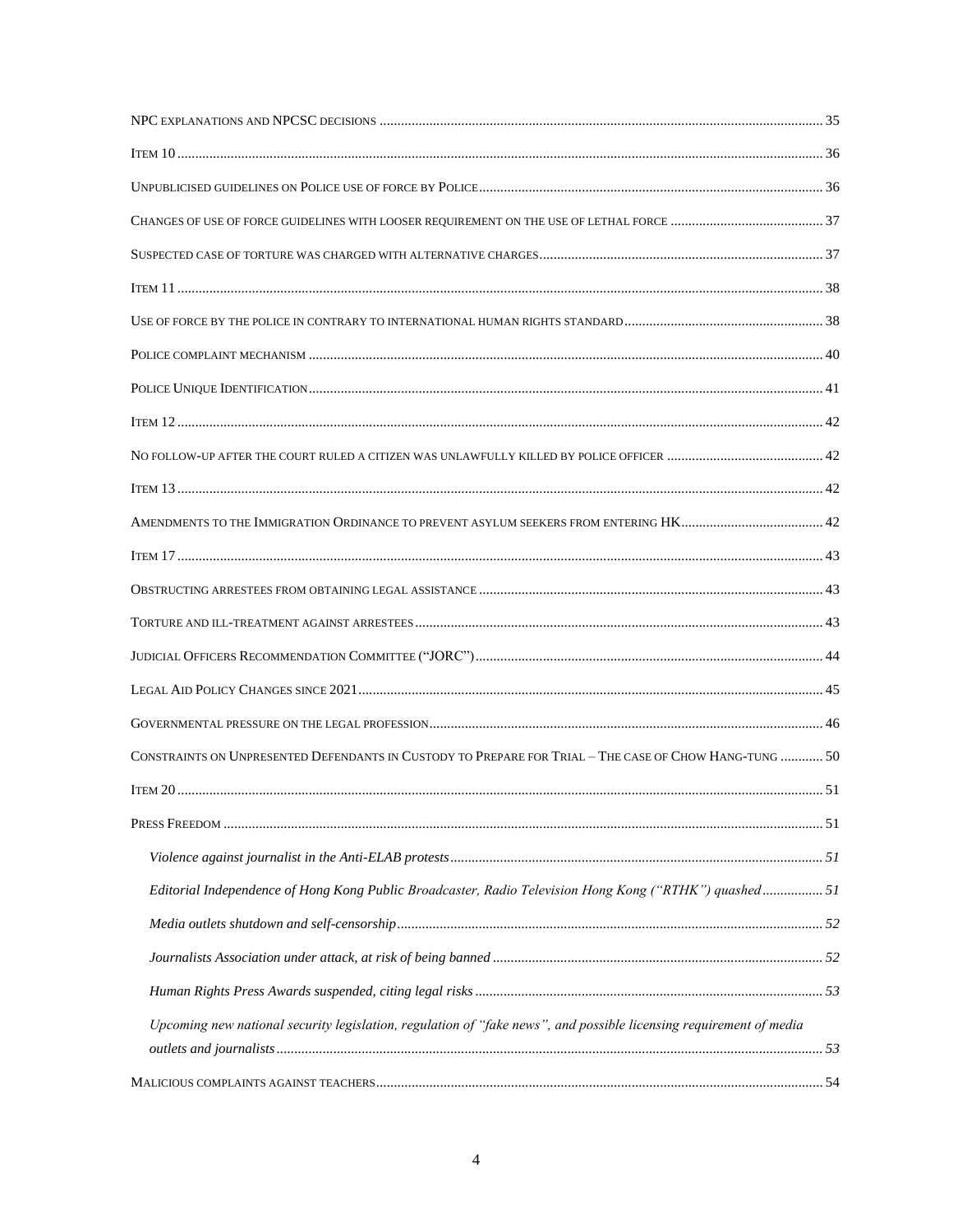| INTIMIDATE CITIZEN FROM PARTICIPATING IN PUBLIC ASSEMBLIES BY STOP AND SEARCH, STOP AND FRISK, ARREST, AND ISSUANCE |  |
|---------------------------------------------------------------------------------------------------------------------|--|
|                                                                                                                     |  |
|                                                                                                                     |  |
|                                                                                                                     |  |
|                                                                                                                     |  |
|                                                                                                                     |  |
|                                                                                                                     |  |
|                                                                                                                     |  |
|                                                                                                                     |  |
|                                                                                                                     |  |
|                                                                                                                     |  |
|                                                                                                                     |  |
|                                                                                                                     |  |
|                                                                                                                     |  |
|                                                                                                                     |  |
|                                                                                                                     |  |
|                                                                                                                     |  |
|                                                                                                                     |  |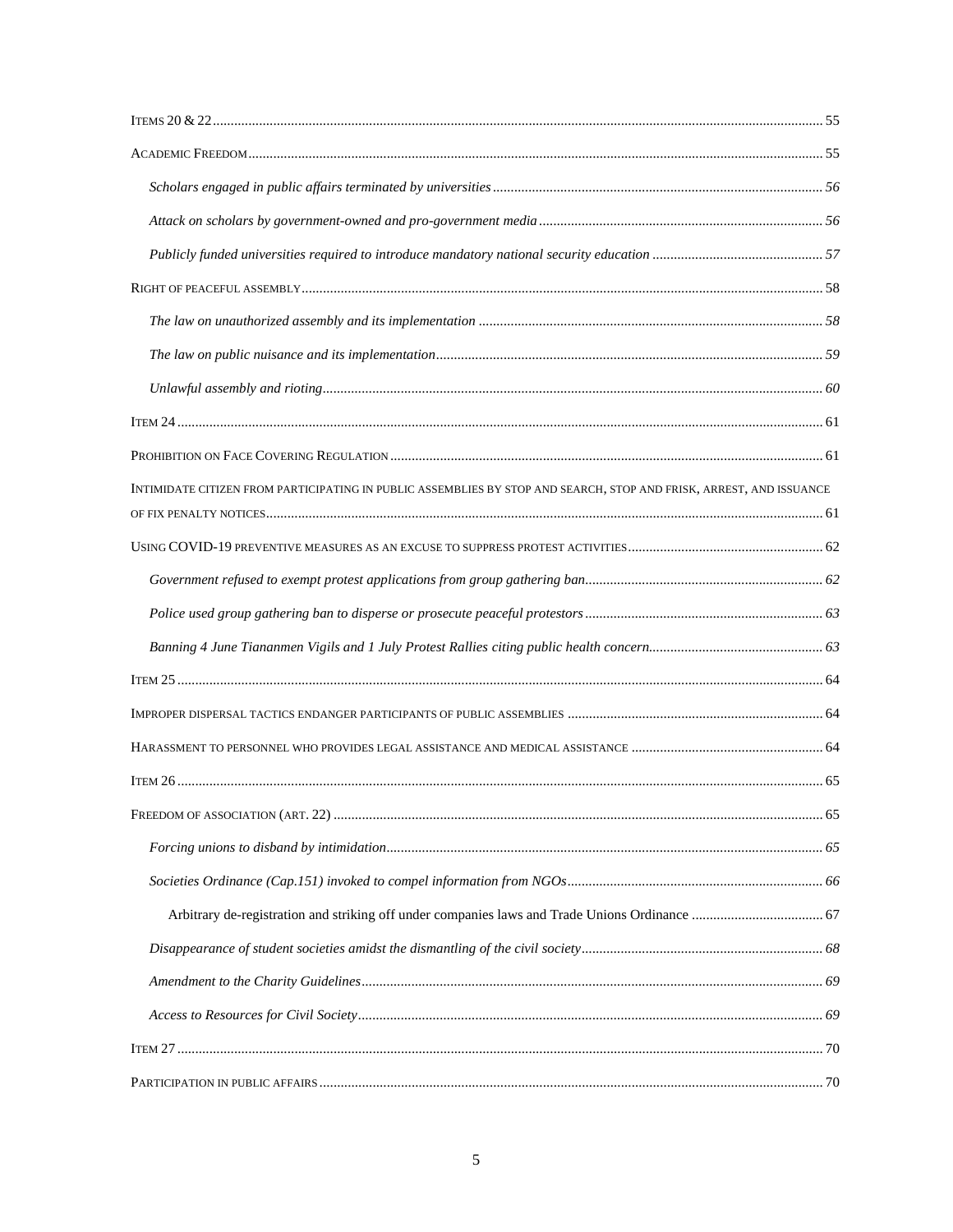<span id="page-6-0"></span>

| Disqualification of elected representatives and election candidates based on pre-National Security Law conducts71 |  |
|-------------------------------------------------------------------------------------------------------------------|--|
| Government demands paybacks from disqualified elected representatives, akin to punishment by bankrupting fine  71 |  |
|                                                                                                                   |  |
|                                                                                                                   |  |
|                                                                                                                   |  |
| DISCRIMINATION AGAINST SAME-SEX COUPLES AND NON-RECOGNITION OF SAME-SEX PARTNERSHIP OR MARRIAGE 73                |  |
|                                                                                                                   |  |
|                                                                                                                   |  |
|                                                                                                                   |  |
|                                                                                                                   |  |
|                                                                                                                   |  |
|                                                                                                                   |  |
|                                                                                                                   |  |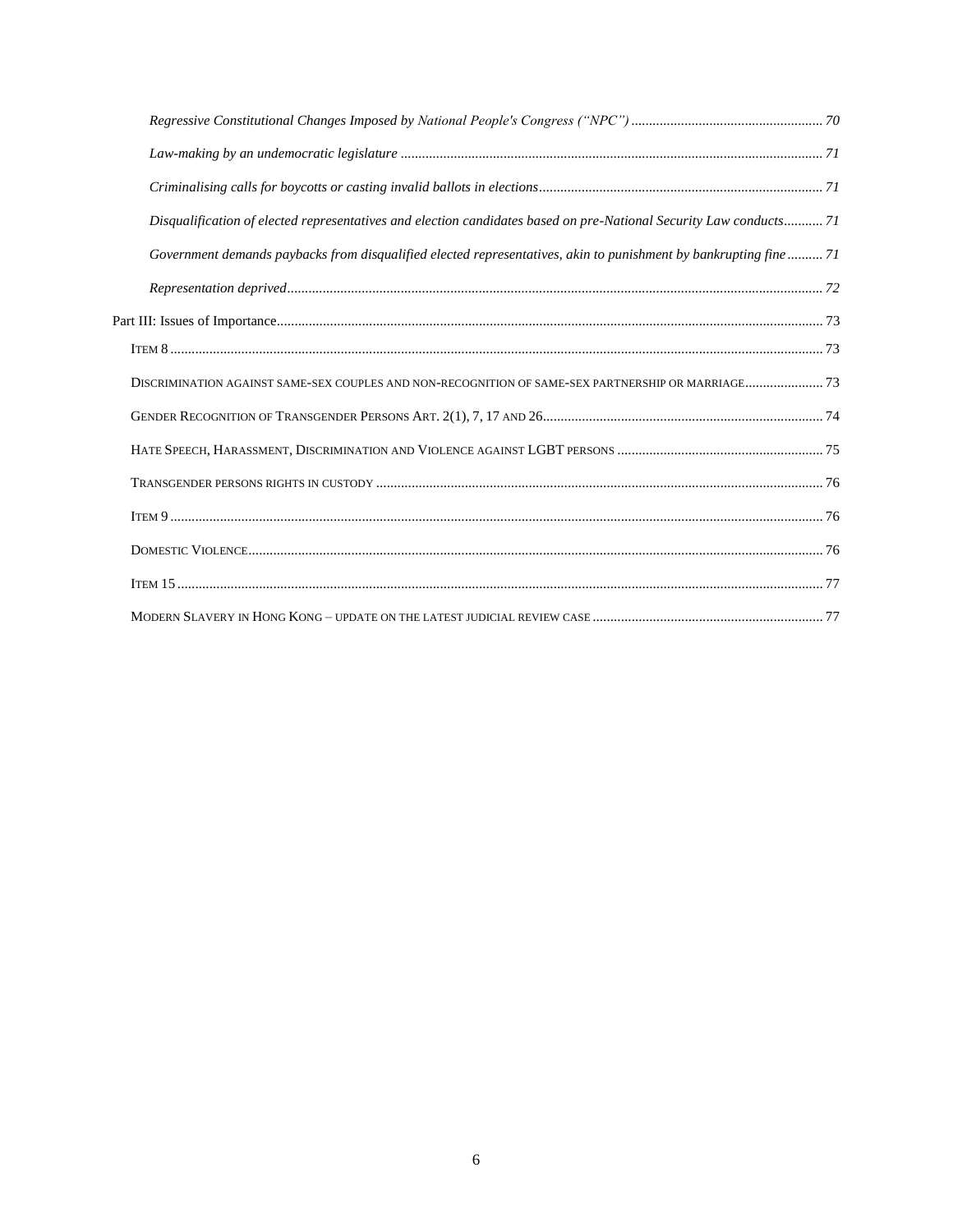# **List of abbreviations**

| 612 Humanitarian Relief Fund                                       | 612 Fund                         |  |
|--------------------------------------------------------------------|----------------------------------|--|
| Anti-Extradition Law Amendment Bill protests                       | Anti-ELAB protests               |  |
| <b>Chief Executive</b>                                             | CE                               |  |
| China Media Group                                                  | <b>CMG</b>                       |  |
| Chinese University of Hong Kong Student Union                      | <b>CUSU</b>                      |  |
| Civil Human Rights Front                                           | <b>CHRF</b>                      |  |
| Committee of Safeguard National Security                           | <b>CSNS</b>                      |  |
| Complaints Against the Police Office                               | <b>CAPO</b>                      |  |
| <b>Correctional Services Department</b>                            | <b>CSD</b>                       |  |
| <b>Equal Opportunities Commission</b>                              | EOC                              |  |
| Force Procedure Manual                                             | <b>FPM</b>                       |  |
| Hong Kong Alliance in Support of Patriotic Democratic Movements of | Hong Kong Alliance               |  |
| China                                                              |                                  |  |
| Hong Kong Bar Association                                          | <b>HKBA</b>                      |  |
| Hong Kong Confederation of Trade Unions                            | <b>HKCTU</b>                     |  |
| Hong Kong Journalists Association                                  | <b>HKJA</b>                      |  |
| Hong Kong Law Society                                              | Law Society                      |  |
| Hong Kong Professional Teachers' Union                             | <b>HKPTU</b>                     |  |
| Hong Kong Public Opinion Research Institute                        | <b>PORI</b>                      |  |
| Hong Kong University Students' Union                               | <b>HKUSU</b>                     |  |
| Hospital Authority Employees Alliance ("HAEA"),                    | <b>HAEA</b>                      |  |
| Implementation Rules of Article 43 of the National Security Law    | <b>IRs</b>                       |  |
| <b>Independent Police Complaints Council</b>                       | <b>IPCC</b>                      |  |
| Judicial Officers Recommendation Committee                         | <b>JORC</b>                      |  |
| Legal Aid Department                                               | <b>LAD</b>                       |  |
| Legislative Council                                                | LegCo                            |  |
| <b>Mass Transit Railway</b>                                        | <b>MTR</b>                       |  |
| <b>National People's Congress</b>                                  | <b>NPC</b>                       |  |
| <b>National Security Department</b>                                | <b>NSD</b>                       |  |
| Radio Television Hong Kong                                         | <b>RTHK</b>                      |  |
| Standing Committee of the National People's Congress               | <b>NPCSC</b>                     |  |
| Secretary for Justice                                              | <b>SJ</b>                        |  |
| Secretary for Security                                             | SS                               |  |
| The Law of the People's Republic of China on Safeguarding National | the National Security Law or NSL |  |
| Security in the Hong Kong Special Administrative Region            |                                  |  |
| <b>Trade Unions Ordinance</b>                                      | <b>TUO</b>                       |  |
| <b>University Grant Committee</b>                                  | <b>UGC</b>                       |  |
| University of Hong Kong                                            | <b>HKU</b>                       |  |
|                                                                    |                                  |  |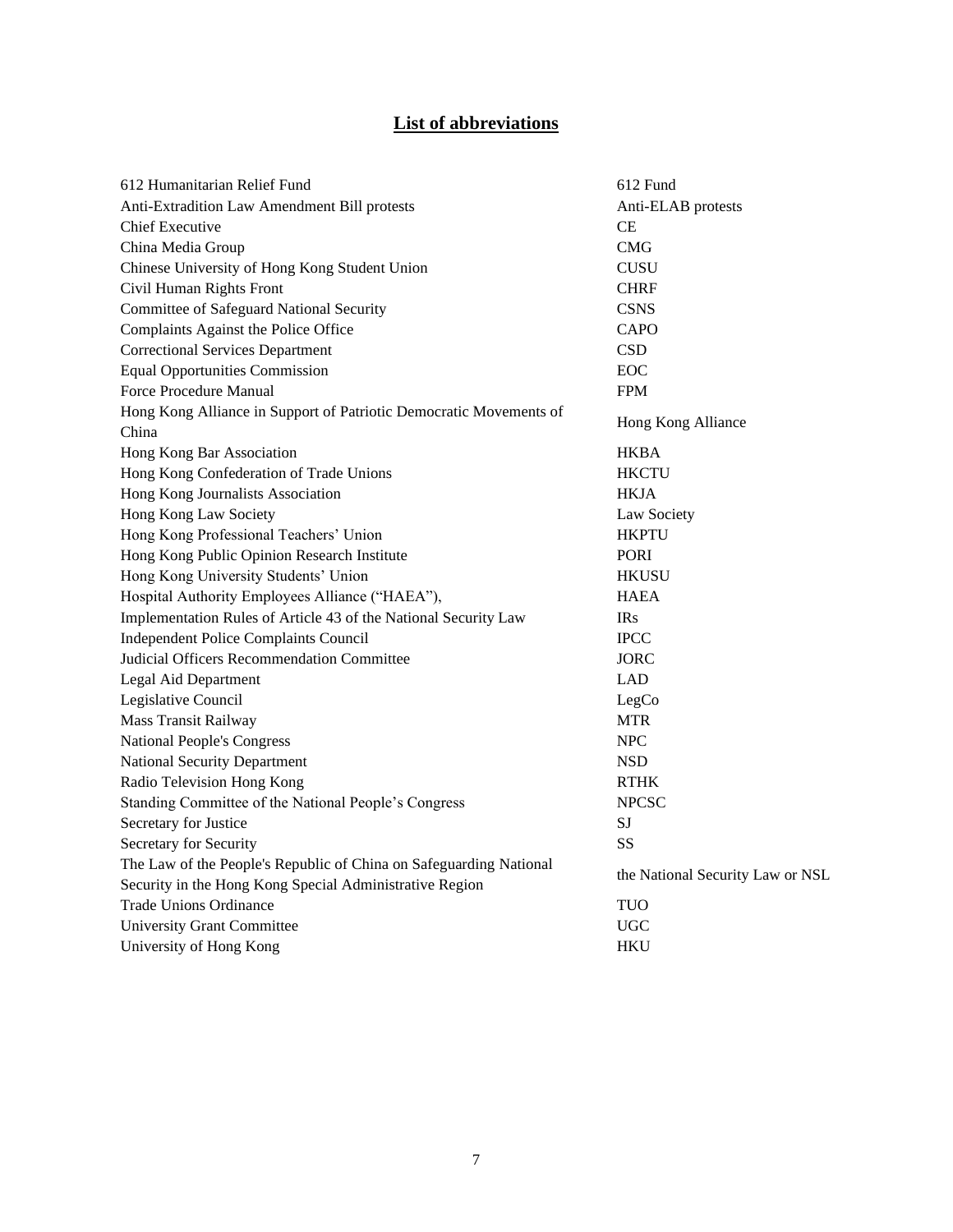# **List of Priority Suggested Recommendations**

### **The Law of the PRC on Safeguarding National Security in the HKSAR**

1. Reiterate the offence of secession, subversion and collusion with foreign forces created under NSL are incompatible with the rights enshrined in ICCPR.

2. HKSAR government should propose amendments of the NSL to the PRC authorities by removing the clause of "whether or not by force or threat of force" in Article 20 of the NSL, and by removing the clause of "or other unlawful means" in Article 22 of the NSL, to avoid covering non-violent activities falling into the categories of secession and subversion.

3. HKSAR government should cease all the prosecution of secession and subversion among the current NSL defendants linked to their non-violent activities, and not to charge individuals or organisations with non-violent acts of free expression, free peaceful assembly and free association in order to conform its practice to the requirement of the ICCPR.

### **Sedition, "Article 23" Legislation, and Treason**

4. Express grave concern and regret that despite the Committee had repeatedly point out the inconformity of sedition with the Covenant, HKSAR government refused to adopt the Committee's recommendations and frequently using sedition offence to arrest and prosecute dissents.

5. Given the ancient statutory wording for the treason offence, the existence of the NSL and the ongoing massprosecution of activists and civilians, HKSAR government should amend the offence to provide further clarification and to bring it in line with the ICCPR, or to abolish the offence altogether.

### **Police Power & the Implementation Rules of NSL Article 43**

6. HKSAR government should amend Schedule 5 of IRs by narrowing the definition of foreign or Taiwan political organisations and agents, to prevent any civil society organisation abroad falling into such categories and thus restrict their free, peaceful international exchange with local individuals or groups. The same Schedule should also be amended by requiring the Commissioner of Police to provide reasons to justify his/her beliefs of any individual or organisations as foreign or Taiwan agents.

7. HKSAR government should amend Schedule 6 by adding a three-judge panel as well as the Surveillance Commissioner of Hong Kong to oversee the NSD's acts of interception and surveillance, and by empowering judges and the Surveillance Commissioner to prohibit any misuse or abuse of surveillance by the NSD.

8. HKSAR government should publish regular report to provide information on scrutiny of interception and surveillance under NSL.

9. HKSAR government should publish regular report on the removal of website and electronic messages "endangering national security", including details of the websites and messages.

### **Judicial Independence and the Right to Fair Trial under the NSL**

10. HKSAR government should provide a publicly-available list of designated judges for NSL cases.

11. HKSAR government's Secretary for Justice, who heads the Department of Justice, should not remove jury trials for upcoming national security cases to be tried at the High Court, including but not limited to the "47 prodemocracy primary" case, the "Apple Daily" case, and the "Hong Kong Alliance" case. Even if the Department of Justice sees a need to remove a jury from a NSL trial, it should provide reasons to justify such act, and the reasons should be made public; such acts are not prohibited by the NSL.

12. HKSAR government should propose to the PRC authorities to amend the bail provisions in Article 42 of the NSL by restoring the principle of presumption of bail in the provision.

13. HKSAR government should remind the judiciary of their commitments to judicial independence, fair trial and due process in accordance with the ICCPR and the Committee's General Comments; the court should follow the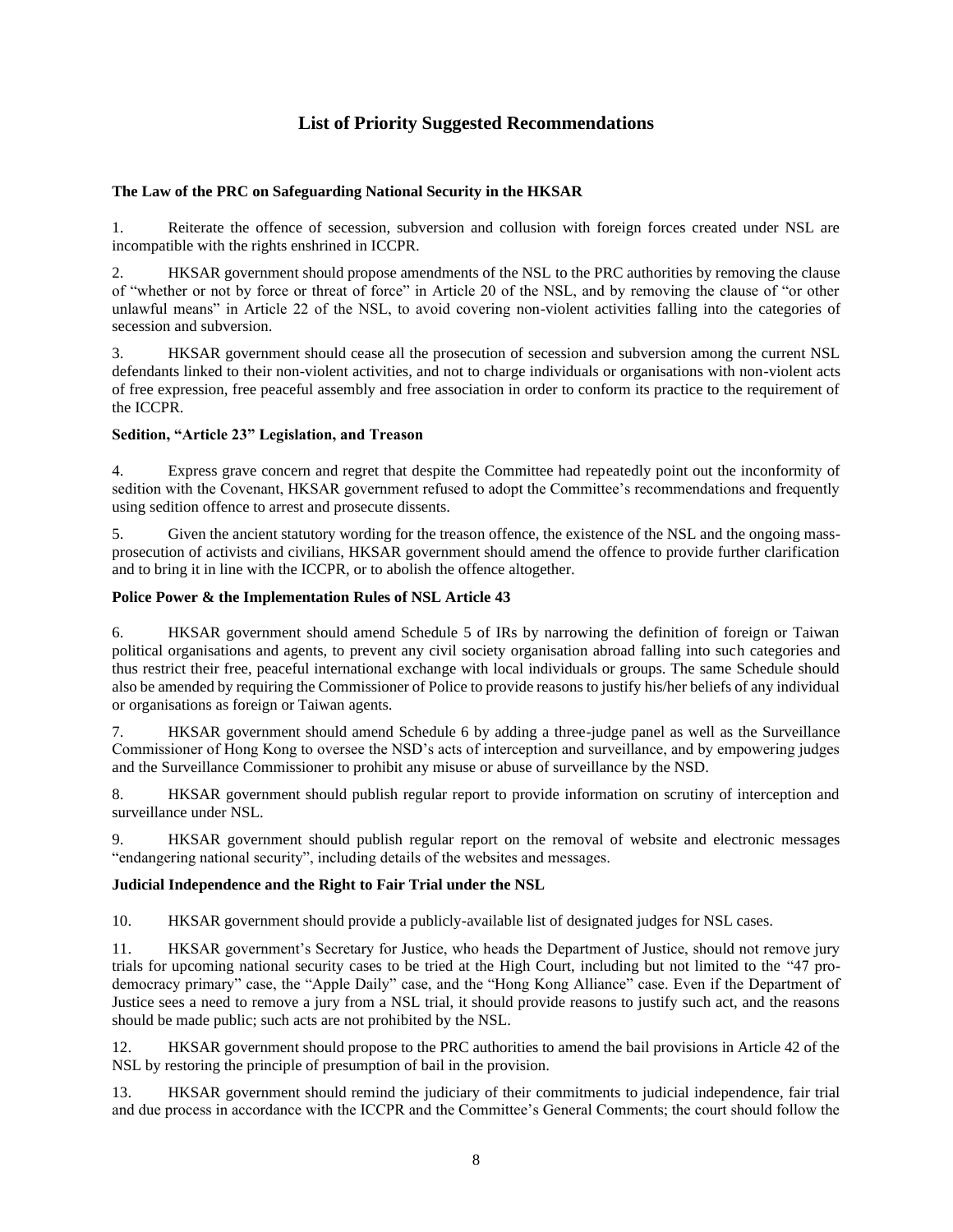Committee's standards to uphold legal rights of defendants and prevent any abuses or lawful but arbitrary detention being imposed on defendants in national security cases. After all, in most cases, bail should be granted to defendants who cannot have their trials in time.

14. HKSAR government should enhance the rule of law by avoiding the public prosecutors to employ any pre-NSL activities as admissible facts in NSL trials, in order to uphold the government's promise of not implementing the NSL in a retrospective manner.

### **Emergency Regulations Ordinance**

15. Express grave concern that the Prohibition on Face Covering Regulation made under ERO remain in effect since its introduction on 5 October 2019. HKSAR government should provide justification to the Committee why the regulation is not terminated given the social disturbance occurred between 2019 and 2020 has ceased. Reiterate the regulation should be terminated in the shortest time required to bring to an end of the public emergency.

16. HKSAR government should reference to General Comment 20 of the Committee and the Siracusa Principles regarding imposing limitation to the rights or freedoms enshrined in the Covenant in the time of public emergency.

### **Item 10: Unpublicised guidelines on Police use of force by Police**

17. Police and other law enforcement agencies should adopt the recommendation made by UN Committee Against Torture on the use of force in its concluding observations on Hong Kong in 2016; Police should publicize the Police General Orders, Force Procedures Manual, and other related manuals on use of force and make sure that they are in conformity with international standards.

### **Item 10: Suspected case of torture was charged with alternative charges**

18. Hong Kong government should comment on the case whether the acts of the perpetuators were prima facie amount to the crime of torture under Hong Kong law. Have the Department of Justice taken into account on the possible defence of "lawful authority, justification or excuse" of this case which in turns decided not to charge the perpetuators for the crime of torture

19. Hong Kong government should provide details of prosecution policy of the crime of torture in contrary to Crimes

(Torture) Ordinance.

# **Item 11: Use of force by the police in contrary to international human rights standard**

20. Reiterates that under international human rights law and international principles on the use of force, States are under an obligation to ensure that law enforcement officials are held accountable for their actions, including any decision to use force. HKSAR Government should conduct an independent investigation into the allegations of excessive use of force by the police during the so-called "Anti-Extradition Bill Movement" between 2019 and 2020.

21. Even the victim did not lodge any complaint regarding his or her suffering, government owed a positive obligation to investigate misconduct or unlawful use of force by Police based on available evidence and information, such as findings from judicial proceeding.

### **Item 11: Police complaint mechanism**

22. Reiterates the existing mechanism of IPCC and CAPO is not an independent mechanism in handling complaints against Police;

23. Establish a fully independent mechanism mandated to receive and investigate complaints against all officials and ensure that there is no institutional or hierarchical relationship between the investigators of that particular body and the suspected perpetrators of the acts that form the basis of a complaint (CAT/C/CHN-HKG/CO/5, para 9). The mechanism should be empowered to formulate binding decisions in respect of investigations conducted and findings regarding such complaints (CCPR/C/CHN-HKG/CO/3, para 12).

24. The complaint mechanism should be able to provide legal protection to the complainant and witness for giving evidence. The evidence given by complainant and witness, should not be used against the complainant and witness in criminal and civil proceeding unless the proceedings are in relation to the false or misleading evidence given by the complainant and witness.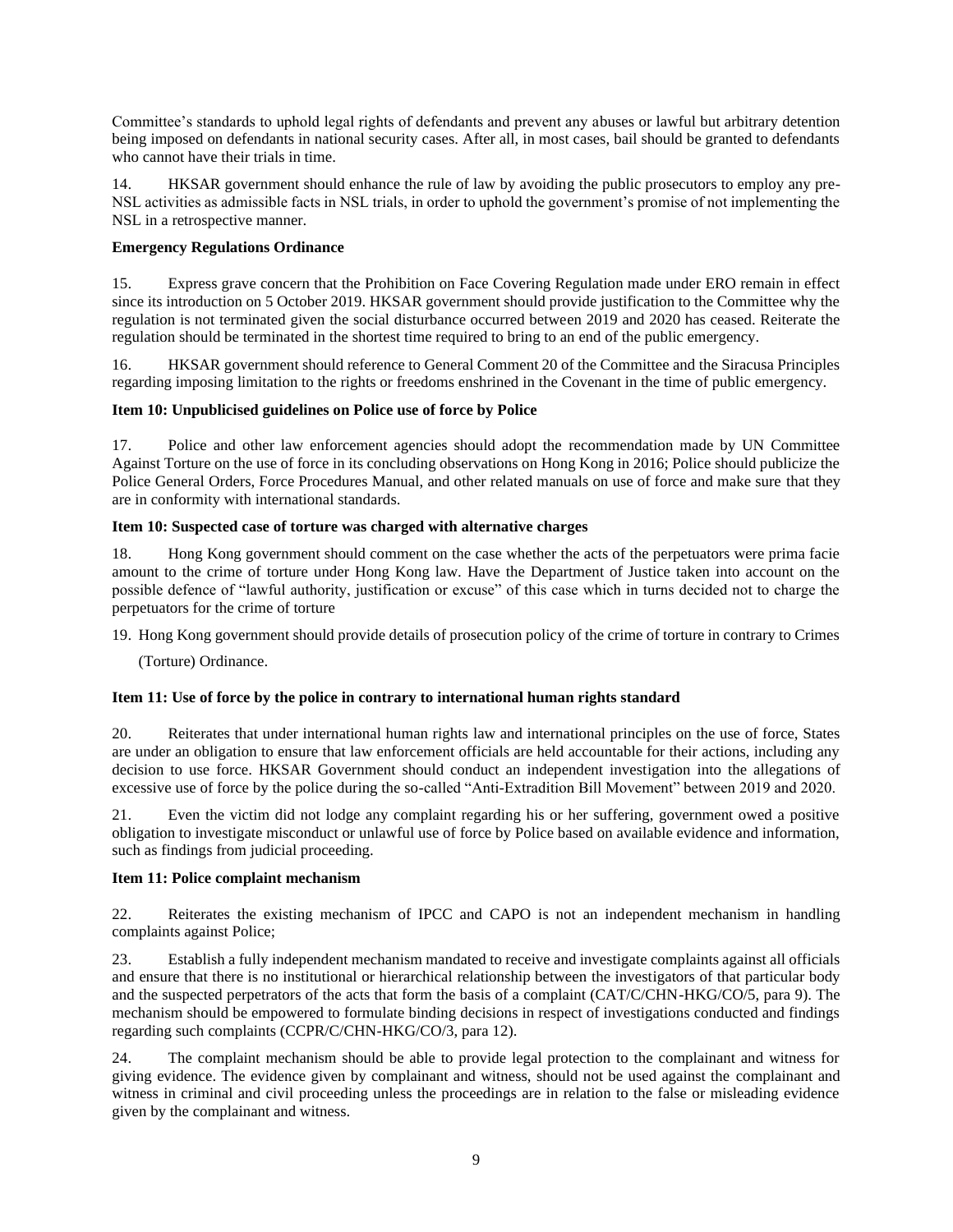25. Point out the existing composition of the IPCC is not compliant with the Paris Principles, of which lacking participation of stakeholders from across the political spectrum.

Express concern on the expertise of the members of IPCC, reiterates the members should have sufficient knowledge

in human rights.

### **Item 11: Police Unique Identification**

26. Reiterates HKSAR government is responsible under international law for the actions and omissions of its law enforcement agencies. Uniformed law enforcement officials should always display an easily recognizable form of identification during assemblies. For example by wearing nametags or individually assigned service numbers.

27. Police should improve the visibility of the officer's identification number on the uniform. Current design of police uniform which display the officer's service number on the shoulder of a uniformed police is not prominent enough for identification purpose, especially in the context of public assembly. The number could be easily covered by police's tactical vest or other equipment.

28. Reiterates the Call-Sign is not an effective form for identifying individual police officer because of the complexity of the Call-Sign and it is not a unique identification to officers.

29. Reiterates any deployment of plain-clothed officers in assemblies must be strictly necessary in the circumstances and such officers must never incite violence. Before conducting a search, making an arrest, or resorting to any use of force, plain-clothed officers must identify themselves to the persons concerned.

### **Item 12: No follow-up after the court ruled a citizen was unlawfully killed by police officer**

30. CCTV camera should be installed to cover custody facilities of arrestees and detainees, including police vehicle, police station, interview room, and detention cell. Police and other law enforcement agencies should ensure the CCTV camera is operational and record of video is duly stored and managed.

31. Where an investigation into the use of force by law enforcement officials reveals evidence that a death or injury may have been caused unlawfully, the State should ensure that perpetrators are prosecuted through a judicial process and, if convicted, given appropriate punishment (UN Guidance on Less-Lethal Weapons in Law Enforcement para 3.10)

32. Victims of the unlawful use of force by law enforcement officials shall have the right to an effective remedy, including compensation. Government must guarantee of non-repetition ((UN Guidance on Less-Lethal Weapons in Law Enforcement para 3.12).

### **Item 17: Obstructing arrestees from obtaining legal assistance**

33. HKSAR government should ensure every arrested person understand that they have the right to access to lawyer without delay. Police officer should not in anyway obstruct any arrested person from accessing legal assistance

HKSAR government should introduce public-funded legal assistance service at police station.

### **Item 17: Torture and ill-treatment against arrestees**

34. Express grave concern on the torture and ill-treatment that happened against arrested persons. HKSAR government should conduct independent investigation and conduct review on the police practice to ensure sufficient safeguards are in placed to prevent torture and ill-treatment against arrested person.

35. HKSAR government should strengthen ongoing training for all law enforcement officers on the absolute prohibition of torture and ill-treatment on international standards on the use of force, as well as on their liability in the event of excessive use of force.

# **Item 17: Judicial Officers Recommendation Committee (JORC)**

36. HKSAR government should enhance judicial independence by respecting the local legal professional bodies' engagement in the process of judicial recommendation.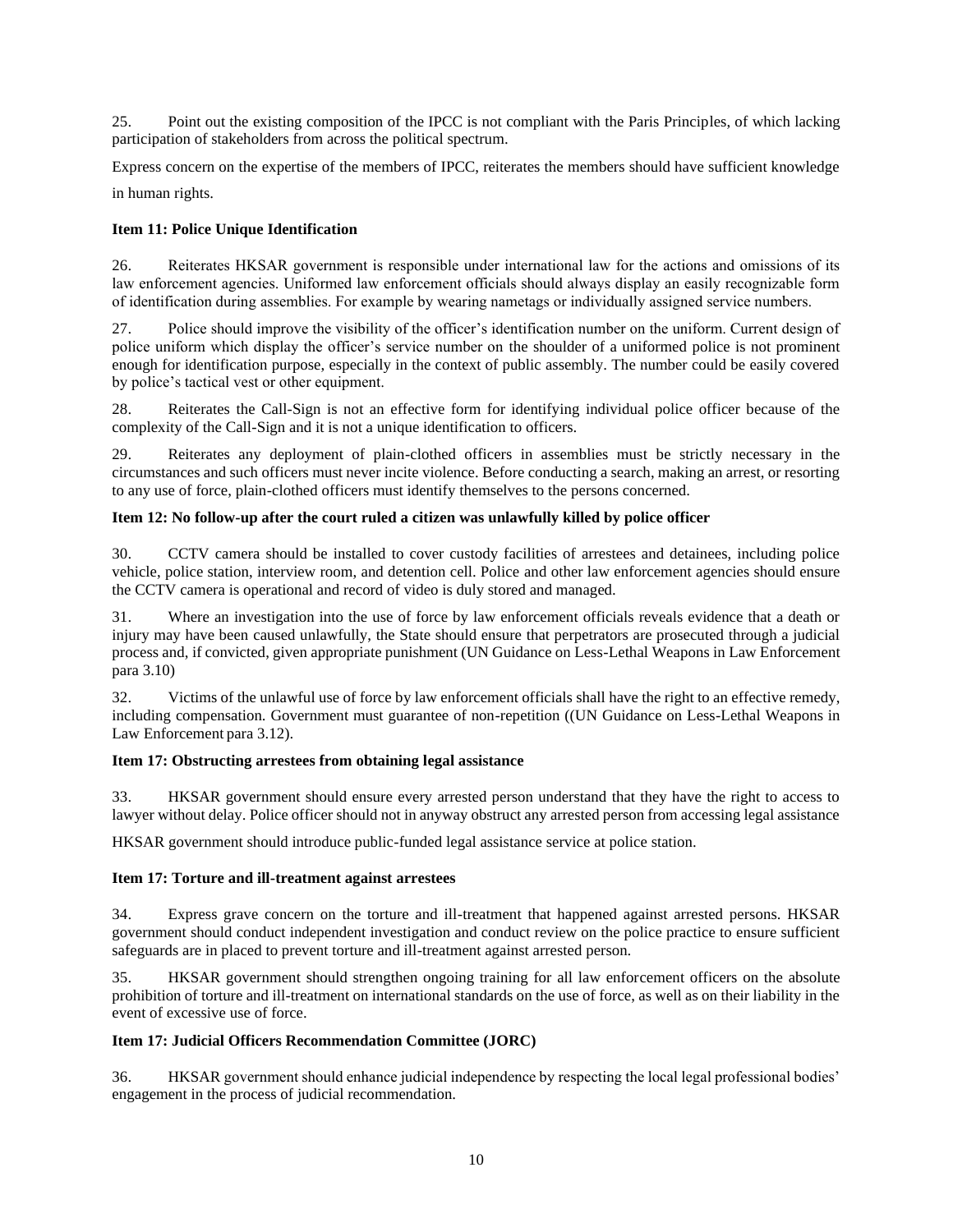### **Item 17: Legal Aid Policy Changes since 2021**

37. LAD should ensure the right to choice of lawyers by abandon the changes of its lawyer assignment policy.

### **Item 17: Governmental pressure on the legal profession**

The PRC and Hong Kong governments should be urged to:

38. expressly and publicly acknowledge that it is a legitimate function of the Law Society and HKBA (and the legal profession generally) to protect the rule of law and fundamental human rights, which includes, where necessary, making appropriate criticisms of government policies, legislative initiatives, and actions;

39. refrain from shutting down or restricting legitimate sources of funding (including public crowd-funding) for the legal representation of criminal defendants, under the guise of enforcing the National Security Law, moneylaundering legislation, and other laws;

40. instead, identify and take measures (in compliance with Article 14(3)(d) of the ICCPR and paragraph 3 of the UN Basic Principles on the Role of Lawyers 1990) to ensure that criminal defendants who do not have sufficient means to pay for legal representation are provided with adequate funding to engage legal representation, which shall be (to the furthest extent practicable) counsel of the defendant's own choosing;

41. restore (including by amending the relevant legislation) the ability of the legal sector to freely elect its own legislative representative to the Hong Kong Legislative Council, without pre-screening by or interference from the PRC and Hong Kong governments; and

42. identify and take measures (in compliance with paragraph 23 of the UN Basic Principles on the Role of Lawyers 1990) to ensure that members of the legal community (including legal academics and legal advocacy groups) are not subjected to pressure, intimidation, or threats (such as the threat of prosecution under the National Security Law or the sedition offenses under the Crimes Ordinance) which hinder their ability to take part in public discussions of matters concerning the law, the administration of justice, and the promotion and protection of human rights.

### **Item 17: Constraints on Unpresented Defendants in Custody to Prepare for Trial**

43. HKSAR government should protect defendants' rights to defend oneself, which is enshrined in Article 35 of the Basic Law, Article 14 of the ICCPR and in line with paragraph 37 of the General Comment No. 32, by ensuring equal and sufficient access to information in relation to one's preparation of trial, especially to those who are denied bail and remanded in custody.

#### **Item 20: Press Freedom**

44. HKSAR Government should shelve studies on legislation on misinformation. To beat misinformation, the Government should do so by other means including education and publicity, which could help enhance public understanding about misinformation for them to exercise self-monitoring.

45. Police should revoke the amendment of the definition of "media representatives" in the Police General Orders and genuinely facilitate the reporting of journalists.

46. HKSAR Government should speed up the enactment of an archives law and a freedom of information law that are effective in enhancing public access to information and archives.

47. The public broadcaster has been subject to directives inconsistent with the requirements of impartiality and non‑discrimination with respect to political opinion. HKSAR government should take the necessary steps, including legislative measures, to ensure that RTHK enjoys broad discretion as to programming content, and that competing views, including those of political parties opposed to government policy, are appropriately reflected in the broadcaster's transmissions.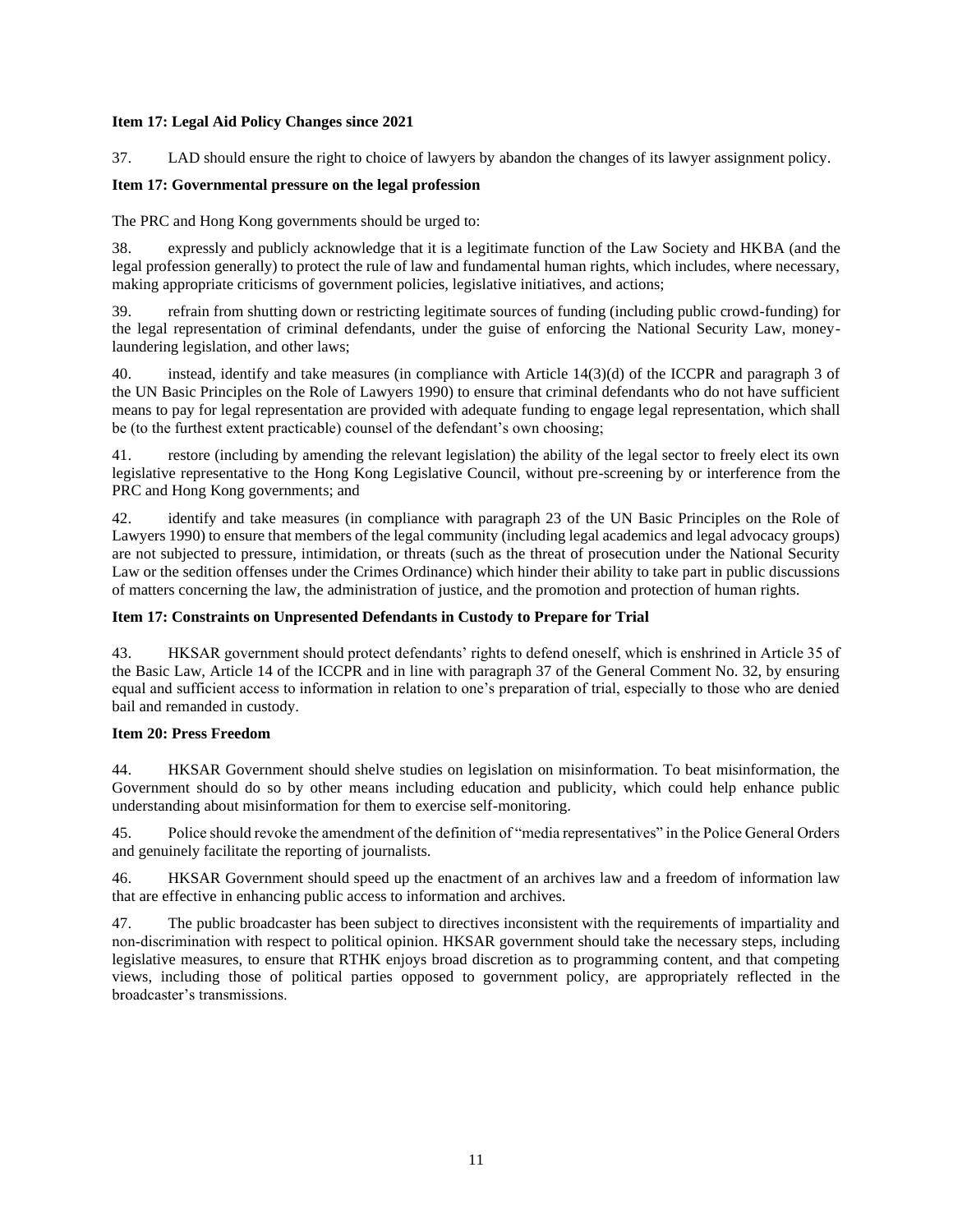#### **Item 20: Malicious complaints against teachers**

### HKSAR Government should

48. take any necessary steps to prevent teachers from harassment and intimidation and ensure that teachers, like other professions, can enjoy the freedom of expression and the freedom of opinion protected by the Covenant.

49. establish an independent self-regulatory body, of which members are elected by teachers, to formulate the professional code and handle complaints against teachers.

### **Items 20 & 22: Academic Freedom**

50. The HKSAR Authorities, including the University Grant Committee, Research Grant Council, the government-owned media outlets, must refrain from exerting pressure and undue influence, and making any decisions against universities, academics, students and their speech, acts and activities for political reasons, or in the name of national security that are inconsistent with the General Comments No. 34 of the Committee and the ICCPR.

#### **Items 23 &24: The law on unauthorized assembly and its implementation**

51. Reiterates that under international law, a failure to notify the authorities of an upcoming assembly, where required, does not render the act of participation in the assembly unlawful, and must not in itself be used as a basis for dispersing the assembly or arresting the participants or organizers, or for imposing undue sanctions, such as charging the participants or organizers with criminal offences. Where administrative sanctions are imposed on organizers for failure to notify, this must be justified by the authorities. Lack of notification does not absolve the authorities from the obligation, within their abilities, to facilitate the assembly and to protect the participants.

#### **Items 23 &24: Unlawful assembly and rioting**

52. Reiterates the carrying by participants of objects of protective equipment is not necessarily sufficient to deem those participants' conduct violent (General Comment No. 37 Para. 81).

53. Express grave concern about (a) the broad and vague definition of the offence "disorder in public places", "unlawful assembly", and "rioting" in the Public Order Ordinance could unduly criminalise peaceful participants in public assemblies; (b) the application in practice of certain terms contained in the Public Order Ordinance, inter alia, "disorder in public places" or "unlawful assembly", "rioting" which may facilitate excessive restriction to the Covenant rights, (c) the increasing number of arrests of, and prosecutions against, protestors.

54. Express grave concern on the heavy imprisonment imposed by the offence of unauthorised assembly, unlawful assembly, and rioting.

### **Item 24: Intimidate citizen from participating in public assemblies by stop and search, stop and frisk, arrest,**

#### **and issuance of fix penalty notices**

55. "Stop and search", and "Stop and frisk" must be exercised based on genuine and reasonable suspicion of the commission or threat of a serious offence. Police should inform public on statistics of "Stop and search", with respective figures of sex, age, race, reasons for search, and outcome.

56. Reiterate the role of journalists, human rights defenders, election monitors and others involved in monitoring or reporting on assemblies is of particular importance for the full enjoyment of the right of peaceful assembly. Those persons are entitled to protection under the Covenant. They may not be prohibited from, or unduly limited in, exercising these functions, including with respect to monitoring the actions of law enforcement officials. They must not face reprisals or other harassment, and their equipment must not be confiscated or damaged.

#### **Item 24: Using COVID-19 preventive measures as an excuse to suppress protest activities**

57. Hong Kong government should develop measures to facilitate the organising of public assembly for political expression in the time of public health crises, instead of banning it.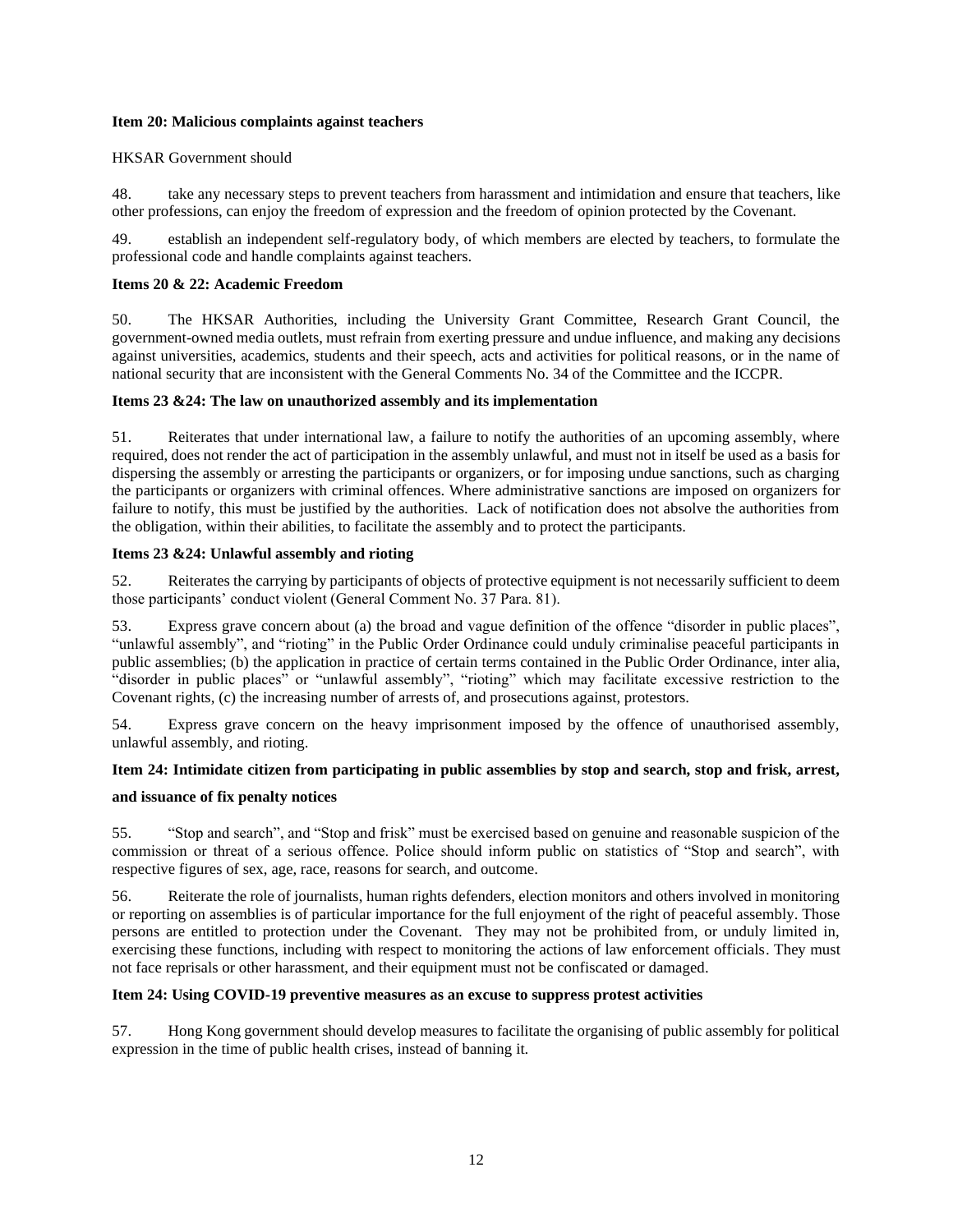#### **Item 25: Harassment to personnel who provides legal assistance and medical assistance**

58. Reiterates human rights defenders, lawyers, medical personnel must not face reprisals or other harassment for their providing of humanitarian aid, medical support and legal assistance to participants of public assemblies.

#### **Item 26: Freedom of association**

59. Revise the relevant provisions of the Trade Union Ordinance, the Societies Ordinance and the National Security Law so that any decision to revoke the registration of a civil society group could be made through an open and fair procedure.

60. Ensure that the implementation of the Trade Union Ordinance, the Societies Ordinance, the National Security Law and other laws related to regulating civil society groups should be compatible with the ICCPR.

#### **Item 27: Participation in public affairs**

61. Declare the constitutional reform to be incompatible with State's obligation under the ICCPR.

62. Reiterate previous concluding observations and follow-up letters sent to the State party.

63. Ask the State to repeal the provision in the new election law, including criminalization of advocating for invalid vote, the establishment of the Candidate Eligibility Review Committee, the nomination methods for LegCo, Election Committee, and Chief Executive elections; etc.

64. Ask the State to ensure meaningful public consultation on legislations and policies that have significant impact on the enjoyment of rights, such as the national security legislation pursuant to Basic Law Article 23, regulations on "fake news", and further constitutional reforms.

65. Express grave concern on the practice of demanding paybacks from disqualified elected representatives for its chilling effect on free expression and participation in public office.

66. Restitute disqualified elected representatives and those who resigned pre-emptively to avoid the de facto pecuniary penalty.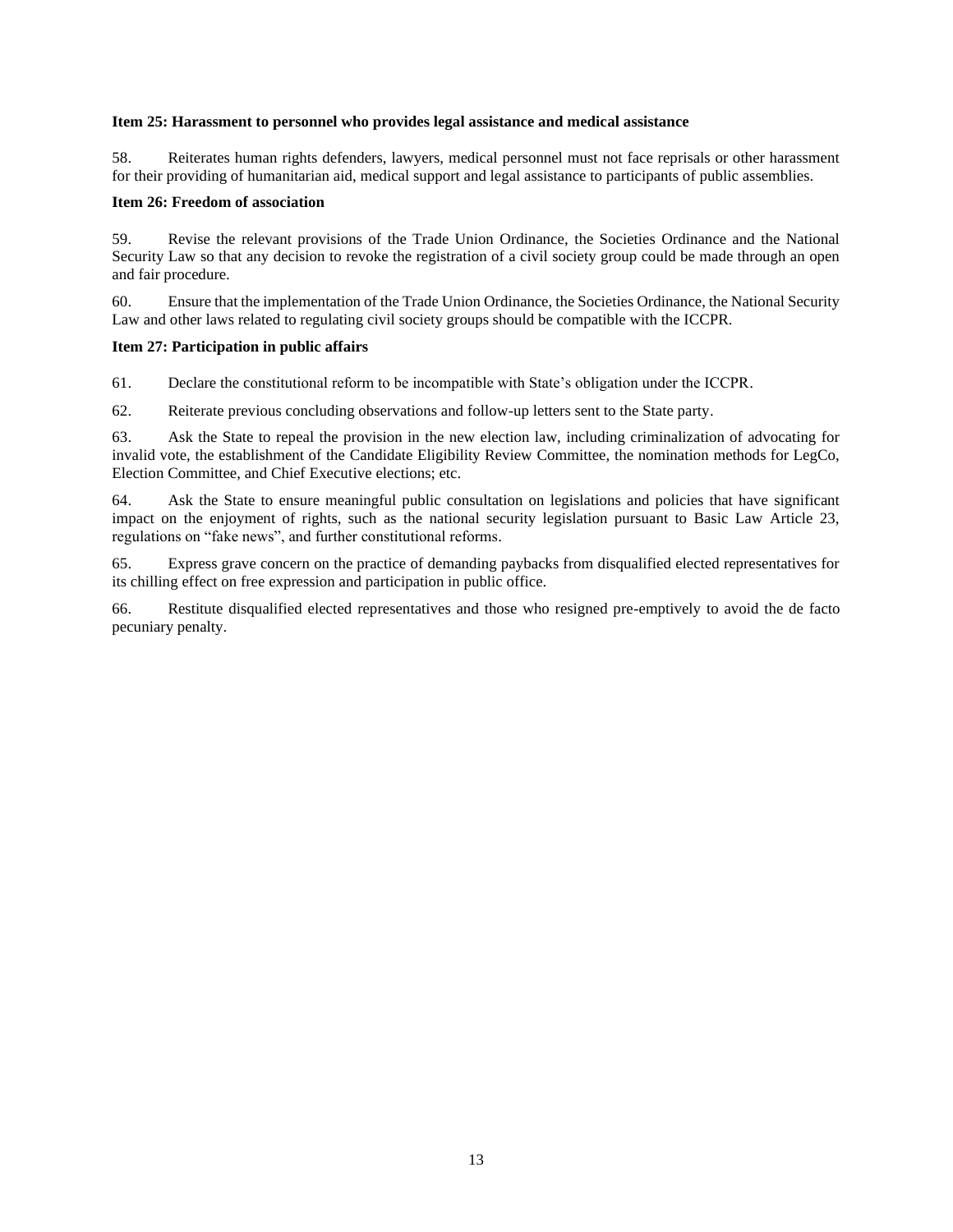# **Substantive Part**

# **Part I: Issues related to the National Security Law**

### <span id="page-14-1"></span><span id="page-14-0"></span>**The Law of the PRC on Safeguarding National Security in the HKSAR**

67. No clear definition of "national security" can be found in the provisions of the Law of the PRC on Safeguarding National Security in the HKSAR ("NSL").<sup>3</sup> "National security" is only defined in Hong Kong's Societies Ordinance as "the safeguarding of the territorial integrity and the independence of the People's Republic of China".<sup>4</sup>

68. Consequently, the HKSAR government continuously stretches the concept of "national security" to different realms. In its celebration of the "National Security Education Day", the HKSAR government follows the PRC's "holistic view of national security" by introducing at least 16 domains of national security that go beyond the standard of international law.<sup>5</sup>

69. The lack of clear definition in the NSL, together with the state's overbroad narratives of national security, give room for the authorities enforcing the NSL in an overbroad and arbitrary ways.

70. Although Articles 4 and 5 of the NSL assures the ICCPR is still applicable in the implementation of the NSL, the four offences in the national security cover a wide range of non-violent political or public activities that are safeguarded by the rights to free expression, free association, and free peaceful assembly under the provisions of the ICCPR that are applicable in Hong Kong through the recognitions from the Basic Law and the Bill of Rights Ordinance.

71. Articles 20 and 22 cover offences of "secession" and "subversion" that include acts not by force or not by threat of force, such as altering by unlawful means the legal status of the HKSAR or disrupting or undermining the performance of duties and functions in accordance with the law by the body of the HKSAR. Articles 21 and 23 are offences of incitement to secession and subversion respectively. In this sense, calling for or attending unlawful but peaceful assemblies demanding constitutional amendments, as prescribed by the Basic Law, or peaceful strikes that occupied surroundings of government bodies could be regarded as committing the offences above.

72. The Committee's decisions in previous communications and its General Comments, as well as soft laws including the Siracusa Principles and the Johannesburg Principles, provide that acts not inciting or provoking imminent violence shall not be considered as crimes endangering national security, and any acts that are perceived by the state as threat to national security must be specified.<sup>6</sup> **The offences above do not conform with the international standards of free expression, free peaceful assembly and free association above**.

### **Examples**

73. 47 pro-democracy activists were charged with conspiracy to subversion by hosting a citywide pro-democracy primary before the legislative council election in 2020.

<sup>&</sup>lt;sup>3</sup> The text of NSL can be accessed from the link below <https://www.gld.gov.hk/egazette/pdf/20202448e/egn2020244872.pdf>

<sup>4</sup> [https://www.elegislation.gov.hk/hk/cap151?xpid=ID\\_1438402724927\\_002](https://www.elegislation.gov.hk/hk/cap151?xpid=ID_1438402724927_002)

 $5 \text{ https://www.nsed.gov.hk/national security?}l=en&a=safety$ 

<sup>6</sup> United Nations Human Rights Committee, 1998, *Tae-Hoon Park v. Republic of Korea*, Comm No. 628/1995, 20 October 1998, para 10.3; United Nations Human Rights Committee, 2011, *General Comment No. 34*, CCPR/C/GC/34, para 30; The Siracusa Principles, Principle 29; The Johannesburg Principles, principle 6.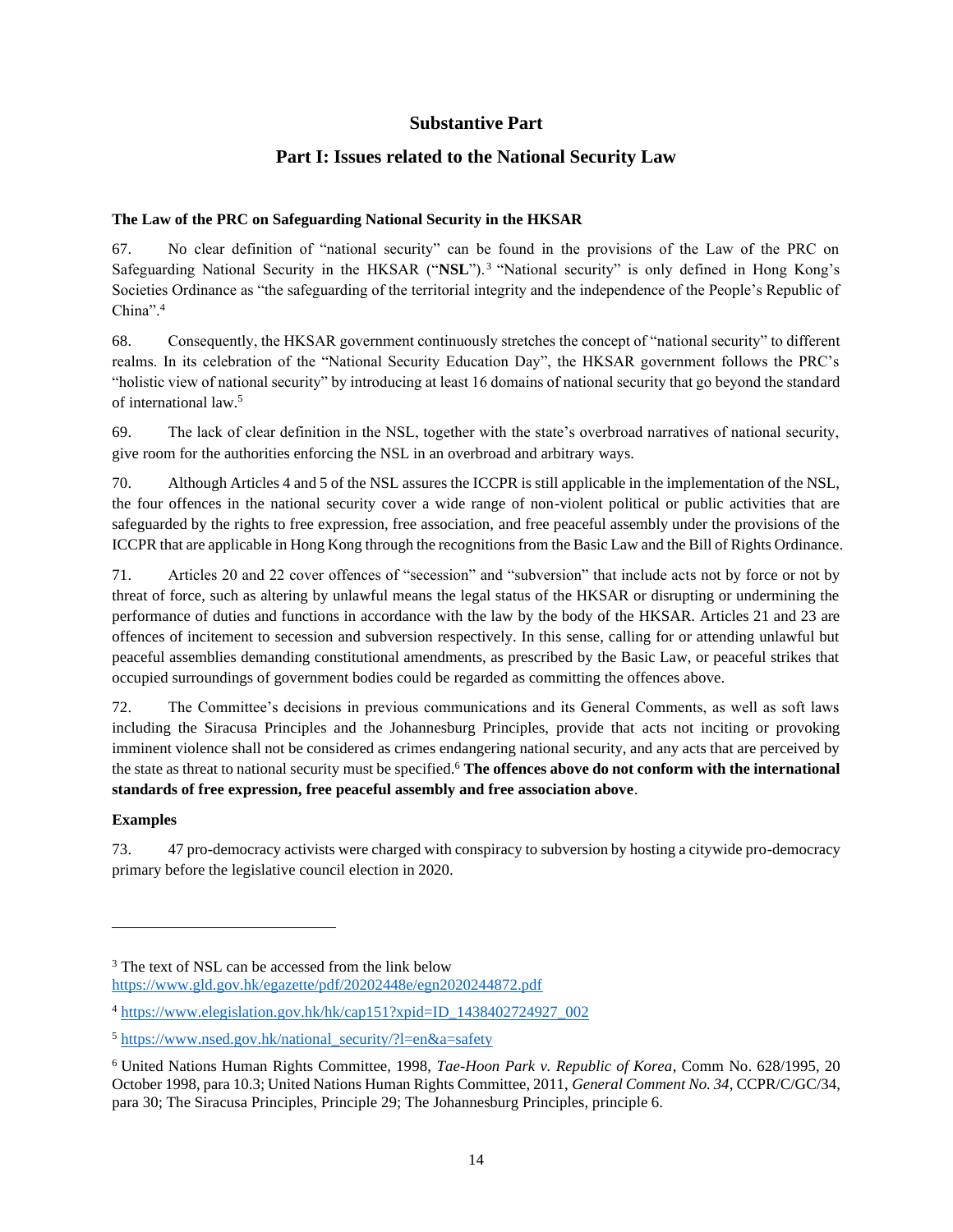74. 3 members of the Hong Kong Alliance in Support of Patriotic Democratic Movements of China were charged with inciting subversion for their advocacy of "ending one-party dictatorship".

75. Tong Ying Kit, an anti-government activist, was charged with inciting others to secession by displaying a flag with a slogan "Liberate Hong Kong, Revolution of Our Times", which was regarded by the court as secessionist. He was sent to jail for 9 years, combined with his charge of terrorism.

### **Recommendations**

76. Reiterate the offence of secession, subversion and collusion with foreign forces created under NSL are incompatible with the rights enshrined in ICCPR.

77. HKSAR government should propose amendments of the NSL to the PRC authorities by removing the clause of "whether or not by force or threat of force" in Article 20 of the NSL, and by removing the clause of "or other unlawful means" in Article 22 of the NSL, to avoid covering non-violent activities falling into the categories of secession and subversion.

78. HKSAR government should cease all the prosecution of secession and subversion among the current NSL defendants linked to their non-violent activities, and not to charge individuals or organisations with nonviolent acts of free expression, free peaceful assembly, and free association in order to conform its practice to the requirement of the ICCPR.

### <span id="page-15-0"></span>**Sedition, "Article 23" Legislation, and Treason (Gov Reply paras 40, 45**)

79. We appreciate the Committee's effort to address the flaws of the Crimes Ordinance in previous reviews on HKSAR's implementations of the ICCPR. The Committee had repeatedly expressed its concern that, "the offences of treason and sedition under the Crimes Ordinance are defined in overly broad terms, thus endangering freedom of expression guaranteed under article 19 of the Covenant".<sup>7</sup> The Committee had also urged the Hong Kong authorities to amend the Crimes Ordinance regarding the treason and sedition offences to "bring it into full conformity with" the ICCPR.<sup>8</sup> However, the Hong Kong government continues to ignore such observation and refuses to amend the overbroad provisions, and the worries of the Committee have become true.

80. Apart from the four offences in the NSL, the HKSAR authorities are reviving the offence of sedition as a new national security offence and expands the framework of the NSL to the non-NSL sedition cases. Since October 2020, the National Security Department ("**NSD**") commenced to use the sedition law in the Crimes Ordinance to arrest and charge individuals and organisations on their public speeches and publications.<sup>9</sup>

<sup>7</sup> UN Human Rights Committee, 1999, *Concluding Observation of the Human Rights Committee on Hong Kong Special Administrative Region*, CCPR/C/79/Add.117, November 15, para.18. The same observation can also be found in following Concluding Observations in 2006 and 2013.

<sup>8</sup> UN Human Rights Committee, 2006, *Concluding Observation of the Human Rights Committee on Hong Kong Special Administrative Region*, CCPR/C/HKG/CO/2, April 21, para.14.

<sup>9</sup> In paragraph 155 of the NGO Joint Submission to the Committee on List of Issues, it was reported that the then chairwoman of the Central and Western District Council, Cheng Lai-king, 61, was arrested for sedition for her post on social media calling for justice of a victim of police use of force. That was one of the first invocations of the archaic sedition law, prior to the imposition of the NSL. For her case, however, the police pressed another charge instead of sedition in the end. [\(https://www.inmediahk.net/node/1078269\)](https://www.inmediahk.net/node/1078269)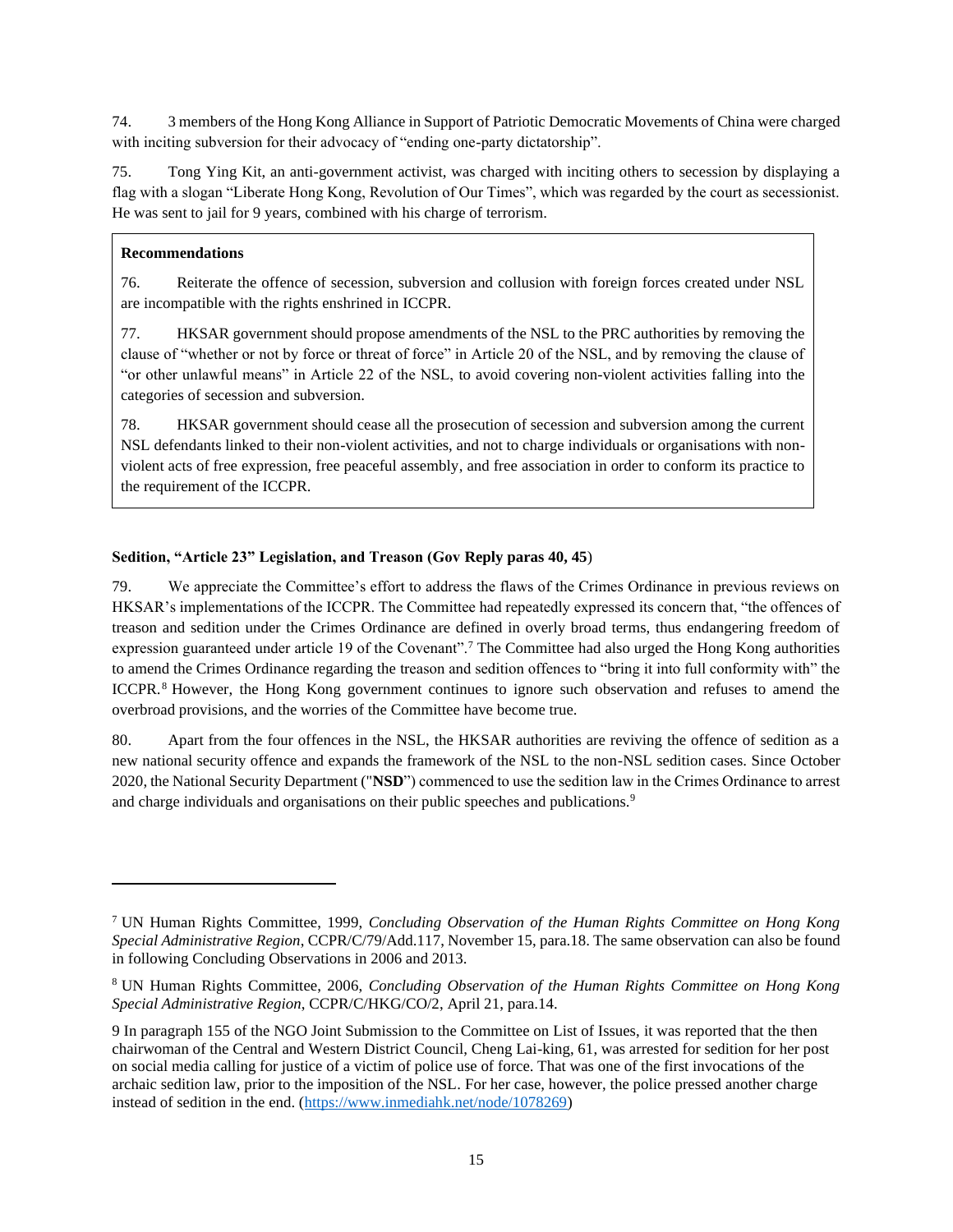81. The sedition law was shelved in the local criminal law for decades, as the government was less motivated to re-use such law that would possibly be challenged as un-constitutional within the human rights framework of the Basic Law. However, after the NSD revived the use of sedition law, the Court of Final Appeal affirmed that the NSL framework, in terms of bail application in the criminal procedure, is applicable in non-NSL cases if those cases are related to crimes endangering national security, including treason and sedition in the Crimes Ordinance. As a result, sedition becomes a national security offence beyond the NSL.

82. International standards, in particular the Johannesburg Principles, require that only expression intended to incite imminent violence can be punished for endangering national security; yet none of the sedition cases in Hong Kong caused imminent violence at all.<sup>10</sup> Moreover, the stretching of the NSL bail principle to non-NSL cases that are related to national security creates a clear pathway for further intrusions by the NSL into other areas of Hong Kong  $law.<sup>11</sup>$ 

83. Meanwhile, the HKSAR government has already hinted that the local legislation of Article 23 of the Basic Law, which is related to offences endangering national security, will commence in 2022.<sup>12</sup> It appears that the local authorities will introduce new national security offences, including espionage, connections with foreign political organisations, as well as incorporate treason and sedition from the Crimes Ordinance into the eco system of national security regime in Hong Kong.<sup>13</sup>

# **Examples**

84. In HKSAR v Lai Chee Ying (FACC no.1/2021), the Court of Final Appeal asserted that acts endangering national security are covered in the sedition offences under Crimes Ordinance.<sup>14</sup> Thus the bail principle under the NSL is applicable in cases of sedition.

85. In HKSAR v Ng Hau Yi Sidney, the Court of Final Appeal upheld that publishing seditious publication under the Crimes Ordinance is part of the acts endangering national security.<sup>15</sup> Thus the bail principle under the NSL is applicable in cases of sedition.

86. An online database of the Center for Asian Law of Georgetown University Law Center reveals that, between October 2020 and April 2022, the NSD had arrested at least 33 individuals for sedition, including acts of seditious intent, publishing seditious publication, and uttering seditious words. At least 26 of them were charged with sedition, and the Stand News's proxy company Best Pencil Ltd was charged with publishing seditious publication as well.<sup>16</sup>Alleged actions of those arrests, as reported by local news reports, include publishing children's cartoon books with metaphors of local anti-government protests, the Stand News's published opinion articles and interviews with

<sup>10</sup> Eric Yan-ho Lai, 2021, "Hong Kong's Sedition Law is Back" *The Diplomat,* September 3, URL= [https://thediplomat.com/2021/09/hong-kongs-sedition-law-is-back/.](https://thediplomat.com/2021/09/hong-kongs-sedition-law-is-back/)

<sup>&</sup>lt;sup>11</sup> Thomas Kellogg, 2021, "How a ruling by Hong Kong's top court opens the door to a more intrusive security law" *Hong Kong Free Press*, December 17, URL= [https://hongkongfp.com/2021/12/17/how-a-ruling-by-hong-kongs-top](https://hongkongfp.com/2021/12/17/how-a-ruling-by-hong-kongs-top-court-opens-the-door-to-a-more-intrusive-security-law/)[court-opens-the-door-to-a-more-intrusive-security-law/.](https://hongkongfp.com/2021/12/17/how-a-ruling-by-hong-kongs-top-court-opens-the-door-to-a-more-intrusive-security-law/)

<sup>&</sup>lt;sup>12</sup> Hilary Leung, 2022, "Hong Kong to 'enhance' spy law to prevent acts of 'espionage and theft of state secrets,' security chief says", *Hong Kong Free Press*, January 26, URL= [https://hongkongfp.com/2022/01/26/hong-kong-to](https://hongkongfp.com/2022/01/26/hong-kong-to-enhance-spy-law-to-prevent-acts-of-espionage-and-theft-of-state-secrets-security-chief-says/)[enhance-spy-law-to-prevent-acts-of-espionage-and-theft-of-state-secrets-security-chief-says/.](https://hongkongfp.com/2022/01/26/hong-kong-to-enhance-spy-law-to-prevent-acts-of-espionage-and-theft-of-state-secrets-security-chief-says/)

<sup>&</sup>lt;sup>13</sup> RTHK News, 2022, "National security covered in different laws: SJ", April 16, URL= [https://news.rthk.hk/rthk/en/component/k2/1644285-20220416.htm.](https://news.rthk.hk/rthk/en/component/k2/1644285-20220416.htm)

<sup>14</sup> *HKSAR v Lai Chee Ying* [2021] FACC 1/2021, para.53 & fn.40.

<sup>15</sup> *HKSAR v Ng Hau Yi Sidney* [2021], FAMC 31/2021, paras.30-31.

<sup>16</sup> Lai and Kellogg, 2022.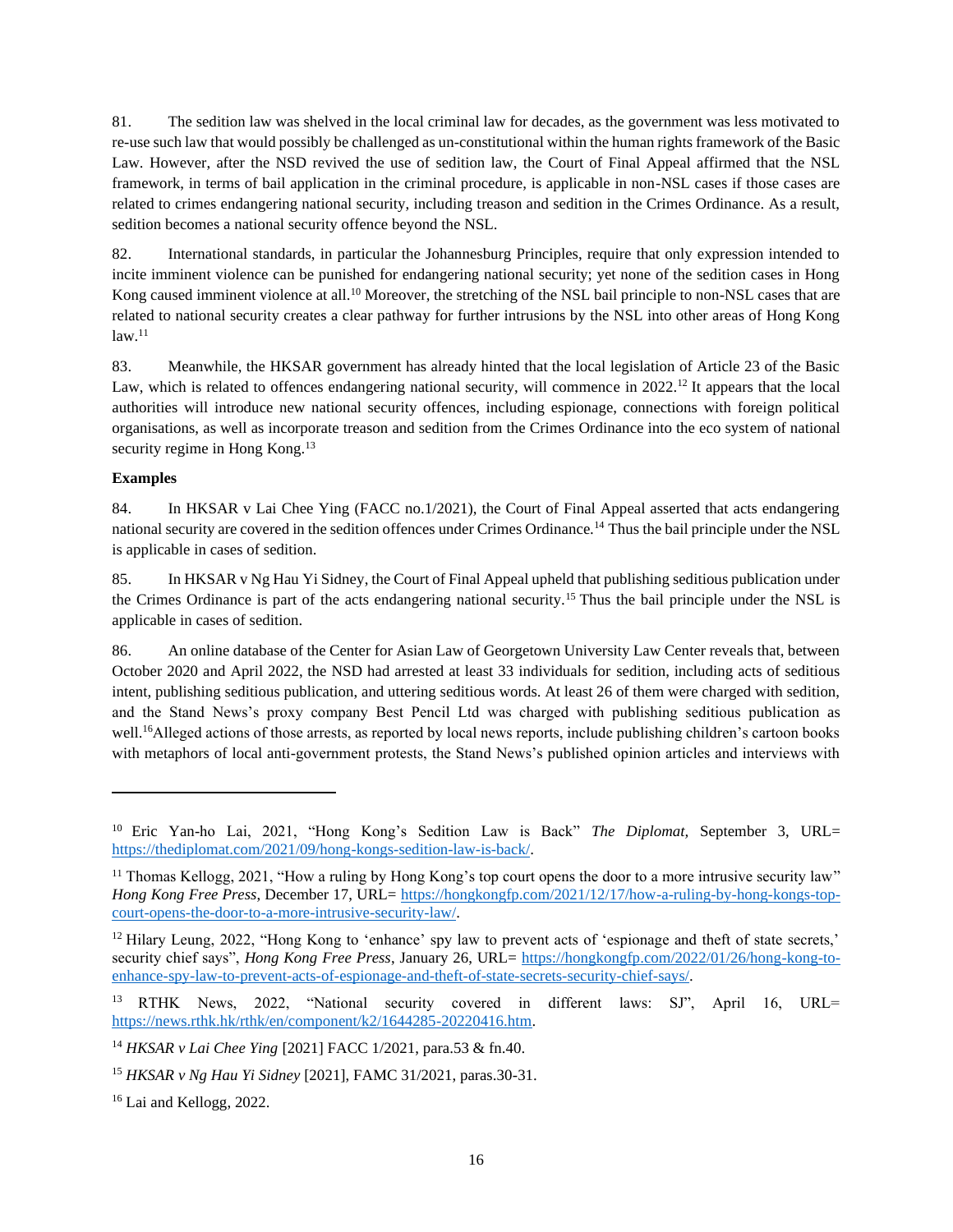exiled activists, publication of anti-vaccination posts on social media platforms, and acts of "clapping hands" in a court hearing that involved CHOW Hang-tung, the deputy chairman of the Hong Kong Alliance.<sup>17</sup>

87. As of April 2022, the local court had already imprisoned two NSD arrestees, i.e., Chloe CHO and TAM Takchi, for publication seditious publication and uttering seditious words respectively. CHO, who pleaded guilty, was sentenced to jail for 13.5 months, while TAM, who pleaded not guilty, was jailed for 40 months, of which 21 months of jail sentence refers to his sedition crime.<sup>18</sup> The evidence against TAM included his public speeches against the government, the law enforcement, and the Chinese Communist Party, yet no imminent violence happened after his speeches made in public sites.

### **Recommendations**

88. Express grave concern and regret that despite the Committee had repeatedly point out the inconformity of sedition with the Covenant, HKSAR government refused to adopt the Committee's recommendations and frequently using sedition offence to arrest and prosecute dissents.

89. HKSAR government should implement the Committee's recommendations in previous Concluding Observations (1999, 2006 and 2013) that the offences of treason and sedition should be amended to "bring it into full conformity with the Covenant and ensure that the foreseen new legislation under article 23 of the Basic Law is fully consistent with the provisions of the Covenant."<sup>19</sup>

### **Treason**

90. Since 1999, the UN Human Rights Committee, in its First [\(1999\)](https://www.refworld.org/docid/3ae6b03c10.html), Second [\(2006\)](https://www.refworld.org/docid/453777a70.html) and Third [\(2013\)](https://www.refworld.org/publisher,HRC,CONCOBSERVATIONS,HKG,539031324,0.html) Reviews of Hong Kong Special Administrative Region, and UN Special Rapporteurs [\(2000\)](https://spcommreports.ohchr.org/TMResultsBase/DownLoadPublicCommunicationFile?gId=25196), had expressed their concerns about the broad wording of the definition of the offence of treason in the Crimes Ordinance (Cap. 200). No steps were taken by the HKSAR Government to amend the wording of the definition of treason in the Crimes Ordinance so as to bring it into fill conformity with the Covenant. It is our view that the wording of the offence is too broad and imprecise. Concepts such as to "compel", "instigate" or "assists by any means" does not define any conduct with sufficient clarity. It is not specified if "[levying] war against Her Majesty" is limited to circumstances where there is a public declaration of war. The provisions in relation to personal attacks on "Her Majesty" (i.e., kill, wound or cause bodily harm) is difficult to justify in the context of the HKSAR Government or Central People's Government. In particular, "Parliament" being "intimidated" or "overawed" is too vaguely defined to be a workable element of a criminal offence.

<sup>17</sup> Eric Yan-ho Lai, 2021, "Hong Kong's Sedition Law is Back" *The Diplomat,* September 3, URL= [https://thediplomat.com/2021/09/hong-kongs-sedition-law-is-back/;](https://thediplomat.com/2021/09/hong-kongs-sedition-law-is-back/) Hong Kong Free Press, 2021, "Stand News closes, content deleted following arrests and police raid; Chief Sec. slams 'evil elements'", December 29, URL= [https://hongkongfp.com/2021/12/29/breaking-stand-news-closes-website-inaccessible-following-arrests-and-police](https://hongkongfp.com/2021/12/29/breaking-stand-news-closes-website-inaccessible-following-arrests-and-police-raid-chief-sec-slams-evil-elements/)[raid-chief-sec-slams-evil-elements/;](https://hongkongfp.com/2021/12/29/breaking-stand-news-closes-website-inaccessible-following-arrests-and-police-raid-chief-sec-slams-evil-elements/) Selina Cheng, 2022, "" Hong Kong Free Press, February 25, URL= [https://hongkongfp.com/2022/02/25/covid-19-hong-kong-national-security-police-arrest-2-for-sedition-over-anti](https://hongkongfp.com/2022/02/25/covid-19-hong-kong-national-security-police-arrest-2-for-sedition-over-anti-vaxx-posts/)[vaxx-posts/;](https://hongkongfp.com/2022/02/25/covid-19-hong-kong-national-security-police-arrest-2-for-sedition-over-anti-vaxx-posts/) Kelly Ho, 2022, "Hong Kong national security police arrest 6 under sedition law over 'causing nuisance' during court hearings" *Hong Kong Free Press*, April 6, URL= [https://hongkongfp.com/2022/04/06/hong-kong](https://hongkongfp.com/2022/04/06/hong-kong-national-security-police-arrest-6-under-sedition-law-over-causing-nuisance-during-court-hearings/)[national-security-police-arrest-6-under-sedition-law-over-causing-nuisance-during-court-hearings/.](https://hongkongfp.com/2022/04/06/hong-kong-national-security-police-arrest-6-under-sedition-law-over-causing-nuisance-during-court-hearings/) 

<sup>18</sup> *HKSAR v CHO Suet-sum Chloe and WONG Chun-wai* [2022], DCCC 767/2021; *HKSAR v TAM Tak Chi* [2022], DCCC 927,928&930/2020.

<sup>19</sup> UN Human Rights Committee, 2013, *Concluding Observation of the Human Rights Committee on Hong Kong Special Administrative Region*, CCPR/C/CHN-HKG/CO/3, April 29, para.14.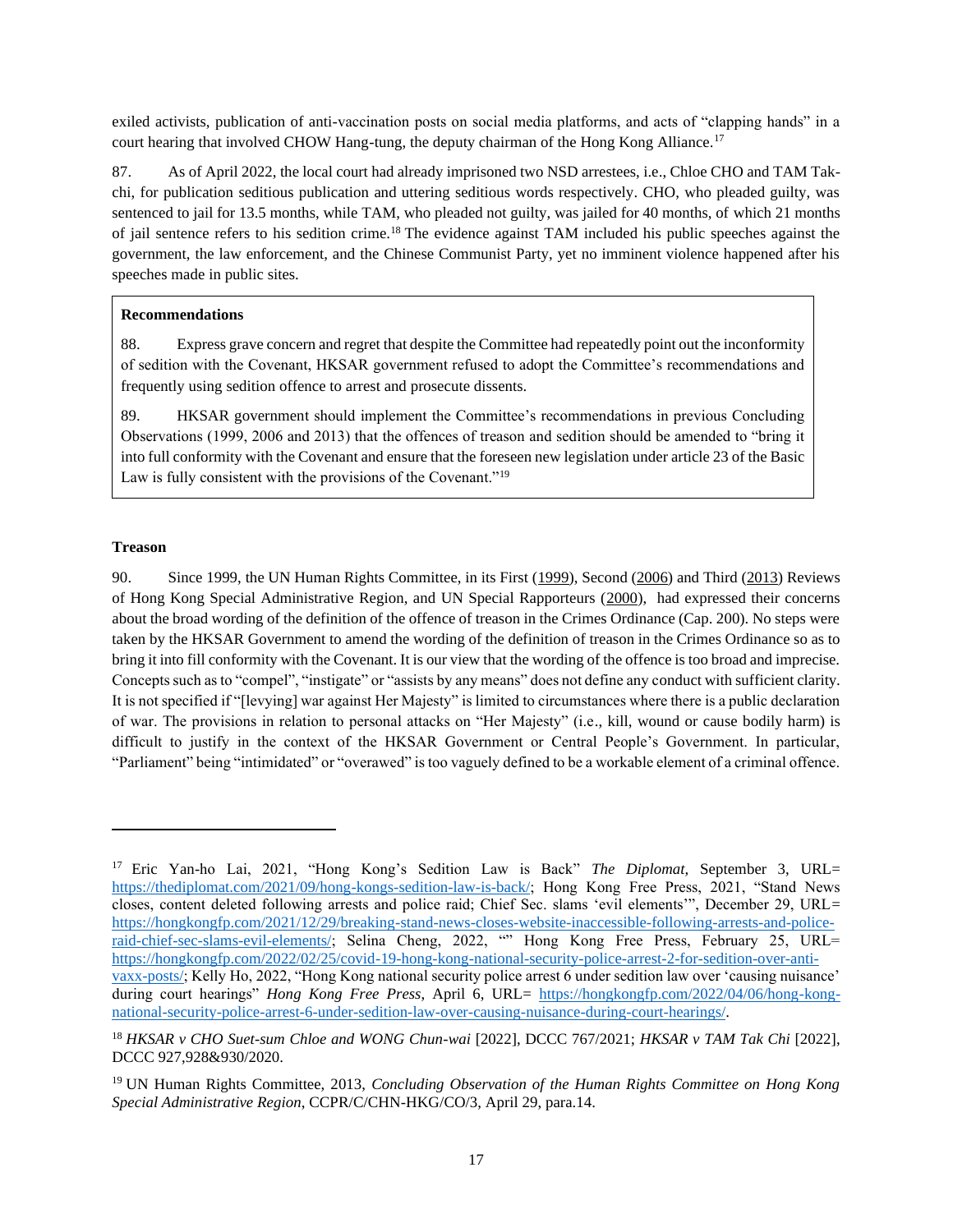91. Further, such blanket imposition of the HKSAR Government or Central People's Government into the "shoes" of the British Monarch or Sovereign creates practical complications and difficulties in legal interpretation. For instance, as the Hong Kong Bar Association pointed out [\(para 22\)](https://www.hkba.org/sites/default/files/20020722-prel-e.pdf), the position of the President of China (as the head of state of the PRC) is different from that of the British Monarch (as the formal embodiment of the state). It is unnecessary and undesirable to transpose the notion of the British Monarch into any person or entity under a different Constitution. An overbroad enforcement or construction of the offence could foreseeably lead to unreasonable arrests and detentions.

92. The National Security Law (NSL) as promulgated in 2020 makes no mention of the word "treason". Sinc[e](https://www.legco.gov.hk/yr2022/english/counmtg/hansard/cm20220126-translate-e.pdf#nameddest=orq) [January 2022](https://www.legco.gov.hk/yr2022/english/counmtg/hansard/cm20220126-translate-e.pdf#nameddest=orq) and again in [March 2022,](https://www.info.gov.hk/gia/general/202205/11/P2022051100512.htm) Secretary for Security of the HKSAR Government, Mr. Chris Tang Ping-Keung reiterated that the HKSAR government plans to introduce a national security bill in the second half of 2022, pursuant to Article 23 of the Basic Law and Article 7 of the NSL, which presumably would include the offence of treason. Whether or not the existing offence of treason under the Crimes Ordinance would be amended or replaced by this new legislation is unknown.

93. As far as we are aware, there has not been a prosecution for treason since 1997 in Hong Kong.

### **Recommendations**

94. Given the ancient statutory wording for the treason offence, the existence of the NSL and the ongoing mass-prosecution of activists and civilians, HKSAR government should amend the offence to provide further clarification and to bring it in line with the ICCPR, or to abolish the offence altogether.

95. If the offence cannot be abolished, we submit that its scope should at least be minimized to provide clarity. For example, *mens rea* to overthrow the existing political regime should be necessary, and the accused's action must involve violence in order to be liable to prosecution for the crime of treason.

# <span id="page-18-0"></span>**Police Power & the Implementation Rules of NSL Article 43**

(Articles  $14 - 15$ ,  $22$ / Question 4 of LOI)

96. Article 16 of the NSL creates the department for safeguarding national security, or the NSD in Hong Kong Police Force. NSD is responsible to takes up investigation, arrest and prosecution of suspects allegedly breaking the NSL, and offences related to national security according to Article 43 of the NSL. On 6 July 2020, i.e., six days after the NSL was implemented in Hong Kong, the local government introduced an "Implementation Rules of Article 43 of the NSL" ("**IRs**") to empower the NSD taking measures to enforce the NSL.<sup>20</sup> The IRs was made by the Chief Executive in conjunction with the Committee of Safeguard National Security ("**CSNS**") under Article 43 of the NSL. Yet, the drafting process for the IRs was entirely closed without public or legislative consultations.

97. As the IRs were introduced by the CSNS, which is immune from judicial review under Article 14 of the NSL, it appears that the court may not be able to handle administrative review of police acts under the IRs.

# <span id="page-18-1"></span>**Power to Enter and Search Places for Evidence (Schedule 1 of IRs)**

98. Section 3 of Schedule 1 of the IRs empowers police officers to enter, search, inspect, examine, seize, remove, and detain anything in the place that the officer reasonably believes to be specified evidence after obtaining a warrant from the magistrate courts, or without magistrate's warrants if a senior police officer determines that "it would not be

<sup>&</sup>lt;sup>20</sup> The full name of this executive rules is called "Implementation Rules for Article 43 of the Law of the People's Republic of China on Safeguarding National Security in the Hong Kong Special Administrative Region".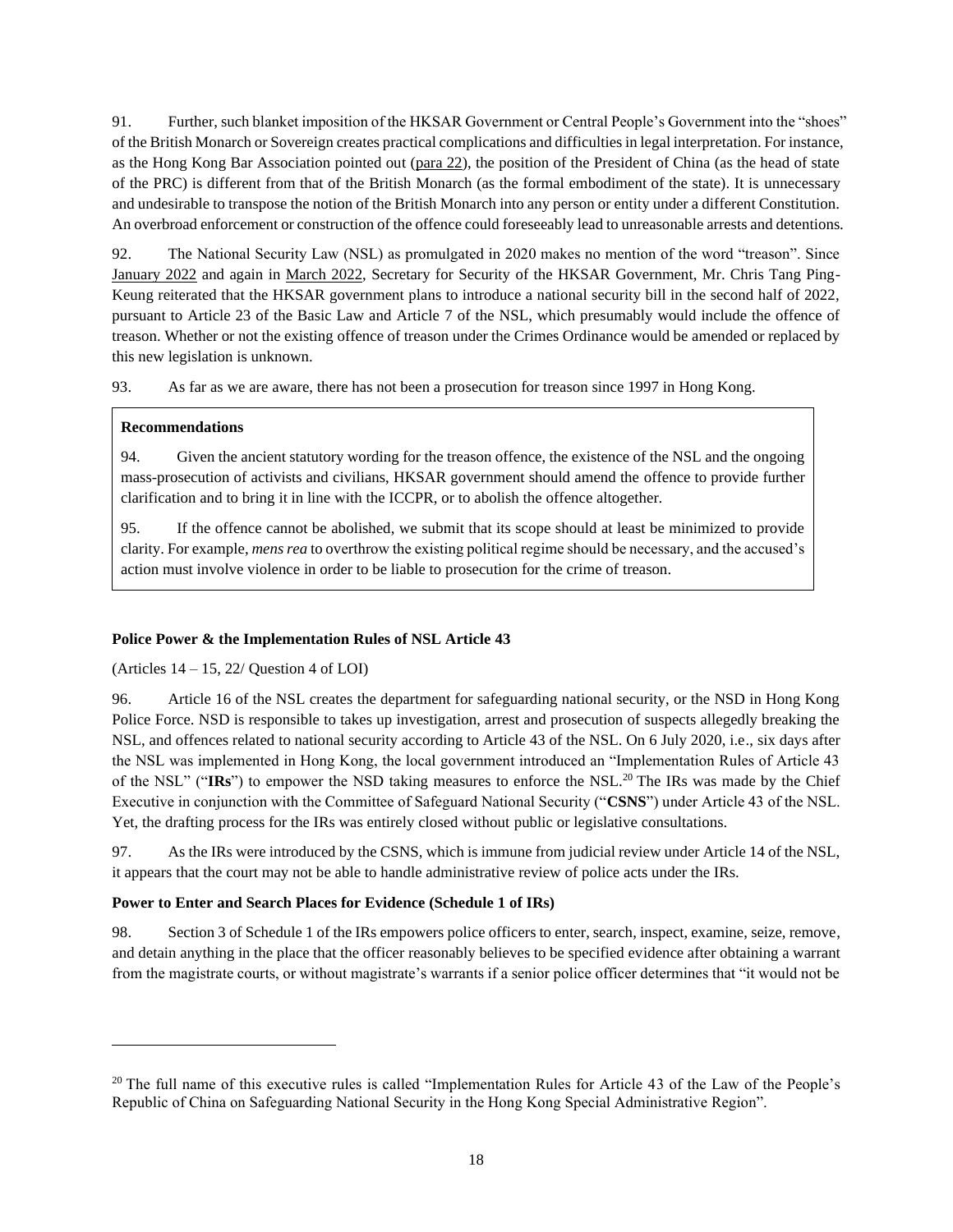reasonably practicable to obtain a warrant". It implies that, the NSD can always executive this power to search NSL criminal suspects without judicial scrutiny.

### <span id="page-19-0"></span>**Power to Freeze and Confiscate of Property (Schedule 3 of IRs)**

99. Section 3(1) of Schedule 3 of the IRs empowers the Secretary for Security ("**SS**") to order a freezing of property without a court warrant in advance, if the SS has reasonable grounds to suspect that any property held by any person is offence related property. The court can only engage in this process in terms of extension of the SS's order or appeal by the suspects. As of now, the freezing of assets under IRs had led to the closure of two media outlets which were financially insufficient to operate.

### **Examples**

100. *In June 2021, the NSD charged 5 editors and senior members of the Apple Daily alongside three companies related to the Apple Daily and have frozen HKD\$18million of their assets.<sup>21</sup> After the police acts, the Apple Daily decided its closure as it did not have enough cash to continue the operation.*

101. *In September, the NSD charged the Hong Kong Alliance in Support of Patriotic Democratic Movements of China and three of its leaders with inciting subversion and have frozen its assets worth of USD 282,000.<sup>22</sup>*

102. *In December 2021, the NSD arrested former and current board members as well as editors of the Stand News and have frozen HKD61million of the outlet's asset. The outlet followed by immediate closure.<sup>23</sup>*

### <span id="page-19-1"></span>**Power to Order Removal of Electronic Messages "Endangering National Security" (Schedule 4 of IRs)**

103. Sections 6 and 7 of Schedule 4 of the IRs allow the Secretary for Security to approve the request from the Commissioner of Police to authorise police officers to require a person to remove a published electronic message that is likely to endanger national security on the electronic platform, to require the electronic platform service provider or the network service provider to disband the electronic message without a court warrant in advance. Section 9(2) of Schedule 4 of IRs allows police officers to require a service provider to provide identification record or decryption assistance for electronic message without a court warrant.

104. Such rules allow the executive authorities to prohibit any electronic messages or electronic platforms from public access in Hong Kong, if they consider the messages are "endangering national security", which is a vague and overbroad concept at all.

105. In practice, the authorities had attempted to request electronic platform service provides and local network providers to block websites that were regarded as containing materials endangering national security, as ways of preventing free circulation of information and expression of political opinion among residents in Hong Kong.

<sup>&</sup>lt;sup>21</sup> Reuters, 2021, "Hong Kong's Apple Daily says only has cash for few weeks after assets frozen", June 20, URL[=https://www.reuters.com/world/china/hong-kongs-apple-daily-says-only-has-cash-few-weeks-after-assets](https://www.reuters.com/world/china/hong-kongs-apple-daily-says-only-has-cash-few-weeks-after-assets-frozen-2021-06-20/)[frozen-2021-06-20/.](https://www.reuters.com/world/china/hong-kongs-apple-daily-says-only-has-cash-few-weeks-after-assets-frozen-2021-06-20/)

<sup>&</sup>lt;sup>22</sup> Rhoda Kwan, 2021, "Hong Kong national security police freeze HK\$2.2 million worth of assets from Tiananmen Massacre vigil group, as leaders charged" *Hong Kong Free Press*, September 10 URL= [https://hongkongfp.com/2021/09/10/hong-kong-national-security-police-freeze-hk2-2-worth-of-assets-from](https://hongkongfp.com/2021/09/10/hong-kong-national-security-police-freeze-hk2-2-worth-of-assets-from-tiananmen-massacre-vigil-group-as-leaders-charged/)[tiananmen-massacre-vigil-group-as-leaders-charged/.](https://hongkongfp.com/2021/09/10/hong-kong-national-security-police-freeze-hk2-2-worth-of-assets-from-tiananmen-massacre-vigil-group-as-leaders-charged/)

<sup>&</sup>lt;sup>23</sup> Rhoda Kwan and Emma Graham-Harrison, 2021, "Hong Kong media outlet Stand News to close after police raid" *The Guardian*, December 29, URL= [https://www.theguardian.com/world/2021/dec/29/hong-kong-police-arrest-six](https://www.theguardian.com/world/2021/dec/29/hong-kong-police-arrest-six-journalists-from-independent-media-outlet-stand-news)[journalists-from-independent-media-outlet-stand-news.](https://www.theguardian.com/world/2021/dec/29/hong-kong-police-arrest-six-journalists-from-independent-media-outlet-stand-news)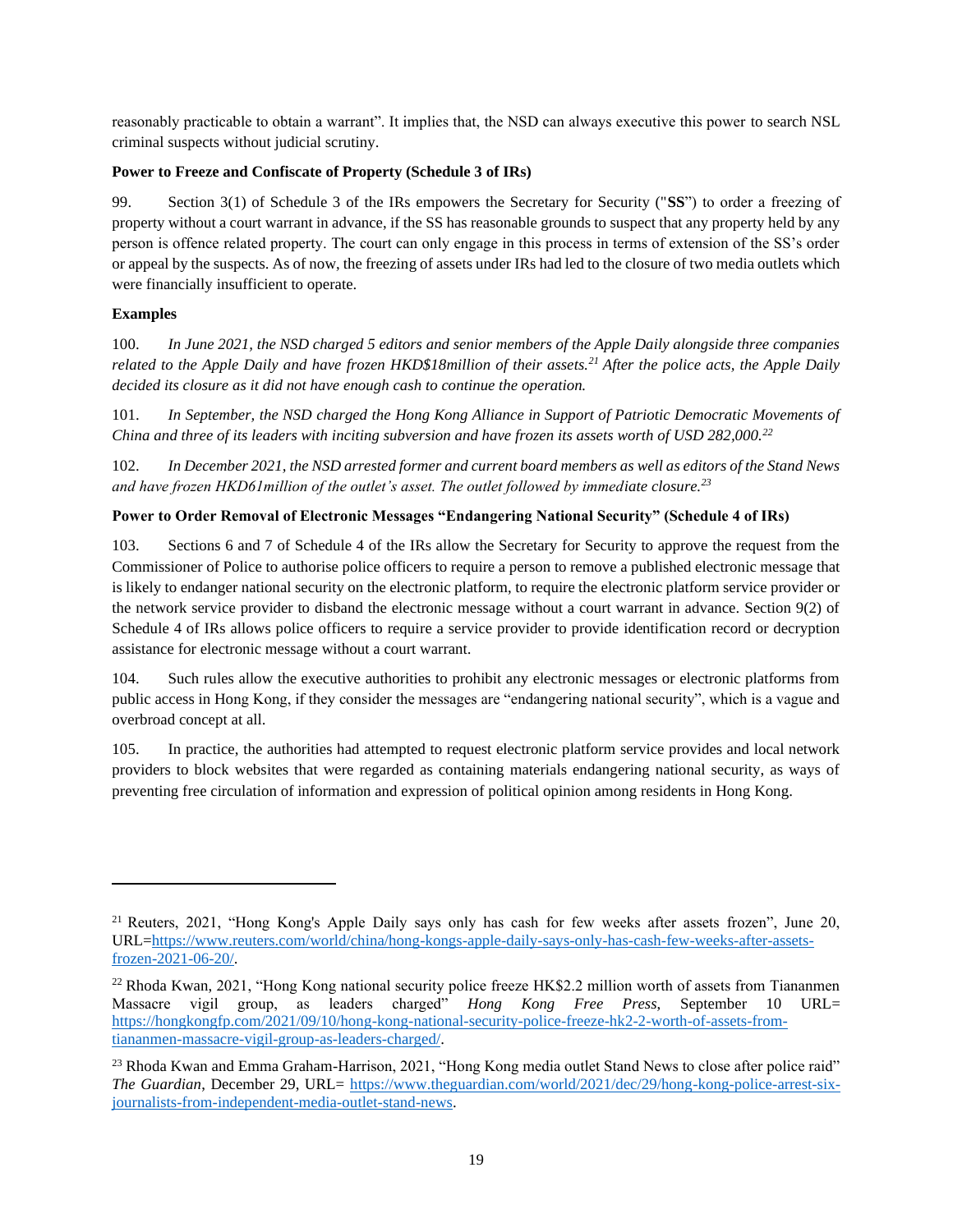### **Examples**

106. In January 2021, a local network provider Hong Kong Broadband Network admitted that they blocked an anti-government website known as "HKChronicles", to comply with the national security law.<sup>24</sup>

107. Several Taiwan-based websites were apparently blocked in Hong Kong in 2021, including the websites of Transitional Justice Commission, the Presbyterian Church of Taiwan, and the Democratic Progressive Party. The Security Bureau refused to comment.<sup>25</sup>

108. In June 2021, former Hong Kong lawmaker and now exiled activist Nathan Law tweeted a copy of a police letter that requested website company Wix to remove a website known as "2021HKCharter", as the police alleged the website containing messages "likely to constitute offences endangering national security". Law's tweet said the website was removed by Wix. Few hours after Law's tweet, Wix stated that the removal was "by mistake".<sup>26</sup>

109. In February 2022, the website of a UK-based NGO Hong Kong Watch was partially blocked in Hong Kong.<sup>27</sup> One month after, the NGO received written request by the NSD demanding its website to shut down or otherwise bearing criminal consequences.<sup>28</sup>

### <span id="page-20-0"></span>**Power to Determine Foreign Agents or Agents of Foreign Political Organisation (Schedule 5)**

110. Sections 2 and 3 of Schedule 5 of the IRs allow the Commissioner of Police, with the approval of the Secretary for Security, require a foreign political organization or Taiwan political organisation, or their agents, to provide personnel, financial or any relevant records.

111. Under Schedule 5, the terms in the definition of "foreign agent" or "Taiwan agent" excludes diplomats but still vague. For instance, the term "political organisation" could include foreign NGOs promoting universal human rights and the rule of law; the term "non-monetary rewards" could include reception of honorary awards given by overseas or international platforms for one's commitments in defending basic rights and civil liberties in Hong Kong; the phrase activities "indirectly funded by" and "for the benefit of "foreign or Taiwan political organisation" can be interpreted broadly by the authorities to sweep any nonviolent activities in civil society.

112. Schedule 5 does not require the Commissioner of Police to provide reasons to explain why an individual or an organisation is believed as a foreign or Taiwan agent. The discretion gives broad space of interpretation for the Commissioner to request anyone or any organization to provide as much information as the Commissioner needs without a concreate reason.

<sup>24</sup> Tom Grundy, 2021, "Hong Kong Broadband Network admits it blocked website under national security law" *Hong Kong Free Press*, January 14, URL= [https://hongkongfp.com/2021/01/14/hong-kong-broadband-network-admits-it](https://hongkongfp.com/2021/01/14/hong-kong-broadband-network-admits-it-blocked-website-under-national-security-law/)[blocked-website-under-national-security-law/.](https://hongkongfp.com/2021/01/14/hong-kong-broadband-network-admits-it-blocked-website-under-national-security-law/)

<sup>25</sup> Radio Free Asia, 2021, "Taiwan Church Website Blocked by Hong Kong National Security Police", April 26, URL[=https://www.rfa.org/english/news/china/hongkong-taiwan-04262021140315.html.](https://www.rfa.org/english/news/china/hongkong-taiwan-04262021140315.html)

<sup>26</sup> AFP, 2021, "Hong Kong democracy site pulled 'by mistake'" *Hong Kong Free Press*, June 4, URL[=https://hongkongfp.com/2021/06/04/hong-kong-democracy-site-pulled-by-mistake/.](https://hongkongfp.com/2021/06/04/hong-kong-democracy-site-pulled-by-mistake/)

<sup>&</sup>lt;sup>27</sup> Tom Grundy, 2022, "Website of NGO Hong Kong Watch partially blocked amid rising fears of internet censorship" *Hong Kong Free Press*, February 15, URL[=https://hongkongfp.com/2022/02/15/website-of-ngo-hong-kong-watch](https://hongkongfp.com/2022/02/15/website-of-ngo-hong-kong-watch-appears-blocked-amid-rising-fears-of-internet-censorship/)[appears-blocked-amid-rising-fears-of-internet-censorship/.](https://hongkongfp.com/2022/02/15/website-of-ngo-hong-kong-watch-appears-blocked-amid-rising-fears-of-internet-censorship/)

<sup>28</sup> AFP, 2022, "Hong Kong demands UK-based rights group shut down website" *The Guardian*, March 14, URL[=https://www.theguardian.com/world/2022/mar/14/hong-kong-watch-rights-group-website-national-security](https://www.theguardian.com/world/2022/mar/14/hong-kong-watch-rights-group-website-national-security-law-china-benedict-rogers)[law-china-benedict-rogers.](https://www.theguardian.com/world/2022/mar/14/hong-kong-watch-rights-group-website-national-security-law-china-benedict-rogers)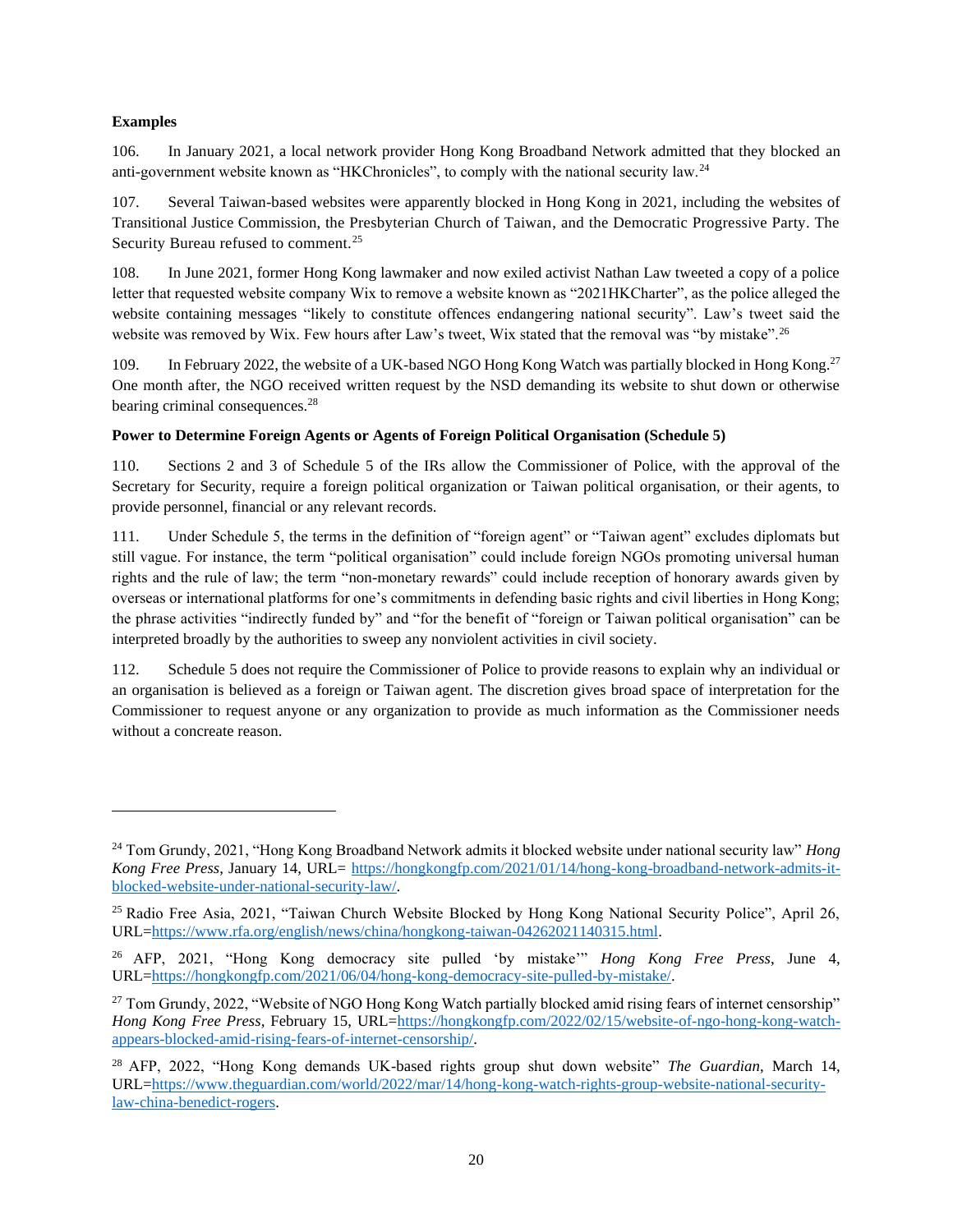### **Examples**

113. *In August 2021, the Standing Committee members of the Hong Kong Alliance in Support of Patriotic Democratic Movements of China ("Hong Kong Alliance") received letters from the NSD demanding provision of information under Schedule 5 of the IRs, as the Commissioner of Police had "sufficient reasons" to believe that the group was a foreign agent. However, the letters did not provide justifications of the sufficient reasons of such belief. The information required include activities and financial records involving other organisations such as China Human Rights Lawyer Concern Group, National Endowment for Democracy, National Democratic Institute and Asian Democracy Network. <sup>29</sup> In early September 2021, the Hong Kong Alliance refused to submit information as requested.<sup>30</sup>*

114. *On 8 and 9 September 2021, the NSD arrested five Standing Committee members of the HKI for not submitting the requested information to the NSD.<sup>31</sup> One of them pleaded guilty and was sentenced to jail for three months.<sup>32</sup>*

### <span id="page-21-0"></span>**Interception and Surveillance (Schedule 6)**

115. Part 2 of Schedule 6 of IRs allows police officers to carry out interception or covert surveillance without scrutiny of a special three-judge panel or the Commissioner on Interception of Communications and Surveillance.

116. This practice contravenes the existing Surveillance Ordinance that requires the involvement of the threejudge panel or the Commissioner above. The exclusion of the judicial branch and the Surveillance Commissioner from any oversight role fails to uphold a robust checking mechanism against potential power abuses by the NSD. As of now, the government has not provided remedies to strength due diligence of the NSD in this front.

117. Commissioner on Interception of Communications and Surveillance is required to publish report annually on Commissioner's findings regarding the application of interception and convert surveillance by law enforcement agencies, and if any irregularity was found under the Commissioner's supervision. However, there is no such requirement under IRs. The CSNS, the supervising body established in accordance with NSL, is not required to disclose any information relating to its work and its decision is also not subject to judicial review.

<sup>29</sup> 明報[Ming Pao] "警指支聯「外國代理人」 索歷來成員資料 促交帳目及「與境外組織活動內容」 鄒幸彤: 指控荒謬" [Police claimed HKI as "foreign agent", demanding records of past committee members, finance and activities; CHOW Hang-tung commented the accusation ridiculous], August 26, URL= [https://news.mingpao.com/pns/%E8%A6%81%E8%81%9E/article/20210826/s00001/1629915266130.](https://news.mingpao.com/pns/%E8%A6%81%E8%81%9E/article/20210826/s00001/1629915266130)

<sup>&</sup>lt;sup>30</sup> Candice Chau, 2021, "Organisers of Hong Kong's Tiananmen Massacre vigil refuse to comply with national security police data request" *Hong Kong Free Press*, September 6, URL= [https://hongkongfp.com/2021/09/06/organisers-of-hong-kongs-tiananmen-massacre-vigil-refuse-to-comply-with](https://hongkongfp.com/2021/09/06/organisers-of-hong-kongs-tiananmen-massacre-vigil-refuse-to-comply-with-national-security-police-data-request/)[national-security-police-data-request/.](https://hongkongfp.com/2021/09/06/organisers-of-hong-kongs-tiananmen-massacre-vigil-refuse-to-comply-with-national-security-police-data-request/)

<sup>31</sup> Helen Davidson, 2021, "Hong Kong: police arrest senior members of group that organised Tiananmen vigils" *The Guardian*, September 7, URL= [https://www.theguardian.com/world/2021/sep/08/hong-kong-police-arrest-leader-of](https://www.theguardian.com/world/2021/sep/08/hong-kong-police-arrest-leader-of-democracy-group-alliance)[democracy-group-alliance.](https://www.theguardian.com/world/2021/sep/08/hong-kong-police-arrest-leader-of-democracy-group-alliance)

<sup>&</sup>lt;sup>32</sup> Candice Chau, 2021, "Ex-member of Tiananmen Massacre vigil group jailed after refusing to cooperate with national security police data request" *Hong Kong Free Press*, December 22, URL= [https://hongkongfp.com/2021/12/22/ex-member-of-tiananmen-massacre-vigil-group-jailed-after-refusing-to](https://hongkongfp.com/2021/12/22/ex-member-of-tiananmen-massacre-vigil-group-jailed-after-refusing-to-cooperate-with-national-security-police-data-request/)[cooperate-with-national-security-police-data-request/.](https://hongkongfp.com/2021/12/22/ex-member-of-tiananmen-massacre-vigil-group-jailed-after-refusing-to-cooperate-with-national-security-police-data-request/)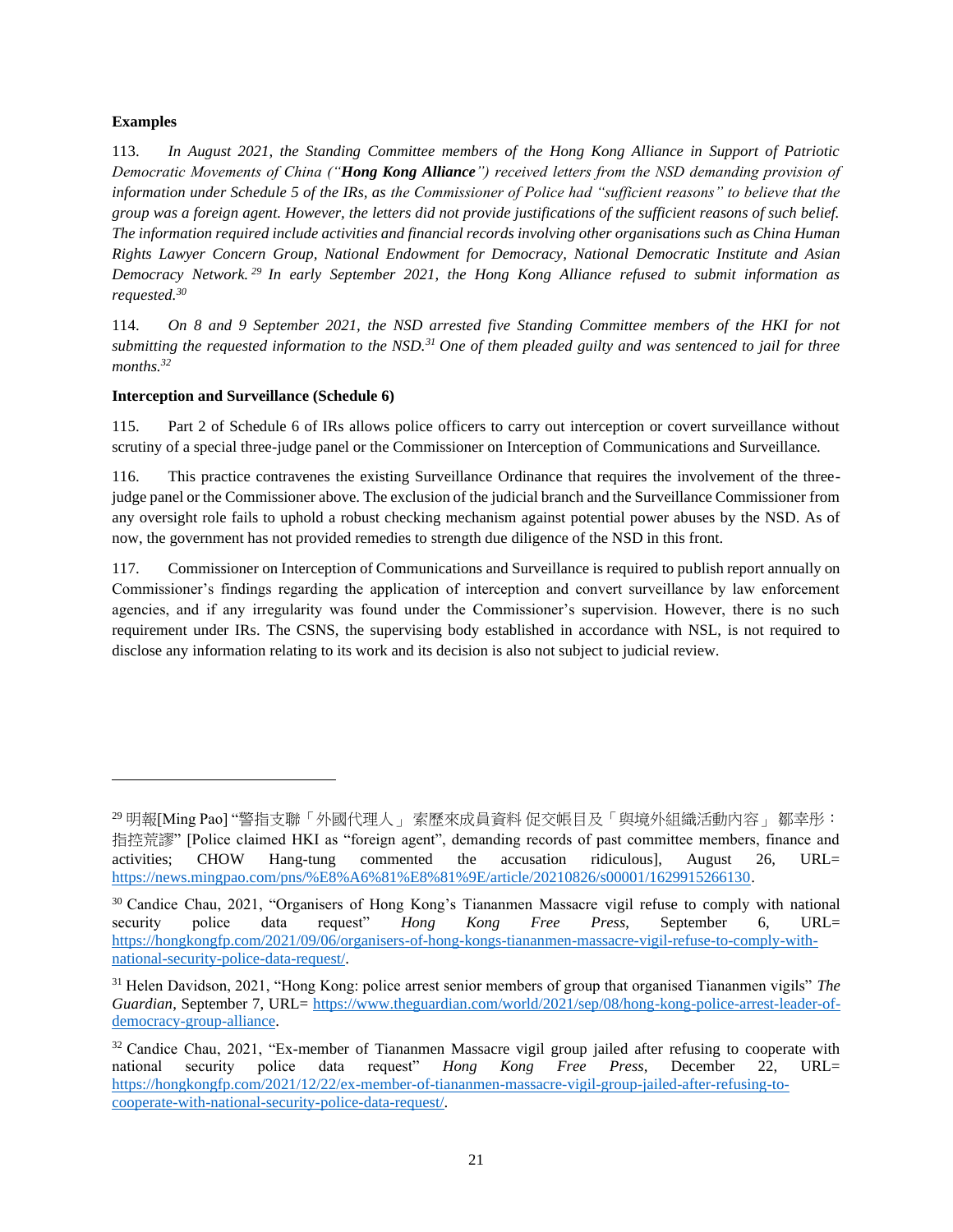### **Example**

118. *In January 2021, Azizul Suffiad, the Commissioner on Interception of Communications and Surveillance publicly confirmed that he has "no say" in the oversight of surveillance in NSL cases and suggested that the CSNS and the CE would be responsible for handling any cases of non-compliance.<sup>33</sup>*

### **Recommendations**

119. HKSAR government should explain whether IRs are subject to administrative review in local courts, given the fact that IRs are executive orders in nature, instead of a national law from PRC.

120. HKSAR government should amend Schedules 1, 3 and 4 of the IRs by removing the clauses of warrantless search, warrantless freezing of asset, and warrantless removal of electronic messages; and replace them with a provision that the NSD must secure a warrant of the Court of First Instance before taking any actions prescribed in the Schedules above.

121. HKSAR government should amend Schedule 5 of IRs by narrowing the definition of foreign or Taiwan political organisations and agents, to prevent any civil society organisation abroad falling into such categories and thus restrict their free, peaceful international exchange with local individuals or groups. The same Schedule should also be amended by requiring the Commissioner of Police to provide reasons to justify his/her beliefs of any individual or organisations as foreign or Taiwan agents.

122. HKSAR government should amend Schedule 6 by adding a three-judge panel as well as the Surveillance Commissioner of Hong Kong to oversee the NSD's acts of interception and surveillance, and by empowering judges and the Surveillance Commissioner to prohibit any misuse or abuse of surveillance by the NSD.

123. HKSAR government should publish regular report to provide information on scrutiny of interception and surveillance under NSL.

124. HKSAR government should publish regular report on the removal of website and electronic messages "endangering national security", including details of the websites and messages.

# <span id="page-22-0"></span>**Judicial Independence and the Right to Fair Trial under the NSL**

(Articles 2, 14 – 15, 26 / Also item 3 of LOI)

# <span id="page-22-1"></span>**Designation of NSL Judges by the Chief Executive**

125. Article 44 of the NSL provides the Chief Executive ("**CE**") to designate judges to hear NSL cases. Such designated judges are selected for one-year term of office. They can be removed from the designated list if they make statements or take actions that "endanger national security".

126. Although the HKSAR responded to the Committee that the CE "may consult the Committee for Safeguarding National Security of the HKSAR and the Chief Justice before doing so", this practice is only place upon the discretion

<sup>33</sup> "截取通訊專員:無權監督所有國安法截取通訊、秘密監察 [Interception of Communications Commissioner: No Authority to Oversee All NSL Interceptions, Covert Surveillance]," Stand News, January 4, 2021.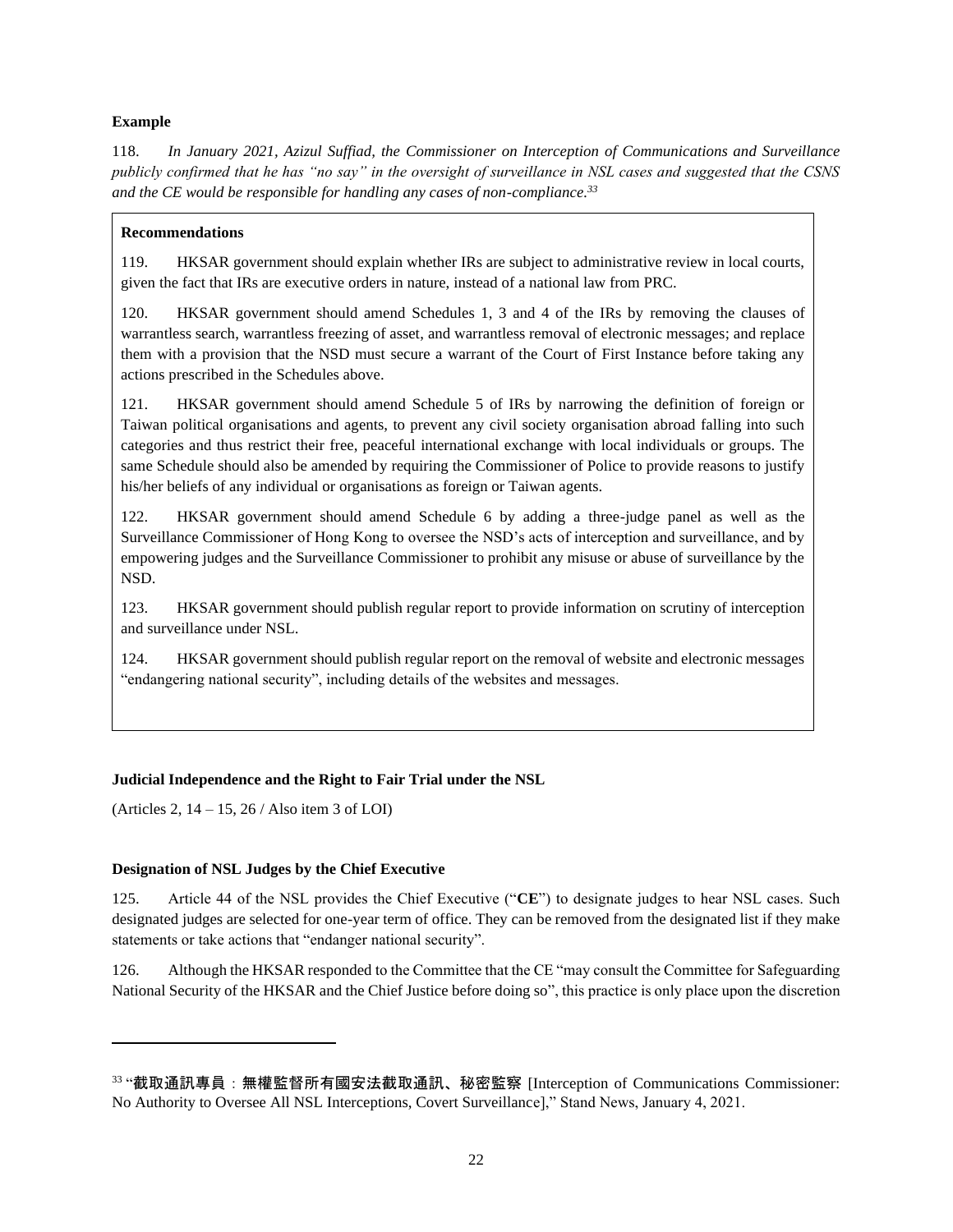of the CE and is not binding. As of now, the Chief Executive did not publicly promise she will exercise such power after consultations of the Chief Justice.

127. Although the HKSAR defended the designation of judges for NSL trials as a practice of forming "a list of judges to hear cases in a particular area" that is "something that have already had in place in Hong Kong for a long time", the list of NSL designated judges has never been released to the public, unlike the conventional practice of releasing the full list of civil and criminal judges in public, which is something that have already had in place in Hong Kong for a long time.

128. Before the NSL, the CE can only appoint judges with advice from the Judicial Officers Recommendation Committee ("**JORC**"), which consists of judges, representatives from the Bar and the Law Society as well as externs. The duty of designating judges to handle cases was completely a matter of the Judiciary. Now, the CE can designate any judges of his or her choice, and consultation with the Judiciary or the JORC is not mandatory. The designation of NSL judges by the executive authorities instead of the judiciary *per se* certainly damages fair trial in national security cases as the city's chief executive can screen and decide which judge to handle those cases.

129. Since the NSL was imposed, the HKSAR government has refused to disclose the list of designated judges to public, despite the fact that the local Judiciary always discloses the list of judges in public. The government claimed that such disclosure could create security risks judges who have been so named.<sup>34</sup>

# **Example**

130. *In February 2021, media reports revealed that Andrew Cheung, the Chief Justice of Hong Kong as well as a NSL judge designated by the then Chief Executive Carrie Lam, was found of having a one-to-one meeting with the Chief Executive four days before he heard the bail appeal of NSL defendant Jimmy Lai at the Court of Final Appeal.<sup>35</sup> Although Lam denied any discussion of NSL cases in that meeting, lawyers and legal scholars questioned such meeting undermines the court's impartiality and integrity in handling those NSL cases.<sup>36</sup>*

### **Recommendations**

131. HKSAR government should ensure the chief executive's designation of NSL judges is made after consultation with and only with the chief justice or the JORC, since such practices are not disallowed by the NSL.

132. HKSAR government should publicise the list of designated judges for NSL cases.

<sup>34</sup> Alvin Lum, 2020, "司法機構公開民刑事法官名單 特首辦:毋須公開國安法官名單" [The Judiciary publishes list of civil and criminal judges, whereas the CE office said not necessary to disclose the list of NSL judges], CitizenNews, May 30, URL= [https://hkcnews.com/article/36675/](https://web.archive.org/web/20220111044615/https:/hkcnews.com/article/36675/%E6%8C%87%E5%AE%9A%E6%B3%95%E5%AE%98-%E6%B8%AF%E7%89%88%E5%9C%8B%E5%AE%89%E6%B3%95-%E5%85%AC%E9%96%8B%E8%B3%87%E6%96%99%E5%AE%88%E5%89%87-36683/%E5%8F%B8%E6%B3%95%E6%A9%9F%E6%A7%8B%E5%85%AC%E9%96%8B%E6%B0%91%E5%88%91%E4%BA%8B%E6%B3%95%E5%AE%98%E5%90%8D%E5%96%AE-%E7%89%B9%E9%A6%96%E8%BE%A6%EF%BC%9A%E6%AF%8B%E9%A0%88%E5%85%AC%E9%96%8B%E5%9C%8B%E5%AE%89%E6%B3%95%E5%AE%98%E5%90%8D%E5%96%AE)指定法官-港版國安法-公開資料守則-36683/[司法機構公開民刑事法官名單](https://web.archive.org/web/20220111044615/https:/hkcnews.com/article/36675/%E6%8C%87%E5%AE%9A%E6%B3%95%E5%AE%98-%E6%B8%AF%E7%89%88%E5%9C%8B%E5%AE%89%E6%B3%95-%E5%85%AC%E9%96%8B%E8%B3%87%E6%96%99%E5%AE%88%E5%89%87-36683/%E5%8F%B8%E6%B3%95%E6%A9%9F%E6%A7%8B%E5%85%AC%E9%96%8B%E6%B0%91%E5%88%91%E4%BA%8B%E6%B3%95%E5%AE%98%E5%90%8D%E5%96%AE-%E7%89%B9%E9%A6%96%E8%BE%A6%EF%BC%9A%E6%AF%8B%E9%A0%88%E5%85%AC%E9%96%8B%E5%9C%8B%E5%AE%89%E6%B3%95%E5%AE%98%E5%90%8D%E5%96%AE)-[特首辦:毋須公開國安法官名單](https://web.archive.org/web/20220111044615/https:/hkcnews.com/article/36675/%E6%8C%87%E5%AE%9A%E6%B3%95%E5%AE%98-%E6%B8%AF%E7%89%88%E5%9C%8B%E5%AE%89%E6%B3%95-%E5%85%AC%E9%96%8B%E8%B3%87%E6%96%99%E5%AE%88%E5%89%87-36683/%E5%8F%B8%E6%B3%95%E6%A9%9F%E6%A7%8B%E5%85%AC%E9%96%8B%E6%B0%91%E5%88%91%E4%BA%8B%E6%B3%95%E5%AE%98%E5%90%8D%E5%96%AE-%E7%89%B9%E9%A6%96%E8%BE%A6%EF%BC%9A%E6%AF%8B%E9%A0%88%E5%85%AC%E9%96%8B%E5%9C%8B%E5%AE%89%E6%B3%95%E5%AE%98%E5%90%8D%E5%96%AE)

<sup>&</sup>lt;sup>35</sup> Chris Lau, 2021, "Hong Kong leader Carrie Lam denies interference suggestion, after reportedly meeting chief justice ahead of Jimmy Lai hearing" *South China Morning Post*, February 2, URL= [https://www.scmp.com/news/hong-kong/politics/article/3120192/hong-kong-leader-carrie-lam-categorically-denies.](https://www.scmp.com/news/hong-kong/politics/article/3120192/hong-kong-leader-carrie-lam-categorically-denies)

<sup>36</sup> Tommy Walker, 2022, "Legal Experts Question Hong Kong Chief Justice's Independence Claims" *Voice of America*, January 27, URL= [https://www.voanews.com/a/legal-experts-question-hong-kong-chief-justice-s](https://www.voanews.com/a/legal-experts-question-hong-kong-chief-justice-s-independence-claims-/6416303.html)[independence-claims-/6416303.html.](https://www.voanews.com/a/legal-experts-question-hong-kong-chief-justice-s-independence-claims-/6416303.html)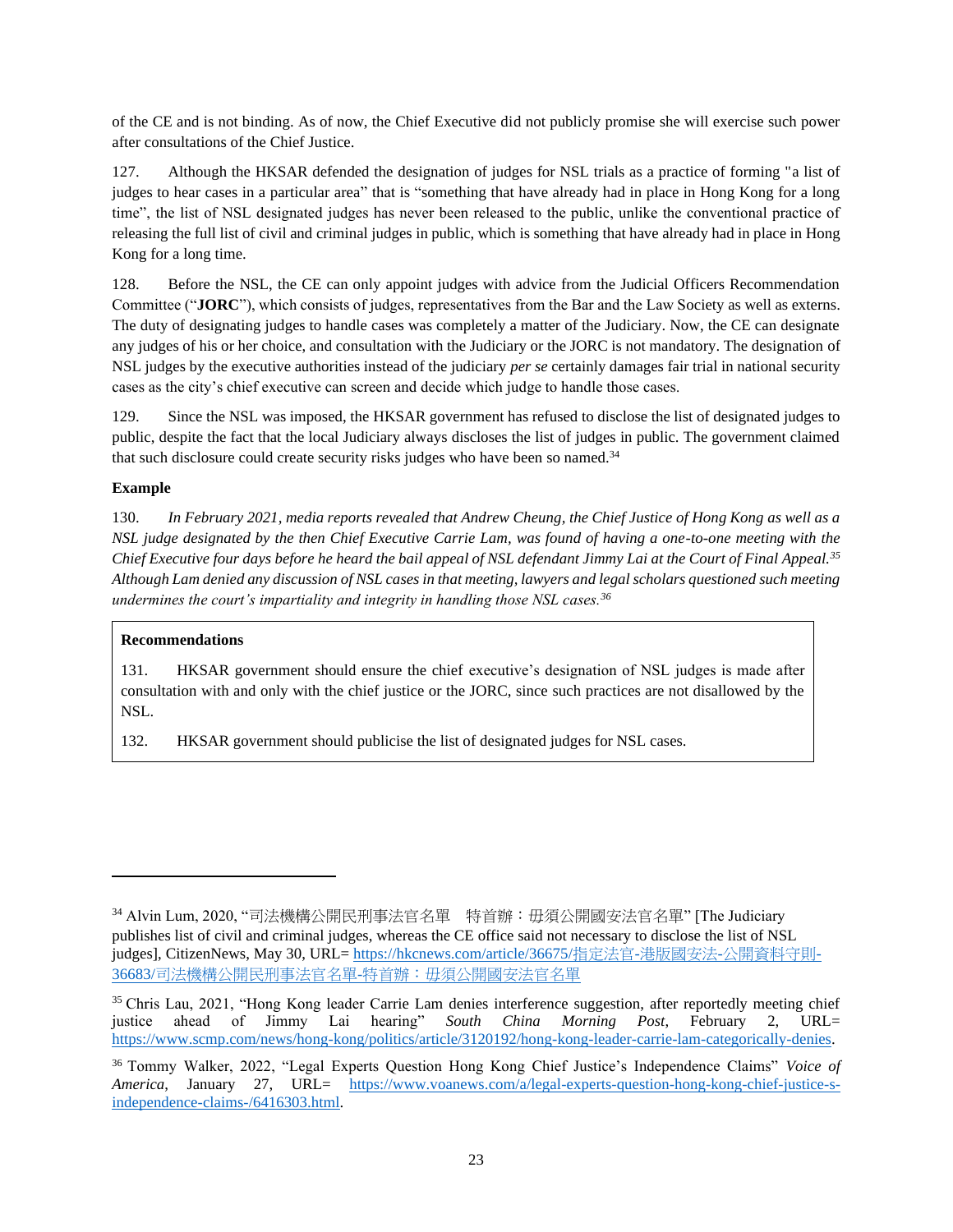#### <span id="page-24-0"></span>**Removal of Jury Trial by the Secretary for Justice in National Security Cases**

133. Article 46 of the NSL allows national security cases to be tried without a jury at the level of High Court, if the Secretary for Justice ("**SJ**") believes that such a move is necessary to protect state secrets, to prevent external interference, or to avoid risks of the jurors-elect and their family members. This provision does not specifically require SJ to provide reasons of the grounds for removing a jury trial in those cases.

134. Article 86 of the Basic Law provides that "the principle of trial by jury previously practiced in Hong Kong shall be maintained". The Court of First Instance of the High Court is the only criminal court that jury trial is mandatory, as the High Court can impose life imprisonment. The mandatory presence of jury is to enhance accountability and public scrutiny in those cases, and to safeguard the integrity of trials from politically motivated prosecutions.<sup>37</sup> In previous years, jury also tried rioting cases that were highly politically sensitive in a fair and safe manner.<sup>38</sup> Local court also appreciated jury trial is essential to bolster judicial independence in Hong Kong.<sup>39</sup>

135. Now, Article 46 of the NSL empowers the executive authority, in which the SJ is a political appointee from the PRC, to depart from the existing criminal justice system by removing jury from NSL cases. One scholar specialised in counterterrorism suggests that the creation of a non-jury trial for NSL cases at the High Court establishes a *de facto* special court in Hong Kong.<sup>40</sup>

136. The SJ's power and practice of removing a jury trial for NSL cases is inconsistent with the UN Human Rights Committee's decision in *Kavanagh v Ireland* of 2001.<sup>41</sup> 15 years later, the Committee continued to criticise the Irish authorities which decided to establish a second non-jury Special Criminal Court.<sup>42</sup>

### **Example**

137. *TONG Ying Kit, a young protestor arrested on 1 July 2020, was charged with inciting others to secession and committing acts of terrorism, and he was tried without a jury at the Court of Frist Instance of the High Court upon the SJ's order.<sup>43</sup> Before his criminal trial, Tong filed a judicial review against the SJ's decision that was not embedded with concrete reasons for removing a jury trial in Tong's case. The court refused to grant leave for Tong's judicial review as the NSL does not require the SJ to be obliged to "hear or at least to notify an accused before she can exercise her power under NSL 46(1)" (removal of jury trial).<sup>44</sup> Tong's appeal for such decision above was also rejected by the Court of Appeal, which recognised the SJ can choose not to disclose the reason of removing a jury if* 

<sup>&</sup>lt;sup>37</sup> Thomas Kellogg and Eric Yan-ho Lai, "Death by a Thousand Cuts: Chipping Away at Due Process Rights in HK NSL Cases," *Lawfare*, May 28, 2021, URL= [https://www.lawfareblog.com/death-thousand-cuts-chipping-away-due](https://www.lawfareblog.com/death-thousand-cuts-chipping-away-due-process-rights-hk-nsl-cases)[process-rights-hk-nsl-cases.](https://www.lawfareblog.com/death-thousand-cuts-chipping-away-due-process-rights-hk-nsl-cases)

<sup>38</sup> *HKSAR v Leung Tin Kei and Others* [2018], HCCC 408/2016.

<sup>39</sup> *HKSAR v Lee Ming-tee and another* [2001], FACC 8/2000, paragraph 175.

<sup>40</sup> Kent Roach, 2021, "Echoes that Build to a Cacophony: Hong Kong's New Security Law Compared to Illiberal Elements of the Security Laws of Liberal Democracies", January 9, pp.7-8, available at SSRN, URL[=https://ssrn.com/abstract=3763099](https://ssrn.com/abstract=3763099) or [http://dx.doi.org/10.2139/ssrn.3763099.](http://dx.doi.org/10.2139/ssrn.3763099)

<sup>41</sup> *Kavanagh v Ireland [2001]*, U.N. Doc. CCPR/C/71/D/819/1998, paras 10.1-10.3.

<sup>42</sup> Mary Minihan, 2015, "UN committee criticises plan for new non-jury court" *The Irish Times*, October 30, URL= [https://www.irishtimes.com/news/politics/un-committee-criticises-plan-for-new-non-jury-court-1.2410768.](https://www.irishtimes.com/news/politics/un-committee-criticises-plan-for-new-non-jury-court-1.2410768)

<sup>43</sup> HKSAR v Tong Ying Kit [2021], HCCC 280/2020.

<sup>44</sup> *Tong Ying Kit v Secretary for Justice* [2021], HCAL 473/2021, para. 26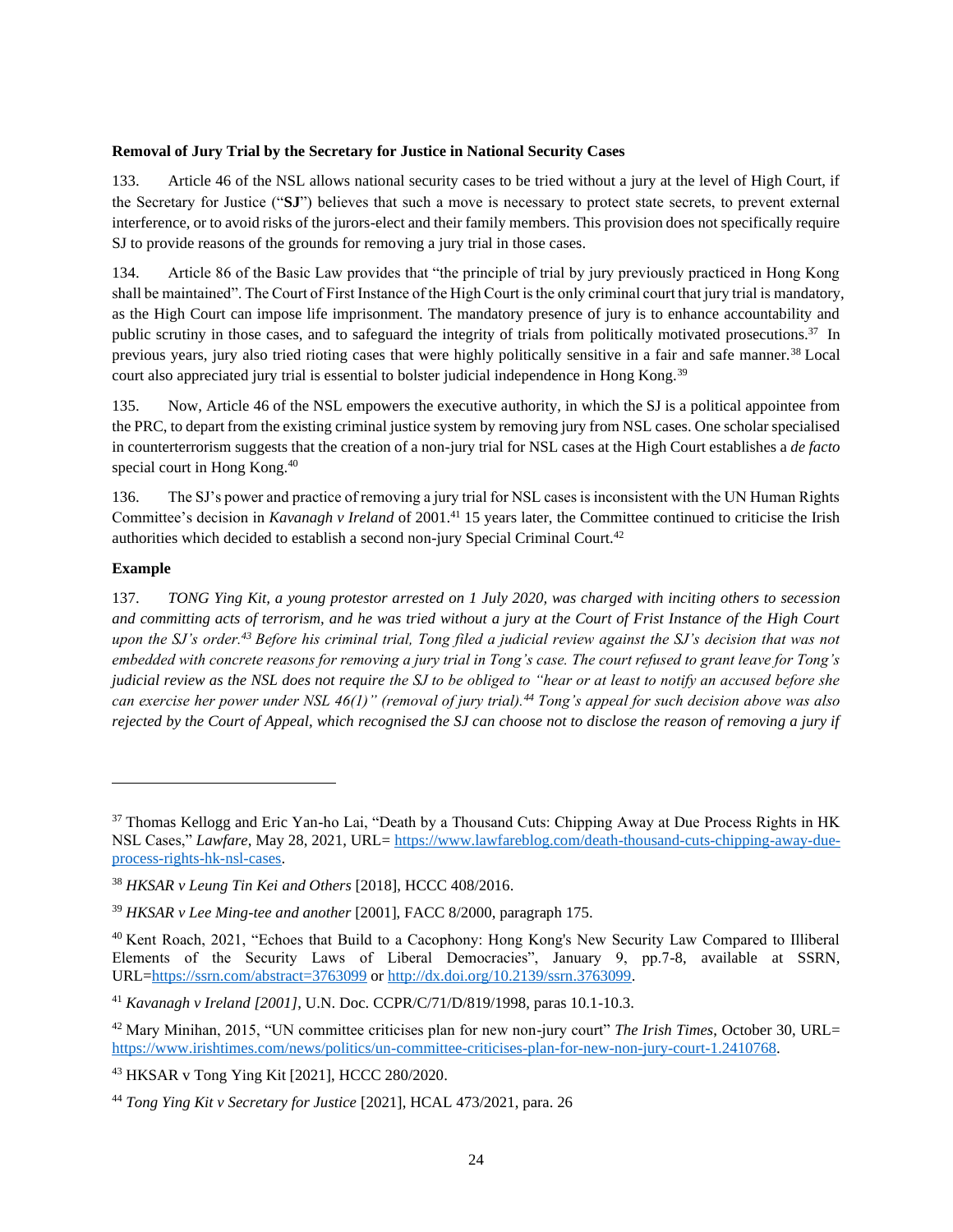*he or she considers such decision "may involve classified information…that would not be in the public interest to disclose".<sup>45</sup>*

# **Recommendations**

138. HKSAR government's Secretary for Justice, who heads the Department of Justice, should not remove jury trials for upcoming national security cases to be tried at the High Court, including but not limited to the "47 pro-democracy primary" case, the "Apple Daily" case, and the "Hong Kong Alliance" case. Even if the Department of Justice sees a need to remove a jury from a NSL trial, it should provide reasons to justify such act, and the reasons should be made public; such acts are not prohibited by the NSL.

# <span id="page-25-0"></span>**Bail & Arbitrary Detention in National Security Cases**

(Articles 7, 9 – 10, 14 – 15, 25/Also items 17 & 20 of LOI)

### <span id="page-25-1"></span>**Presumption against Bail**

139. Contrary to the principle of presumption of bail in Hong Kong's criminal court, which conventionally denies bail if it believes the defendant would reoffend or abscond, Article 42(2) of the NSL states that, "(n)o bail shall be granted to a criminal suspect or defendant unless the judge has sufficient grounds for believing that the criminal suspect or defendant will not continue to commit acts endangering national security." This provision creates a *presumption against bail* in NSL cases at the beginning of the implementation of the NSL; later, such principle was also applied by the court in other cases related to national security.

140. The Court of Final Appeal ruled that, Article 42(2) *does* in fact create a presumption against bail, contrary to existing Hong Kong law. <sup>46</sup> In that context, the threshold for bail for NSL crimes is much more stringent, in that a judge must be decide that she or he has "sufficient grounds for believing that the criminal suspect or defendant will not continue to commit acts endangering national security". The judicial inquiry can be a broad-based one beyond the elements of the NSL offences.<sup>47</sup>

141. The new principle of presumption against bail was also applied in non-NSL sedition cases. In *HKSAR v Ng Hau Yi Sidney* (FAMC 31/2021), the court reaffirmed that the charge of publishing seditious publication under the Crimes Ordinance is part of the acts endangering national security (paragraphs 30-31), and thus the bail principle in the NSL is also applicable in those cases related to acts of endangering national security, such as sedition.

142. The new bail principle under the NSL makes defendants almost impossible to prove they would not do anything endangering national security if they are granted bail before the court. The term "endanger national security" is overbroad, and the court accepts a wide range of activities as endangering national security and thus denied bail of many NSL defendants. As a result, most of the defendants related to national security offences are undergoing pretrial detention. Many of them have not been assigned dates of formal trials yet, leading to a *de facto* long term arbitrary detention.

<sup>45</sup> *Tong Ying Kit v Secretary for Justice* [2021], CACV 293/2021, para.64.

<sup>46</sup> *HKSAR v Lai Chee Ying* (FACC 1/2021)

<sup>47</sup> Lydia Wong, Thomas E. Kellogg and Eric Yan-ho Lai, 2021, *Hong Kong's National Security Law and the Right to Fair Trial: A GCAL Briefing Paper, Center for Asian Law,* Georgetown University Law Center, June 28, URL= [https://www.law.georgetown.edu/law-asia/wp-](https://www.law.georgetown.edu/law-asia/wp-content/uploads/sites/31/2021/06/HongKongNSLRightToFairTrial.pdf)

[content/uploads/sites/31/2021/06/HongKongNSLRightToFairTrial.pdf.](https://www.law.georgetown.edu/law-asia/wp-content/uploads/sites/31/2021/06/HongKongNSLRightToFairTrial.pdf)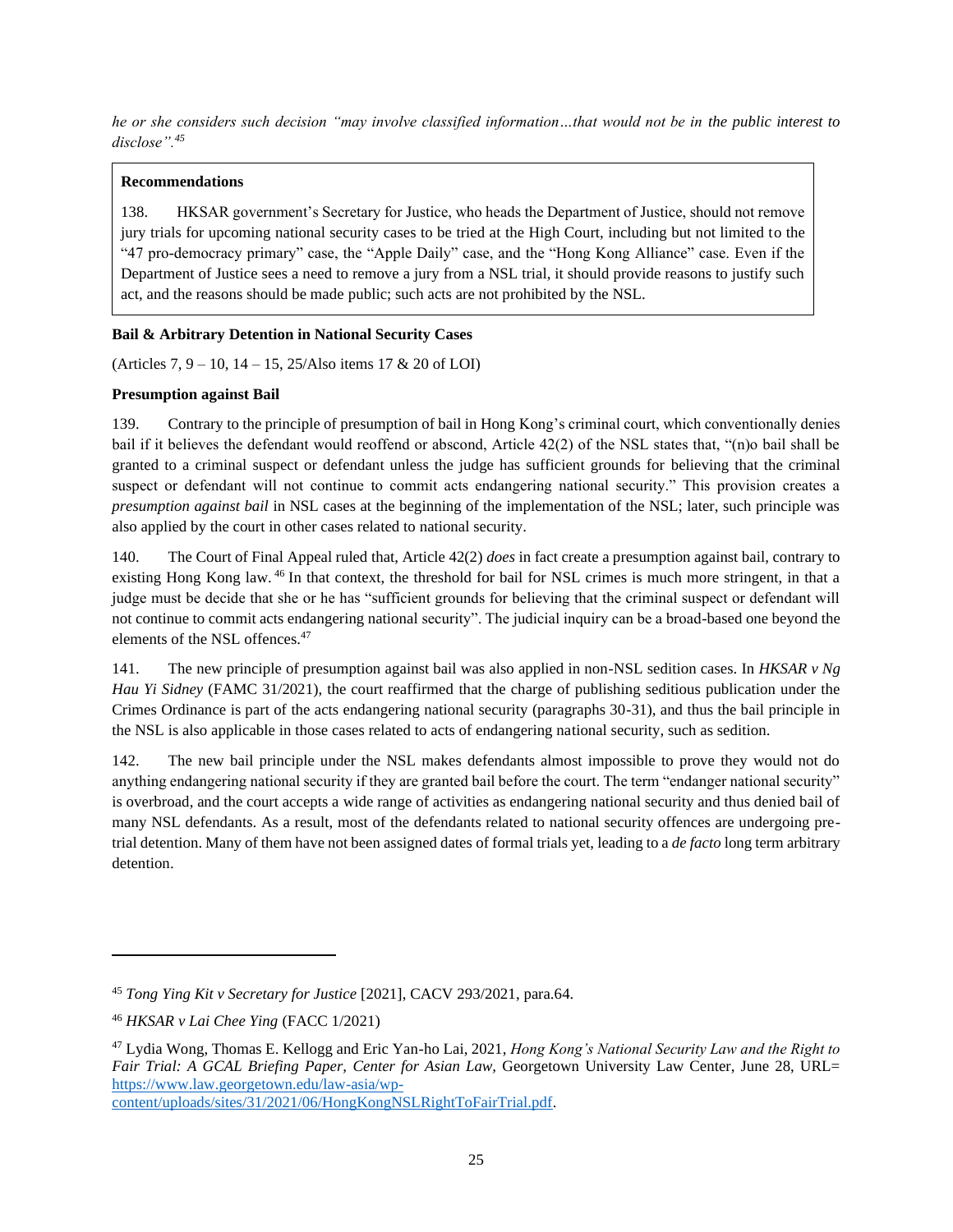### **Examples**

143. In HKSAR v Mo Man Ching Claudia (HCCC 134/2021), the court denied Mo's bail application as the court saw there were insufficient grounds for believing that the Mo will not continue to commit acts endangering national security if bail is granted, and one of the examples provided by the prosecution was her WhatsApp conversations with foreign journalists.

144. In HKSAR v Tam Man Ho Jeremy (HCCC 114/2021), Tam was denied bail as the court considered the prosecution's submission of which Tam received email invitations from the United States Consulate in Hong Kong for meetings, even though Tam did not reply to the emails.

145. In HKSAR v Cheung Kim Hung (HCCC 418/2021), Cheung was denied bail as he was believed of having close ties with foreign governments, when the UK Foreign Secretary and the US Department of State issued statements related to the police raid and the following closure of the Apple Daily where Cheung served.

146. According to an online database from the Center for Asian Law at Georgetown University Law Center, as of 28 March, 84 of 113 defendants charged with NSL or sedition were denied bail under the NSL bail principle (74.3%); among those being denied bail, more than half of them have been detained for more than a year without trial.<sup>48</sup>

### <span id="page-26-0"></span>**Prosecution-led Pre-trial Detention**

147. The long-term pretrial detention for defendants in NSL and sedition cases, as illustrated above, appears to be attributed to repeated adjournments of those cases. For some instances, the adjournments of trial were due to covid pandemic outbreak. <sup>49</sup> Yet some obvious NSL cases that were repeatedly adjourned upon the requests of the prosecution. Although the court sometimes addressed the disturbing situation of long-term delay of trial, the court has not done any meaningful remedies; instead, the court continues to approve the prosecutors' requests to adjourn the cases. The objective effect is that, those cases are excessively delayed trial; since many of them were denied bail, the repeated prosecution's request of adjournments, as well as the court's approval of those requests, are turning such NSL cases into long term detention without trial.

148. Such practice of the intersection between denial of bail and long term detention without trial is ostensibly inconsistent with the Committee's decisions in previous communications and its General Comment on arbitrary detention (No.35, para.12): "The notion of "arbitrariness" is not to be equated with "against the law", but must be interpreted more broadly to include elements of inappropriateness, injustice, lack of predictability and due process of law, as well as elements of reasonableness, necessity and proportionality. For example, remand in custody on criminal charges must be reasonable and necessary in all the circumstances. Aside from judicially imposed sentences for a fixed period of time, the decision to keep a person in any form of detention is arbitrary if it is not subject to periodic re-evaluation of the justification for continuing the detention."<sup>50</sup>

### **Examples**

149. In the 47 pro-democracy primary cases, 47 individuals were charged with conspiracy to subversion on February 28, 2021. More than 2/3 of the defendants were denied bail. 10 months later, the prosecutor requested the court to adjourn the case to 7 February 2022, as the prosecution had yet prepared the translation of the written materials

<sup>48</sup> Lai and Kellogg, 2022.

<sup>49</sup> Kelly Ho, 2022, "Hong Kong democrats' subversion case adjourned to late April, courts may close amid Covid-19" *Hong Kong Free Press*, March 4, URL= [https://hongkongfp.com/2022/03/04/hong-kong-democrats-subversion-case](https://hongkongfp.com/2022/03/04/hong-kong-democrats-subversion-case-adjourned-to-late-april-courts-may-close-amid-covid-19/)[adjourned-to-late-april-courts-may-close-amid-covid-19/.](https://hongkongfp.com/2022/03/04/hong-kong-democrats-subversion-case-adjourned-to-late-april-courts-may-close-amid-covid-19/)

<sup>50</sup> United Nations Human Rights Committee, 2014, *General Comment No.35: Article 9 (Liberty and Security of Person)*, CCPR/C/GC/35, para. 12.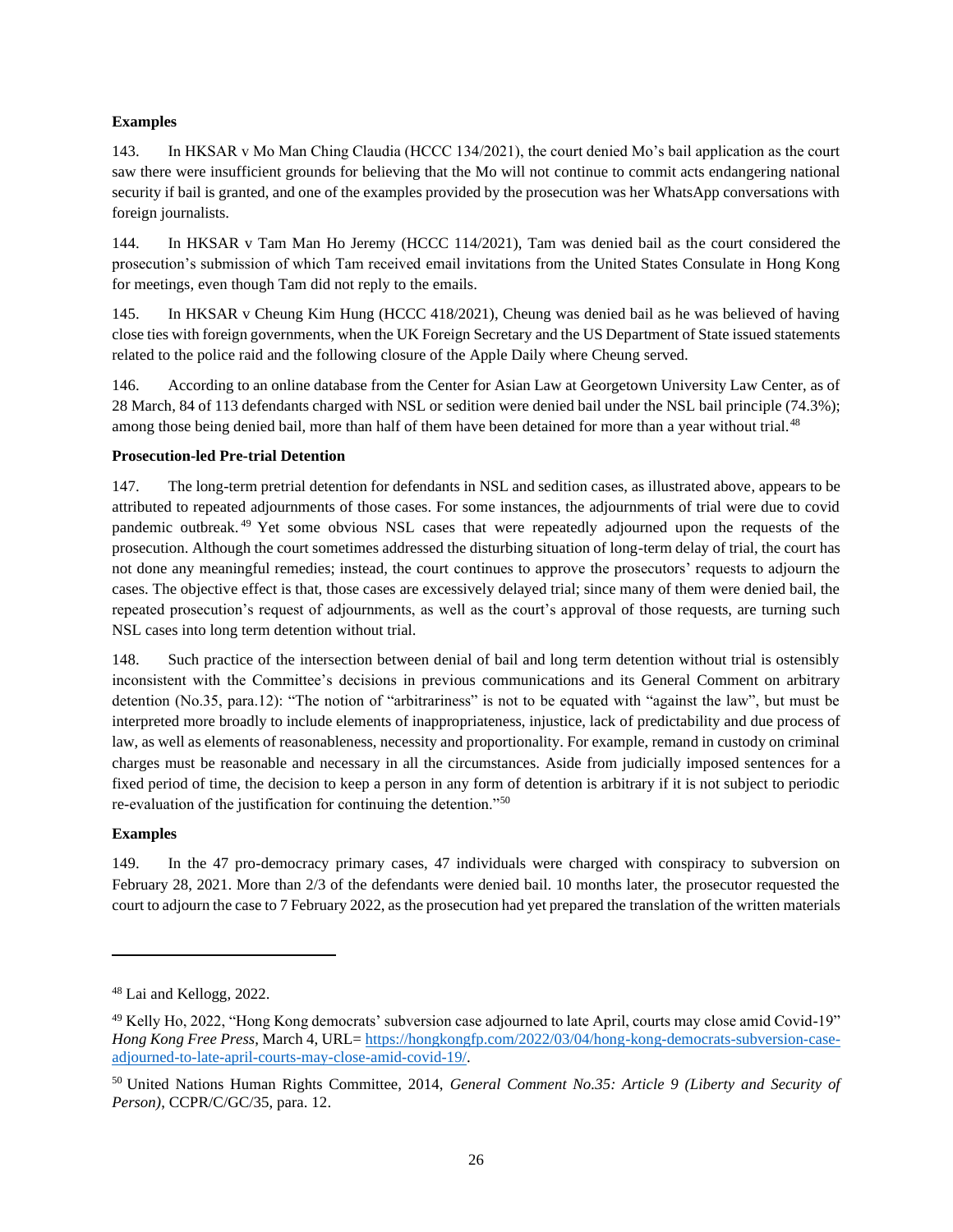to all parties.<sup>51</sup> Although the court rejected the written request and insisted to have a hearing on the scheduled date of 29 November 2021, during that hearing, the court finally decided to adjourn the case until 8 February 2022.<sup>52</sup> The same case has been adjourned again to April 2022, and now to June 2022.<sup>53</sup>

150. In the Hong Kong Alliance's case where which 5 core members of the organisation refused to submit information requested by the national security police and thus be charged, 3 of them were denied bail and remain in custody for more than 6 months, but the maximum sentence for not submitting information requested by the national security police is 6 months only.<sup>54</sup>

# <span id="page-27-0"></span>**Disproportionate Bail Conditions**

151. For some of those cases in which bail was granted, the individuals had to agree on a broad checklist of bail condition that bars them from any nonviolent public participation such as making public political comments, speaking to journalists, or engaging in social organisations; otherwise, their bail would be revoked.

### **Examples**

152. On 13 January 2022, Owen Chow, activist and one of the 47 democrats charged with subversion on 28 February 2021, had his bail revoked and then be detained in custody, for the court found him breaching bail terms by publishing speech that could be regarded as endangering national security. Local media reported that Chow made political comments on social media, and that led to his bail being revoked.<sup>55</sup>

[https://www.inmediahk.net/node/%E7%A4%BE%E9%81%8B/%E3%80%90%E5%88%9D%E9%81%B847%E4%](https://www.inmediahk.net/node/%E7%A4%BE%E9%81%8B/%E3%80%90%E5%88%9D%E9%81%B847%E4%BA%BA%E6%A1%88%E3%80%91%E5%BE%8B%E6%94%BF%E5%8F%B8%E7%94%B3%E6%8A%BC%E5%BE%8C%E6%98%8E%E5%B9%B4-%E7%BE%85%E5%BE%B7%E6%B3%89%E5%9B%9E%E4%BF%A1%E6%8B%92%E7%B5%95%E5%85%BC%E5%8F%8D%E5%95%8F%E6%96%87%E4%BB%B6%E9%80%B2%E5%BA%A6) [BA%BA%E6%A1%88%E3%80%91%E5%BE%8B%E6%94%BF%E5%8F%B8%E7%94%B3%E6%8A%BC%E5](https://www.inmediahk.net/node/%E7%A4%BE%E9%81%8B/%E3%80%90%E5%88%9D%E9%81%B847%E4%BA%BA%E6%A1%88%E3%80%91%E5%BE%8B%E6%94%BF%E5%8F%B8%E7%94%B3%E6%8A%BC%E5%BE%8C%E6%98%8E%E5%B9%B4-%E7%BE%85%E5%BE%B7%E6%B3%89%E5%9B%9E%E4%BF%A1%E6%8B%92%E7%B5%95%E5%85%BC%E5%8F%8D%E5%95%8F%E6%96%87%E4%BB%B6%E9%80%B2%E5%BA%A6) [%BE%8C%E6%98%8E%E5%B9%B4-](https://www.inmediahk.net/node/%E7%A4%BE%E9%81%8B/%E3%80%90%E5%88%9D%E9%81%B847%E4%BA%BA%E6%A1%88%E3%80%91%E5%BE%8B%E6%94%BF%E5%8F%B8%E7%94%B3%E6%8A%BC%E5%BE%8C%E6%98%8E%E5%B9%B4-%E7%BE%85%E5%BE%B7%E6%B3%89%E5%9B%9E%E4%BF%A1%E6%8B%92%E7%B5%95%E5%85%BC%E5%8F%8D%E5%95%8F%E6%96%87%E4%BB%B6%E9%80%B2%E5%BA%A6)

[%E7%BE%85%E5%BE%B7%E6%B3%89%E5%9B%9E%E4%BF%A1%E6%8B%92%E7%B5%95%E5%85%B](https://www.inmediahk.net/node/%E7%A4%BE%E9%81%8B/%E3%80%90%E5%88%9D%E9%81%B847%E4%BA%BA%E6%A1%88%E3%80%91%E5%BE%8B%E6%94%BF%E5%8F%B8%E7%94%B3%E6%8A%BC%E5%BE%8C%E6%98%8E%E5%B9%B4-%E7%BE%85%E5%BE%B7%E6%B3%89%E5%9B%9E%E4%BF%A1%E6%8B%92%E7%B5%95%E5%85%BC%E5%8F%8D%E5%95%8F%E6%96%87%E4%BB%B6%E9%80%B2%E5%BA%A6) [C%E5%8F%8D%E5%95%8F%E6%96%87%E4%BB%B6%E9%80%B2%E5%BA%A6](https://www.inmediahk.net/node/%E7%A4%BE%E9%81%8B/%E3%80%90%E5%88%9D%E9%81%B847%E4%BA%BA%E6%A1%88%E3%80%91%E5%BE%8B%E6%94%BF%E5%8F%B8%E7%94%B3%E6%8A%BC%E5%BE%8C%E6%98%8E%E5%B9%B4-%E7%BE%85%E5%BE%B7%E6%B3%89%E5%9B%9E%E4%BF%A1%E6%8B%92%E7%B5%95%E5%85%BC%E5%8F%8D%E5%95%8F%E6%96%87%E4%BB%B6%E9%80%B2%E5%BA%A6) .

<sup>52</sup> Jessie Pang and James Pomfret, 2021, "Trial of 47 Hong Kong democracy activists charged with conspiracy to commit subversion adjourned till March" *Reuters*, November 29, URL= [https://www.reuters.com/world/china/trial-](https://www.reuters.com/world/china/trial-47-hong-kong-democracy-activists-charged-with-conspiracy-commit-subversion-2021-11-29/)[47-hong-kong-democracy-activists-charged-with-conspiracy-commit-subversion-2021-11-29/;](https://www.reuters.com/world/china/trial-47-hong-kong-democracy-activists-charged-with-conspiracy-commit-subversion-2021-11-29/) Inmediahk, 2021,

"【初選 47 人案】再押後至明年 3 月提訊 多名被告鼓譟" [Primary 47 Case] Hearing is adjourned again until March 2022, many defendants were discontent. November 29,

URL[=https://www.inmediahk.net/node/%E7%A4%BE%E9%81%8B/%E3%80%90%E5%88%9D%E9%81%B847](https://www.inmediahk.net/node/%E7%A4%BE%E9%81%8B/%E3%80%90%E5%88%9D%E9%81%B847%E4%BA%BA%E6%A1%88%E3%80%91%E5%86%8D%E6%8A%BC%E5%BE%8C%E8%87%B3%E6%98%8E%E5%B9%B43%E6%9C%88%E6%8F%90%E8%A8%8A-%E5%A4%9A%E5%90%8D%E8%A2%AB%E5%91%8A%E9%BC%93%E8%AD%9F) [%E4%BA%BA%E6%A1%88%E3%80%91%E5%86%8D%E6%8A%BC%E5%BE%8C%E8%87%B3%E6%98%8](https://www.inmediahk.net/node/%E7%A4%BE%E9%81%8B/%E3%80%90%E5%88%9D%E9%81%B847%E4%BA%BA%E6%A1%88%E3%80%91%E5%86%8D%E6%8A%BC%E5%BE%8C%E8%87%B3%E6%98%8E%E5%B9%B43%E6%9C%88%E6%8F%90%E8%A8%8A-%E5%A4%9A%E5%90%8D%E8%A2%AB%E5%91%8A%E9%BC%93%E8%AD%9F) [E%E5%B9%B43%E6%9C%88%E6%8F%90%E8%A8%8A-](https://www.inmediahk.net/node/%E7%A4%BE%E9%81%8B/%E3%80%90%E5%88%9D%E9%81%B847%E4%BA%BA%E6%A1%88%E3%80%91%E5%86%8D%E6%8A%BC%E5%BE%8C%E8%87%B3%E6%98%8E%E5%B9%B43%E6%9C%88%E6%8F%90%E8%A8%8A-%E5%A4%9A%E5%90%8D%E8%A2%AB%E5%91%8A%E9%BC%93%E8%AD%9F)

[%E5%A4%9A%E5%90%8D%E8%A2%AB%E5%91%8A%E9%BC%93%E8%AD%9F.](https://www.inmediahk.net/node/%E7%A4%BE%E9%81%8B/%E3%80%90%E5%88%9D%E9%81%B847%E4%BA%BA%E6%A1%88%E3%80%91%E5%86%8D%E6%8A%BC%E5%BE%8C%E8%87%B3%E6%98%8E%E5%B9%B43%E6%9C%88%E6%8F%90%E8%A8%8A-%E5%A4%9A%E5%90%8D%E8%A2%AB%E5%91%8A%E9%BC%93%E8%AD%9F)

<sup>51</sup> Inmediahk, 2021, "【初選 47 人案】律政司申押後明年 羅德泉回信拒絕兼反問文件進度" [[Primary 47 Case] DOJ requests adjournments to 2022, Judge Peter Law rejects and asks the progress of document preparation], November 16, URL=

<sup>53</sup> Kelly Ho, 2022, "47 democrats' subversion case adjourned to June" *Hong Kong Free Press*, April 28, URL= [https://hongkongfp.com/2022/04/28/47-democrats-subversion-case-adjourned-to-june/.](https://hongkongfp.com/2022/04/28/47-democrats-subversion-case-adjourned-to-june/)

<sup>54</sup> <https://www.bbc.com/news/world-asia-china-58522326>

<sup>55</sup> Peter Lee, 2022, "Hong Kong democrat Owen Chow awaiting national security trial has bail revoked for violating terms", *Hong Kong Free Press*, January 13, URL= [https://hongkongfp.com/2022/01/13/hong-kong-democrat-owen](https://hongkongfp.com/2022/01/13/hong-kong-democrat-owen-chow-arrested-by-national-security-police-again-for-allegedly-violating-bail-terms/)[chow-arrested-by-national-security-police-again-for-allegedly-violating-bail-terms/.](https://hongkongfp.com/2022/01/13/hong-kong-democrat-owen-chow-arrested-by-national-security-police-again-for-allegedly-violating-bail-terms/)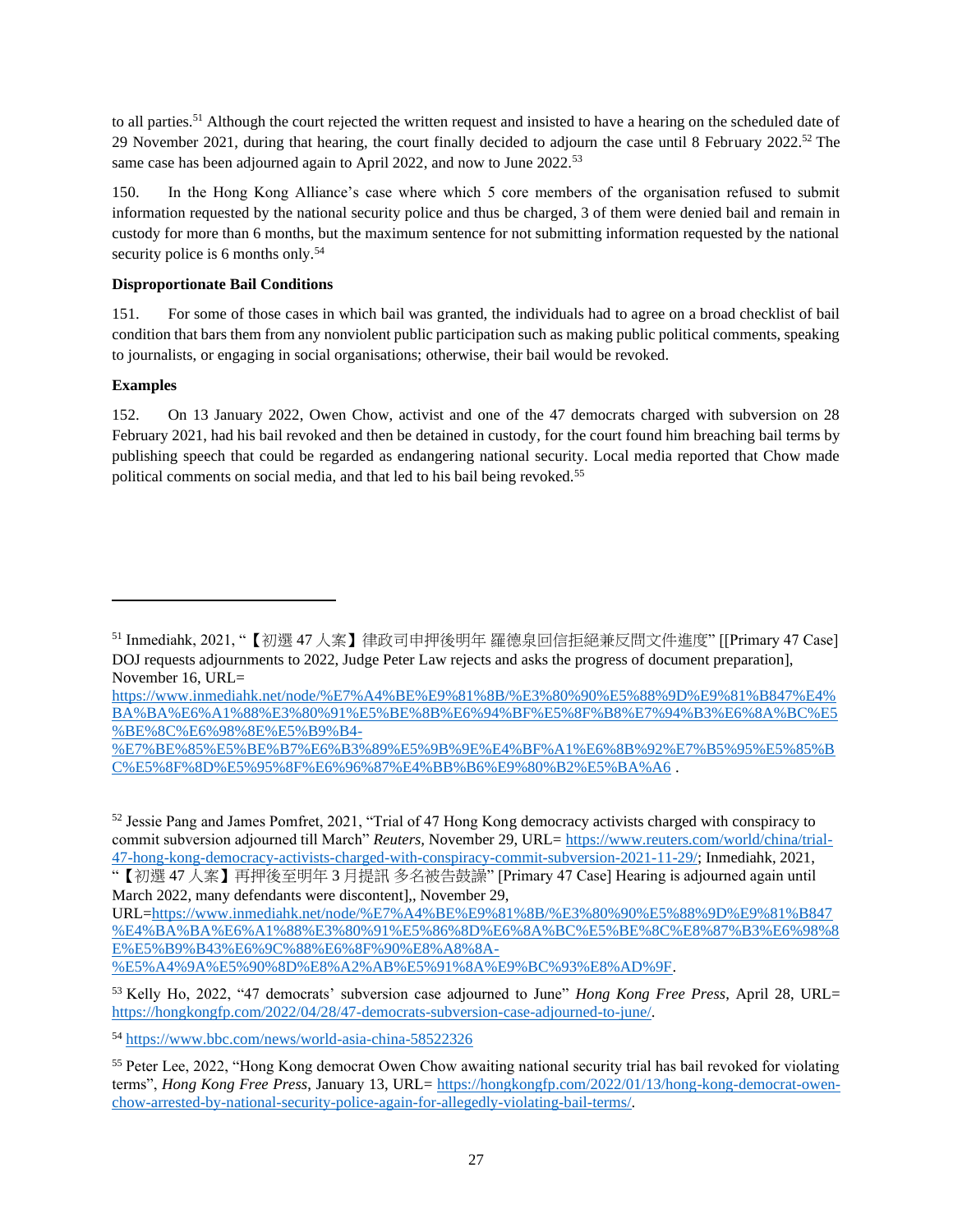153. On 8 March, Winnie Yu, a former union leader and one of the 47 democrats charged with subversion above, had her bail revoked as the court found her violating the bail term.<sup>56</sup>

154. **On 24 December 2021, A 16-year-old boy charged with conspiracy to inciting subversion under the NSL was granted bail, after nearly three months in custody awaiting his trial. However, his bail conditions included "not sharing, commenting on, or "liking" social media posts or otherwise expressing any opinion related to politics and current affairs".<sup>57</sup>**

### <span id="page-28-0"></span>**Restriction of Media Report on NSL Bail Hearings**

155. Given the bail hearings related to the NSL and sedition offences have produced very substantial evaluations of the NSL's stricter bail terms, the admissibility of evidence, the shifting prosecution charges, and the restrictions against defendants in terms of exercising their right to free association, expression and peaceful political participation, it is expected that the court's bail hearings shall be more open and transparent, so the public can see how the court handled the cases and whether it can protect the integrity of trial under the NSL.<sup>58</sup> However, in many of those cases, the court rejected to lift media reporting restrictions on bail hearings under section 9(P) of the Criminal Procedure Ordinance (Cap.221), even despite repeated applications by defendants to lift the restrictions.<sup>59</sup> In ordinary criminal trials, such rules are supposed to protect a defendant from potential prejudice.<sup>60</sup> However, it is debatable whether restricting reporting of the bail hearings fit the "interests of public justice" under the same law, instead of lifting the reporting restrictions.<sup>61</sup>

156. Without transparency, there is no way to monitor the situation of reprisals against democracy and human rights advocates, as well as the substantive restrictions of the defendants' rights to free expression and free political participation, in which necessity and proportionality tests shall be considered.

### **Recommendations**

157. HKSAR government should propose to the PRC authorities to amend the bail provisions in Article 42 of the NSL by restoring the principle of presumption of bail in the provision.

158. HKSAR government should enhance judicial independence, especially fair trial and due process, by reminding the prosecution to act consistently with its prosecution guidelines; the prosecution is headed by the Secretary for Justice as a principal official appointed by the PRC State Council, should guarantee the

 $60$  Ibid.

<sup>56</sup> Candice Chau, 2022, "National security: ex-Hospital Authority union chief remanded in custody for violating bail terms" *Hong Kong Free Press*, March 8, URL= [https://hongkongfp.com/2022/03/08/national-security-ex-hospital](https://hongkongfp.com/2022/03/08/national-security-ex-hospital-authority-union-chief-remanded-in-custody-for-violating-bail-terms/)[authority-union-chief-remanded-in-custody-for-violating-bail-terms/.](https://hongkongfp.com/2022/03/08/national-security-ex-hospital-authority-union-chief-remanded-in-custody-for-violating-bail-terms/)

<sup>57</sup> [https://hongkongfp.com/2021/12/24/16-year-old-national-security-defendant-granted-bail-by-hong-kong-court](https://hongkongfp.com/2021/12/24/16-year-old-national-security-defendant-granted-bail-by-hong-kong-court-but-with-long-list-of-conditions/)[but-with-long-list-of-conditions/](https://hongkongfp.com/2021/12/24/16-year-old-national-security-defendant-granted-bail-by-hong-kong-court-but-with-long-list-of-conditions/)

<sup>58</sup> AFP, 2022, "Hong Kong activists fade from view as national security case drags", April 7, URL= [https://www.france24.com/en/live-news/20220407-hong-kong-activists-fade-from-view-as-national-security-case](https://www.france24.com/en/live-news/20220407-hong-kong-activists-fade-from-view-as-national-security-case-drags)[drags.](https://www.france24.com/en/live-news/20220407-hong-kong-activists-fade-from-view-as-national-security-case-drags)

<sup>59</sup> Gwyneth Ho [https://www.scmp.com/news/hong-kong/law-and-crime/article/3147974/jailed-hong-kong](https://www.scmp.com/news/hong-kong/law-and-crime/article/3147974/jailed-hong-kong-opposition-activist-ditches-bail-plan)[opposition-activist-ditches-bail-plan;](https://www.scmp.com/news/hong-kong/law-and-crime/article/3147974/jailed-hong-kong-opposition-activist-ditches-bail-plan) and Chow Hang-tung, see UN Special Procedures communication to China UA CHN 10/2021

 $<sup>61</sup>$  According to section 9(P) of the Criminal Procedure Ordinance, "[u]nless it appears to the court that the interests</sup> of public justice otherwise require, no person shall publish in Hong Kong a written report, or broadcast in Hong Kong a report, of any bail proceedings containing any matter other than that permitted", such as the name of the bail applicant or the result of the bail proceeding.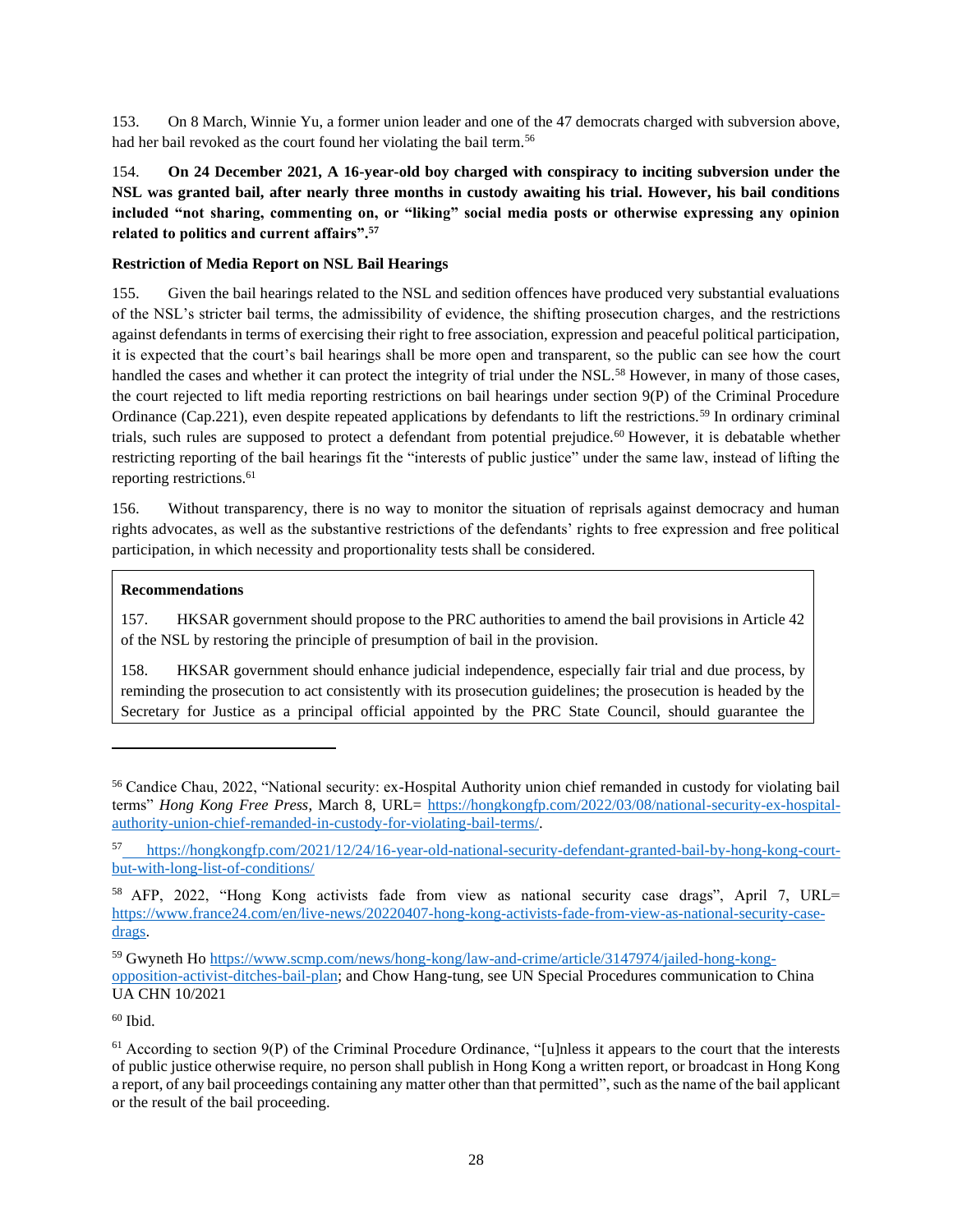prosecution, in its submission to the court bail hearings, to narrow down the scope of activities, which include acts of free expression, free association and free political participation, that could be considered as endangering national security and thus become grounds of denying bail by the court.

159. HKSAR government should remind the judiciary of their commitments to judicial independence, fair trial and due process in accordance with the ICCPR and the Committee's General Comments; the court should follow the Committee's standards to uphold legal rights of defendants and prevent any abuses or lawful but arbitrary detention being imposed on defendants in national security cases. After all, in most cases, bail should be granted to defendants who cannot have their trials in time.

160. HKSAR government should uphold the integrity of the NSL trials since the government plays *de facto* roles in designation of judges and the operation of the Department of Justice. The HKSAR government's public prosecutors and the court should also be reminded that, even it sometimes addressed the problem of long-term delay of NSL trials, they need to take meaningful measures to act as gatekeepers of defendant's legal right, instead of keeping giving green lights to prosecutors' repeated requests to adjourn the NSL trials that objectively creates long term detention without trial among those defendants.

### <span id="page-29-0"></span>**Retrospectiveness in NSL Trials**

(Articles  $14 - 15$ /Questions  $17 & 20$  of LOI)

161. Although the then chief executive Carrie Lam vowed on June 30, 2020 to the UN Human Rights Council, and although the HKSAR government replied to the Committee in 2021 that the NSL would have no retrospective effect, however, when a local media questioned the CE office again in August 2021, the questions were referred to the local police for response, and the police spokesperson only told the media that "[i]n conducting any operation, Police will act on the basis of actual circumstances and according to the law", without answering the questions on whether the NSL has been being applied retroactively.<sup>62</sup> In practice, the national security police often requested information from individuals and groups of their pre-NSL activities and records. At least two NSL cases are found of which the prosecutor and even the court accepts facts before the imposition of NSL as evidence of the convicted charges. The retrospective elements in the NSL cases damages fair trial and the certainty of the law, which are fundamental principles of the rule of law, since many pre-NSL activities quoted by the prosecutors and the court were regarded as lawful exercises of free expression, free association, and free peaceful assembly in Hong Kong.

# **Example**

162. *In* 香港特別行政區 訴 鍾翰林 *[HKSAR v Chung Hon-lam], the prosecutor provided a 69-page summary of facts to the court, in which 41 pages of the facts were descriptions of the defendant's activities before the imposition of the NSL on June 30, 2020. The designated judge Stanley Chan ruled that, when he gave his oral verdict, the agreed facts about the defendant's words and deeds before the imposition of the NSL had made him easier to understand the* 

 $62$  Tom Grundy, 2021, "Hong Kong authorities evade questions over 'retrospective' security law, despite Lam comments to UN" *Hong Kong Free Press*, August 18, URL= [https://hongkongfp.com/2021/08/18/hong-kong](https://hongkongfp.com/2021/08/18/hong-kong-authorities-evade-questions-over-retrospective-security-law-despite-lam-comments-to-un/)[authorities-evade-questions-over-retrospective-security-law-despite-lam-comments-to-un/.](https://hongkongfp.com/2021/08/18/hong-kong-authorities-evade-questions-over-retrospective-security-law-despite-lam-comments-to-un/)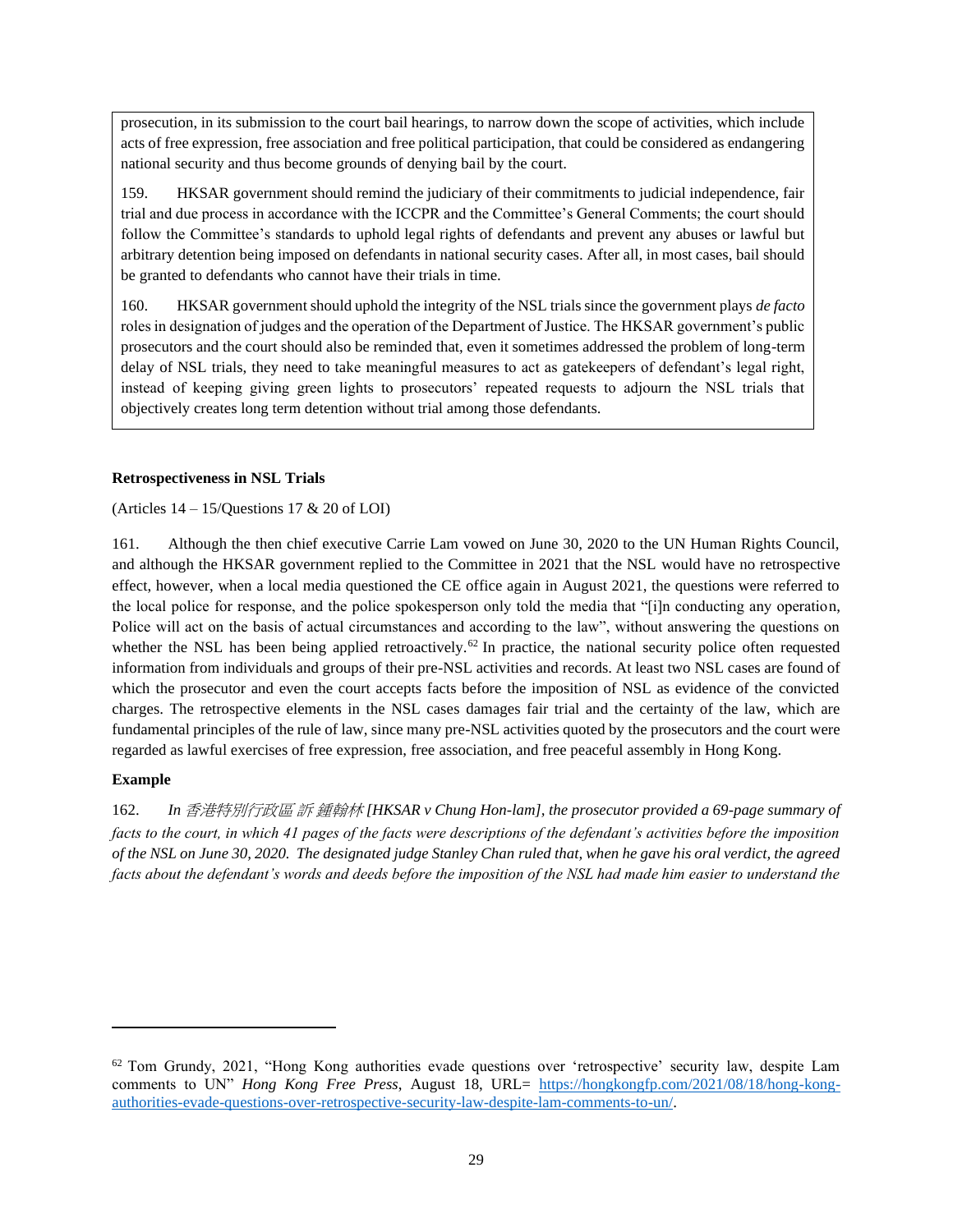*defendants' acts after the NSL being in effect, and then Chan sentenced the defendant to 43 months of jail.<sup>63</sup> In other words, the judge considered pre-NSL activities in sentencing.* 

### **Recommendation**

163. HKSAR government should enhance the rule of law by avoiding the public prosecutors to employ any pre-NSL activities as admissible facts in NSL trials, in order to uphold the government's promise of not implementing the NSL in a retrospective manner.

### **Electoral rights eroded under NSL**

<span id="page-30-0"></span>164. The NSL provides pretext for arbitrarily disqualifying an election candidate or removing an elected representative from office.

165. NSL article 6 stipulates that election candidates or people assuming public office shall confirm in writing or take an oath to uphold the Basic Law and swear allegiance to HKSAR of the People's Republic of China. In assessing whether the oath was genuinely taken, the authorities may make assessment with no subjective standard.

166. NSL article 35 provides that if a LegCo member, District Council member, a judge, public servant etc is convicted of an offence endangering national security by a court, he or she shall be removed from his or her office upon conviction". Such cases are heard by National Security Law designated judges. The questionable independence of judiciary and the broad definitions of offences endangering national security provide for arbitrary removal of elected representatives, judges, public servants etc.

167. Furthermore, the NPCSC made a decision in November 2020, creating four new grounds for LegCo member disqualification, including immediate expulsion. <sup>64</sup> The new grounds include advocating for Hong Kong's independence, lobbying foreign actors to interfere in Hong Kong affairs, or otherwise endangering national security. The decision was framed as a further interpretation of Article 104 of the Basic Law, but relied on other legal and constitutional authorities, including NSL article 35. It effectively expands NSL article 35, which requires a conviction by a court of law, to "determined according to law" to have violated the aforementioned prohibitions.

168. The NPCSC decision in November 2020 led to the immediate expulsion of four incumbent legislators – Dennis Kwok, Alvin Yeung, Kwok Ka-ki, and Kenneth Leung. The "determination according to law" of violations was the returning officers' decision that they did not genuinely pledge to uphold the Basic Law when they submitted their nominations for the LegCo election 2020. It was not a judicial decision.

<sup>63</sup> Headline Daily, 2021, "鍾翰林認分裂國家及洗黑錢 官指若非被捕或會繼續犯案判囚 43 月" [Chung Hon-lam pleads guilty for secession and money laundering, the judge sentences Chung to 43 months of jail] November 23, URL[=https://hd.stheadline.com/news/realtime/hk/2279041/%E5%8D%B3%E6%99%82-](https://hd.stheadline.com/news/realtime/hk/2279041/%E5%8D%B3%E6%99%82-%E6%B8%AF%E8%81%9E-%E9%8D%BE%E7%BF%B0%E6%9E%97%E8%AA%8D%E5%88%86%E8%A3%82%E5%9C%8B%E5%AE%B6%E5%8F%8A%E6%B4%97%E9%BB%91%E9%8C%A2-%E5%AE%98%E6%8C%87%E8%8B%A5%E9%9D%9E%E8%A2%AB%E6%8D%95%E6%88%96%E6%9C%83%E7%B9%BC%E7%BA%8C%E7%8A%AF%E6%A1%88%E5%88%A4%E5%9B%9A43%E6%9C%88) [%E6%B8%AF%E8%81%9E-](https://hd.stheadline.com/news/realtime/hk/2279041/%E5%8D%B3%E6%99%82-%E6%B8%AF%E8%81%9E-%E9%8D%BE%E7%BF%B0%E6%9E%97%E8%AA%8D%E5%88%86%E8%A3%82%E5%9C%8B%E5%AE%B6%E5%8F%8A%E6%B4%97%E9%BB%91%E9%8C%A2-%E5%AE%98%E6%8C%87%E8%8B%A5%E9%9D%9E%E8%A2%AB%E6%8D%95%E6%88%96%E6%9C%83%E7%B9%BC%E7%BA%8C%E7%8A%AF%E6%A1%88%E5%88%A4%E5%9B%9A43%E6%9C%88)

[<sup>%</sup>E9%8D%BE%E7%BF%B0%E6%9E%97%E8%AA%8D%E5%88%86%E8%A3%82%E5%9C%8B%E5%AE%](https://hd.stheadline.com/news/realtime/hk/2279041/%E5%8D%B3%E6%99%82-%E6%B8%AF%E8%81%9E-%E9%8D%BE%E7%BF%B0%E6%9E%97%E8%AA%8D%E5%88%86%E8%A3%82%E5%9C%8B%E5%AE%B6%E5%8F%8A%E6%B4%97%E9%BB%91%E9%8C%A2-%E5%AE%98%E6%8C%87%E8%8B%A5%E9%9D%9E%E8%A2%AB%E6%8D%95%E6%88%96%E6%9C%83%E7%B9%BC%E7%BA%8C%E7%8A%AF%E6%A1%88%E5%88%A4%E5%9B%9A43%E6%9C%88) [B6%E5%8F%8A%E6%B4%97%E9%BB%91%E9%8C%A2-](https://hd.stheadline.com/news/realtime/hk/2279041/%E5%8D%B3%E6%99%82-%E6%B8%AF%E8%81%9E-%E9%8D%BE%E7%BF%B0%E6%9E%97%E8%AA%8D%E5%88%86%E8%A3%82%E5%9C%8B%E5%AE%B6%E5%8F%8A%E6%B4%97%E9%BB%91%E9%8C%A2-%E5%AE%98%E6%8C%87%E8%8B%A5%E9%9D%9E%E8%A2%AB%E6%8D%95%E6%88%96%E6%9C%83%E7%B9%BC%E7%BA%8C%E7%8A%AF%E6%A1%88%E5%88%A4%E5%9B%9A43%E6%9C%88)

[<sup>%</sup>E5%AE%98%E6%8C%87%E8%8B%A5%E9%9D%9E%E8%A2%AB%E6%8D%95%E6.](https://hd.stheadline.com/news/realtime/hk/2279041/%E5%8D%B3%E6%99%82-%E6%B8%AF%E8%81%9E-%E9%8D%BE%E7%BF%B0%E6%9E%97%E8%AA%8D%E5%88%86%E8%A3%82%E5%9C%8B%E5%AE%B6%E5%8F%8A%E6%B4%97%E9%BB%91%E9%8C%A2-%E5%AE%98%E6%8C%87%E8%8B%A5%E9%9D%9E%E8%A2%AB%E6%8D%95%E6%88%96%E6%9C%83%E7%B9%BC%E7%BA%8C%E7%8A%AF%E6%A1%88%E5%88%A4%E5%9B%9A43%E6%9C%88)

<sup>64</sup> NPCSC Clarifies "Allegiance" Requirements for Hong Kong Legislators, Disqualifies Pro-Democracy Legislators, https://npcobserver.com/2020/11/11/npcsc-clarifies-allegiance-requirements-for-hong-kong-legislatorsdisqualifies-pro-democracy-legislators/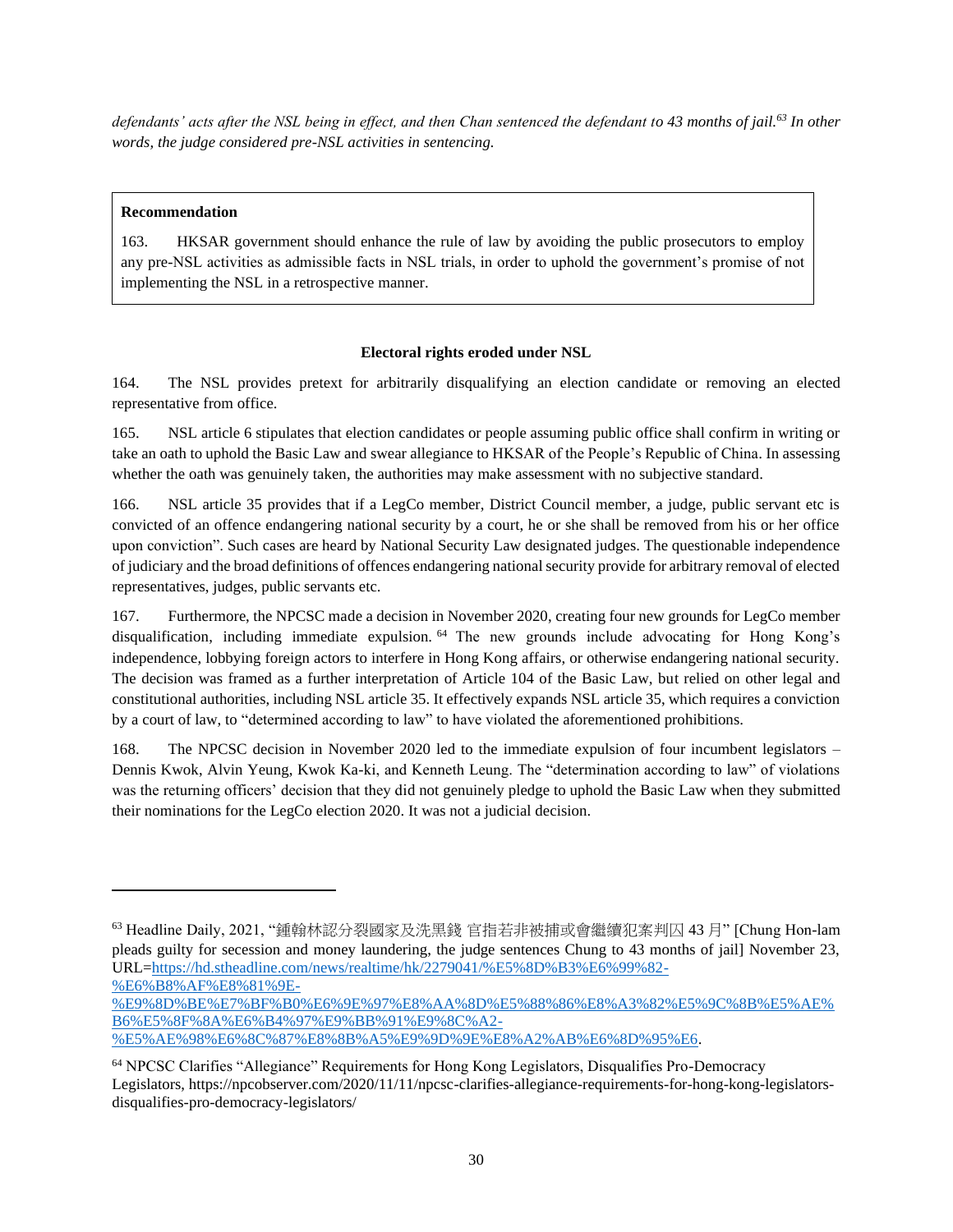### <span id="page-31-0"></span>**Freedom of religion at dire risk under NSL**

169. We feel the urgency of raising concern on religious repression in Hong Kong that may worsen in a flash. The alarm has been sounded by a few press articles recently.<sup>65</sup>

170. Hong Kong used to enjoy a large degree of religious freedom, in contrast to the heavy religious repression in mainland China. However, as the One Country Two Systems principle is eroded, and the Chinese Government assumes greater control over matters in Hong Kong, the rights and freedoms that used to be enjoyed are at dire risks, including the rights protected under ICCPR Article 18.

171. Christianity has been at the forefront of such erosion, probably because of the active participation of Christians and some Christian groups in social movements. Pro-democracy advocates such as Joshua Wong and media mogul Jimmy Lai have cited their faith as the moral compass for their activism.

172. During the 2019 pro-democracy protests, pastors would lead their adherents in sit-ins, prayers and singing of "Hallelujah to the Lord," imploring the government to meet protesters' demands for accountability and universal suffrage. The hymn became a symbol of peaceful protests and the freedom of assembly.

### **Worrying Trends**

173. An unprecedented formal meeting between Hong Kong's Catholic leaders and their mainland counterparts was organized by the Central Government Liaison Office in Hong Kong in October 2021. The meeting was monitored by the State Administration of Religious Affairs and described to be "Beijing's most assertive move yet in its attempts to influence Hong Kong's diocese".<sup>66</sup>

174. Some religious groups and leaders have always been active in social justice issues in Hong Kong. For example, Cardinal Zen of the Catholic Church is a prominent supporter of democracy in Hong Kong. Pro-Beijing newspapers in Hong Kong have accused some church leaders of supporting violent protests.<sup>67</sup>

Self-censorship among churches:

175. A study by the Hong Kong Church Renewal Movement last year revealed that over a third of churches were now more inclined to adjust the content of their preaching in light of the political situation in the city.<sup>68</sup>

176. According to 18 pastors and religious experts interviewed by The Washington Post, churches have been pushed into censoring themselves and avoiding appointing pastors deemed to have political views, and at least one major church is restructuring itself in case the government freezes its assets.

<https://www.washingtonpost.com/world/2022/05/13/hong-kong-church-crackdown-catholic-dissent/>

<sup>65</sup> South China Morning Post, Should Hong Kong's Christian groups be worried about national security law curbs? [https://www.scmp.com/news/hong-kong/society/article/3176490/should-hong-kongs-christian-groups-be-worried](https://www.scmp.com/news/hong-kong/society/article/3176490/should-hong-kongs-christian-groups-be-worried-about-national)[about-national;](https://www.scmp.com/news/hong-kong/society/article/3176490/should-hong-kongs-christian-groups-be-worried-about-national) CNA, Religious repression in Hong Kong could soon worsen, Christian cleric warns

[https://www.catholicnewsagency.com/news/250353/religious-repression-in-hong-kong-could-soon-worsen](https://www.catholicnewsagency.com/news/250353/religious-repression-in-hong-kong-could-soon-worsen-christian-cleric-warns;Hudson)[christian-cleric-warns;](https://www.catholicnewsagency.com/news/250353/religious-repression-in-hong-kong-could-soon-worsen-christian-cleric-warns;Hudson) Hudson Institute, China Now Threatens Religious Freedom in Hong Kong

[https://www.hudson.org/research/17673-china-now-threatens-religious-freedom-in-hong-kong;](https://www.hudson.org/research/17673-china-now-threatens-religious-freedom-in-hong-kong) The Washington Post, Hong Kong churches no longer off-limits as Beijing tightens grip on dissent

<sup>66</sup> [https://www.reuters.com/world/china/exclusive-historic-conclave-chinese-bishops-priests-brief-hong-kong-clerics](https://www.reuters.com/world/china/exclusive-historic-conclave-chinese-bishops-priests-brief-hong-kong-clerics-xis-2021-12-30/)[xis-2021-12-30/](https://www.reuters.com/world/china/exclusive-historic-conclave-chinese-bishops-priests-brief-hong-kong-clerics-xis-2021-12-30/)

<sup>67</sup> <http://www.takungpao.com.hk/news/232109/2020/0707/471583.html>

<sup>68</sup> [https://www.hkchurch.org/post/](https://www.hkchurch.org/post/時勢牧言：如果宣講沒有了情境)[時勢牧言:如果宣講沒有了情境](https://www.hkchurch.org/post/時勢牧言：如果宣講沒有了情境) (Chinese only); reported by Washington Post at <https://www.washingtonpost.com/world/2022/05/13/hong-kong-church-crackdown-catholic-dissent/>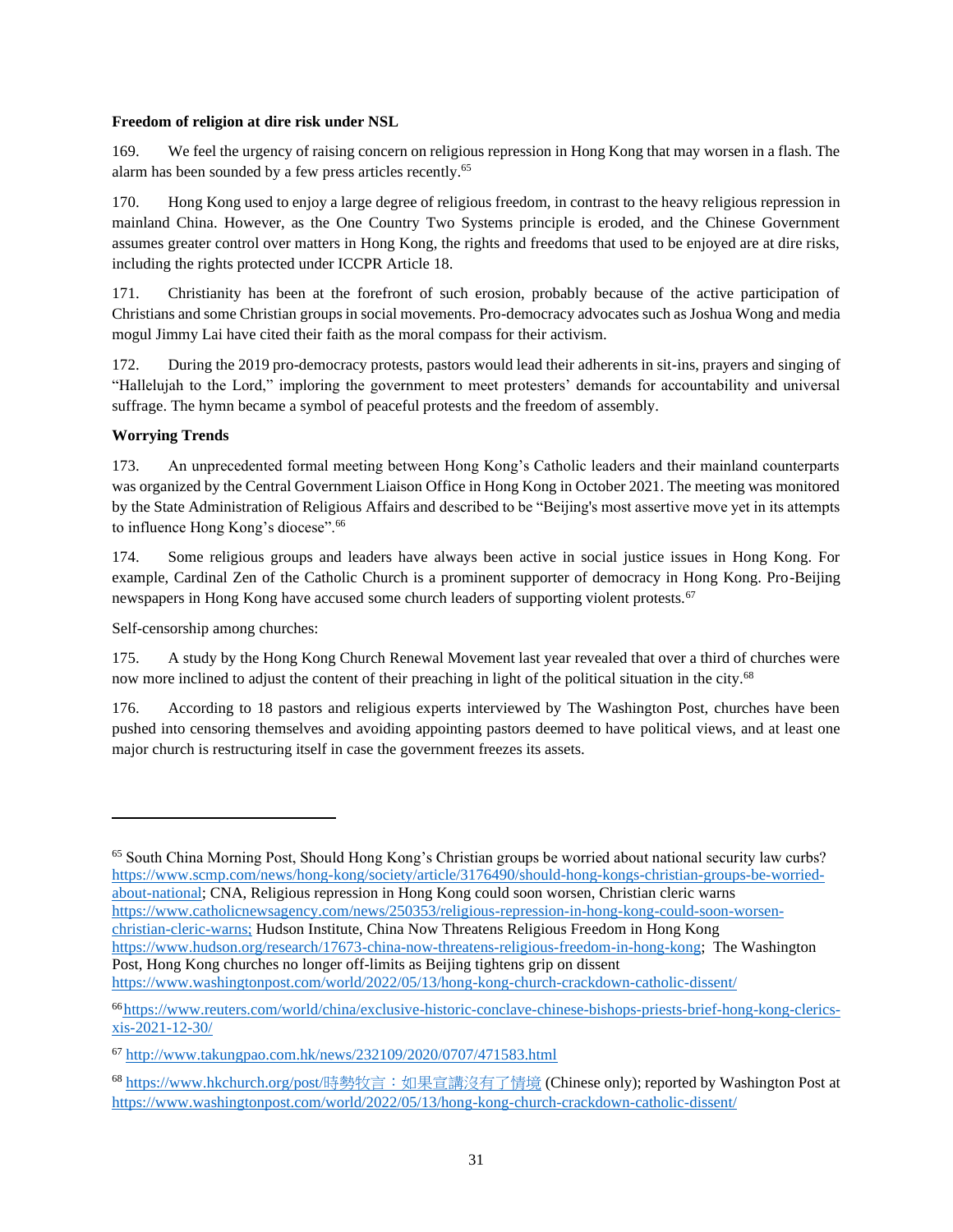177. the Financial Times reported that Catholic leaders in Hong Kong recently decided to cancel the commemoration for the victims of the Tiananmen Square Massacre on June 4, 1989, this year. The church has organized such commemorations for the past three decades.<sup>69</sup> On June 4 last year, Hong Kong Catholic diocese organized the mass in seven Catholic churches.

178. Setting up a government religious committee, which some worry could come to resemble China's overbearing religious bureau. Pastors expressed worries that the new committee will be a tool to tighten the state's grip on churches. "Setting up a religious committee could be a convenient way to control the churches…The authorities could strip away their status as a registered church if they disobey."

179. State-media Ta Kung Pao published four articles about Catholicism in Hong Kong in January 2022. The newspaper article categorized Zen as an enemy of the Chinese Communist Party, China's ruling party, in the same vein as Falun Gong, a highly persecuted religious minority in China. The paper also called for Hong Kong's religious institutions to be placed under government control, AsiaNews reported.

180. Hong Kong National Security Law stresses on the management and monitoring of "social organisations", which has always included religious groups in mainland China.

181. Charity guidelines: A significant amendment in the tax guide last September made it clear that any group involved in activities detrimental to national security would not be recognised as a charitable organisation. Income of churches would be hit hard if the government revoked the tax-exempt status of donations they received.

182. Christian schools: at the height of the unrest in Hong Kong in November 2019, People.cn, a website supporting the Communist Party organ People's Daily, ran a particularly "harsh" commentary attacking the city's church-run schools. It said a considerable portion of these schools had been brainwashing children with secession ideas and hatred towards the country. Ta Kung Pao's article in January 2022 echoed those views in an attempt to portray Christianity as being allowed to control an unfair share of the education sector because of favouritism by the colonial government.<sup>70</sup>

### **Recommendations:**

183. Ensure that all religious groups can fully exercise their rights protected by the Covenant, including promoting human rights or expressing their views on public affairs without fears of facing reprisal or intimidation.

#### **Censorship of movies and books**

<span id="page-32-0"></span>(ICCPR Article 19(2))

### <span id="page-32-1"></span>**Censoring Movies**

184. Even before the NSL became effective, two documentaries "Taking Back the Legislature" and "Inside the Red Brick Wall" were ordered by the Office for Film, Newspaper and Article Administration71 to include an official

<sup>69</sup> <https://www.ft.com/content/c9a564c5-54e1-4167-8283-9e720f48c173>

<sup>70</sup> Reported by [https://www.scmp.com/news/hong-kong/society/article/3176490/should-hong-kongs-christian](https://www.scmp.com/news/hong-kong/society/article/3176490/should-hong-kongs-christian-groups-be-worried-about-national)[groups-be-worried-about-national](https://www.scmp.com/news/hong-kong/society/article/3176490/should-hong-kongs-christian-groups-be-worried-about-national)

 $<sup>71</sup>$  the governmental body responsible for enforcing the film classification system under the Film Censorship</sup> Ordinance (Cap. 392)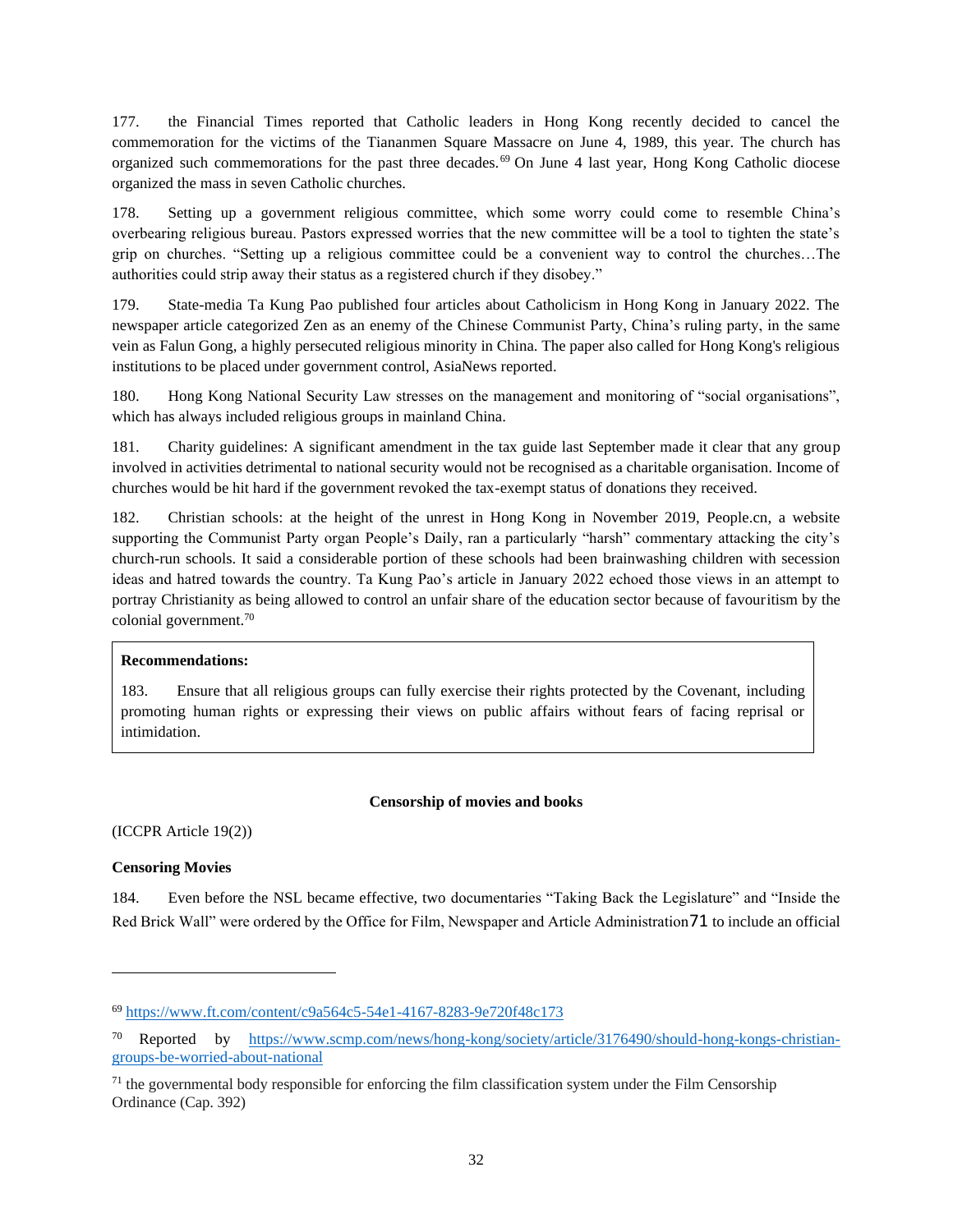warning on the screen that the documentaries were depicting acts that may constitute offences. In June 2021, screening permit of the movie "Far from Home" as refused unless the plot of the movie was changed; the director refused and was forced to cancel its screening. The three movies are about the anti-extradition movement in 2019.

185. In the Pride Month of 2021 (dedicated to celebrating LGBTQ+), the EU Office in HK & Macau intended to screen a documentary, "Taiwan Equals Love", featuring the gay marriage movement in Taiwan. The HK government's Film Censorship Authority only allowed the edited version to be screened. There's no official explanation of which part of the movie was of issue to the general public; it's speculated that content related to referendum, protests, Taiwan government etc in the movie could be of issue. The organiser refused the Film Censorship Authority's request and decided to cancel the screening.

186. In October 2021, the government introduced rules to the Film Censorship Ordinance for obeying the NSL, expressly mandating inspectors to consider whether a movie could "endanger national security" before allowing its screening. There is no appeal allowed against a decision of refusal.

187. The documentary "Revolution of Our Times" and the movie "May You Stay Forever Young" have been screened out of Hong Kong over concerns of violating the NSL. The director of the former revealed that, after considering the risk, different measures were adopted, including destroying all relevant clips in HK, carrying those clips and the completed product to the UK, relocating its copyrights and the umbrella term "Hong Kongers" were used to refer to the producers, to avoid being retaliated.

188. This incident shows how movie production is intensely restricted under white terror.

### <span id="page-33-0"></span>**Censoring books**

189. After the enactment of the NSL, various books have been removed from public libraries, including "Hong Kong Nationalism", "Theory of the Hong Kong City-state", "I don't want to be Chinese again", "For Those Dressed in Black", "Resistance amid Travelling and Dining" (by former lawmaker Tanya Chan), June-Fourth incident related books, the Apple Daily, and publications of those prosecuted under the NSL, including Joshua Wong and Jimmy Lai. Reportedly over a hundred books have been withheld, but the government refused to provide the number or the list.

# <span id="page-33-1"></span>**Chilling effect and self-censorship on schools in relation to reading materials for students**

190. Such measures have caused chilling effect and self-censorship in schools in relation to school libraries and books for students. While the Education Bureau issued a letter reminding schools not to possess literature that could endanger national security, it has not provided a list of "prohibited books". The schools can only decide on their own whether a book is offending the law, which inevitably leads to self-censorship. This limits the free flow of books and prevents students from reading those books.

### <span id="page-33-2"></span>**Banning an independent publisher from major book exhibition**

<span id="page-33-3"></span>191. In 2022, the annual major book exhibition has refused a publisher to take part in it. The publisher, Hillway Culture, has been managed by Mr Yeung Tsz Chun (who has been prosecuted for taking part in an unlawful assembly). The publisher was seen as the only publisher which sold social movement related books in last year's exhibition. There were complaints against it. This year it can no longer set up a stall in the exhibition, but to organise its exhibition entitled "Exhibition of Hong Kongers" somewhere else. It reflects how freedom of press and expression has been heavily thwarted.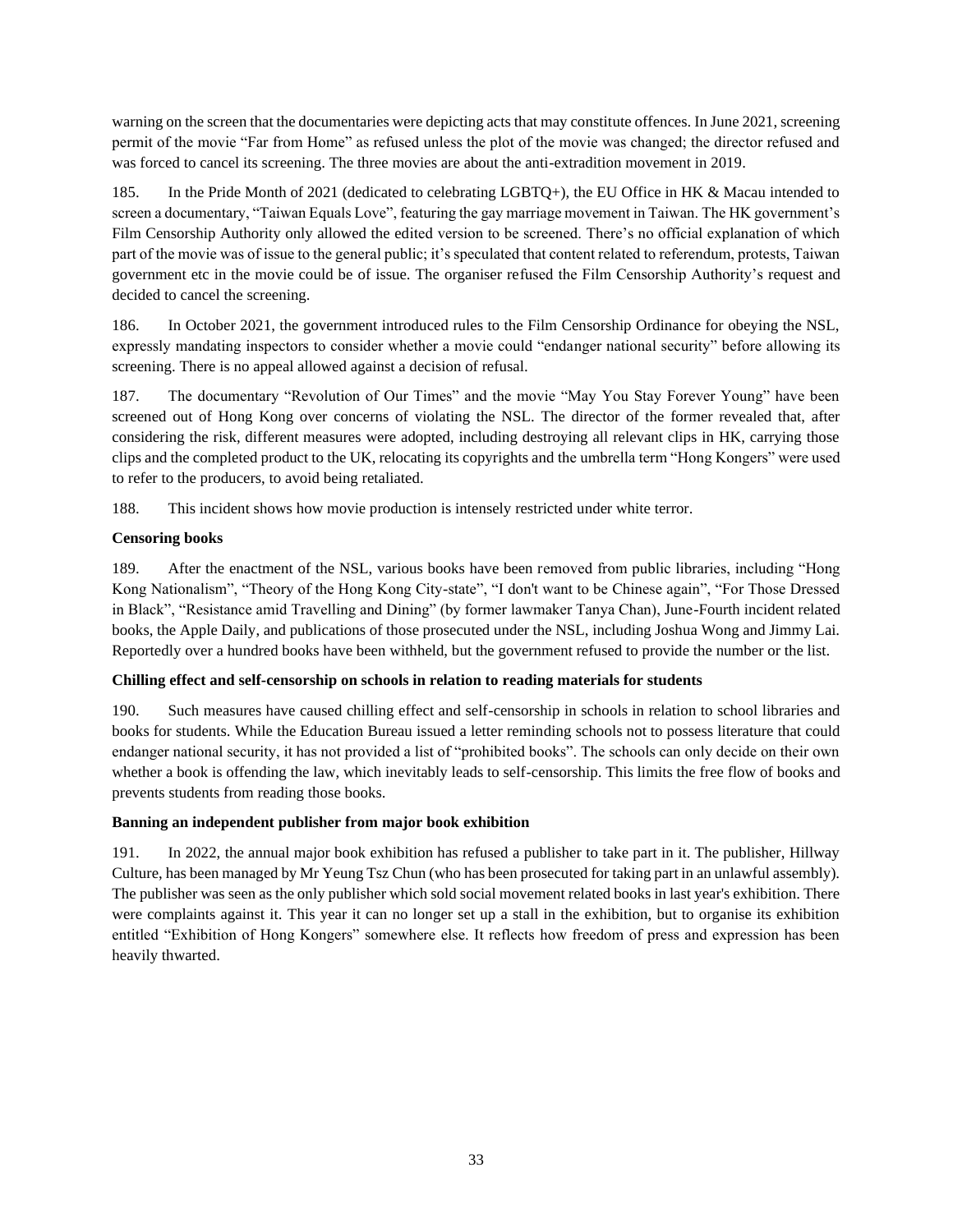### **Emergency Regulations Ordinance**

(LOI item 5)

192. In December 2020, the Hong Kong Court of Final Appeal held that both the Anti-Mask Law and the power under the ERO invoked by the Chief Executive in Council were constitutional. Since then, the Chief Executive in Council has invoked the Emergency Regulations Ordinance in three more occasions:

(a) Emergency (Date of General Election) (Seventh Term of the Legislative Council) Regulation – to postpone the Legislative Council elections by one year, allegedly due to COVID-19.

(b) Emergency (Exemption from Statutory Requirements) (Covid-19) Regulation - to allow the Chief Secretary for Administration to exempt people and projects from relevant statutory requirements so the government could draw upon mainland China's support in combating the "very dire epidemic situation". Exemptions made include allowing doctors and nurses from the Chinese mainland to practice in Hong Kong without having to pass local exams and licensing regulations; building a temporary China-Hong Kong bridge*<sup>72</sup>* etc

(c) Emergency (Date of Election) (Sixth Term Chief Executive) Regulation – to postpone the Chief Executive election from end of March 2022 to 8 May 2022, allegedly due to COVID-19.

(d) The anti-mask law remains in effect.

193. The invocations of the Emergency Regulations Ordinance set dangerous precedents for the use of this executive law-making power. Some observers have questioned whether the decision to use the law will encourage the administration to govern by decree rather than consensus-building.

194. While the Hong Kong Government replied to the Committee that regulations made under the Ordinance have to be laid before LegCo for negative vetting, and LegCo may by resolution amend or repeal such regulations, such resolutions are deemed to be motions or amendments introduced by individual Members, and shall require a majority vote of each of the following two groups of Members present: Members returned by the Election Committee, and those returned by functional constituencies and by geographical constituencies through direct elections. The threshold to amend or repeal such regulations is therefore significantly higher than in positive vetting, where only a majority vote of the Legislative Council Members present is required. Not to mention the revamped composition of the Legislative Council has effectively ruled out any opposition.

195. The Government's reply also stated that the exercise of power under the Ordinance and emergency regulations is amenable to judicial review. Judicial review requires an applicant who has a sufficient interest in the matter. Any such person may fear reprisal from the Government for bringing such challenge. Furthermore, judicial review is extremely costly. In the judicial review brought by LegCo members over the ERO and anti-mask law, the case went all the way to the Court of Final Appeal. According to Government paper, the legal cost incurred by the Hong Kong Government is over 3 million Hong Kong dollars (approximately USD390 thousands);<sup>73</sup> When the Court of Final Appeal ruled in favour of the Government, the Government applied to the Court to make cost order against the applicants, i.e. the LegCo members who brought the case would have to pay the Government's legal costs, on top

 $72$  Covid-19: Work on temporary China-Hong Kong bridge began before emergency law was invoked, satellite images show, URL= [https://hongkongfp.com/2022/04/03/covid-19-work-on-temporary-china-hong-kong-bridge](https://hongkongfp.com/2022/04/03/covid-19-work-on-temporary-china-hong-kong-bridge-began-before-emergency-law-was-invoked-satellite-images-show/)[began-before-emergency-law-was-invoked-satellite-images-show/](https://hongkongfp.com/2022/04/03/covid-19-work-on-temporary-china-hong-kong-bridge-began-before-emergency-law-was-invoked-satellite-images-show/)

<sup>73</sup> [https://www.legco.gov.hk/yr20-21/english/fc/fc/papers/fi21-04e.pdf,](https://www.legco.gov.hk/yr20-21/english/fc/fc/papers/fi21-04e.pdf) p.2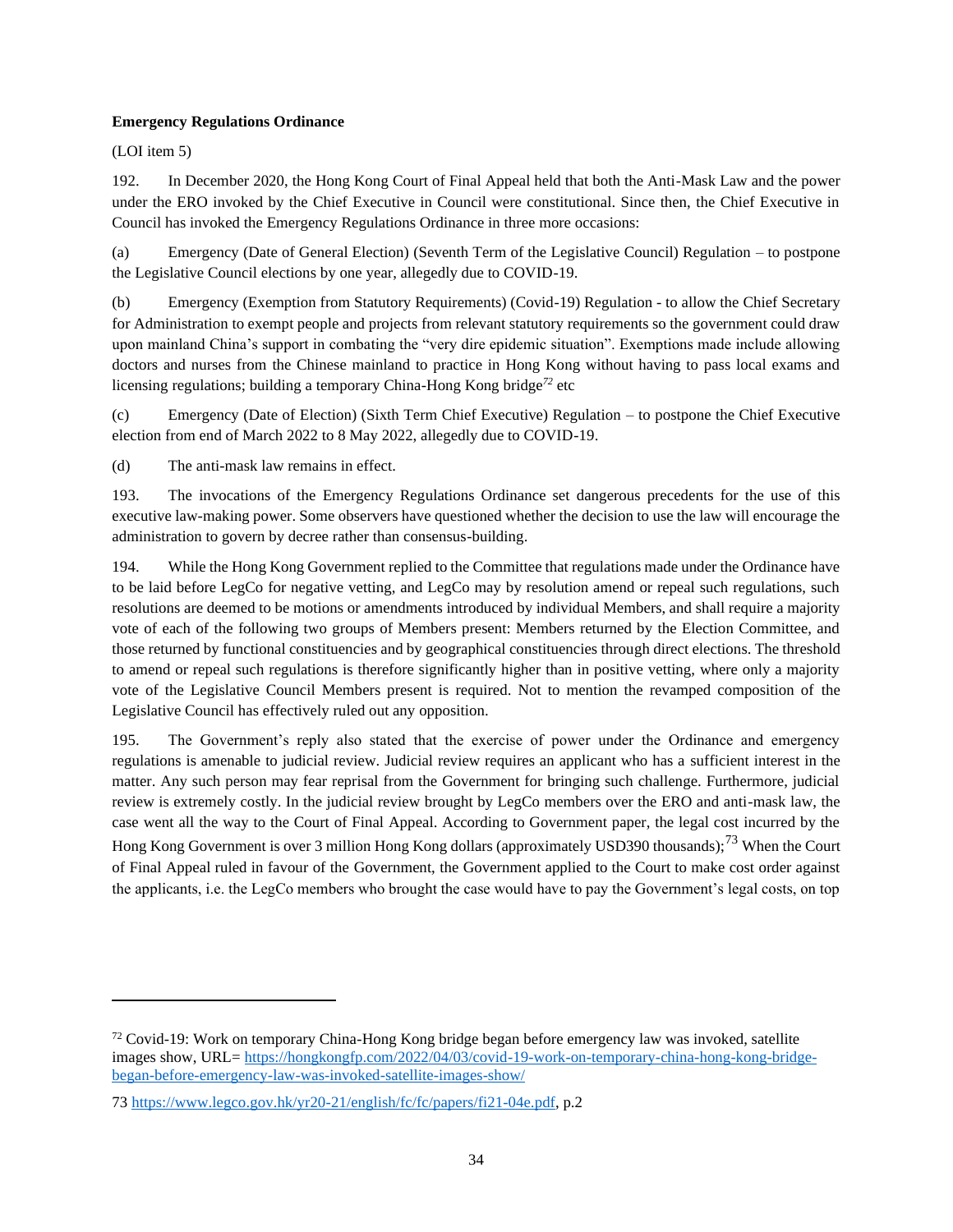of their own legal costs.<sup>74</sup> While in that case the applicants successfully pleaded public interest litigation exception, there is no guarantee of success in future attempts. Not to mention that the applicants' own legal costs are already burdensome.

196. **ERO may also be used to create offences that could be regarded as a national security offence, hence attracting the reduced rights protection in criminal investigations and procedures.** 

### **Recommendation**

197. Express grave concern that the Prohibition on Face Covering Regulation made under ERO remain in effect since its introduction on 5 October 2019. HKSAR government should provide justification to the Committee why the regulation is not terminated given the social disturbance occurred between 2019 and 2020 has ceased. Reiterate the regulation should be terminated in the shortest time required to bring to an end of the public emergency.

198. HKSAR government should reference to General Comment 20 of the Committee and the Siracusa Principles regarding imposing limitation to the rights or freedoms enshrined in the Covenant in the time of public emergency.

# <span id="page-35-0"></span>**Part II: Priority Issues**

<span id="page-35-1"></span>**Item 1**

### <span id="page-35-2"></span>**NPC explanations and NPCSC decisions**

(Gov Reply paras 1-5)

199. The NPC and NPCSC have made a number of decisions and explanations in the past two years that are legally binding and have constitutional significance, similar effect to NPCSC's interpretations of the Basic Law. Other than the decision on 28 May 2020 on imposing the NSL on Hong Kong, **the Government has failed to mention the other NPCSC decisions and NPC explanations in their reply to the List of Issues.**

200. These decisions are included in the full text of the Basic Law by the Hong Kong Government:

201. *Decision of the Standing Committee of the National People's Congress on the Continuing Discharge of Duties by the Sixth Term Legislative Council of the Hong Kong Special Administrative Region* (adopted on 11 August 2020)<sup>75</sup> . **This decision effectively amended the Basic Law to extend the term of the LegCo to five years, following the decision to postpone the LegCo elections in 2020 by one year, exceeding the Basic Law Article 69's stipulation that the term of office of the LegCo shall be four years.**

202. *Decision of the Standing Committee of the National People's Congress on Issues Relating to the Qualification of the Members of the Legislative Council of the Hong Kong Special Administrative Region* (Adopted on 11 November 2020)<sup>76</sup> **This decision effectively removed four serving LegCo members from office, and provided for new** 

<sup>74</sup> Kwok Wing Hang and 23 Others v. Chief Executive in Council and Another (22/03/2021, FACV6/2020) (2021) 24 HKCFAR 93, [2021] HKCFA 11

<sup>(</sup>https://legalref.judiciary.hk/lrs/common/search/search\_result\_detail\_frame.jsp?DIS=134356&OS=%28%7Bkwok+ [wing+hang%7D+%25parties%29&TP=JU\)](https://legalref.judiciary.hk/lrs/common/search/search_result_detail_frame.jsp?DIS=134356&QS=%28%7Bkwok+wing+hang%7D+%25parties%29&TP=JU)

<sup>75</sup> https://www.basiclaw.gov.hk/filemanager/content/en/files/basiclawtext/basiclawtext\_doc28.pdf

<sup>76</sup> https://www.basiclaw.gov.hk/filemanager/content/en/files/basiclawtext/basiclawtext\_doc29.pdf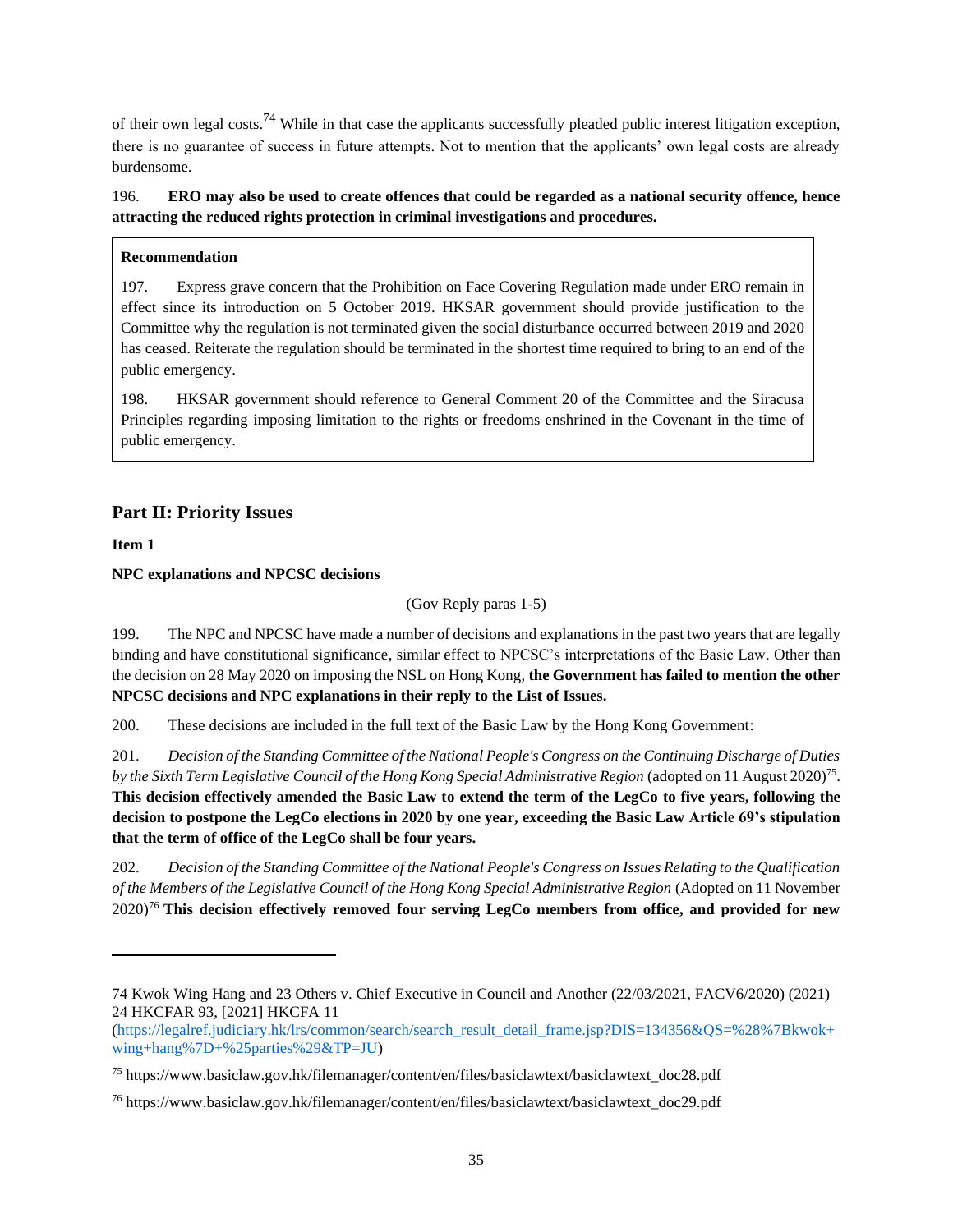**criteria for the removal of LegCo members on top of existing procedures and article 35 of the NSL. See Electoral rights eroded under NSL under Part I, and Item 27 Participation in public affairs of this submission.**

203. *Explanations on the Draft Decision of the National People's Congress on Improving the Electoral System of the Hong Kong Special Administrative Region* (Adopted at the Fourth Session of the Thirteenth National People's Congress on 5 March 2021)<sup>77</sup>

204. *Decision of the National People's Congress On Improving the Electoral System of the Hong Kong Special Administrative Region* (Adopted at the Fourth Session of the Thirteenth National People's Congress on 11 March 2021)<sup>78</sup> **The explanations by NPC and decision by NPCSC dictated a political reform without consultation with the Hong Kong people, and is opposite to the promise of universal and equal suffrage.** 

205. These decisions and explanations override the Basic Law, local legislations, and are not subject to judicial review by Hong Kong courts.

## **Item 10**

## **Unpublicised guidelines on Police use of force by Police**

(Gov Reply para 66)

206. The Committee Against Torture recommended Hong Kong government should publicize the police general orders and related guidelines on the use of force and make sure that they are in conformity with international standards<sup>79</sup>. However, the relevant regulations and guidelines on use of force remain unavailable for public inspection.

207. September 2019, Police amended the Force Procedure Manual ("**FPM**") under the Police General Orders ("**PGO**") on use of force including an amendment on what situation the use of lethal force could be justified<sup>80</sup>. The legislature and public did not have any knowledge about the changes until media uncover the changes from leaked document. Public consultation and scrutiny from legislature were absent before and after the amendment of the use of force guideline.

208. Police has been strongly criticised by public for excessive use of force and violation of weapon guidelines in reference to international standard and principles. However, it is difficult for the public to monitor the use of force by police, and to hold perpetuators accountable if the guidelines are not available to public.

### **Recommendation:**

<sup>77</sup> https://www.basiclaw.gov.hk/filemanager/content/en/files/basiclawtext/basiclawtext\_doc30.pdf

<sup>78</sup> https://www.basiclaw.gov.hk/filemanager/content/en/files/basiclawtext/basiclawtext\_doc31.pdf

<sup>79</sup> UNCAT Committee against Torture (2016), Concluding observations on the fifth periodic report of China

with respect to Hong Kong, China, para 15.

<sup>80</sup> Hong Kong Free Press, Hong Kong police relaxed guidelines for using lethal force a day before officer shot student—reports [https://hongkongfp.com/2019/10/03/hong-kong-police-relaxed-guidelines-using-lethal-force-day](https://hongkongfp.com/2019/10/03/hong-kong-police-relaxed-guidelines-using-lethal-force-day-officer-shot-student-reports/)[officer-shot-student-reports/;](https://hongkongfp.com/2019/10/03/hong-kong-police-relaxed-guidelines-using-lethal-force-day-officer-shot-student-reports/)

The Washington Post, Read the Hong Kong Police Force's guidelines on use of force [https://www.washingtonpost.com/context/read-the-hong-kong-police-force-s-guidelines-on-use-of-force/bd338108](https://www.washingtonpost.com/context/read-the-hong-kong-police-force-s-guidelines-on-use-of-force/bd338108-d1df-4e97-88e0-cfc12c5613a1/) [d1df-4e97-88e0-cfc12c5613a1/](https://www.washingtonpost.com/context/read-the-hong-kong-police-force-s-guidelines-on-use-of-force/bd338108-d1df-4e97-88e0-cfc12c5613a1/)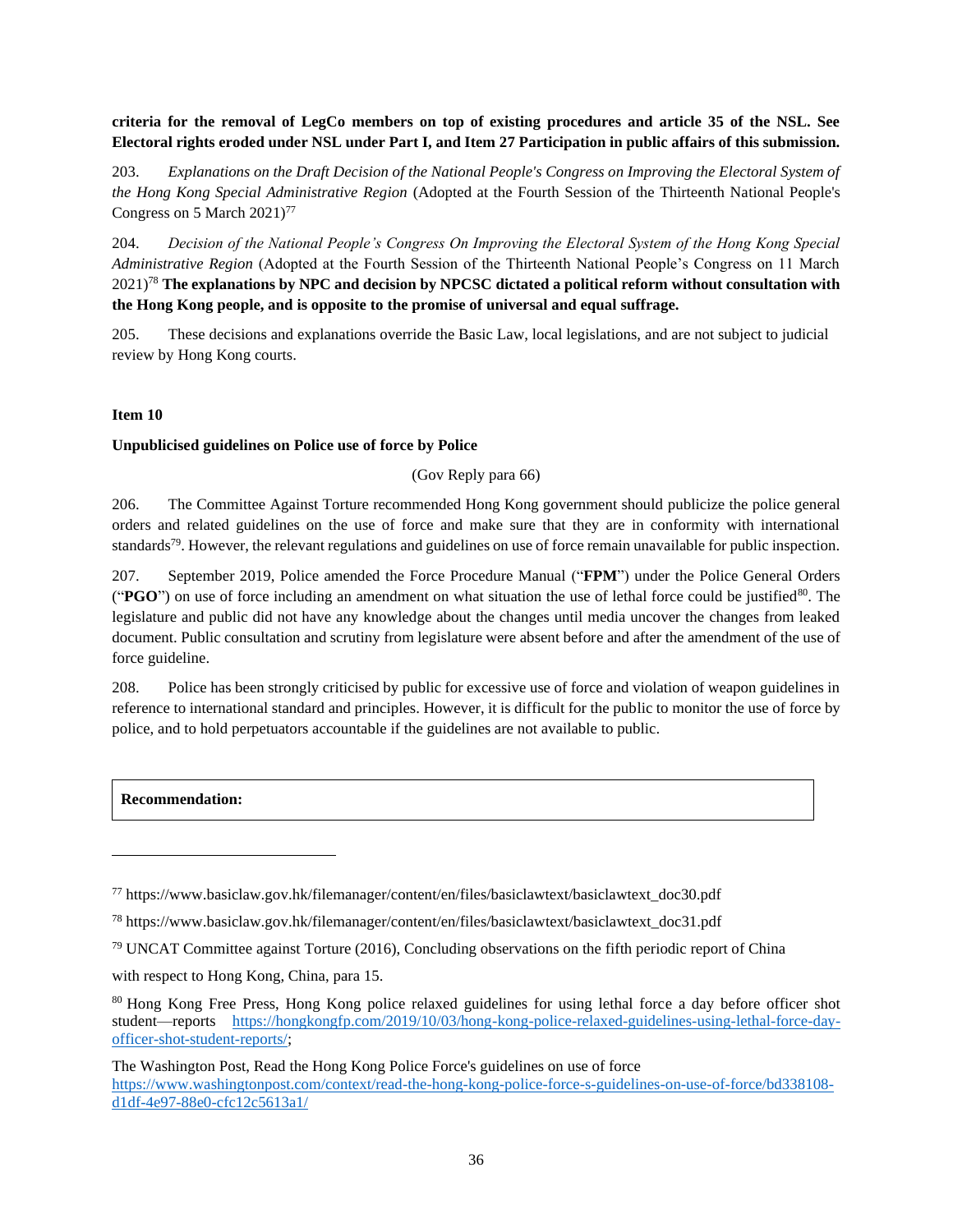209. Police and other law enforcement agencies should adopt the recommendation made by UN Committee Against Torture on the use of force in its concluding observations on Hong Kong in 2016; Police should publicize the Police General Orders, Force Procedures Manual, and other related manuals on use of force and make sure that they are in conformity with international standards.

### **Changes of use of force guidelines with looser requirement on the use of lethal force**

## (Gov Reply para 66)

210. It was uncovered by media that the Police issued amendments to the FPM on use of force on 30 September 2019<sup>81</sup>. In the previous version of the guidelines, officers were required to ascertain whether the assailant had "intent" to cause death or serious injury before lethal force could be used. The new version omitted the requirement to assess the assailant's intent. Officers are permitted to use lethal force such as live rounds when facing an assault that causes, or is "relatively likely" to cause, death or serious injury. It is of the view that the new version allows a greater flexibility for an officer to decide whether lethal force should be applied, and the intent of the assailant can be neglected in the assessment.

## **Recommendation**

211. Reiterate intentional lethal use of firearms may only be made when strictly unavoidable in order to protect life. Beside assessing the consequence of the assailant's action, the intent of the assailant should also be considered by the police officer in deciding whether lethal force should be used.

## **Suspected case of torture was charged with alternative charges**

(Gov Reply para 67)

212. On 15 October 2014, pro-democracy activist Ken Tsang was beaten by Police officers in Tamar Park, Admiralty, after being arrested in a police dispersal operation during the 2014 Hong Kong protests. The seven police officers were charged and found guilty of assault occasioning actual bodily harm on 14 February 2017. Trial of the case revealed that Ken Tsang was beaten by five Police officers under the watch of two senior officers who were the leader and the officer-in-charge of the team<sup>82</sup>. The court stated that these two senior officers did not take part in the assault but watched what happened, what they did was intended to and did encourage and support the officers of their team to carry out the assault on Tsang, intending Tsang to sustain unlawful personal violence.<sup>83</sup>

82

Para 701, DCCC 980/2015, URL:

https://legalref.judiciary.hk/lrs/common/search/search\_result\_detail\_frame.jsp?DIS=108064&OS=%2B&TP=RV

<sup>83</sup> Para 6-7, Reasons for sentence, DCCC 980/2015, URL: [https://legalref.judiciary.hk/lrs/common/search/search\\_result\\_detail\\_frame.jsp?DIS=108134&QS=%2B&TP=RS](https://legalref.judiciary.hk/lrs/common/search/search_result_detail_frame.jsp?DIS=108134&QS=%2B&TP=RS)

 $81$  ibid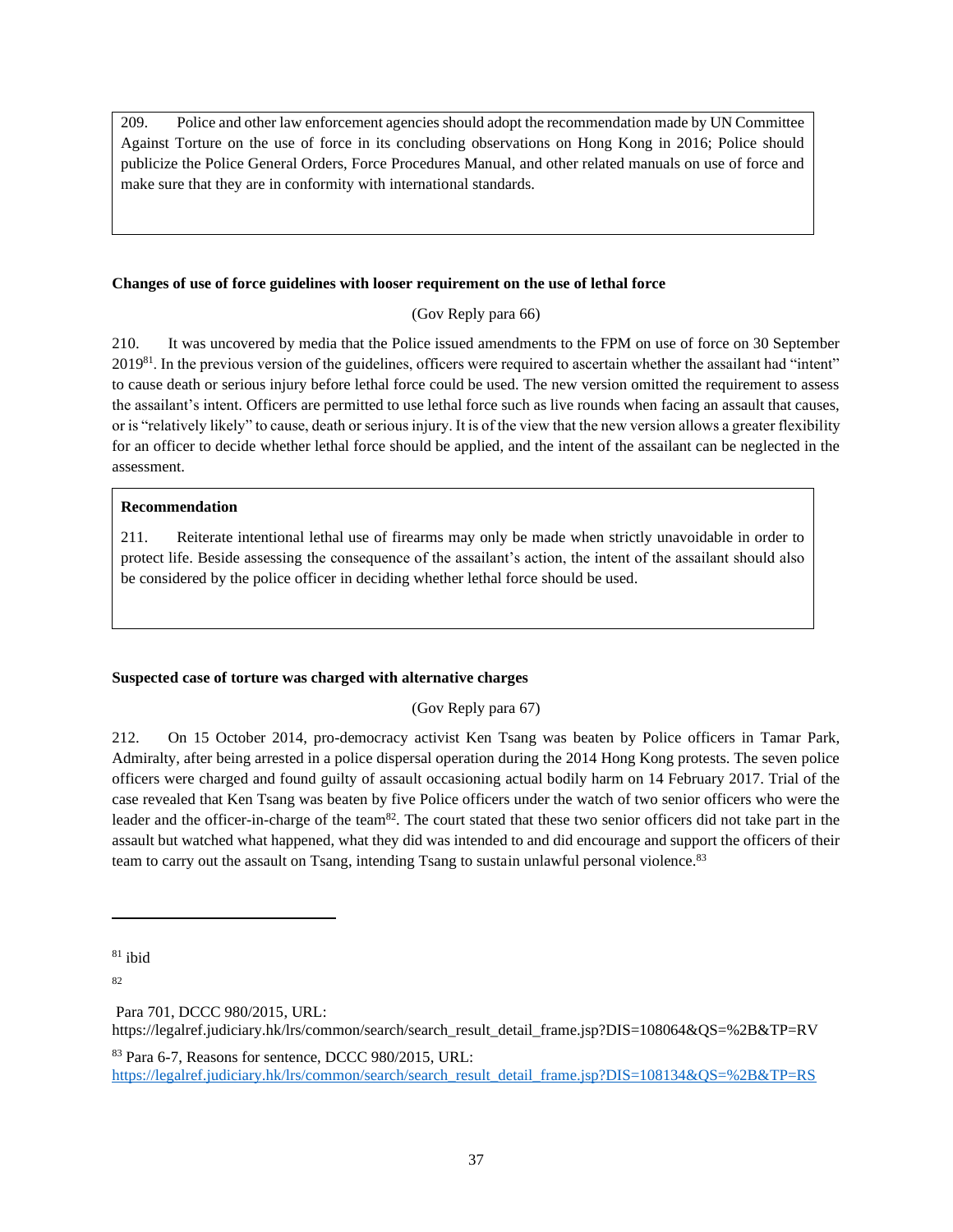213. Given the assault was against a person who was arrested and controlled by a group of police officers; The victim was suffered serious pain from stamping, kicking, and stabbing with baton by officers. In light of the collective action and the fact that two senior officers passively permit the assault by watching the crime without stopping it, it is reasonable to question why the perpetuators were not charged for the crime of torture.

## **Recommendation**

214. Hong Kong government should comment on the case whether the acts of the perpetuators were *prima facie* amount to the crime of torture under Hong Kong law. Have the Department of Justice taken into account on the possible defence of "lawful authority, justification or excuse" of this case which in turns decided not to charge the perpetuators for the crime of torture.

215. Hong Kong government should provide details of prosecution policy of the crime of torture in contrary to Crimes (Torture) Ordinance.

# **Item 11**

# **Use of force by the police in contrary to international human rights standard**

(Gov Reply paras 70-76)

216. There are reports published by credible media outlets, human rights organisations that reveal unlawful and excessive use of force and less-lethal weapon by police in the protests arise out of the "Anti-Extradition Bill Movement" between 2019 and 2020<sup>84</sup>. It is important to have the Committee to reiterate the international standard and firmly point out examples of potential unlawful use of firearms and less-lethal weapons by Police.

217. It was uncovered in a court judgement held on 31 October 2020 that a protestor who was a defendant of the case, he was surrounded by 5 to 6 police officers at the time of being arrested and was injured and had bleeding from his head because of baton strike. The judge criticised the police officers were using excessive force against the defendant. The Judge was of the view that the police officers can control the defendant with bare hands, given he did not carry any weapon and was surrounded by five to six police officers<sup>85</sup>. The injury is avoidable.

<sup>85</sup> 香港特別行政區 訴 余德穎及另七人 (31/10/2020, DCCC12/2020) [2020] HKDC 992, para. 117-120 [\(https://legalref.judiciary.hk/lrs/common/ju/ju\\_frame.jsp?DIS=131565&currpage=&loc=p117\)](https://legalref.judiciary.hk/lrs/common/ju/ju_frame.jsp?DIS=131565&currpage=&loc=p117)

<sup>84</sup> Amnesty International, Verified: Hong Kong police violence against peaceful protesters <https://www.amnesty.org/en/latest/news/2019/06/hong-kong-police-violence-verified/>

New York Times, Did Hong Kong Police Abuse Protesters? What Videos Show [https://web.archive.org/web/20220426011107/https://www.nytimes.com/2019/06/30/world/asia/did-hong-kong](https://web.archive.org/web/20220426011107/https:/www.nytimes.com/2019/06/30/world/asia/did-hong-kong-police-abuse-protesters-what-videos-show.html)[police-abuse-protesters-what-videos-show.html](https://web.archive.org/web/20220426011107/https:/www.nytimes.com/2019/06/30/world/asia/did-hong-kong-police-abuse-protesters-what-videos-show.html)

Physicians for Human Rights, The Reckless use of Tear Gas by Hong Kong Police in Confined Spaces is Dangerous and Patently Unlawful

[https://phr.org/our-work/resources/the-reckless-use-of-tear-gas-by-hong-kong-police-in-confined-spaces-is](https://phr.org/our-work/resources/the-reckless-use-of-tear-gas-by-hong-kong-police-in-confined-spaces-is-dangerous-and-patently-unlawful/)[dangerous-and-patently-unlawful/](https://phr.org/our-work/resources/the-reckless-use-of-tear-gas-by-hong-kong-police-in-confined-spaces-is-dangerous-and-patently-unlawful/)

South China Morning Post, The truth about tear gas: how Hong Kong police violated all guidelines for the 'nonlethal weapon[' https://web.archive.org/web/20210429002902/https://www.scmp.com/magazines/post](https://web.archive.org/web/20210429002902/https:/www.scmp.com/magazines/post-magazine/long-reads/article/3022942/truth-about-tear-gas-how-hong-kong-police)[magazine/long-reads/article/3022942/truth-about-tear-gas-how-hong-kong-police](https://web.archive.org/web/20210429002902/https:/www.scmp.com/magazines/post-magazine/long-reads/article/3022942/truth-about-tear-gas-how-hong-kong-police)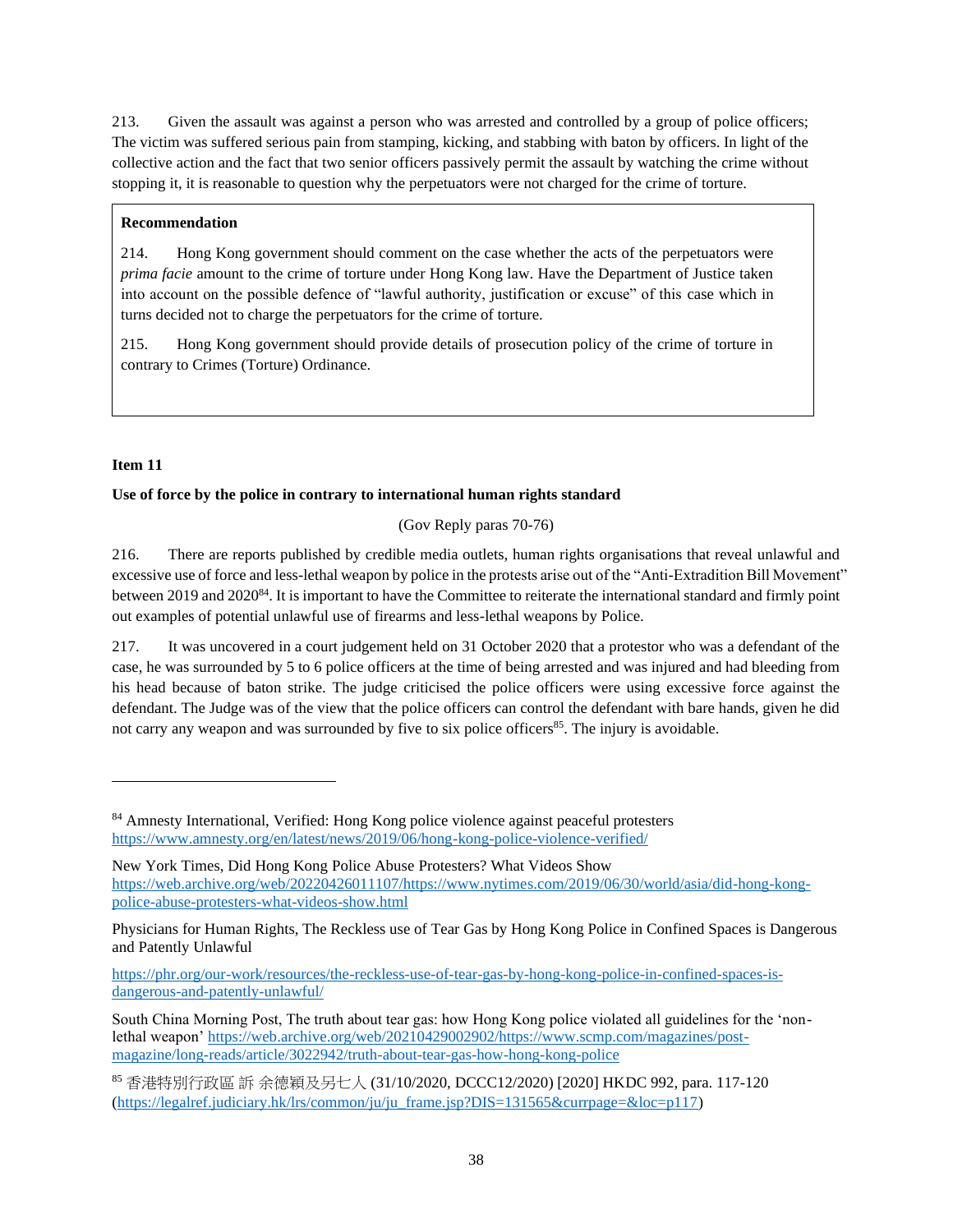## **Recommendation**

218. Reiterates that under international human rights law and international principles on the use of force, States are under an obligation to ensure that law enforcement officials are held accountable for their actions, including any decision to use force. HKSAR Government should conduct an independent investigation into the allegations of excessive use of force by the police during the so-called "Anti-Extradition Bill Movement" between 2019 and 2020.

219. Even the victim did not lodge any complaint regarding his or her suffering, government owed a positive obligation to investigate misconduct or unlawful use of force by Police based on available evidence and information, such as findings from judicial proceeding.

220. Express grave concern on reports of police officers were collectively striking batons to disperse protestors which resulted injuries at protestors' head. Reiterate it is unlawful to strike baton to protestors' head and neck in dispersing or arresting protestors.

221. Express grave concern on reports of police officers shooting impact rounds from dangerous angle which made the rounds much more likely hitting at the head or upper body of the protestors. Reiterate shooting kinetic impact projectiles at the head, face or neck could be unlawful.

222. Express grave concern on reports of police officers shooting tear gas in confined area, residential area, area near school and hospital.

223. Express grave concern on reports of police officers fired tear gas canister horizontally against protestors and shooting pepper ball at the head of protestors. Reiterate that irritant projectiles should generally not be fired at an individual. In any event, projectiles should not be fired at the head or face, owing to the risk of death or serious injury from impact trauma<sup>86</sup>.

224. Express grave concern on reports of some police officers were equipped with automatic rifles in handling protests despite there is no evidence the police fired protestors with automatic rifles in operations $87$ . Reiterates the use of firearms to disperse an assembly is always unlawful<sup>88</sup>.

<sup>86</sup> United Nations Human Rights Guidance on Less-Lethal Weapons in Law Enforcement, Para.7.3.5

<sup>&</sup>lt;sup>87</sup> South China Morning Post, Police respond to more menacing mob attacks by bringing out lethal anti-riot weapons not used earlier in unrest, [https://web.archive.org/web/20210228180518/https://www.scmp.com/news/hong](https://web.archive.org/web/20210228180518/https:/www.scmp.com/news/hong-kong/law-and-crime/article/3038453/police-respond-deadlier-mob-attacks-bringing-out)[kong/law-and-crime/article/3038453/police-respond-deadlier-mob-attacks-bringing-out](https://web.archive.org/web/20210228180518/https:/www.scmp.com/news/hong-kong/law-and-crime/article/3038453/police-respond-deadlier-mob-attacks-bringing-out)

<sup>88</sup> United Nations Human Rights Guidance on Less-Lethal Weapons in Law Enforcement, Para.6.3.4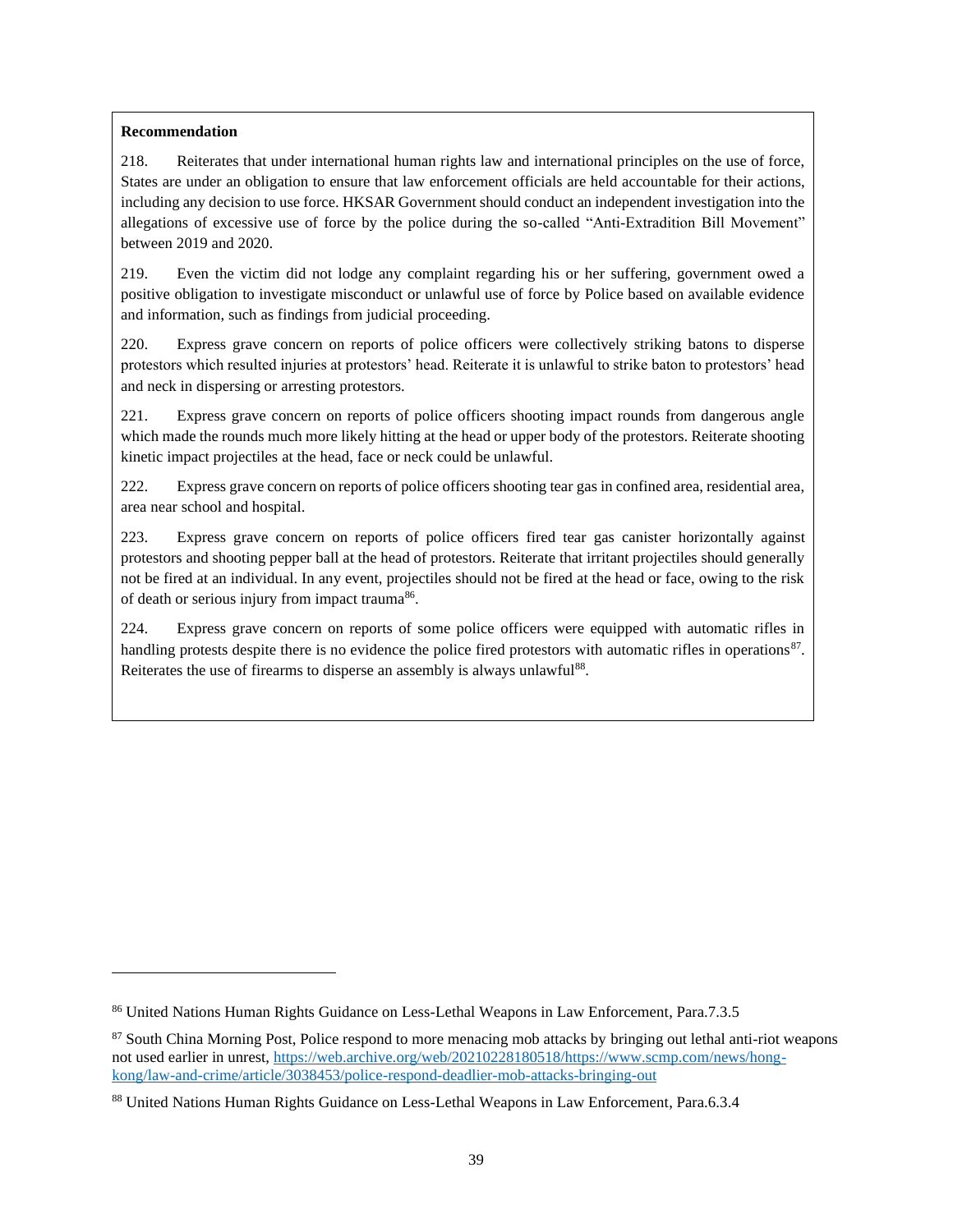#### **Police complaint mechanism**

(Gov Reply paragraphs 70-76)

225. There is no improvement of the Police complaint mechanism since the last review by the Committee. The function and credibility of the IPCC is even further declined due to the lack of diversity of its members. There is no appointment and re-appointment of pro-democracy figures and legislators to the membership of Independent Police Complaints Council ("**IPCC**") since 2017. The Council is overwhelmingly dominated by pro-government figures and legislators, and most of them have no professional training in law and human rights.

226. 19 November 2020, the Court of Frist Instance ruled in a judicial review that "the Government of the HKSAR is under a duty, pursuant to Article 3 of the Hong Kong Bill of Rights, to establish and maintain an independent mechanism capable of conducting effective investigation into complaints of suspected ill-treatment by police officers in contravention of Article 3 of the Hong Kong Bill of Rights, and that the existing complaints mechanism involving the Complaints Against the Police Office ("**CAPO**"), with oversight by the Independent Police Complaints Council, is inadequate to discharge this obligation."<sup>89</sup> Article 3 of the Hong Kong Bill of Rights is cross-reference to article 7 of the ICCPR.

227. In addition to the lack of independency, both IPCC and CAPO are not mandated to provide legal protection to prevent self-criminalisation when the complainant or witness give evidence to IPCC and CAPO. The potential risk of self-incrimination makes complainant reluctant to follow-up his/her complaint<sup>90</sup>.

### **Recommendation:**

228. Reiterates the existing mechanism of IPCC and CAPO is not an independent mechanism in handling complaints against Police.

229. Establish a fully independent mechanism mandated to receive and investigate complaints against all officials and ensure that there is no institutional or hierarchical relationship between the investigators of that particular body and the suspected perpetrators of the acts that form the basis of a complaint<sup>91</sup>. The mechanism should be empowered to formulate binding decisions in respect of investigations conducted and findings regarding such complaints<sup>92</sup>.

230. The complaint mechanism should be able to provide legal protection to the complainant and witness for giving evidence. The evidence given by complainant and witness, should not be used against the

 $92$  Human Rights Committee (2013), Concluding observations on the third periodic report of Hong Kong, China, Para. 12

<sup>89</sup> HCAL 2915/2019 para.124 [https://legalref.judiciary.hk/lrs/common/ju/ju\\_frame.jsp?DIS=131964&currpage=T](https://legalref.judiciary.hk/lrs/common/ju/ju_frame.jsp?DIS=131964&currpage=T) <sup>90</sup> HK01,梁定邦義務舉報論惹質疑 監警會澄清資料絕不交警方 <https://www.hk01.com/sns/article/350377> 明報,【逃犯條例】民權觀察:市民投訴警察隨時「原告變被告」 <https://news.mingpao.com/ins/%E6%B8%AF%E8%81%9E/article/20190706/s00001/1562395375369>

<sup>&</sup>lt;sup>91</sup> UNCAT Committee against Torture (2016), Concluding observations on the fifth periodic report of China with respect to Hong Kong, China, Para. 9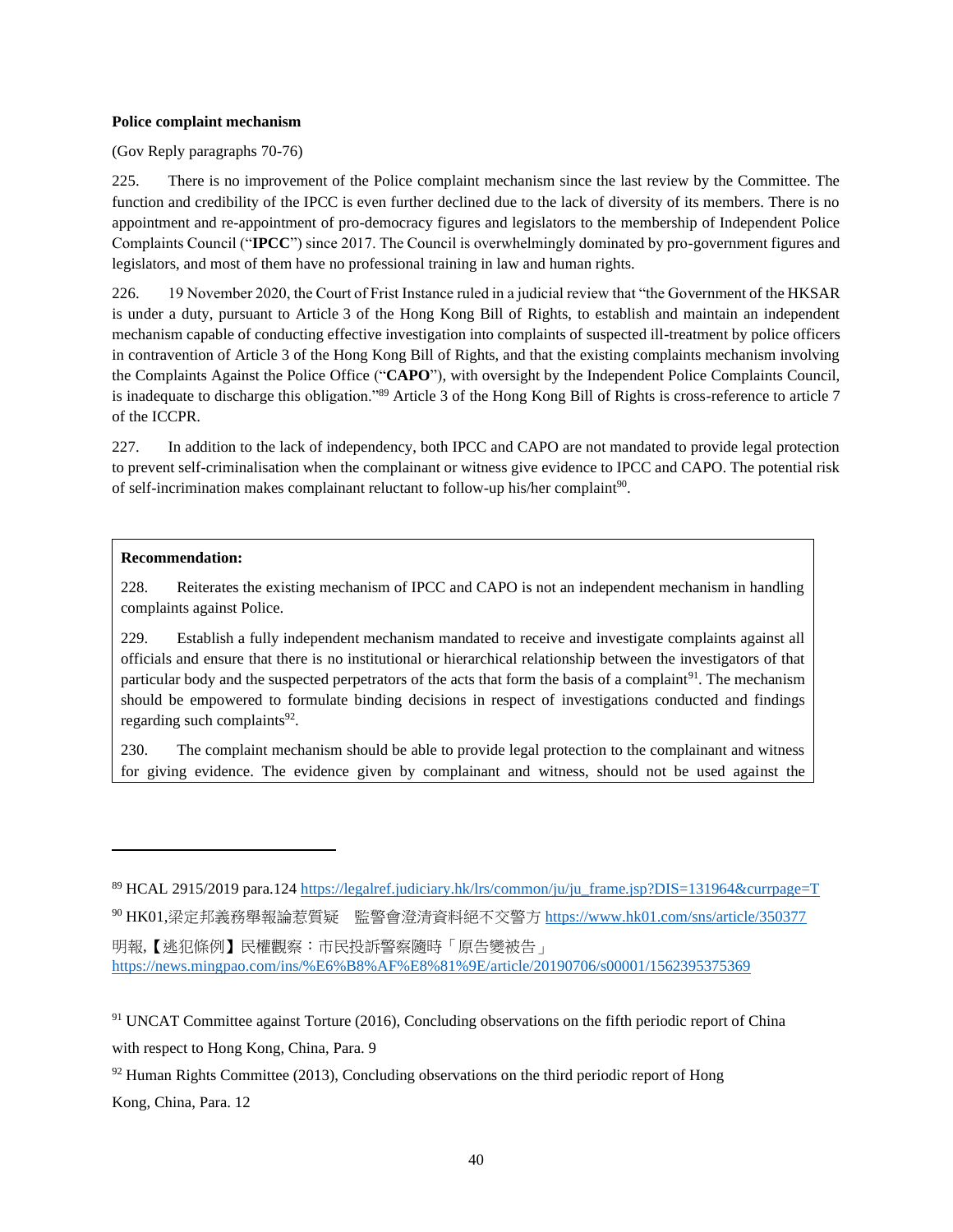complainant and witness in criminal and civil proceeding unless the proceedings are in relation to the false or misleading evidence given by the complainant and witness.

231. Point out the existing composition of the IPCC is not compliant with the Paris Principles, of which lacking participation of stakeholders from across the political spectrum.

232. Express concern on the expertise of the members of IPCC, reiterates the members should have sufficient knowledge in human rights.

## **Police Unique Identification**

## (Gov Reply para 75)

233. Regarding the controversy of police officers not displaying their unique identification number on uniform in handling protests, the Court of First Instance ruled in a judicial review in November 2020<sup>93</sup> that the "failure of the Commissioner [of Police] to establish and maintain an effective system to ensure that every police officer deployed in carrying out non-covert duties in Operation TIDERIDER wears and prominently displays an identification number or mark which is unique to that officer violates Article 3 of the Hong Kong Bill of Rights". Operation TIDERIDER is a police operation begun in June 2019 to handle protests arising out of the Extradition Bill.

234. Since the Operation TIDERIDER, Police has introduced an operational call-sign as an alternative way for identification. The Call-Sign is not a unique number to individual police officer but shared by a team of officers, the Call-Sign based on a combination of information such as the officer's district, platoon/team and position within the platoon/team - e.g., "C T3 Coy 2ic" stands for "Central District Tier 3 Company, second-in-charge", parallel

## **Recommendation**

235. Reiterates HKSAR government is responsible under international law for the actions and omissions of its law enforcement agencies. Uniformed law enforcement officials should always display an easily recognizable form of identification during assemblies. For example, by wearing nametags or individually assigned service numbers.

236. Police should improve the visibility of the officer's identification number on the uniform. Current design of police uniform which display the officer's service number on the shoulder of a uniformed police is not prominent enough for identification purpose, especially in the context of public assembly. The number could be easily covered by police's tactical vest or other equipment.

237. Reiterates the Call-Sign is not an effective form for identifying individual police officer because of the complexity of the Call-Sign and it is not a unique identification to officers.

238. Reiterates any deployment of plain-clothed officers in assemblies must be strictly necessary in the circumstances and such officers must never incite violence. Before conducting a search, making an arrest, or resorting to any use of force, plain-clothed officers must identify themselves to the persons concerned.

<sup>93</sup> HCAL 2671/2019, para. 123

[https://legalref.judiciary.hk/lrs/common/ju/ju\\_frame.jsp?DIS=131964&currpage=T](https://legalref.judiciary.hk/lrs/common/ju/ju_frame.jsp?DIS=131964&currpage=)

<sup>94</sup> HCAL 2671/2019,para. 24, [https://legalref.judiciary.hk/lrs/common/ju/ju\\_frame.jsp?DIS=131964&currpage=T](https://legalref.judiciary.hk/lrs/common/ju/ju_frame.jsp?DIS=131964&currpage=T)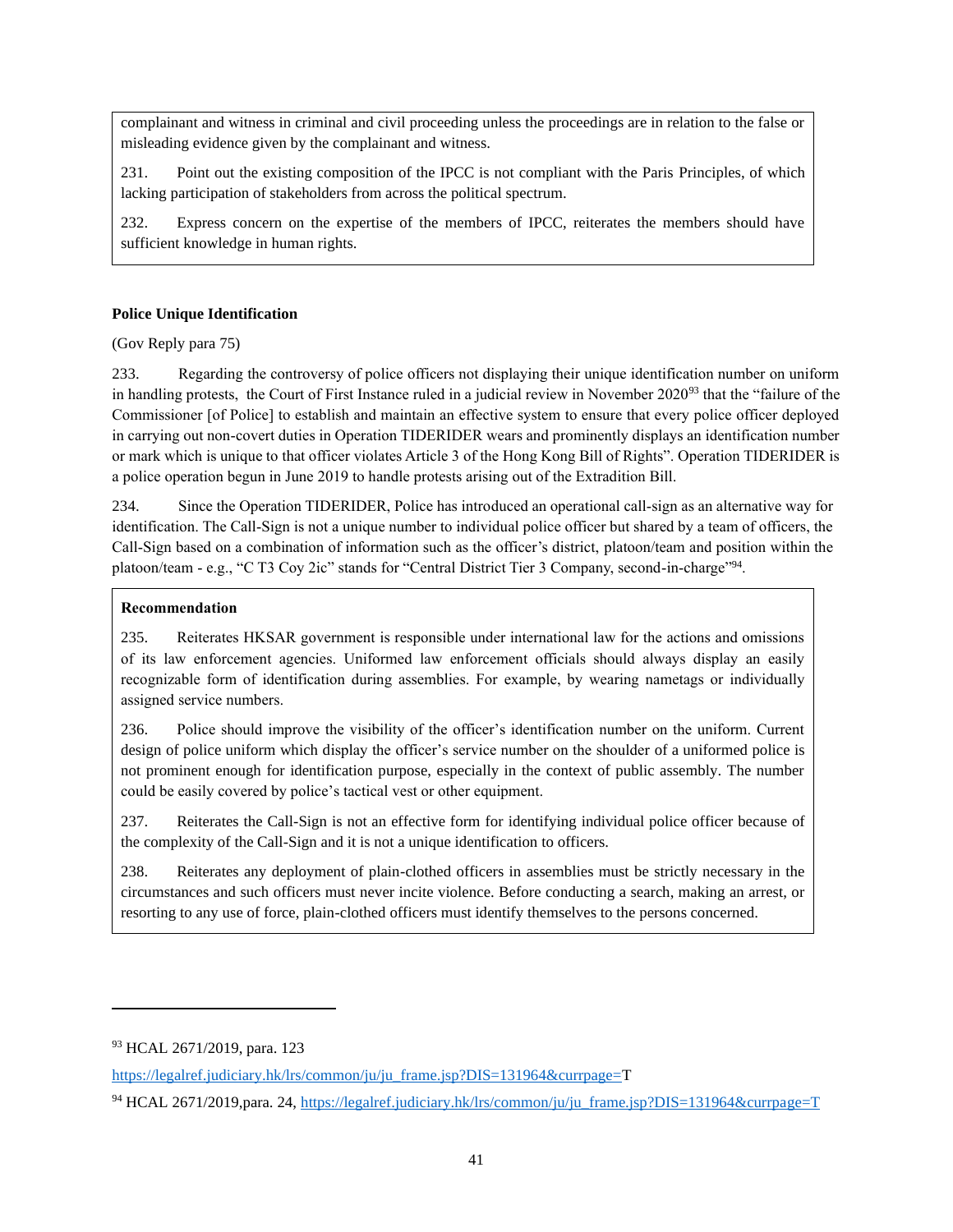#### **Item 12**

#### **No follow-up after the court ruled a citizen was unlawfully killed by police officer**

#### (Gov Reply para 77(c))

239. The Coroner's Court decided on 25 October 2018 that a citizen was unlawfully killed by a police officer in an arrest in 2012<sup>95</sup>. This is **contrary to Government's reply paragraph 77(c)** which states that none of the cases of death in Police custody examined by the Coroner was found to be caused by unlawful killing.

240. It is peculiar why the Government reply submitted in 2021 include data between 2011 and 2019 only (in paragraphs 77 and 78).

241. In the aforementioned case, the Court recommended Police to install security camera on police vehicle. As of May of 2022, there is no public acknowledged action taken by Police regarding the potential criminality of the concerned police officer, as well as the follow-up of installation of security camera on police vehicle.

#### **Recommendation**

242. Security camera should be installed to cover custody facilities of arrestees and detainees, including police vehicle, police station, interview room, and detention cell. Police and other law enforcement agencies should ensure the security camera is operational and record of video is duly stored and managed.

243. Where an investigation into the use of force by law enforcement officials reveals evidence that a death or injury may have been caused unlawfully, the State should ensure that perpetrators are prosecuted through a judicial process and, if convicted, given appropriate punishment<sup>96</sup>.

244. Victims of the unlawful use of force by law enforcement officials shall have the right to an effective remedy, including compensation. Government must guarantee of non-repetition.<sup>97</sup>.

#### **Item 13**

#### **Amendments to the Immigration Ordinance to prevent asylum seekers from entering HK**

### (Gov reply para 84)

245. The Immigration (Amendment) Bill 2020 was passed and became effective on 1 August 2021. It empowers the government to bar a passenger or a member of a crew from boarding a transportation carrier to enter or leave the territory. Secretary for Security John Lee (as he then was) pledged that the arrangement targets "inbound flights to Hong Kong, but not outbound flights departing the city". The Hong Kong Bar Association warned that the bill would grant the director of immigration "extraordinary power" that would be incompatible with the Basic Law; People are worried that the amendment would give authorities carte blanche to stop residents from leaving city.

<sup>95</sup> <https://hongkongfp.com/2018/10/25/taxi-driver-died-police-grabbed-neck-unlawfully-killed-jurors-rule/>

<sup>96</sup> *United Nations Human Rights Guidance on Less-Lethal Weapons in Law Enforcement*, Para. 3.10

<sup>97</sup> *United Nations Human Rights Guidance on Less-Lethal Weapons in Law Enforcement,* Para. 3.12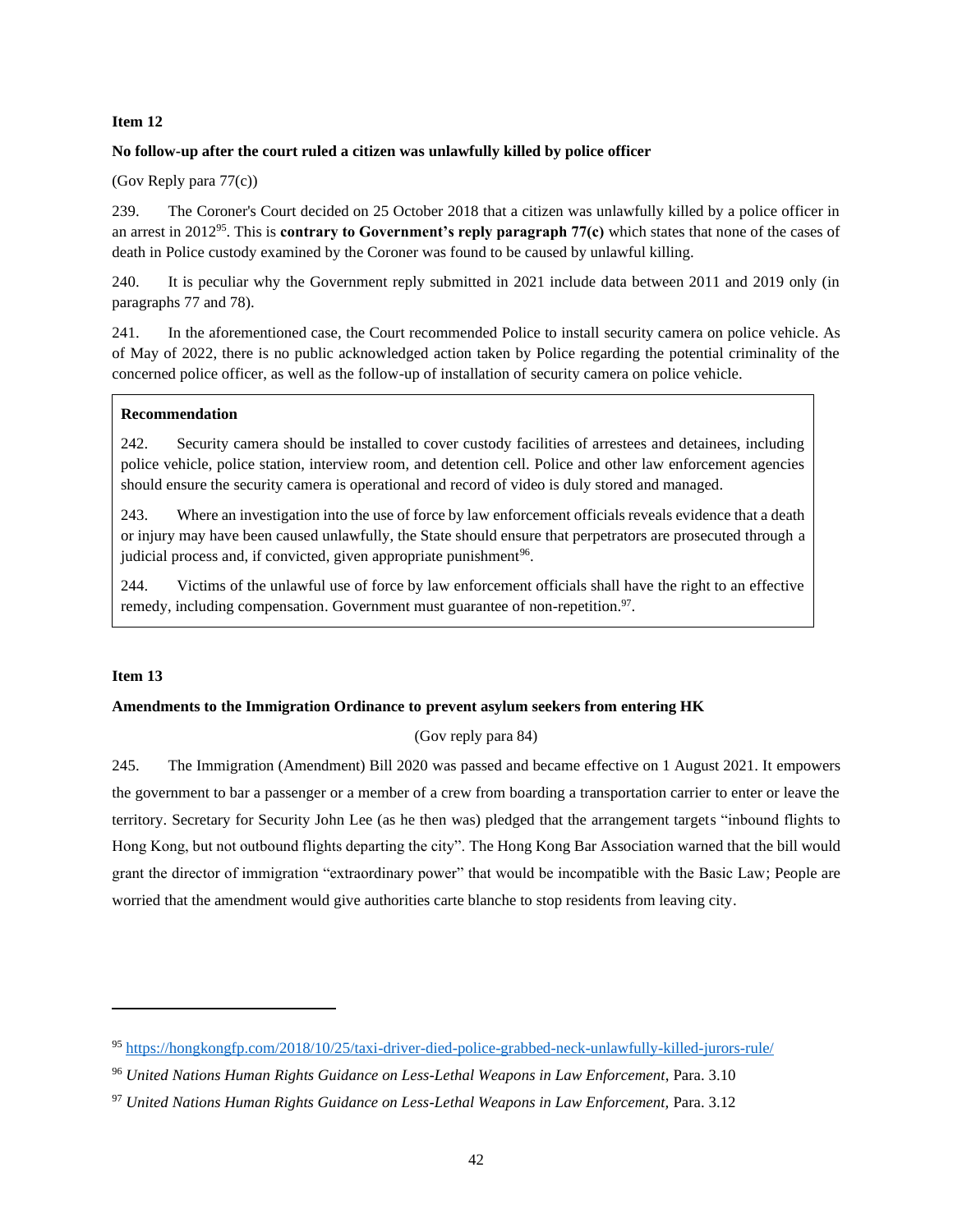246. The government has dismissed those fears as "complete nonsense," saying the legislation merely aims to screen illegal immigrants at source amid a backlog of asylum applications and does not affect constitutional rights of free movement.<sup>98</sup>

247. The law, however, included no provision to assist those with legitimate fears of persecution in other countries.

248. The Government is intentionally and explicitly avoiding non-refoulement protection, its obligation under ICCPR article 7.

## **Item 17**

## *(Please also refer to Part I's ["Judicial Independence under the NSL"\)](#page-22-0)*

### **Obstructing arrestees from obtaining legal assistance**

249. During the Anti-Extradition Law Amendment Bill protests ("**Anti-ELAB protests**"), various barristers said they had encountered difficulties in meeting their clients when dealing with cases involving protesters. It was reported that Hong Kong Bar Association sent two letters to former Commissioner of Police Stephen Lo Wai-chung in August 2019 to raise concern about police officers hampering the work of barristers, including intentionally misleading them that the arrested persons had refused legal assistance from lawyers. In addition, frontline officers have also been preventing barristers from visiting clients, claiming barristers could not meet with clients without the presence of solicitors or their clerk, which was a misinterpretation of the barrister's code of conduct<sup>99</sup>.

250. It was very common that arrested protestors in the Anti-ELAB protests took statement with police without presence of lawyers. They were told by police with different reasons which misled or discouraged them from contacting lawyers in the police station, such as "it will take longer time to release if you want a lawyer", "hire a lawyer is very costly, you can handle it by yourself", "You will be released very soon after taking statement with the police"

### **Recommendation**

- 251. HKSAR government should ensure every arrested person understand that they have the right to access to lawyer without delay. Police officers should not in any way obstruct arrested person from accessing legal assistance
- 252. HKSAR government should introduce public-funded legal assistance service at police station.

### **Torture and ill-treatment against arrestees**

253. Reports from human rights organisations show torture and ill-treatment against arrested protestors during Anti-ELAB protests by police officers. There were cases of torture or serious physical abuses during questioning at

<sup>98</sup> https://www.reuters.com/world/asia-pacific/hong-kong-passes-immigration-bill-raising-alarm-over-exit-bans-2021-04-28/

<sup>99</sup> South China Morning Post, Hong Kong barristers challenge police chief Stephen Lo over accusations officers are curbing access to clients arrested amid protests,

[https://web.archive.org/web/20210922005210/https://www.scmp.com/news/hong-kong/law-and](https://web.archive.org/web/20210922005210/https:/www.scmp.com/news/hong-kong/law-and-crime/article/3027842/hong-kong-barristers-challenge-police-chief-stephen-lo)[crime/article/3027842/hong-kong-barristers-challenge-police-chief-stephen-lo](https://web.archive.org/web/20210922005210/https:/www.scmp.com/news/hong-kong/law-and-crime/article/3027842/hong-kong-barristers-challenge-police-chief-stephen-lo)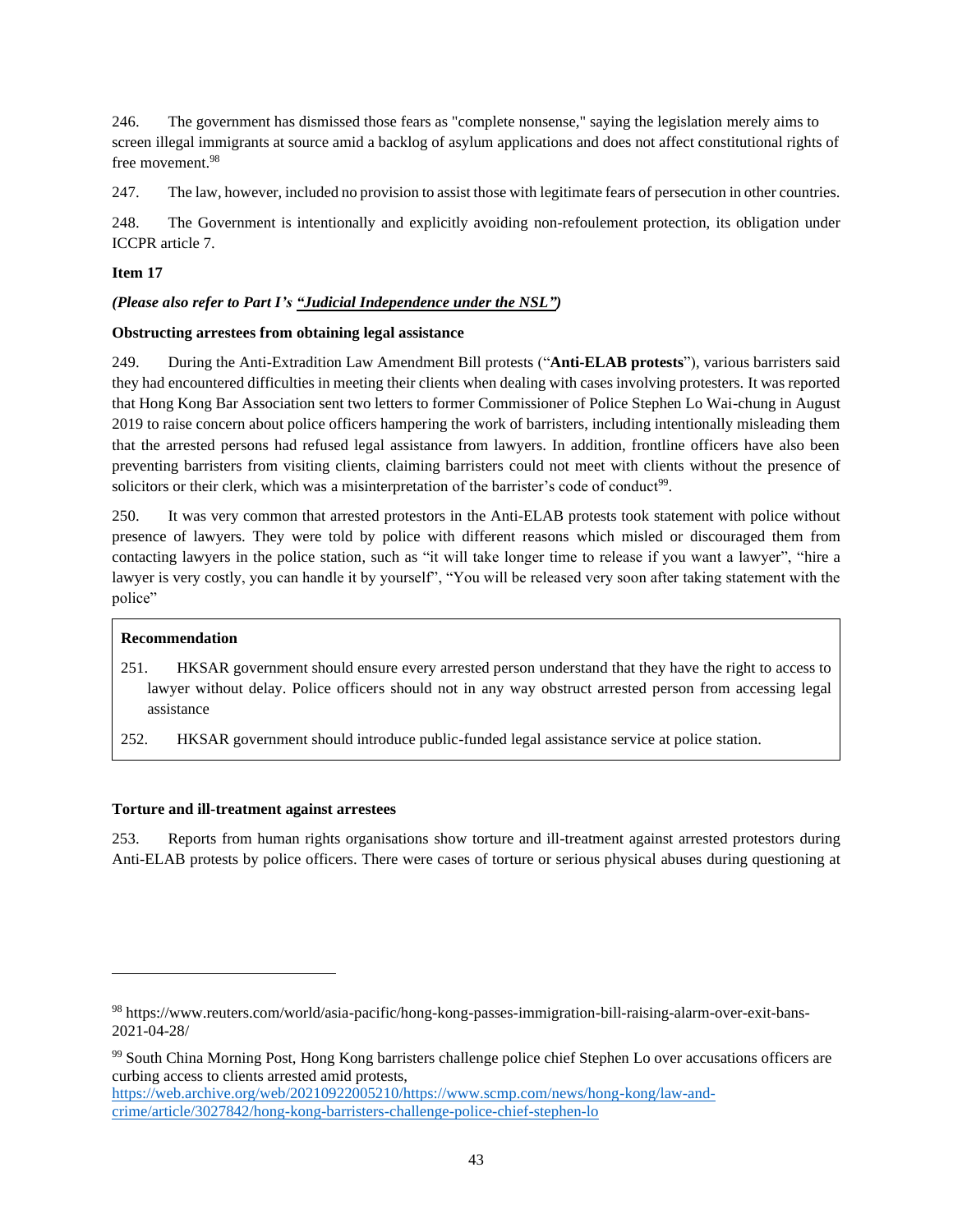police station,<sup>100</sup> including beatings while the police were asking questions or taking statements from the arrested protestors, and a police officer used a torch to shine light closely into the arrestee's eye when he refused to answer questions.

# 254. *Please also refer to paragraphs 65-72 of the Joint Submission for other examples of torture and illtreatment happened at police station.*

## **Recommendation**

255. Express grave concern on the torture and ill-treatment that happened against arrested persons. HKSAR government should conduct independent investigation and conduct review on the police practice to ensure sufficient safeguards are in placed to prevent torture and ill-treatment against arrested person.

256. HKSAR government should strengthen ongoing training for all law enforcement officers on the absolute prohibition of torture and ill-treatment on international standards on the use of force, as well as on their liability in the event of excessive use of force.

## **Judicial Officers Recommendation Committee ("JORC")**

257. Section 6 of the Judicial Officers Recommendation Committee Ordinance (Cap.92) explains that JORC is responsible for advising or making recommendations to the CE regarding the filling of vacancies in judicial offices. It consists of the chief justice, the SJ, and appointees of the CE, including judges, a barrister, a solicitor, and individuals not connected with the practice of law. Conventionally, the CE would appoint barristers and solicitors upon the recommendations from the Hong Kong Bar Association and the Law Society of Hong Kong respectively.

258. In August 2021, Senior Counsel Philip Dykes, who was the Bar Chairman being critical of the government during the 2019 protests and the imposition of the NSL in 2020, resigned from JORC for personal reasons. Since then, the CE had not appointed a new barrister member for the JORC until March 2022, despite the fact that the Bar had already recommended another barrister Neville Sarony, who was regarded as another outspoken figure in public, to succeed Dykes.<sup>101</sup> Finally, on 25 March 2022, the CE appointed Victor Dawes, the new Bar Chairman in the same year, as a member of JORC.<sup>102</sup>

259. The appointment was regarded as the CE's rejection of the recommendation from the previous leadership of the Bar, and such rejection had led to a long absence of the barrister community's presence in the work of JORC.

<sup>&</sup>lt;sup>100</sup>The Standard, Rights group says cops systematically torturing protesters

[https://www.thestandard.com.hk/breaking-news/section/4/147217/Rights-group-says-cops-systematically-torturing](https://www.thestandard.com.hk/breaking-news/section/4/147217/Rights-group-says-cops-systematically-torturing-protesters)[protesters;](https://www.thestandard.com.hk/breaking-news/section/4/147217/Rights-group-says-cops-systematically-torturing-protesters) Amnesty International, Hong Kong: Arbitrary arrests, brutal beatings and torture in police detention revealed [https://www.amnesty.org/en/latest/news/2019/09/hong-kong-arbitrary-arrests-brutal-beatings-and-torture](https://www.amnesty.org/en/latest/news/2019/09/hong-kong-arbitrary-arrests-brutal-beatings-and-torture-in-police-detention-revealed/)[in-police-detention-revealed/;](https://www.amnesty.org/en/latest/news/2019/09/hong-kong-arbitrary-arrests-brutal-beatings-and-torture-in-police-detention-revealed/) Civil Rights Observer, Policing Protest in Hong Kong: Torture, cruel, inhuman or degrading treatment or punishmen[t https://web.archive.org/web/20210507092309/http://www.hkcro.org/wp](https://web.archive.org/web/20210507092309/http:/www.hkcro.org/wp-content/uploads/2020/07/cidtp_final.pdf)[content/uploads/2020/07/cidtp\\_final.pdf](https://web.archive.org/web/20210507092309/http:/www.hkcro.org/wp-content/uploads/2020/07/cidtp_final.pdf)

<sup>101</sup>

Greg Torode, 2022, "Exclusive: Hong Kong leader delays filling post, raising questions about judiciary's independence", *Reuters*, January 31, URL= [https://www.reuters.com/world/asia-pacific/exclusive-hong-kong-leader](https://www.reuters.com/world/asia-pacific/exclusive-hong-kong-leader-delays-filling-post-raising-questions-about-2022-01-31/)[delays-filling-post-raising-questions-about-2022-01-31/.](https://www.reuters.com/world/asia-pacific/exclusive-hong-kong-leader-delays-filling-post-raising-questions-about-2022-01-31/)

<sup>102</sup> HKSAR, 2022, "Press Release: Appointments to Judicial Officers Recommendation Commission", March 25, URL= [https://www.info.gov.hk/gia/general/202203/25/P2022032500229.htm?fontSize=2.](https://www.info.gov.hk/gia/general/202203/25/P2022032500229.htm?fontSize=2)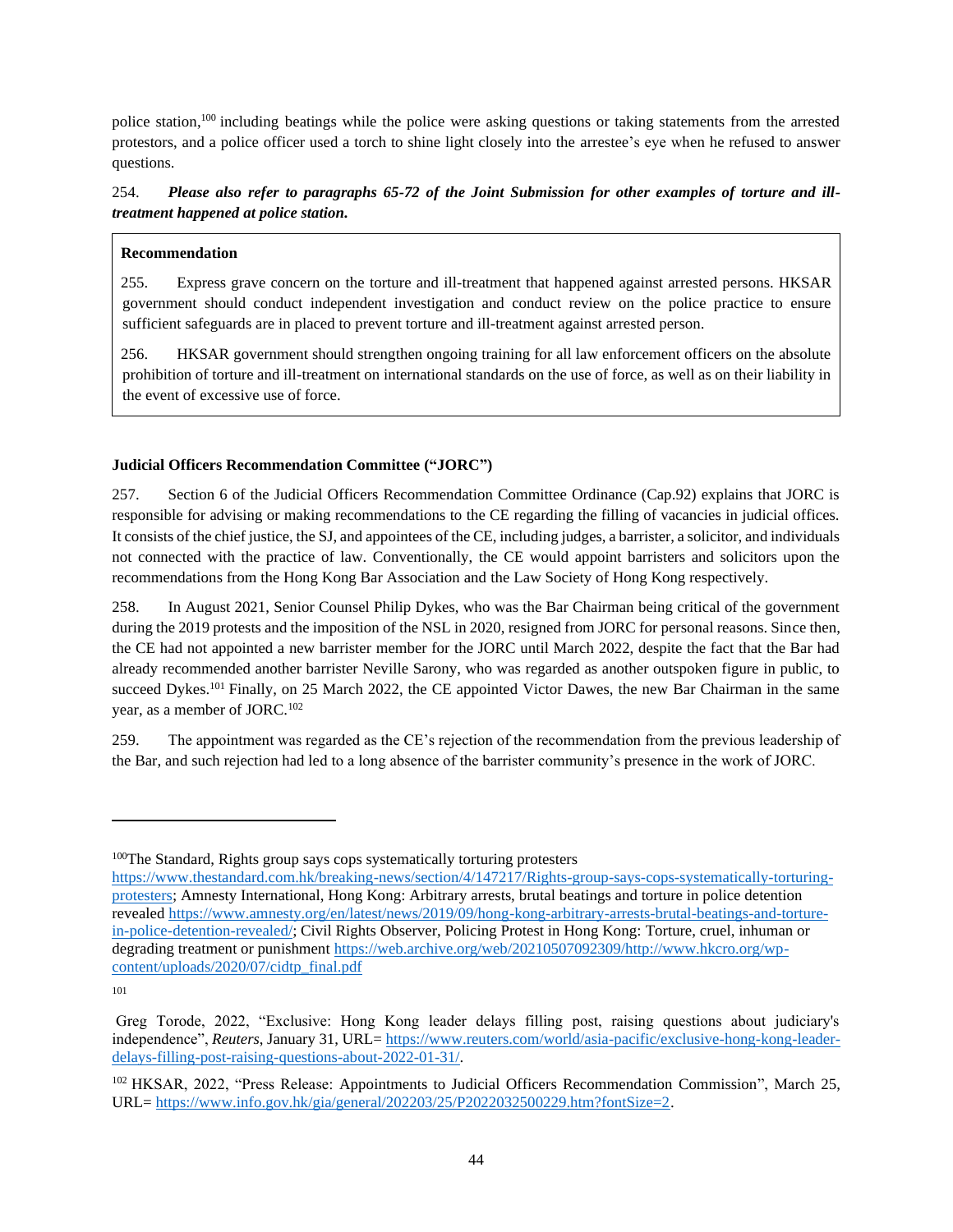## **Recommendations**

260. HKSAR government should enhance judicial independence by respecting the local legal professional bodies' engagement in the process of judicial recommendation.

## **Legal Aid Policy Changes since 2021**

<span id="page-45-0"></span>(ICCPR Article 14, LOI Item 17, in furtherance to Joint Submission 2020 paras 131-133)

261. Legal Aid Department ("**LAD**") has changed its lawyer assignment policy for legal aid applicants which has significant implication to the legal right of a person, especially the right to the choice of legal representative.<sup>103</sup> Articles 10 and 11 of the Hong Kong Bill of Rights guarantee the right to a fair hearing and minimum standards in protecting the rights of persons charged with criminal offences (**ICCPR Article 14**). Article 35 of the Basic Law provides that Hong Kong residents shall have the **right to … choice of lawyers** for timely protection of their lawful rights and interests or representation in the courts.

262. **In criminal cases, an applicant can no longer nominate a lawyer of his/her choice unless exceptional circumstances are present, such as the nominated lawyer having represented the defendant in lower court(s)**  (previously an applicant could reject a lawyer selected by LAD and nominate his/her lawyer, the LAD would normally accede to and not reject an applicant's choice of solicitor/barrister unless there were compelling reasons to do so, e.g. such as conflict of interest, having previous records of unsatisfactory performance in handling legal aided cases or currently handling an overwhelming number of legal aid cases  $(104)$ 

263. **Assignment limits are imposed on lawyers funded by legal aid. For example, a solicitor can take a maximum of 5 cases of judicial review and 3 cases for a barrister in a year on judicial review related legal aid cases.** The LAD changed its longstanding policy on the choice of lawyers for no good reason but as a respond to criticism that pro-democracy lawyers are benefit from the legal aid system by representing defendants in protest related cases and judicial reviews against Government's decision.

264. **LAD is deepening the disparity between judicial review applicants and the public authorities**: LAD acknowledges the rarity and complexity of judicial reviews.<sup>105</sup> It is the natural reasons why only a very limited number of lawyers have the required competence to represent judicial review applicants against the public authorities. Actually, it has been the government's own policy to always engage only a handful of senior practitioners in representing it in judicial reviews. By drastically restricting the number of judicial reviews those experienced practitioners can handle in a year, LAD is creating an unequal playfield between the applicants and the public authorities. Indeed, if LAD genuinely wants to enlarge the pool of qualified lawyers, LAD can assign more lawyers to applicants in each judicial review for those extra lawyers to gain experience.

<sup>&</sup>lt;sup>103</sup> Chief Secretary for Administration's Office & Legal Aid Department, 'Proposed Enhancement Measures to

the Legal Aid System in Hong Kong' (LC Paper No. CB(4)1677/20-21(01), Oct 2021) <https://www.legco.gov.hk/yr20-21/english/panels/ajls/papers/ajls20211026cb4-1677-1-e.pdf>

<sup>104</sup> Ibid, para 16; see also Legislative Council Secretariat, 'Background brief on Measures to prevent the misuse of the legal aid system in Hong Kong and assignment of lawyers in legal aid cases' (LC Paper No. CB(4)1386/16-17(04), July 2017) para 32, 33 and 41

<sup>105</sup> See footnote [103,](#page-45-0) para 9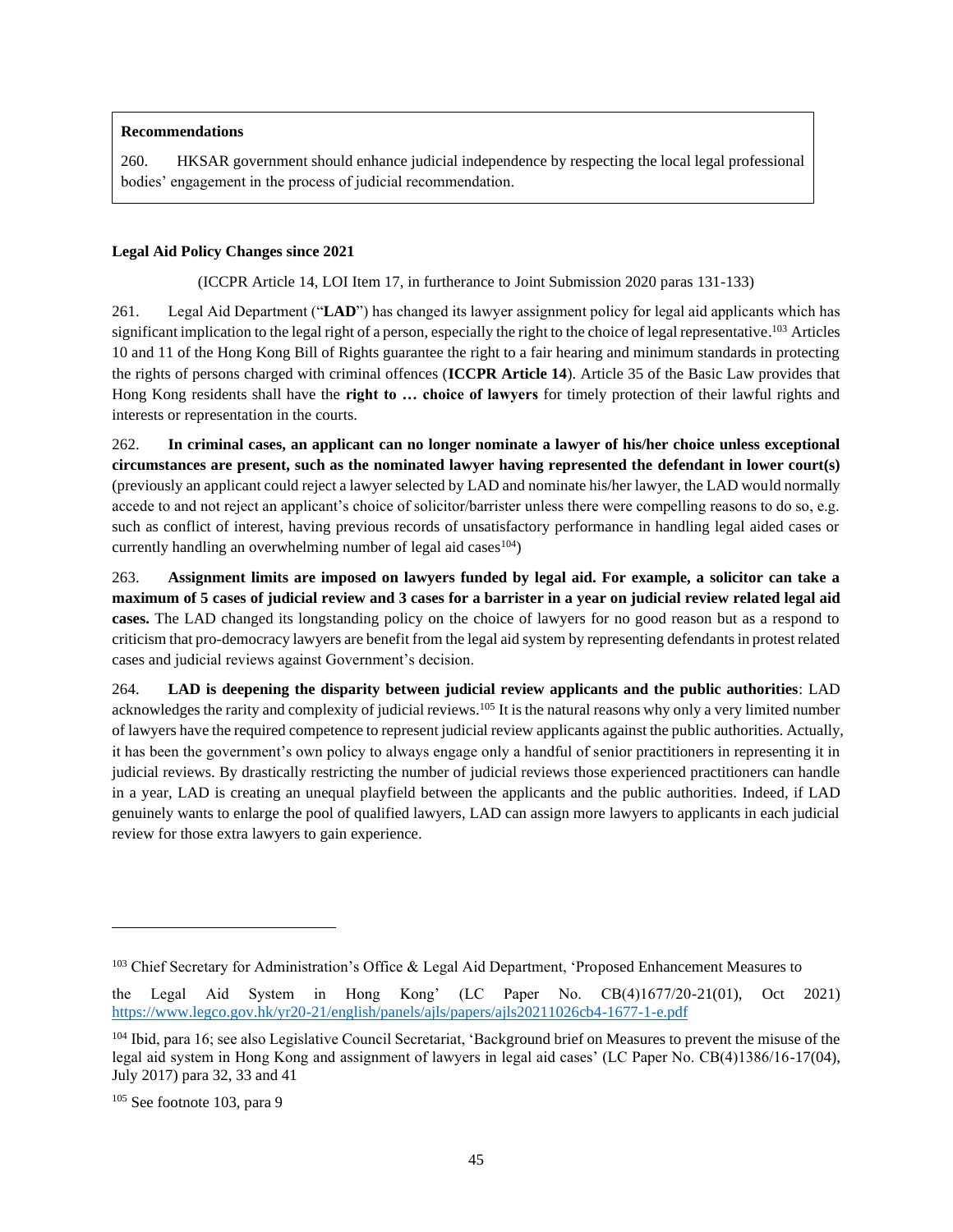## **Recommendation**

265. LAD should ensure the right to choice of lawyers by abandon the changes of its lawyer assignment policy.

## **Governmental pressure on the legal profession**

266. There has been fierce and mounting pressure on the two professional associations that represent lawyers in Hong Kong (the Hong Kong Law Society ("**Law Society"**) and the Hong Kong Bar Association ("**HKBA"**)) to: (i) elect leaders who are submissive to the regime; and (ii) refrain from vocally challenging the PRC and Hong Kong governments' violation of human rights.

267. Ahead of its annual leadership election in August 2021, the Law Society (the representative association for solicitors) was warned by PRC state media to draw a clear line between itself and "*anti-China and chaotic Hong Kong elements*", and they hinted that if the Law Society failed to do so, it would suffer the same fate as the recentlydisbanded Hong Kong Professional Teachers' Union.<sup>106</sup> This warning was echoed by Hong Kong's Chief Executive (who suggested that the government would consider severing links with the Law Society if it allowed *"politics to hijack their legal profession"*) <sup>107</sup> and Secretary for Justice (who cautioned the lawyers associations to eschew "*politicisation*").<sup>108</sup>

268. A week before the election, an incumbent council member of the Law Society (who was regarded as relatively independent of the government) suddenly withdrew his re-election bid, citing fears for his and his family's safety.<sup>109</sup> His running mates, who were also in the independent camp, similarly suffered vicious attacks by PRC state media and other pro-Beijing outlets (including labelling them as advocates of Hong Kong independence, an activity punishable by life imprisonment under the National Security Law).<sup>110</sup>

269. Ultimately, the election resulted in all available seats being won by candidates who had close ties with Beijing. By contrast, all candidates in the independent camp were defeated. Consequently, the governing council of the Law Society is now heavily dominated by members with pro-government links.<sup>111</sup>

270. The pressure on the Law Society continued even after the election. The week following the election, another incumbent council member belonging to the independent camp resigned his seat.<sup>112</sup>

[https://hongkongfp.com/2021/08/16/hong-kongs-justice-sec-warns-law-societies-to-steer-clear-of-politics-after](https://hongkongfp.com/2021/08/16/hong-kongs-justice-sec-warns-law-societies-to-steer-clear-of-politics-after-chinese-state-media-blasts-barristers/)[chinese-state-media-blasts-barristers/](https://hongkongfp.com/2021/08/16/hong-kongs-justice-sec-warns-law-societies-to-steer-clear-of-politics-after-chinese-state-media-blasts-barristers/)

<sup>107</sup> <https://www.rfi.fr/en/hong-kong-leader-tells-legal-body-to-stay-out-of-politics>

<sup>108</sup> [https://hongkongfp.com/2021/08/16/hong-kongs-justice-sec-warns-law-societies-to-steer-clear-of-politics-after](https://hongkongfp.com/2021/08/16/hong-kongs-justice-sec-warns-law-societies-to-steer-clear-of-politics-after-chinese-state-media-blasts-barristers/)[chinese-state-media-blasts-barristers/](https://hongkongfp.com/2021/08/16/hong-kongs-justice-sec-warns-law-societies-to-steer-clear-of-politics-after-chinese-state-media-blasts-barristers/)

<sup>109</sup> <https://asia.nikkei.com/Politics/Candidate-pulls-out-of-Hong-Kong-lawyer-group-election-on-safety-fears>

<sup>110</sup> [https://www.reuters.com/world/china/hong-kong-law-society-election-underscores-tensions-over-china-legal](https://www.reuters.com/world/china/hong-kong-law-society-election-underscores-tensions-over-china-legal-system-2021-08-24/)[system-2021-08-24/](https://www.reuters.com/world/china/hong-kong-law-society-election-underscores-tensions-over-china-legal-system-2021-08-24/)

<sup>111</sup> [https://www.lawgazette.co.uk/news/liberal-candidates-defeated-in-watershed-hong-kong-law-society](https://www.lawgazette.co.uk/news/liberal-candidates-defeated-in-watershed-hong-kong-law-society-election/5109601.article)[election/5109601.article;](https://www.lawgazette.co.uk/news/liberal-candidates-defeated-in-watershed-hong-kong-law-society-election/5109601.article) [https://hongkongfp.com/2021/08/25/hong-kong-law-society-members-with-establishment](https://hongkongfp.com/2021/08/25/hong-kong-law-society-members-with-establishment-ties-now-dominate-its-council-after-liberals-suffer-election-defeat/)[ties-now-dominate-its-council-after-liberals-suffer-election-defeat/](https://hongkongfp.com/2021/08/25/hong-kong-law-society-members-with-establishment-ties-now-dominate-its-council-after-liberals-suffer-election-defeat/)

<sup>112</sup> [https://hongkongfp.com/2021/08/31/hong-kong-law-society-respects-top-legal-scholar-eric-cheungs-resignation](https://hongkongfp.com/2021/08/31/hong-kong-law-society-respects-top-legal-scholar-eric-cheungs-resignation-from-its-council/)[from-its-council/](https://hongkongfp.com/2021/08/31/hong-kong-law-society-respects-top-legal-scholar-eric-cheungs-resignation-from-its-council/)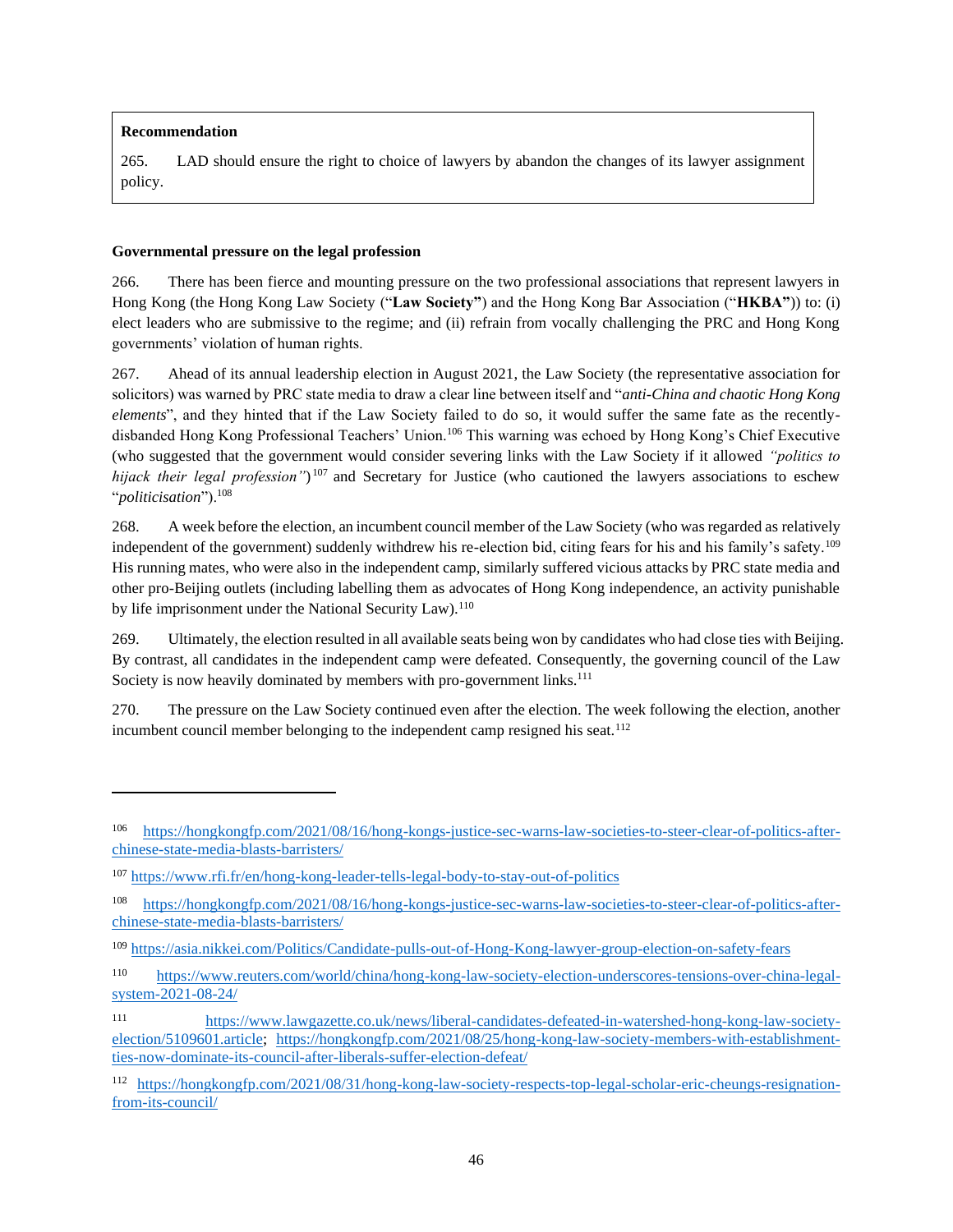271. Of the two bodies, the HKBA (representing the city's barristers) has traditionally been more outspoken in its defence of the rule of law and human rights. Likely for this reason, the HKBA came under even more ferocious attack from the government authorities and PRC state media.

272. In January 2021, Paul Harris (a prominent human rights lawyer who had expressed moderate criticisms of the National Security Law) was elected as chairman of the HKBA. After taking office, he was subjected to a constant torrent of attacks by PRC government bodies and state media, who denounced him as "*an anti-China politician with intimate foreign connections*" who had "*made a mockery*" of the association.<sup>113</sup> The HKBA itself was lambasted as having been "*hijacked by a majority of anti-China troublemakers*",<sup>114</sup> and being on *"a road of no return*".<sup>115</sup> Hong Kong's Chief Executive also hinted that the government could intervene if the HKBA engaged in illegal activities.<sup>116</sup>

273. In August 2021, PRC state media labelled the HKBA as a *"street rat*" who was on a *"dead-end path*" and faced certain defeat.<sup>117</sup> In the same month, Harris was removed as defence counsel for a high-profile trial (one of the first prosecutions under the National Security Law) by the government's Legal Aid Department, even though the defendant himself had insisted on engaging Harris. (The defendant was ultimately convicted and sentenced to 5 years and 9 months' imprisonment for making speeches advocating Hong Kong independence.)

274. In January 2022, Harris left the post after just one year (compared to the usual term of 2 years)<sup>118</sup>. He was replaced as HKBA chairman by a commercial lawyer who espoused warmer ties with Beijing and warned the association not to discuss politics.<sup>119</sup> Since then, the HKBA has been noticeably muted in its criticisms of the Hong Kong and PRC governments' human rights record.

275. Again, the pressure continued even after the change of leadership. In March 2022, Harris was brought in for questioning by the Hong Kong police for alleged breaches of the National Security Law. He was eventually cautioned and released from police custody. Within a few hours, he hastily left Hong Kong and flew to another country.<sup>120</sup> While at the Hong Kong airport, he was followed around by reporters from PRC state media (who appear to have been tipped off in advance about his departure), who questioned him about why he was leaving "so suddenly".<sup>121</sup> In reaction to

<sup>113</sup> [https://www.theguardian.com/world/2021/apr/27/beijing-calls-hong-kong-bar-association-chief-an-anti-china](https://www.theguardian.com/world/2021/apr/27/beijing-calls-hong-kong-bar-association-chief-an-anti-china-politician)[politician](https://www.theguardian.com/world/2021/apr/27/beijing-calls-hong-kong-bar-association-chief-an-anti-china-politician)

<sup>114</sup> *Ibid.*

<sup>115</sup> [https://hongkongfp.com/2021/04/26/beijing-attacks-head-of-hong-kong-bar-assoc-over-politicised-comments-on](https://hongkongfp.com/2021/04/26/beijing-attacks-head-of-hong-kong-bar-assoc-over-politicised-comments-on-peaceful-protest/)[peaceful-protest/](https://hongkongfp.com/2021/04/26/beijing-attacks-head-of-hong-kong-bar-assoc-over-politicised-comments-on-peaceful-protest/)

<sup>116</sup> [https://www.theguardian.com/world/2021/apr/27/beijing-calls-hong-kong-bar-association-chief-an-anti-china](https://www.theguardian.com/world/2021/apr/27/beijing-calls-hong-kong-bar-association-chief-an-anti-china-politician)[politician](https://www.theguardian.com/world/2021/apr/27/beijing-calls-hong-kong-bar-association-chief-an-anti-china-politician)

<sup>117</sup> [https://hongkongfp.com/2021/08/16/hong-kongs-justice-sec-warns-law-societies-to-steer-clear-of-politics-after](https://hongkongfp.com/2021/08/16/hong-kongs-justice-sec-warns-law-societies-to-steer-clear-of-politics-after-chinese-state-media-blasts-barristers/)[chinese-state-media-blasts-barristers/](https://hongkongfp.com/2021/08/16/hong-kongs-justice-sec-warns-law-societies-to-steer-clear-of-politics-after-chinese-state-media-blasts-barristers/)

<sup>118</sup> [https://www.ft.com/content/4947c416-1d16-40a4-94d2-3b4c7dff1584;](https://www.ft.com/content/4947c416-1d16-40a4-94d2-3b4c7dff1584) [https://www.theguardian.com/world/2021/apr/27/beijing-calls-hong-kong-bar-association-chief-an-anti-china](https://www.theguardian.com/world/2021/apr/27/beijing-calls-hong-kong-bar-association-chief-an-anti-china-politician)[politician](https://www.theguardian.com/world/2021/apr/27/beijing-calls-hong-kong-bar-association-chief-an-anti-china-politician)

<sup>119</sup> <https://hongkongfp.com/2022/01/21/hong-kong-bar-association-should-not-discuss-politics-new-chairman-says/>

<sup>120</sup> [https://www.ft.com/content/0f70fb83-89e3-467f-87c1-106c14fb077f;](https://www.ft.com/content/0f70fb83-89e3-467f-87c1-106c14fb077f) [https://hongkongfp.com/2022/03/02/hong](https://hongkongfp.com/2022/03/02/hong-kong-bar-assoc-ex-chief-paul-harris-reportedly-leaves-city-hours-after-meeting-with-national-security-police/)[kong-bar-assoc-ex-chief-paul-harris-reportedly-leaves-city-hours-after-meeting-with-national-security-police/](https://hongkongfp.com/2022/03/02/hong-kong-bar-assoc-ex-chief-paul-harris-reportedly-leaves-city-hours-after-meeting-with-national-security-police/) 

<sup>121</sup> <https://www.ft.com/content/0f70fb83-89e3-467f-87c1-106c14fb077f>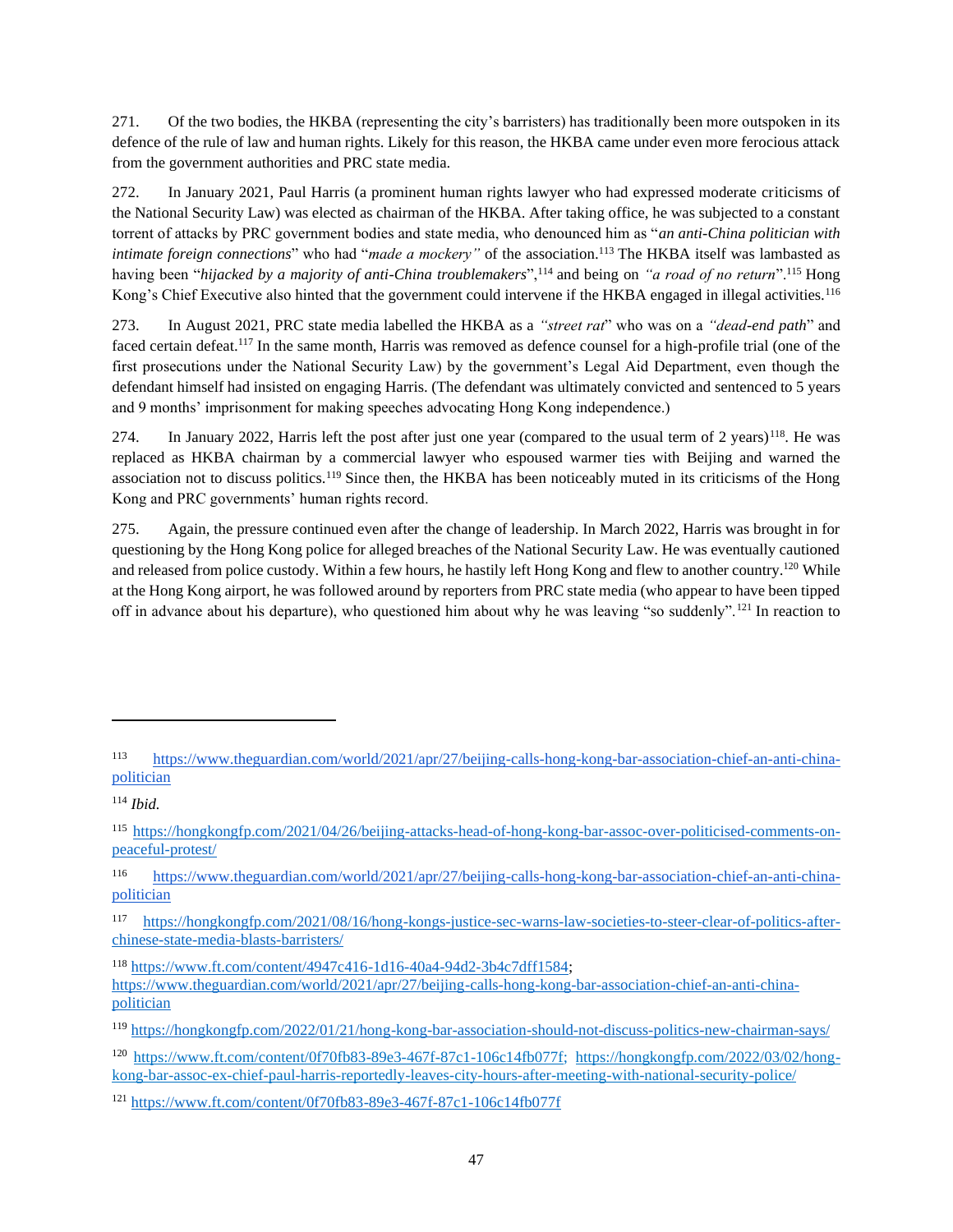Harris' departure, a senior lawyer called it *"frightening"* and having a *"silencing effect*", with parts of the legal community considering whether it was still safe to remain in Hong Kong.<sup>122</sup>

276. Later the same month, Hong Kong's Chief Executive announced that she had rejected the HKBA's original choice of representative (who had been nominated during Harris' tenure) to a powerful panel that chooses the city's judges. Instead, the Chief Executive filled the post with the HKBA's new chairman (who, as mentioned above, had promised a friendlier stance toward Beijing).<sup>123</sup>

277. Apart from the professional associations, the PRC and Hong Kong authorities have also exerted pressure on lawyers in other ways. The pro-democracy legislator who had represented the legal sector in the Hong Kong Legislative Council since 2012 was repeatedly denounced by government organs and state media. He was eventually expelled as a legislator by diktat from the PRC government in November 2020<sup>124</sup>, and then fled into exile abroad in April 2021.<sup>125</sup>

278. Lawyers had been highly active in providing legal representation for the 2019 pro-democracy protesters and advocating more generally for upholding fundamental human rights. However, in the face of widescale attacks on civil society groups, legal advocacy groups such as the Progressive Lawyers Group were forced to disband.<sup>126</sup> In December 2019, Spark Alliance (a non-profit group that raised funds to provide legal and other support to arrested protestors) had their assets frozen by the Hong Kong police, and a number of their leaders were arrested for alleged money-laundering.<sup>127</sup> In July 2021, the 612 Humanitarian Relief Fund (another legal assistance fund) was also forced to cease operations.<sup>128</sup> In May 2022, the latter fund's trustees were arrested on suspicion of "collusion with foreign forces" (a charge which carries a maximum sentence of life imprisonment under the National Security Law)<sup>129</sup>; the police also lodged "professional misconduct" complaints to the Law Society and the HKBA against several lawyers who had provided legal services in connection with the fund.<sup>130</sup>

279. In April 2022, another veteran human rights lawyer, Michael Vidler who had represented many of Hong Kong's pro-democracy activists as well as victims of police brutality, suddenly announced the closure of his law firm

<sup>122</sup> *Ibid.*

<sup>123</sup> [https://www.reuters.com/world/asia-pacific/exclusive-hong-kong-leader-delays-filling-post-raising-questions](https://www.reuters.com/world/asia-pacific/exclusive-hong-kong-leader-delays-filling-post-raising-questions-about-2022-01-31/)[about-2022-01-31/;](https://www.reuters.com/world/asia-pacific/exclusive-hong-kong-leader-delays-filling-post-raising-questions-about-2022-01-31/) [https://www.reuters.com/world/china/hong-kong-leader-rejects-barrister-nominee-sensitive](https://www.reuters.com/world/china/hong-kong-leader-rejects-barrister-nominee-sensitive-judges-panel-appoints-2022-03-25/)[judges-panel-appoints-2022-03-25/](https://www.reuters.com/world/china/hong-kong-leader-rejects-barrister-nominee-sensitive-judges-panel-appoints-2022-03-25/)

<sup>124</sup> [https://hongkongfp.com/2020/11/11/breaking-hong-kong-govt-ousts-four-democratically-elected-lawmakers](https://hongkongfp.com/2020/11/11/breaking-hong-kong-govt-ousts-four-democratically-elected-lawmakers-from-legislature/)[from-legislature/](https://hongkongfp.com/2020/11/11/breaking-hong-kong-govt-ousts-four-democratically-elected-lawmakers-from-legislature/)

<sup>125</sup> <https://hongkongfp.com/2021/04/10/ousted-hong-kong-democrat-dennis-kwok-surfaces-in-canada/>

<sup>126</sup> [https://hongkongfp.com/2021/07/06/security-law-at-least-8-hong-kong-pro-democracy-groups-disband-in-past-2](https://hongkongfp.com/2021/07/06/security-law-at-least-8-hong-kong-pro-democracy-groups-disband-in-past-2-weeks-including-lawyers-group/) [weeks-including-lawyers-group/](https://hongkongfp.com/2021/07/06/security-law-at-least-8-hong-kong-pro-democracy-groups-disband-in-past-2-weeks-including-lawyers-group/)

<sup>127</sup> [https://hongkongfp.com/2019/12/19/hong-kong-police-arrest-4-for-money-laundering-and-freeze-hk70m-used](https://hongkongfp.com/2019/12/19/hong-kong-police-arrest-4-for-money-laundering-and-freeze-hk70m-used-to-support-pro-democracy-protesters/)[to-support-pro-democracy-protesters/](https://hongkongfp.com/2019/12/19/hong-kong-police-arrest-4-for-money-laundering-and-freeze-hk70m-used-to-support-pro-democracy-protesters/)

<sup>128</sup> [https://hongkongfp.com/2021/07/06/security-law-at-least-8-hong-kong-pro-democracy-groups-disband-in-past-2](https://hongkongfp.com/2021/07/06/security-law-at-least-8-hong-kong-pro-democracy-groups-disband-in-past-2-weeks-including-lawyers-group/) [weeks-including-lawyers-group/](https://hongkongfp.com/2021/07/06/security-law-at-least-8-hong-kong-pro-democracy-groups-disband-in-past-2-weeks-including-lawyers-group/) 

<sup>129</sup> [https://www.amnesty.org/en/latest/news/2022/05/hong-kong-arrests-of-activists-including-90-year-old-cardinal](https://www.amnesty.org/en/latest/news/2022/05/hong-kong-arrests-of-activists-including-90-year-old-cardinal-a-shocking-escalation-of-repression/)[a-shocking-escalation-of-repression/](https://www.amnesty.org/en/latest/news/2022/05/hong-kong-arrests-of-activists-including-90-year-old-cardinal-a-shocking-escalation-of-repression/)

<sup>130</sup> [https://www.reuters.com/world/asia-pacific/hong-kong-police-file-complaints-lawyer-groups-over-national](https://www.reuters.com/world/asia-pacific/hong-kong-police-file-complaints-lawyer-groups-over-national-security-case-2022-05-12/)[security-case-2022-05-12/](https://www.reuters.com/world/asia-pacific/hong-kong-police-file-complaints-lawyer-groups-over-national-security-case-2022-05-12/)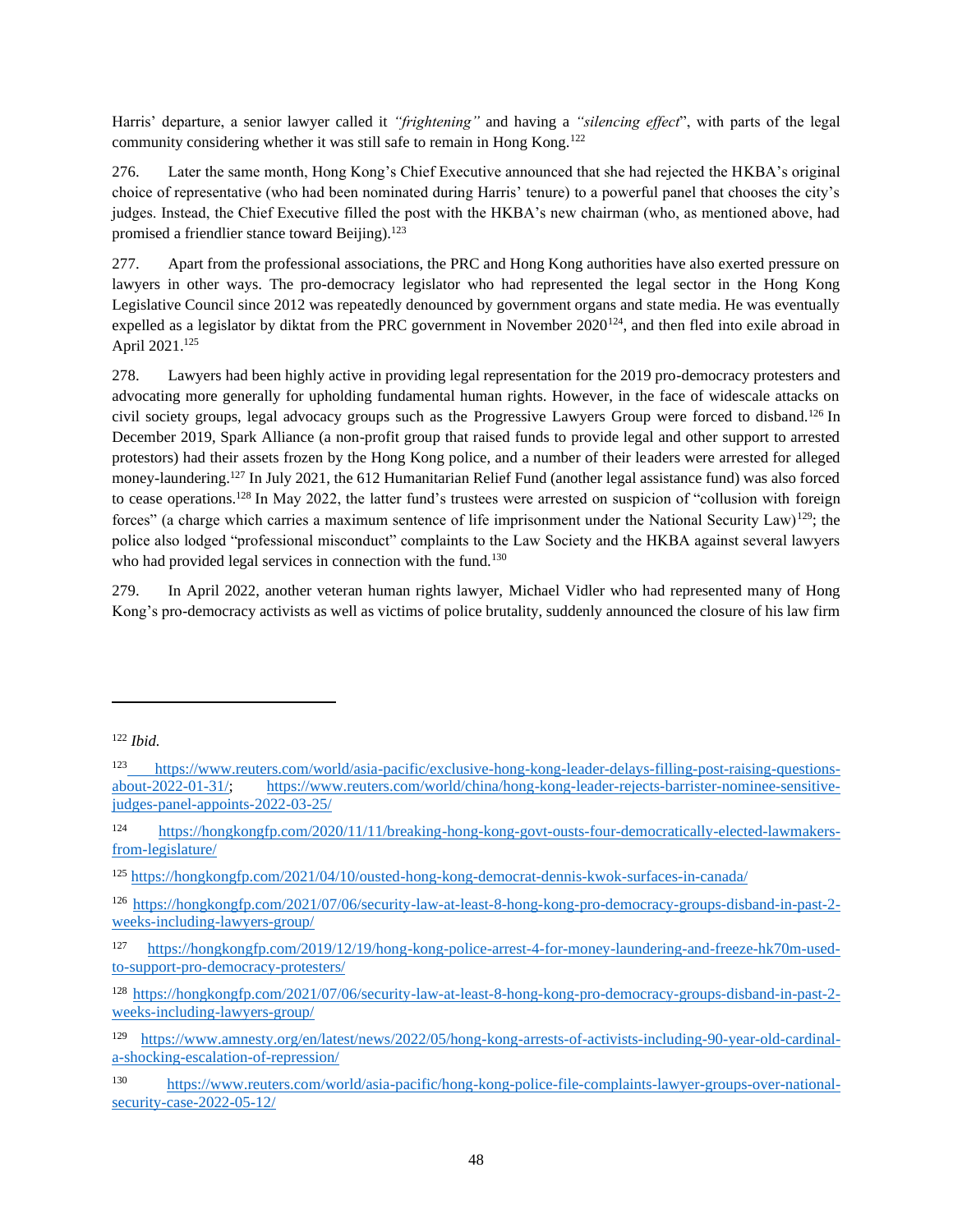(which had been operating for 19 years). <sup>131</sup> A few days after the announcement, he abruptly left Hong Kong by airplane.<sup>132</sup> While waiting for his departure flight at the airport, he was (in a similar scene to Harris' earlier departure – see above) hounded by reporters from pro-Beijing media outlets, who had apparently been tipped off about his departure.<sup>133</sup>

280. Even academic lawyers who had previously spoken out on human rights issues in the past were largely rendered silent due to the escalating intimidation from the regime.<sup>134</sup>

281. The heavy pressure which the PRC and Hong Kong authorities have exerted on the city's lawyers and professional legal associations is in violation of paragraphs  $16^{135}$ ,  $23^{136}$ , and  $24^{137}$  of the UN Basic Principles on the Role of Lawyers 1990.

## **Recommendations**

The PRC and Hong Kong governments should be urged to:

282. refrain from further interference (including interference via state-owned media) in the elections of the Law Society and HKBA.

283. identify and take measures to ensure that future elections of the Law Society and HKBA are conducted in a fair manner which is free of external interference (particularly from government organs and other government-linked bodies).

284. expressly and publicly acknowledge that it is a legitimate function of the Law Society and HKBA (and the legal profession generally) to protect the rule of law and fundamental human rights, which includes, where necessary, making appropriate criticisms of government policies, legislative initiatives, and actions.

285. refrain from shutting down or restricting legitimate sources of funding (including public crowdfunding) for the legal representation of criminal defendants, under the guise of enforcing the National Security Law, money-laundering legislation, and other laws.

286. instead, identify and take measures (in compliance with Article 14(3)(d) of the ICCPR and paragraph 3 of the UN Basic Principles on the Role of Lawyers 1990) to ensure that criminal defendants who do not have

[https://hk.news.yahoo.com/%E5%BE%8B%E5%B8%AB%E9%9F%8B%E6%99%BA%E9%81%94%E9%9B%A2](https://hk.news.yahoo.com/%E5%BE%8B%E5%B8%AB%E9%9F%8B%E6%99%BA%E9%81%94%E9%9B%A2%E6%B8%AF-%E5%BE%8B%E5%B8%AB%E8%A1%8C%E6%93%AC-6-%E6%9C%88%E5%81%9C%E6%A5%AD-225102732.html) [%E6%B8%AF-%E5%BE%8B%E5%B8%AB%E8%A1%8C%E6%93%AC-6-](https://hk.news.yahoo.com/%E5%BE%8B%E5%B8%AB%E9%9F%8B%E6%99%BA%E9%81%94%E9%9B%A2%E6%B8%AF-%E5%BE%8B%E5%B8%AB%E8%A1%8C%E6%93%AC-6-%E6%9C%88%E5%81%9C%E6%A5%AD-225102732.html) [%E6%9C%88%E5%81%9C%E6%A5%AD-225102732.html](https://hk.news.yahoo.com/%E5%BE%8B%E5%B8%AB%E9%9F%8B%E6%99%BA%E9%81%94%E9%9B%A2%E6%B8%AF-%E5%BE%8B%E5%B8%AB%E8%A1%8C%E6%93%AC-6-%E6%9C%88%E5%81%9C%E6%A5%AD-225102732.html)

<sup>133</sup> <https://twitter.com/ThomasHHChan/status/1518608179697172481>

<sup>134</sup> Professor Michael C. Davis, "Testimony before the US-China Economic and Security Review Commission", 8 September 2021, p.6, [https://www.uscc.gov/sites/default/files/2021-08/Michael\\_Davis\\_Testimony.pdf](https://www.uscc.gov/sites/default/files/2021-08/Michael_Davis_Testimony.pdf)

<sup>135</sup> *"Governments shall ensure that lawyers are able to perform all of their professional functions without intimidation, hindrance, harassment or improper interference…"*

<sup>136</sup> *"Lawyers…shall have the right to take part in public discussion of matters concerning the law, the administration of justice and the promotion and protection of human rights…"*

<sup>137</sup> *" The executive body of the professional associations shall be elected by its members and shall exercise its functions without external interference."*

<sup>131</sup> [https://hongkongfp.com/2022/04/21/hong-kong-law-firm-vidler-co-which-handled-protest-related-cases-to-close](https://hongkongfp.com/2022/04/21/hong-kong-law-firm-vidler-co-which-handled-protest-related-cases-to-close-after-19-years/)[after-19-years/](https://hongkongfp.com/2022/04/21/hong-kong-law-firm-vidler-co-which-handled-protest-related-cases-to-close-after-19-years/)

<sup>132</sup>Oriental Daily, 律師韋智達離港 律師行擬 6 月停業 [Solicitor Michael Vidler has left Hong Kong and his firm will be closed in June 2022]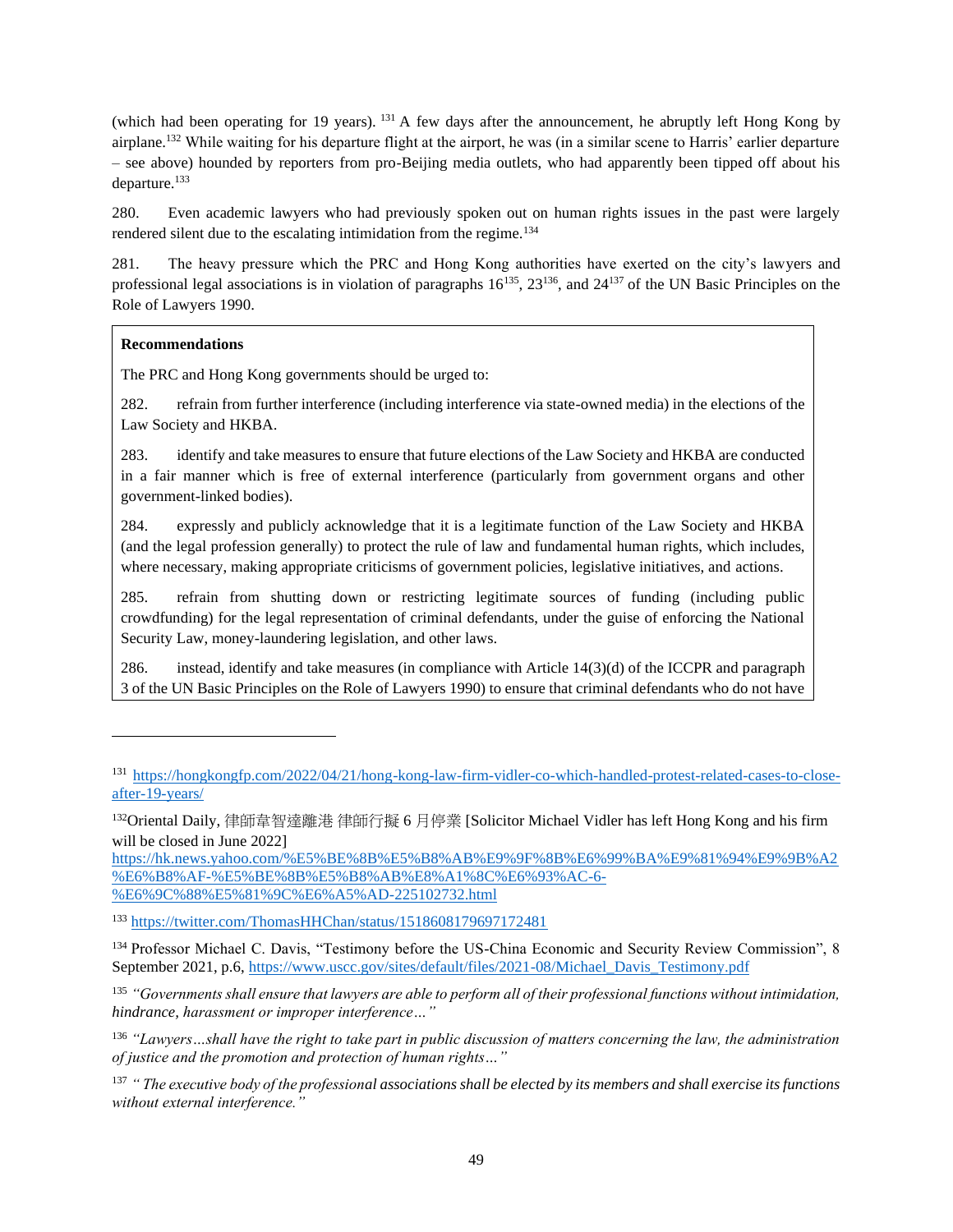sufficient means to pay for legal representation are provided with adequate funding to engage legal representation, which shall be (to the furthest extent practicable) counsel of the defendant's own choosing.

287. restore (including by amending the relevant legislation) the ability of the legal sector to freely elect its own legislative representative to the Hong Kong Legislative Council, without pre-screening by or interference from the PRC and Hong Kong governments.

288. identify and take measures (in compliance with paragraph 23 of the UN Basic Principles on the Role of Lawyers 1990) to ensure that members of the legal community (including legal academics and legal advocacy groups) are not subjected to pressure, intimidation, or threats (such as the threat of prosecution under the National Security Law or the sedition offenses under the Crimes Ordinance) which hinder their ability to take part in public discussions of matters concerning the law, the administration of justice, and the promotion and protection of human rights.

#### **Constraints on Unpresented Defendants in Custody to Prepare for Trial – The case of Chow Hang-tung**

(Article 14 of the ICCPR / Question 17 of LOI)

289. The consequences of restrictions to meaningful access to legal representation by the government legal aid reform as well as influencing the choice of legal representation are also reflected in cases where defendants, who are serving their jail sentence for other offences or being denied bail, choose not to appoint a legal representative but instead deal with the proceedings un-represented. In some instances, they were denied access to information for preparation of trials when they are being remanded. The denial of access to information by the Correctional Services Department against NSL defendants choosing in-person defence ostensibly damages fair trial in terms of equal access to information related to the case.

### **Examples**

290. CHOW Hang-tung, a barrister and deputy chairperson of the Hong Kong Alliance in Support of the Patriotic Democratic Movement of China and a remanded defendant in a case of inciting subversion, told the public on her Patreon (an online platform) that, the Correctional Services Department ("**CSD**") rejected CHOW to access to three books, which were sent by her friends for her preparation of in-person defence. The decision was made by CSD's "publications adjudication committee". Two of the three books, "Tiananmen 1989" and "Szeto Wah The Guardian", were alleged of being "capable of affecting order in prison", while another book, "A Mighty River Flowing Eastward: Memoir of Szeto Wah", was alleged of "containing content of subversive acts".<sup>138</sup> CHOW filed an appeal to the CSD; but in January 2022, the decision was upheld by the appeal committee.<sup>139</sup> CHOW filed an appeal again and is still pending for result, but her pre-trial hearings still go on, and her next pre-trial hearing will be held on 31 May 2022.

#### **Recommendations**

291. HKSAR government should guarantee the right to legal representation of choice by not interfering the defendants' choice of lawyers in any means.

<sup>138</sup> CHOW Hang-tung, 2021, "June 4, Uncle Wah and order in prison: Correctional Services Department's censorship of books", October 23, URL[=https://www.patreon.com/posts/liu-si-hua-shu-57754351.](https://www.patreon.com/posts/liu-si-hua-shu-57754351)

<sup>139</sup> CHOW Hang-tung's Facebook Post (managed by her support team), 2022, February 13, URL[=https://www.facebook.com/tonyeechow/posts/10160386017949301.](https://www.facebook.com/tonyeechow/posts/10160386017949301)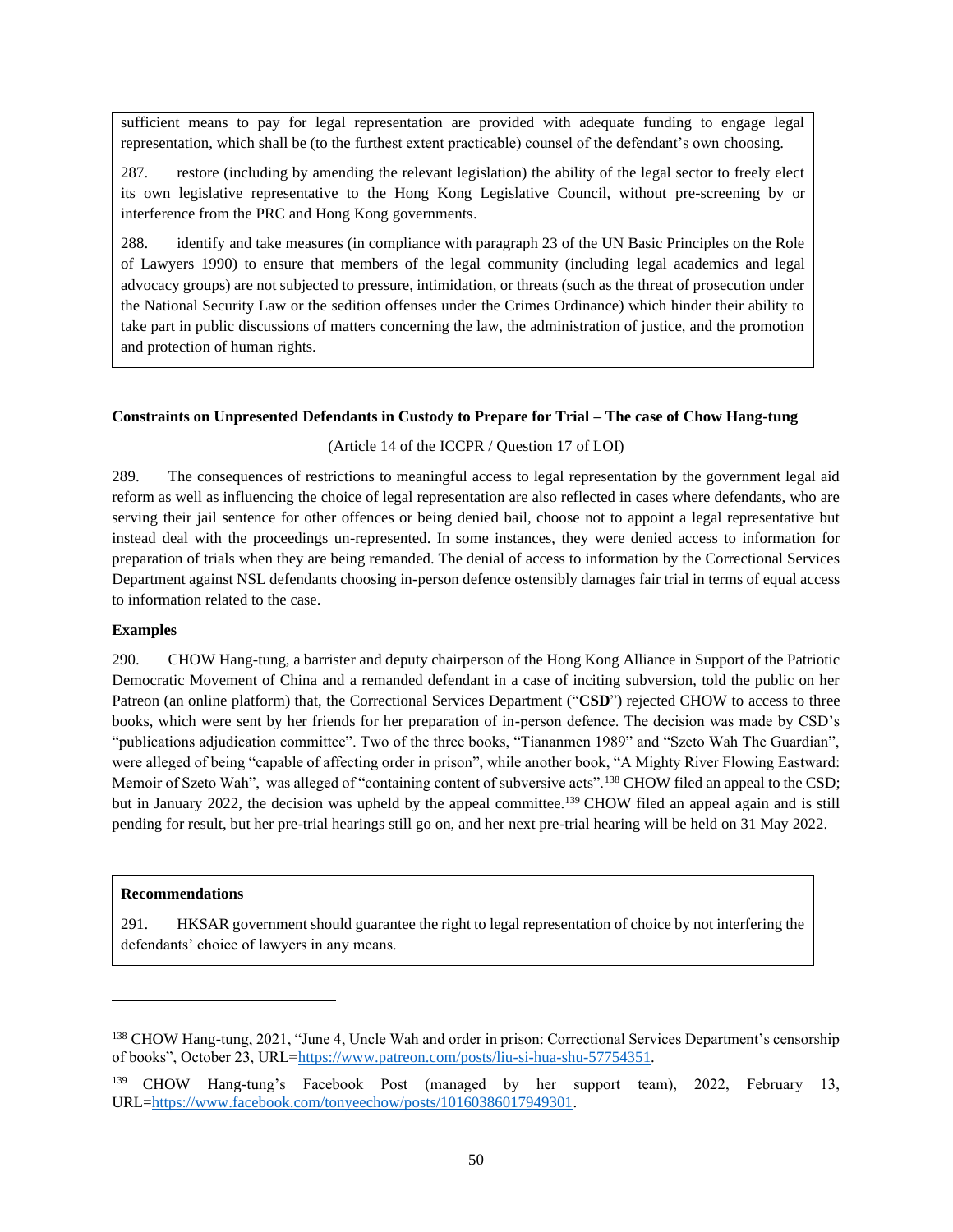292. HKSAR government should protect defendants' rights to defend oneself, which is enshrined in Article 35 of the Basic Law, Article 14 of the ICCPR and in line with paragraph 37 of the General Comment No. 32, by ensuring equal and sufficient access to information in relation to one's preparation of trial, especially to those who are denied bail and remanded in custody.

## **Item 20**

## **Press Freedom**

(Gov reply paras 122, 128)

293. Freedom of the press has seen acute deterioration in the past 2 years. Journalists had been working in a hostile and dangerous environment for covering news in the Anti-ELAB protests. HKSAR government targeted journalists and media outlets with the National Security Law and other related laws, the Government is also actively discrediting mass media and journalists. The public broadcaster in Hong Kong has been turned into a government propaganda apparatus. Journalists' associations are at risk of being banned. The Government claimed certain independent media to be spreading "fake news", and that there are "fake journalists". Journalists and media outlets are also accused of using press freedom as disguise, a narrative often adopted by authoritarian governments.

## **Violence against journalist in the Anti-ELAB protests**

294. Hong Kong Journalists Association *(*"**HKJA**"*)* filed a judicial review<sup>140</sup> against the Police for their failing to facilitate, and in certain cases actively hindering, lawful journalistic activities, which in breach of Articles 27 and 28 of the Basic Law, and Articles 3 and 16 of the Hong Kong Bill of Rights. Despite the judicial review was failed and the court did not rule on the evidence provided by HKJA, the court's decision revealed that HKJA had provided evidence to the Court with 13 Journalist Statements, photographs and contemporaneous video evidence, that in the course of carrying out their reporting duties in relation to the public order events, journalists have been subjected to ill-treatment by police officers, including being: (1) shot with rubber bullets and "beanbag" rounds; (2) repeatedly struck by police officers with truncheons and shields; (3) targeted with tear gas, both fired from tear gas launchers and hand-thrown canisters, both at close range; (4) pepper-sprayed, and shot with "pepper-ball" projectiles; (5) struck by bursts of water discharged from high-powered water cannon; (6) arrested or threatened with arrest; (7) subjected to verbal abuse; (8) subjected to tactics designed to frustrate proper reporting of police operations, including the use of high intensity lights and strobe lighting to interfere with visual recording equipment, and exclusion from relevant scenes and locations; and (9) repeatedly and systematically met with refusals by police officers purporting to exercise public powers to produce a warrant card, including by officers either wearing police uniforms without any visible unique identification markings, or plain clothes police officers discharging non-covert duties (e.g. when making arrests, dispersing crowds or clearing areas).

## **Editorial Independence of Hong Kong Public Broadcaster, Radio Television Hong Kong ("RTHK") quashed**

295. Following a government review of the governance and management of Radio Television Hong Kong, the public broadcaster in Hong Kong, the government appointed a new Director of Broadcasting, Patrick Li, who is a former bureaucrat with no experience in media in March 2021. Li soon announced policies that all programs going forward would need to be reviewed and approved personally by him, and that employees would have to foot the bill if executives decided not to air the content they produced, with the expenses taken out of their pay. Since then,

<sup>140</sup> HCAL 2915/2019 para.7,

[https://legalref.judiciary.hk/lrs/common/search/search\\_result\\_detail\\_frame.jsp?DIS=132513&QS=%2B&TP=JU&I](https://legalref.judiciary.hk/lrs/common/search/search_result_detail_frame.jsp?DIS=132513&QS=%2B&TP=JU&ILAN=en) [LAN=en.](https://legalref.judiciary.hk/lrs/common/search/search_result_detail_frame.jsp?DIS=132513&QS=%2B&TP=JU&ILAN=en)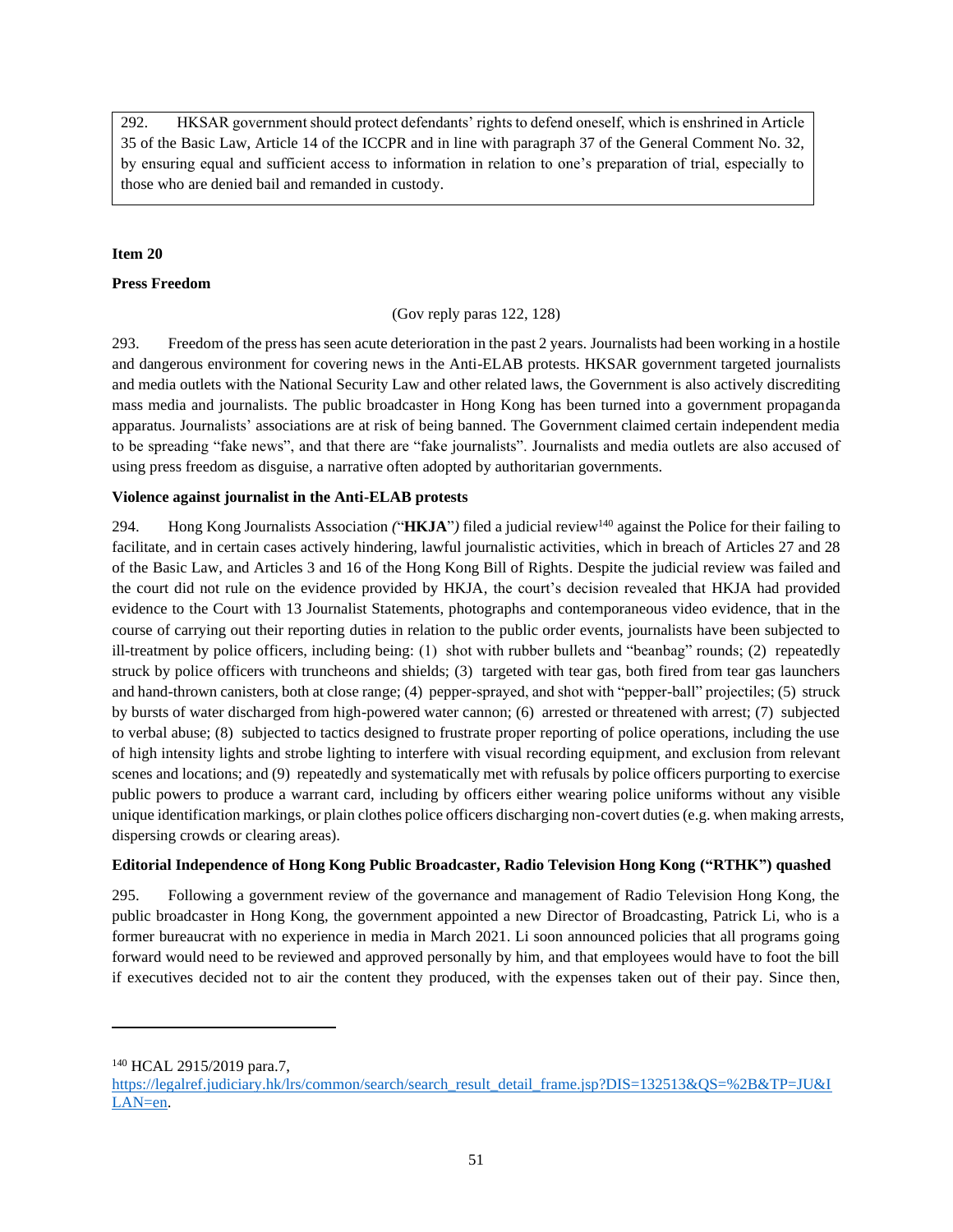numerous productions have been pulled off air, hundreds of episodes have been deleted from RTHK's archives, social media accounts have been censored.

296. HK Government further announced that RTHK is partnering with China Media Group ("CMG") in order to boost "the understanding" of the Chinese Communist Party and to nurture "a stronger sense of patriotism" in Hong Kong.

297. *RTHK has lost its independence as per its charter; and has possibly transformed into a government mouthpiece.* 

## **Media outlets shutdown and self-censorship**

298. Apple Daily and Stand News were forced to shut down after their senior staff were arrested for national security offences. The cases involve imputing ideas of interviewees onto the reporter, and ideas of opinion pieces onto the media. Following that, newspaper Ming Pao felt the imperative to print a disclaimer on its column section; Radio Free Asia, US-funded news outlet, announced the suspension of the commentary section based in HK.<sup>141</sup> Citizen News, a relatively new online media founded by veteran journalists, felt compelled to shut down due to legal risks.

## **Journalists Association under attack, at risk of being banned**

299. The HKJA and the Foreign Correspondents' Club, Hong Kong are both vocal on the state of press freedom in Hong Kong and welfare of journalists in Hong Kong. Both have been threatened that they violate the National Security Law.

300. The HKJA is considering disbanding considering the risks. Since 2019, the HKJA has come under attacks from authorities and pro-Beijing press regarding journalists covering the mass protests against the Extradition Bill. The authorities said there were "fake journalists" obstructing police, or even were protestors pretending to be journalists. The Hong Kong police force amended one of its general orders to allow police to decide for themselves whether someone was an accredited journalist.

301. In January 2022, the Registry of Trade Unions, a government body regulating labour unions in the city, launched an investigation into HKJA and asked the group to provide information about its activities which are suspected to be inconsistent with the Trade unions ordinance and/or union rules.<sup>142</sup> Such a request can be understood to be a prequel of possible further crackdown as seen in other cases.

302. Pro-Beijing media have accused the Hong Kong Journalists Association of colluding with foreign powers, including by producing annual reports on the state of press freedom in Hong Kong, that are cited widely by foreign governments and organisations to criticize Hong Kong Government.

303. During John Lee's election campaign for Chief Executive, he refused to meet with the Hong Kong Journalists Association, saying that any meeting would have to take place after the Registry of Trade Union's probe is completed. It has effectively cut ties with the Journalists Association.

<sup>&</sup>lt;sup>141</sup> The memo read, "Given the dire situation in Hong Kong, locally based commentators and hosts face increased risks. It has been clear over the past year that the 'national security red lines' are everywhere in Hong Kong... The freedom of speech accorded to commentators and hosts under Hong Kong's basic law is not protected by Hong Kong and Chinese laws." [\(https://hongkongfp.com/2022/02/10/us-funded-news-service-to-suspend-cantonese-op-eds-and](https://hongkongfp.com/2022/02/10/us-funded-news-service-to-suspend-cantonese-op-eds-and-programmes-over-dire-situation-in-hong-kong/)[programmes-over-dire-situation-in-hong-kong/\)](https://hongkongfp.com/2022/02/10/us-funded-news-service-to-suspend-cantonese-op-eds-and-programmes-over-dire-situation-in-hong-kong/)

<sup>142</sup> [https://cpj.org/2022/04/hong-kongs-largest-journalist-association-considers-disbanding-amid-government](https://cpj.org/2022/04/hong-kongs-largest-journalist-association-considers-disbanding-amid-government-investigation/)[investigation/](https://cpj.org/2022/04/hong-kongs-largest-journalist-association-considers-disbanding-amid-government-investigation/)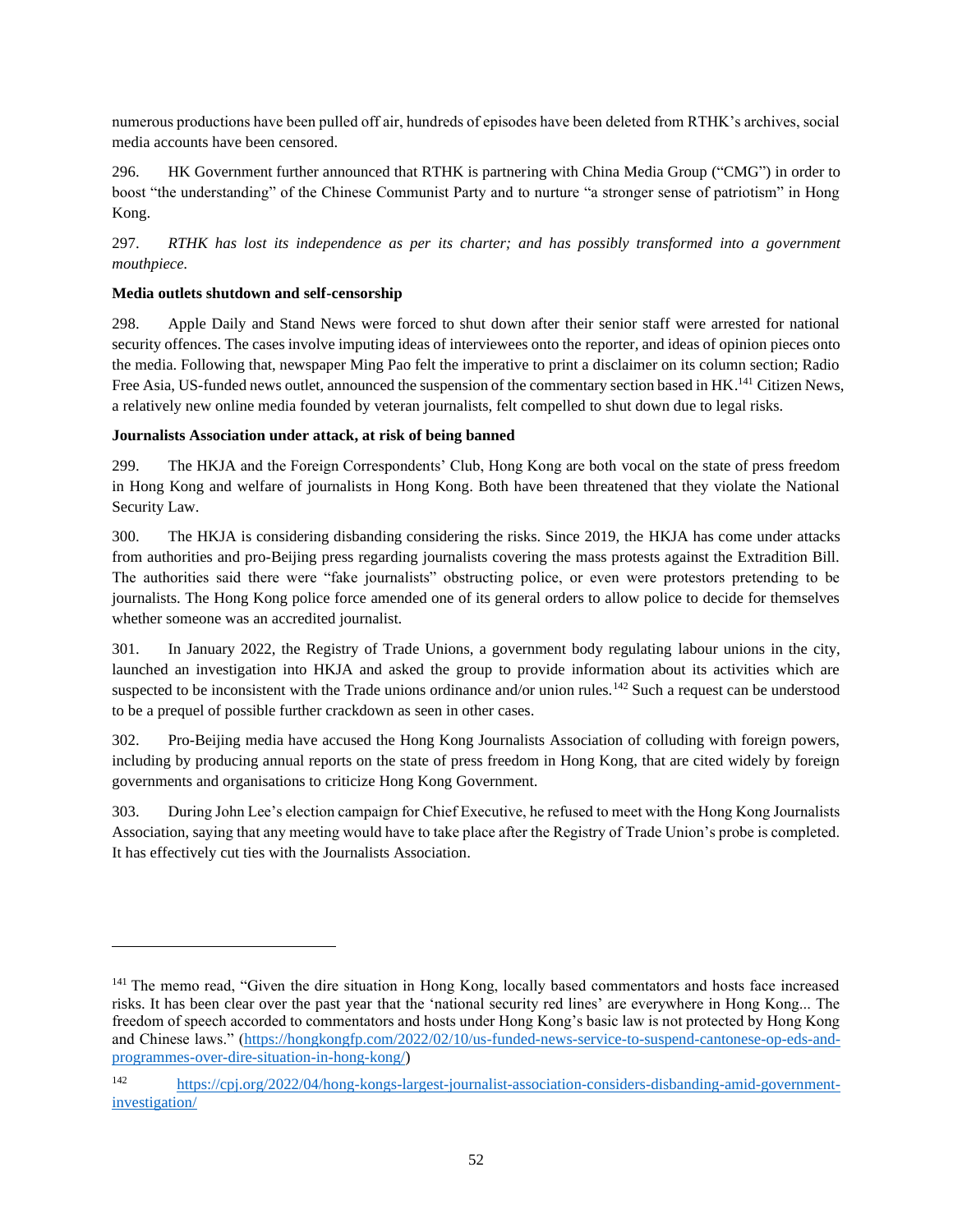#### **Human Rights Press Awards suspended, citing legal risks**

304. The Human Rights Press Awards is an annual award held by the Hong Kong Journalists Association, Amnesty International Hong Kong and the Foreign Correspondents' Club, Hong Kong. Amnesty International closed its offices in Hong Kong in 2021; the Hong Kong Journalists Association withdrew from organising the awards due to risks. Days before the announcement of the awards, the Foreign Correspondents' Club announced that it decided to suspend the awards this year, citing fear of violating national security offences, especially because Stand News, the online media busted for sedition, has won numerous awards.

## **Upcoming new national security legislation, regulation of "fake news", and possible licensing requirement of media outlets and journalists**

305. In addition to the National Security Law, the Hong Kong Government will introduce another national security legislation pursuant to Article 23 of the Basic Law. The Government has stated already that the espionage offence will not provide public interest exemption. We will prepare a supplementary submission once the content of the proposed legislation becomes available.

306. The Hong Kong Government has called opposite news reporting and opinion pieces "fake news" and vowed to introduce legislations or regulations about it.

307. Further to the amendment to Police General Orders allowing police officers to determine whether someone was an accredited journalist, it is possible that the Government would introduce some form of registration or licensing requirement for journalists and media outlets.

### **Recommendations:**

308. The Chinese National People's Congress should review the implementation of the NSL taking into account the change of circumstances and the anxieties of Hong Kong people. The NPC should study amendments and supplementary provisions, in particular making public interest as a defence for journalists. That will safeguard press freedom.

309. Reiterate the role of journalists involved in monitoring or reporting on assemblies is of particular importance for the full enjoyment of the right of peaceful assembly. Those persons are entitled to protection under the Covenant. They may not be prohibited from, or unduly limited in, exercising these functions, including with respect to monitoring the actions of law enforcement officials. They must not face reprisals or other harassment, and their equipment must not be confiscated or damaged. Even if an assembly is declared unlawful or is dispersed, that does not terminate the right to monitor<sup>143</sup>. HKSAR government should protect and facilitate journalist to exercise their right to monitor and cover news events. Police officer should receive sufficient training in respecting and facilitating journalist to carry out their reporting work.

310. HKSAR Government should allow media access to public data as they had been before. Doing so will help journalists get information for reporting activities and thus be able to play their role of monitoring in society.

311. HKSAR Government should shelve studies on legislation on misinformation. To beat misinformation, the Government should do so by other means including education and publicity, which could help enhance public understanding about misinformation for them to exercise self-monitoring.

312. Police should revoke the amendment of the definition of "media representatives" in the Police General Orders and genuinely facilitate the reporting of journalists.

<sup>143</sup> General Comment No. 37 para. 30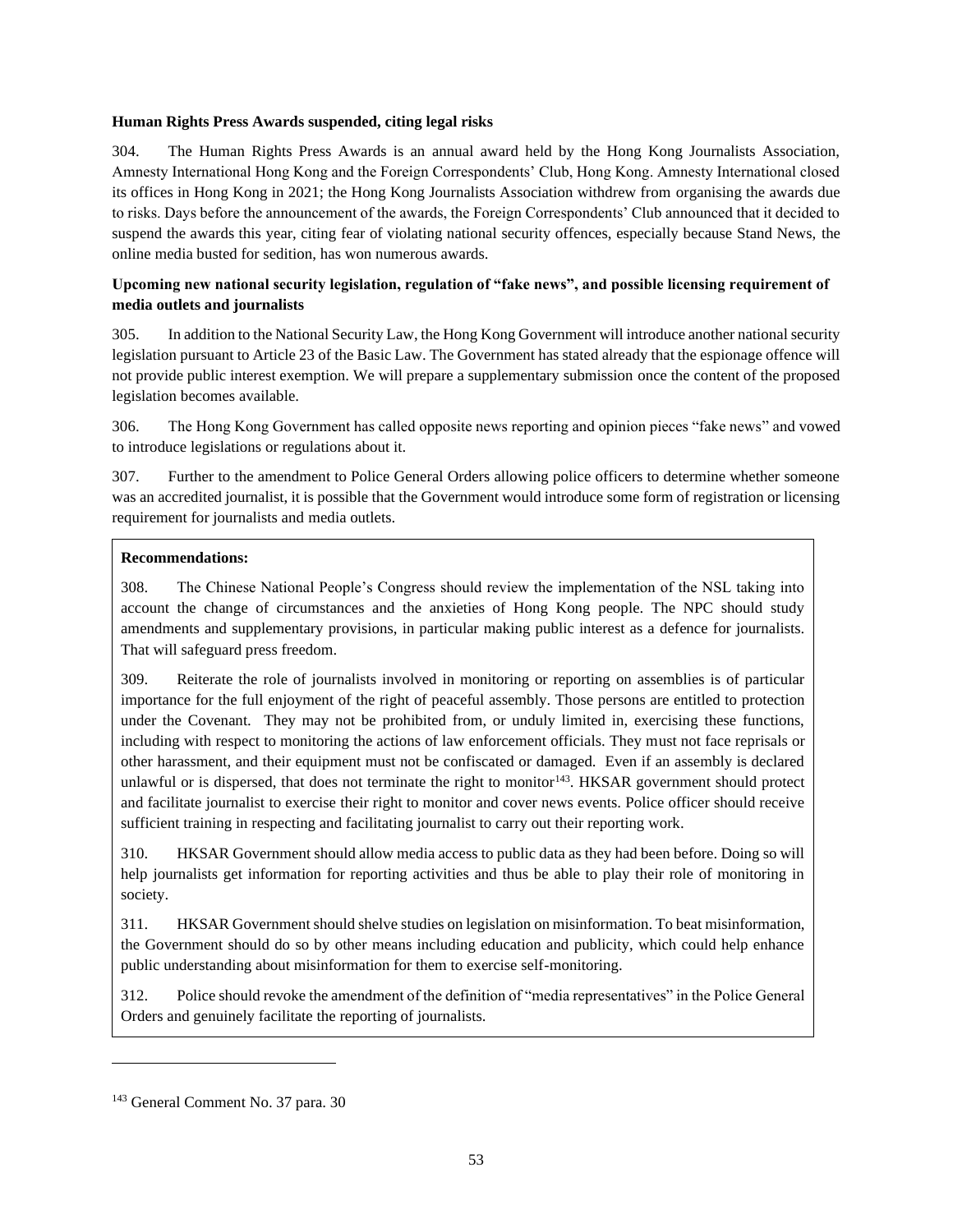313. HKSAR Government should speed up the enactment of an archives law and a freedom of information law that are effective in enhancing public access to information and archives.

314. HKSAR Government should stop putting pressure on RTHK and respect its editorial autonomy.

315. The public broadcaster has been subject to directives inconsistent with the requirements of impartiality and non-discrimination with respect to political opinion.

316. HKSAR government should take the necessary steps, including legislative measures, to ensure that RTHK enjoys broad discretion as to programming content, and that competing views, including those of political parties opposed to government policy, are appropriately reflected in the broadcaster's transmissions.<sup>144</sup>

## **Malicious complaints against teachers**

(Article 19)

317. Since the beginning of the Anti-ELAB movement, the Hong Kong Government has been accusing teachers for inciting young people to protest against the government. The pro-Beijing politicians mobilised their supporters to lodge malicious complaints against teachers to the Education Bureau. Teachers who expressed their views on social affairs or criticism of the government on their personal social media accounts were doxed and their personal information was publicly disclosed on the internet.

318. From June 2019 to December 2021, the Education Bureau received 344 complaints against teachers in relation to the social movement, of which 189 cases were found substantiated. The cases are mainly about teachers commenting on social affairs on their personal social media accounts or using textbooks or teaching materials containing any content which is regarded as "inappropriate" by the Bureau<sup>145</sup>.

319. The complaints were investigated and processed by Education Bureau. The openness and fairness of the complaint procedure and the impartiality of the Bureau are highly questionable.

320. If the cases are found substantiated, teachers may, depending on the seriousness of the cases, receive reprimand letters, warning letters, advisory letters, or verbal reminders. In addition, Education Bureau is empowered to deregister a teacher in accordance with the Education Ordinance if they believe that the teacher is not fit for teaching or is incompetent as a teacher.

321. A deregistered teacher can appeal to the Appeal Boards Panel, of which the members are appointed by the Chief Executive. Should the appeal be dismissed by the Panel, the teacher can still appeal to the Chief Executive in council. After the appeals, the teacher can still consider applying for judicial review to challenge the decision of the Education Bureau.

322. As the Appeal Boards Panel's members are selected by the Chief Executive and the second tier of the appeal procedure is handled by the Chief Executive in council, the independence of the appeal procedure is in doubt.

323. From June 2019 to December 2021, 3 teachers were deregistered by the Education Bureau following their complaint case being found substantiated.

<sup>&</sup>lt;sup>144</sup> Concluding Observations for Moldova, CCPR/CO/75/MDA

<sup>&</sup>lt;sup>145</sup> LCQ12: Procedure for handling complaints against teachers

URL :<https://www.info.gov.hk/gia/general/202010/28/P2020102800382.htm>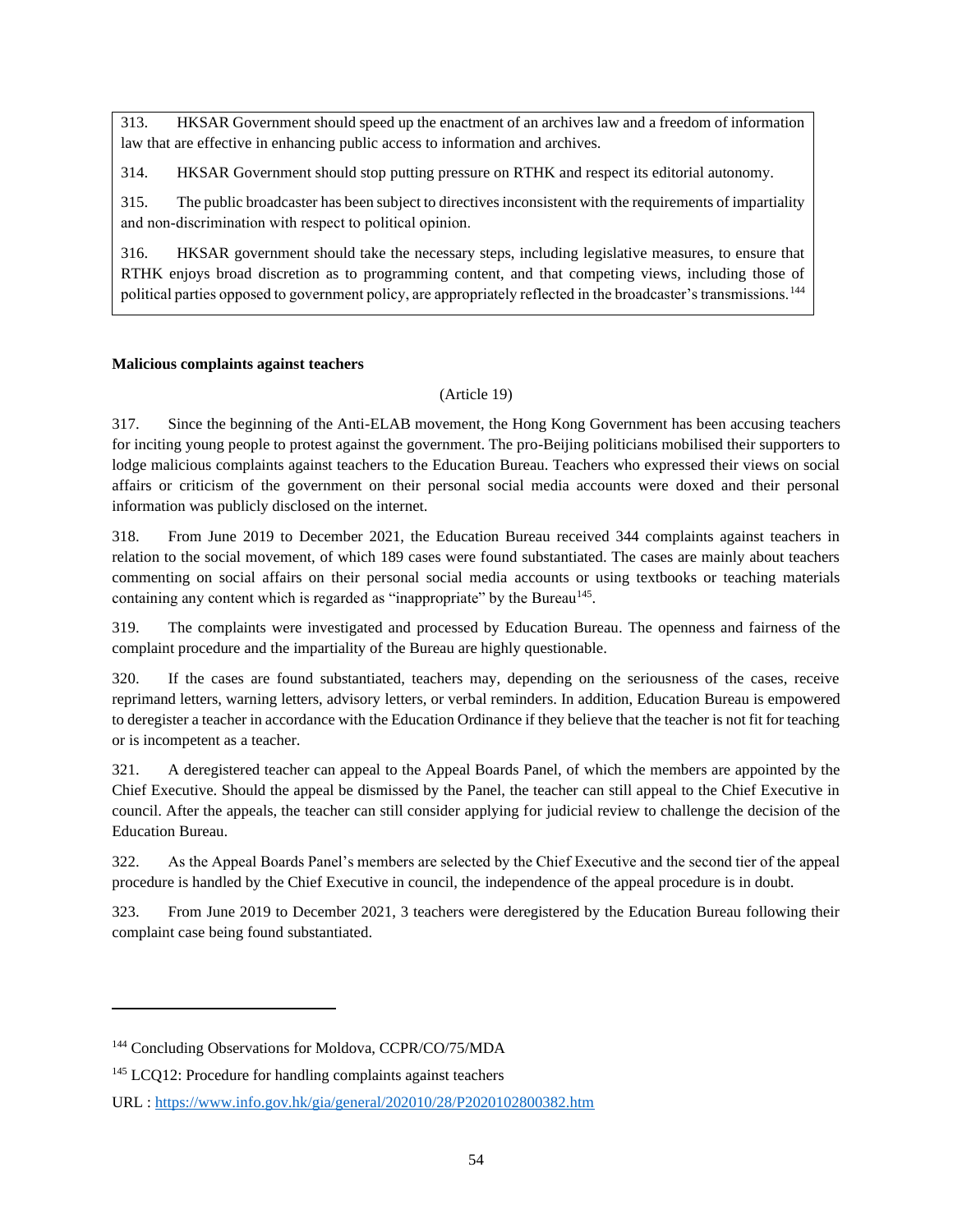324. One of the cases involved a teacher providing erroneous information to students. In April 2020, a primary school teacher gave a distorted history of the opium war to students in a pre-recorded online learning video. After the soundtrack of the video was uploaded and spread on the internet, the teacher and the school received widespread criticism from the pro-Beijing politicians, their supporters, and the state media<sup>146</sup>.

325. Although the school and the teacher apologised for providing the erroneous information to students, in November 2020, the Education Bureau decided to cancel the teacher's registration permanently, claiming that the teacher had "completely neglected his basic duty" and was "incompetent and unfit to be a teacher.<sup>147</sup>"

326. The disproportional punishment of the teacher raised huge concerns in the education sector that making any mistake, even though it is unintentional, could put themselves into a political controversy and lead them to be deregistered. They are also afraid of being secretly reported by students, parents or colleagues for anything they do in lessons.

327. In view of some teachers under investigation because of expressing their political views on social media, many teachers now choose not to express their views or post any political content on their social media accounts so as to avoid being a target of pro-Beijing supporters. Under the chilling effect, teachers can no longer enjoy their freedom of expression and freedom of opinion without fear.

### **Recommendation**

HKSAR Government should

328. take any necessary steps to prevent teachers from harassment and intimidation and ensure that teachers, like other professions, can enjoy the freedom of expression and the freedom of opinion protected by the Covenant.

329. establish an independent self-regulatory body, of which members are elected by teachers, to formulate the professional code and handle complaints against teachers.

330. revise the appeal mechanism in relation to teachers' complaint cases so as to ensure the openness and fairness of the procedure.

### **Items 20 & 22**

### **Academic Freedom**

## (Articles 19, 20 & 21)

331. Academic freedom is protected under Article 137 of the Basic Law, which is a freedom vested in Hong Kong's educational institutions. Individuals' academic freedom and freedom of expression is further protected by Articles 27 and 34 of the Basic Law and Articles 1(1) and 16 of the Hong Kong Bill of Rights (provided in section 8 of the Hong Kong Bill of Rights Ordinance (Chapter 383)).

<sup>146</sup> Xinhua Net, 2020, "香港各界严厉批评教师歪曲鸦片战争历史" [Different sectors in Hong Kong criticised the teacher who distorted the history of the Opium War] 1 May URL: [http://www.xinhuanet.com/2020-](http://www.xinhuanet.com/2020-05/01/c_1125933993.htm) [05/01/c\\_1125933993.htm](http://www.xinhuanet.com/2020-05/01/c_1125933993.htm)

<sup>147</sup> The press release of the EDB, 2020, "EDB cancels registration of teacher", 12 Nov, URL: <https://www.info.gov.hk/gia/general/202011/12/P2020111200664.htm>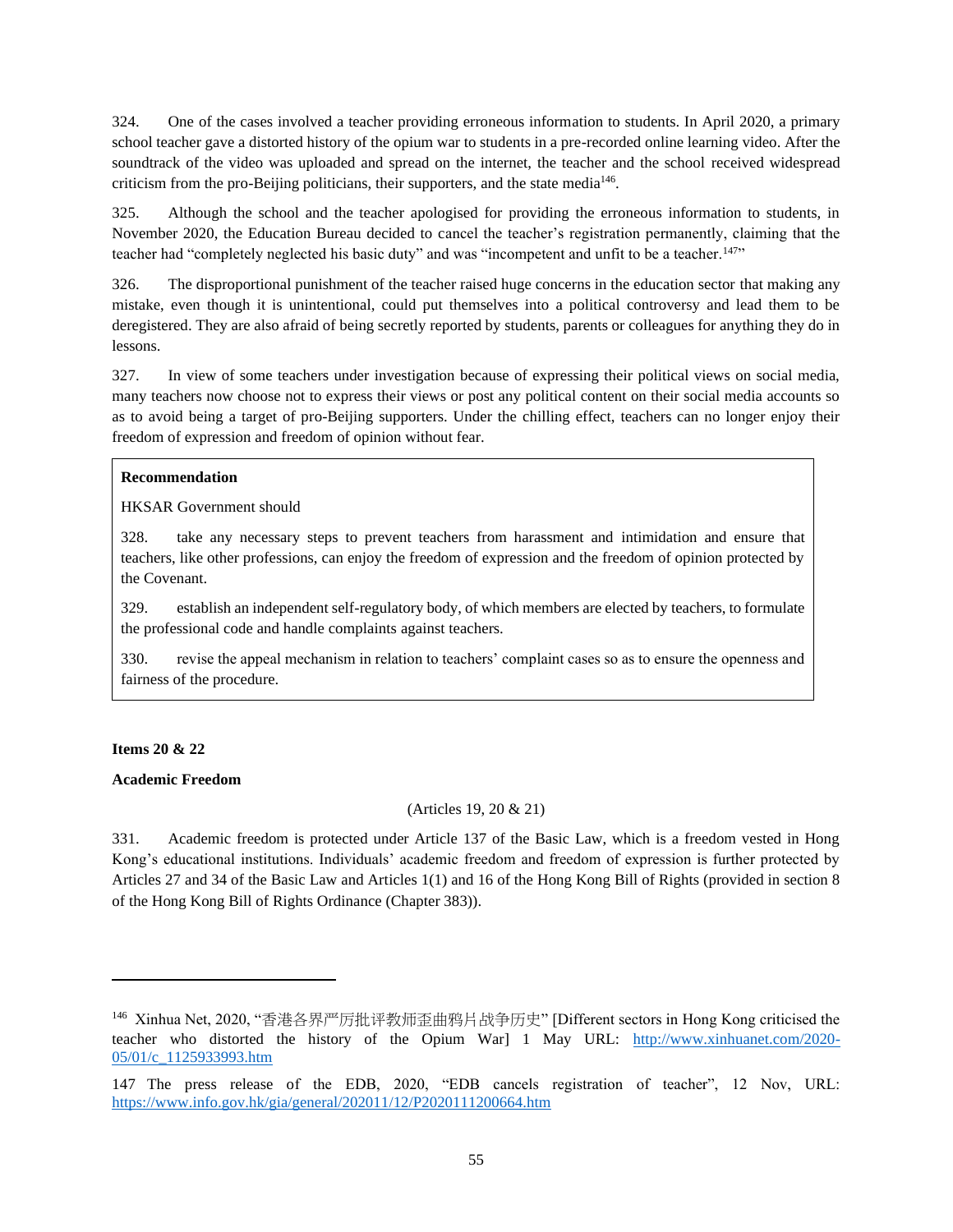332. As set out in *Secretary for Justice v Commission on Inquiry Re Hong Kong Institute of Education<sup>148</sup>*, academic freedom is vested in Hong Kong's educational institutions and the faculty of academics that form the community of the academic institution itself. It enables educational institutions to determine for themselves on academic grounds who may teach, what may be taught, how it shall be taught, and who may be admitted to stay; and gives academics freedom to pursue the search for knowledge without fear of external sanction.

333. Despite the guarantees under the Basic Law and the Hong Kong Bill of Rights, academic freedom in Hong Kong's universities is subject to a real and imminent risk under the national security law (NSL). Liberal academics are targeted by government-owned media outlets, intimidated, and arrested by the national security police.

# **FACTS**

# **Scholars engaged in public affairs terminated by universities**

334. At least 3 scholars, who are well-known as outspoken critique in Hong Kong, were sacked by a public-funded university (Lingnan University) without giving proper reasons. Dr. IP Iam Chong, who founded an independent media outlet "inmediahk" in Hong Kong, and who had taught in Lingnan University for nearly 20 years, was refused of renewing his teaching contract by the university without a concrete reason.<sup>149</sup> Also, Dr. LAW Wing Sang and Dr. HUI Po Keung, who are outspoken scholars in the city, were also terminated of their contracts with the same university. HUI was a trustee of the 612 Humanitarian Relief Fund. LAW told local reporters that he received the decision from the university few days after he published an opinion essay on Hong Kong's national security law and the election overhaul in Ming Pao Daily.<sup>150</sup>

## **Attack on scholars by government-owned and pro-government media**

335. At least 14 prominent Hongkong-based scholars were named and attacked by government-owned newspapers (Wen Wei Po and Tai Kung Pao) and pro-government media outlets for spreading "pro-independence" and "anti-China" beliefs or inciting students to involve in unlawful activities through their teaching, research outputs or public commentaries. Many of them decided to resign from their serving universities and then left Hong Kong for safety reasons.

336. To name a few, Dr. Brian FONG, an ex-associate professor in the Education University of Hong Kong ("**HKU**"), was attacked by government-owned media outlet Tai Kung Pao of colluding with foreign forces and of

<sup>148</sup> HCAL 108/2007.

<sup>149</sup> Ming Pao Daily, 2021, "丟職葉蔭聰:不解「特殊對待」 嶺大傷害緊自己" [IP Iam Chong lost his job, said he did not understand such special treatment, saw Lingnan University is hurting itself. October 1, URL= [https://news.mingpao.com/pns/%E8%A6%81%E8%81%9E/article/20211001/s00001/1633025271848/%E4%B8%9](https://news.mingpao.com/pns/%E8%A6%81%E8%81%9E/article/20211001/s00001/1633025271848/%E4%B8%9F%E8%81%B7%E8%91%89%E8%94%AD%E8%81%B0-%E4%B8%8D%E8%A7%A3%E3%80%8C%E7%89%B9%E6%AE%8A%E5%B0%8D%E5%BE%85%E3%80%8D-%E5%B6%BA%E5%A4%A7%E5%82%B7%E5%AE%B3%E7%B7%8A%E8%87%AA%E5%B7%B1) [F%E8%81%B7%E8%91%89%E8%94%AD%E8%81%B0-](https://news.mingpao.com/pns/%E8%A6%81%E8%81%9E/article/20211001/s00001/1633025271848/%E4%B8%9F%E8%81%B7%E8%91%89%E8%94%AD%E8%81%B0-%E4%B8%8D%E8%A7%A3%E3%80%8C%E7%89%B9%E6%AE%8A%E5%B0%8D%E5%BE%85%E3%80%8D-%E5%B6%BA%E5%A4%A7%E5%82%B7%E5%AE%B3%E7%B7%8A%E8%87%AA%E5%B7%B1)

[<sup>%</sup>E4%B8%8D%E8%A7%A3%E3%80%8C%E7%89%B9%E6%AE%8A%E5%B0%8D%E5%BE%85%E3%80%8](https://news.mingpao.com/pns/%E8%A6%81%E8%81%9E/article/20211001/s00001/1633025271848/%E4%B8%9F%E8%81%B7%E8%91%89%E8%94%AD%E8%81%B0-%E4%B8%8D%E8%A7%A3%E3%80%8C%E7%89%B9%E6%AE%8A%E5%B0%8D%E5%BE%85%E3%80%8D-%E5%B6%BA%E5%A4%A7%E5%82%B7%E5%AE%B3%E7%B7%8A%E8%87%AA%E5%B7%B1) [D-%E5%B6%BA%E5%A4%A7%E5%82%B7%E5%AE%B3%E7%B7%8A%E8%87%AA%E5%B7%B1.](https://news.mingpao.com/pns/%E8%A6%81%E8%81%9E/article/20211001/s00001/1633025271848/%E4%B8%9F%E8%81%B7%E8%91%89%E8%94%AD%E8%81%B0-%E4%B8%8D%E8%A7%A3%E3%80%8C%E7%89%B9%E6%AE%8A%E5%B0%8D%E5%BE%85%E3%80%8D-%E5%B6%BA%E5%A4%A7%E5%82%B7%E5%AE%B3%E7%B7%8A%E8%87%AA%E5%B7%B1)

<sup>150</sup> Ming Pao Daily, 2021, "嶺大終止羅永生許寶強合約 羅活躍撰時評 許任 612 基金信託人 校方沒講原因" [Lingnan University terminates LAW Wing-sang and HUI Po-keung's contracts], October 1, URL= [https://news.mingpao.com/pns/%E8%A6%81%E8%81%9E/article/20211001/s00001/1633025269898/%E5%B6%B](https://news.mingpao.com/pns/%E8%A6%81%E8%81%9E/article/20211001/s00001/1633025269898/%E5%B6%BA%E5%A4%A7%E7%B5%82%E6%AD%A2%E7%BE%85%E6%B0%B8%E7%94%9F%E8%A8%B1%E5%AF%B6%E5%BC%B7%E5%90%88%E7%B4%84-%E7%BE%85%E6%B4%BB%E8%BA%8D%E6%92%B0%E6%99%82%E8%A9%95-%E8%A8%B1%E4%BB%BB612%E5%9F%BA%E9%87%91%E4%BF%A1%E8%A8%97%E4%BA%BA-%E6%A0%A1%E6%96%B9%E6%B2%92%E8%AC%9B%E5%8E%9F%E5%9B%A0) [A%E5%A4%A7%E7%B5%82%E6%AD%A2%E7%BE%85%E6%B0%B8%E7%94%9F%E8%A8%B1%E5%AF](https://news.mingpao.com/pns/%E8%A6%81%E8%81%9E/article/20211001/s00001/1633025269898/%E5%B6%BA%E5%A4%A7%E7%B5%82%E6%AD%A2%E7%BE%85%E6%B0%B8%E7%94%9F%E8%A8%B1%E5%AF%B6%E5%BC%B7%E5%90%88%E7%B4%84-%E7%BE%85%E6%B4%BB%E8%BA%8D%E6%92%B0%E6%99%82%E8%A9%95-%E8%A8%B1%E4%BB%BB612%E5%9F%BA%E9%87%91%E4%BF%A1%E8%A8%97%E4%BA%BA-%E6%A0%A1%E6%96%B9%E6%B2%92%E8%AC%9B%E5%8E%9F%E5%9B%A0) [%B6%E5%BC%B7%E5%90%88%E7%B4%84-](https://news.mingpao.com/pns/%E8%A6%81%E8%81%9E/article/20211001/s00001/1633025269898/%E5%B6%BA%E5%A4%A7%E7%B5%82%E6%AD%A2%E7%BE%85%E6%B0%B8%E7%94%9F%E8%A8%B1%E5%AF%B6%E5%BC%B7%E5%90%88%E7%B4%84-%E7%BE%85%E6%B4%BB%E8%BA%8D%E6%92%B0%E6%99%82%E8%A9%95-%E8%A8%B1%E4%BB%BB612%E5%9F%BA%E9%87%91%E4%BF%A1%E8%A8%97%E4%BA%BA-%E6%A0%A1%E6%96%B9%E6%B2%92%E8%AC%9B%E5%8E%9F%E5%9B%A0)

[<sup>%</sup>E7%BE%85%E6%B4%BB%E8%BA%8D%E6%92%B0%E6%99%82%E8%A9%95-](https://news.mingpao.com/pns/%E8%A6%81%E8%81%9E/article/20211001/s00001/1633025269898/%E5%B6%BA%E5%A4%A7%E7%B5%82%E6%AD%A2%E7%BE%85%E6%B0%B8%E7%94%9F%E8%A8%B1%E5%AF%B6%E5%BC%B7%E5%90%88%E7%B4%84-%E7%BE%85%E6%B4%BB%E8%BA%8D%E6%92%B0%E6%99%82%E8%A9%95-%E8%A8%B1%E4%BB%BB612%E5%9F%BA%E9%87%91%E4%BF%A1%E8%A8%97%E4%BA%BA-%E6%A0%A1%E6%96%B9%E6%B2%92%E8%AC%9B%E5%8E%9F%E5%9B%A0)

[<sup>%</sup>E8%A8%B1%E4%BB%BB612%E5%9F%BA%E9%87%91%E4%BF%A1%E8%A8%97%E4%BA%BA-](https://news.mingpao.com/pns/%E8%A6%81%E8%81%9E/article/20211001/s00001/1633025269898/%E5%B6%BA%E5%A4%A7%E7%B5%82%E6%AD%A2%E7%BE%85%E6%B0%B8%E7%94%9F%E8%A8%B1%E5%AF%B6%E5%BC%B7%E5%90%88%E7%B4%84-%E7%BE%85%E6%B4%BB%E8%BA%8D%E6%92%B0%E6%99%82%E8%A9%95-%E8%A8%B1%E4%BB%BB612%E5%9F%BA%E9%87%91%E4%BF%A1%E8%A8%97%E4%BA%BA-%E6%A0%A1%E6%96%B9%E6%B2%92%E8%AC%9B%E5%8E%9F%E5%9B%A0) [%E6%A0%A1%E6%96%B9%E6%B2%92%E8%AC%9B%E5%8E%9F%E5%9B%A0](https://news.mingpao.com/pns/%E8%A6%81%E8%81%9E/article/20211001/s00001/1633025269898/%E5%B6%BA%E5%A4%A7%E7%B5%82%E6%AD%A2%E7%BE%85%E6%B0%B8%E7%94%9F%E8%A8%B1%E5%AF%B6%E5%BC%B7%E5%90%88%E7%B4%84-%E7%BE%85%E6%B4%BB%E8%BA%8D%E6%92%B0%E6%99%82%E8%A9%95-%E8%A8%B1%E4%BB%BB612%E5%9F%BA%E9%87%91%E4%BF%A1%E8%A8%97%E4%BA%BA-%E6%A0%A1%E6%96%B9%E6%B2%92%E8%AC%9B%E5%8E%9F%E5%9B%A0)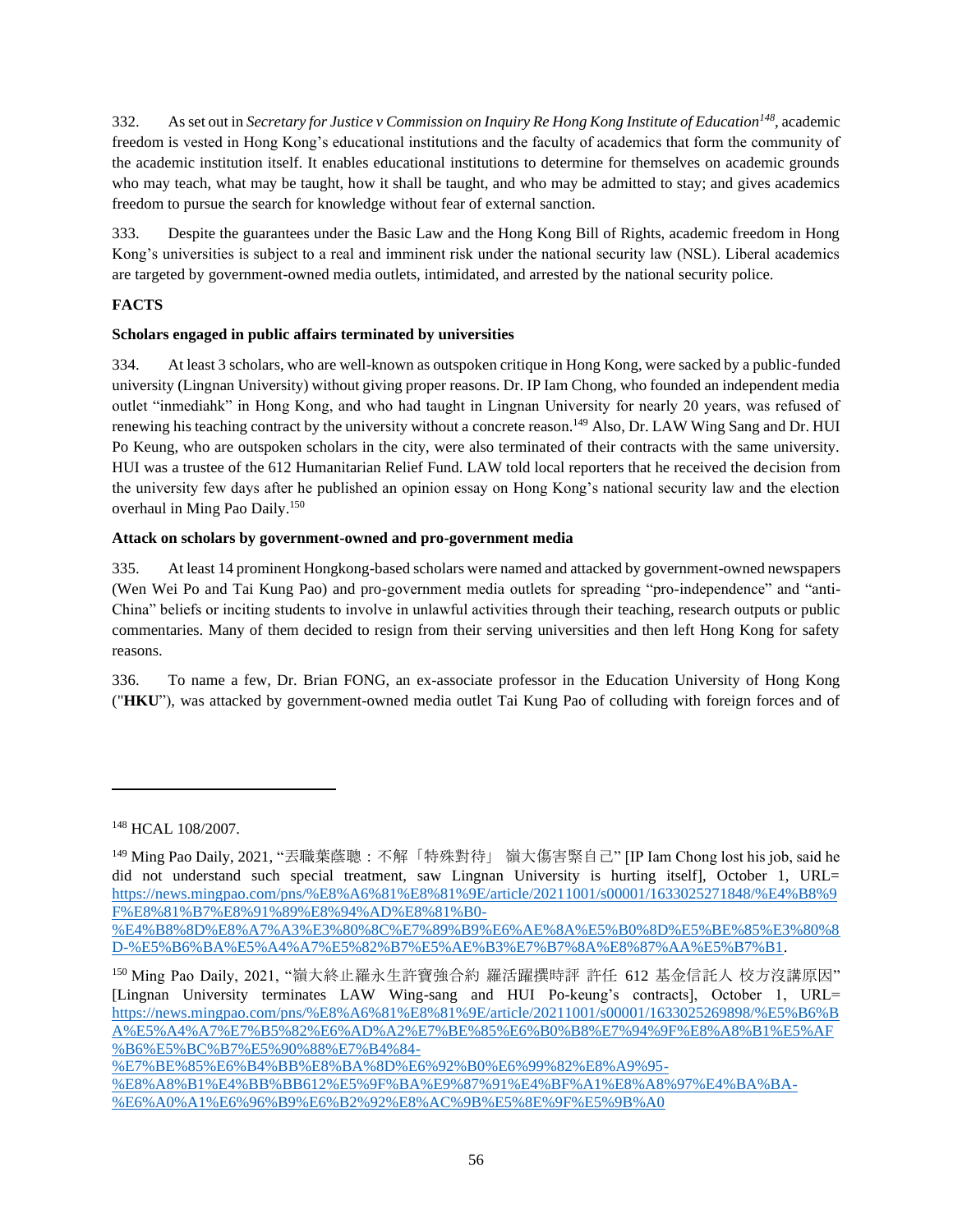conducting research projects on "territorial autonomies" as inciting Hong Kong independence.<sup>151</sup> Four days after the news report above, FONG resigned from Education University of Hong Kong.<sup>152</sup>

337. Also, Professor FU Hualing, the current Dean of Faculty of Law, University of Hong Kong Law School, was accused by the government-owned media outlet Tai Kung Pao of receiving fundings from the local Research Grant Council to conduct "anti-China" research, including a project on "709 Crackdown on Human Rights Lawyers", and hired an "anti-China" scholar Ryan Thoreson, who was labelled by the same media outlet as "inciting Hong Kong Independence".<sup>15[3\[6\]](https://word-edit.officeapps.live.com/we/wordeditorframe.aspx?ui=en%2DGB&rs=en%2DUS&hid=Dmb70EmQMEyMGRNNdtZn%2FQ%2E0&WOPISrc=https%3A%2F%2Fwopi%2Eonedrive%2Ecom%2Fwopi%2Ffiles%2FCFCABDCA17B16EBD%21129&&&sc=host%3D%26qt%3DDefault&wdo=1&wde=docx&wdp=3&wdOrigin=AppModeSwitch&wdhostclicktime=1652696534594&wdredirectionreason=Unified%5FViewActionUrl&wdPid=4D20DC97&wdModeSwitchTime=1652696558627&wdPreviousSession=957923db-587b-4dbb-965e-cac3caf96bb6&uih=OneDrive&pdcn=pdc3784#_ftn6)</sup>

338. Dr. CHUNG Kim Wah, a deputy director of the Hong Kong Public Opinion Research Institute ("**PORI**"), an independent polling research centre in the city, decided to leave Hong Kong for safety, after CHUNG himself was asked to meet national security police several times.<sup>154</sup> The PORI was accused by government-owned media as "using "so-called 'public opinion' to hijack society" during the new "patriots-only" legislative council elections in 2021.<sup>155</sup>

339. Overseas scholars concerning Hong Kong's development were also named and targeted by governmentowned media outlets. Among them, Professor Ryan Thoreson, who is a researcher in Human Rights Watch that is sanctioned by PRC, and then hired by the HKU Law School, was denied visa to teach in Hong Kong by local authorities.<sup>156</sup>

340. Dr. AU Ka Lun, a professional consultant in the School of Journalism of the Chinese University of Hong Kong, also known as a public intellectual, was arrested by national security police for allegedly conspire to publish seditious publications. News reports said his arrest was related to his opinion essays in the Stand News case.<sup>157</sup>

## **Publicly funded universities required to introduce mandatory national security education**

341. Last but not the least, 8 universities in Hong Kong are publicly funded through the University Grant Committee ("UGC"), which is the non-statutory body advising the HKSAR government on the funding and strategic

<sup>151</sup> Tai Kung Pao, 2022, "教资会黑幕 1 丨被境外势力渗透 教资会公款资助港独" [University Grant Committee "Black Curtain" : UGC is infiltrated by external forces to fund "Hong Kong independence"] February 7, URL= [http://www.takungpao.com/news/232109/2022/0207/683713.html.](http://www.takungpao.com/news/232109/2022/0207/683713.html)

<sup>152</sup> Tai Kung Pao, 2022, "「港獨」學者方志恒離任教大" ["Hong Kong independence" scholar Brian Fong leaves Education University of Hong Kong] February 11, URL= [http://www.takungpao.com.hk/news/232109/2022/0211/685235.html.](http://www.takungpao.com.hk/news/232109/2022/0211/685235.html)

<sup>153</sup> Tai Kung Pao, 2022, "離晒譜 教資會淪亂港學棍「提款機」" [University Grant Committee "Black Curtain" 2: University Grant Committee Becomes an ATM for Hong-kong-troubling scholars], February 8, URL= [http://www.takungpao.com.hk/news/232109/2022/0208/684110.html.](http://www.takungpao.com.hk/news/232109/2022/0208/684110.html)

<sup>154</sup> Hilary Leung, 2022, "Senior member of Hong Kong pollster leaves city for the UK, citing 'red lines'" *Hong Kong Free Press*, April 25, URL= [https://hongkongfp.com/2022/04/25/senior-member-of-hong-kong-pollster-leaves-city](https://hongkongfp.com/2022/04/25/senior-member-of-hong-kong-pollster-leaves-city-for-the-uk-citing-red-lines/)[for-the-uk-citing-red-lines/.](https://hongkongfp.com/2022/04/25/senior-member-of-hong-kong-pollster-leaves-city-for-the-uk-citing-red-lines/)

<sup>&</sup>lt;sup>155</sup> Selina Cheng, 2021, "Hong Kong pollster vows to press on with surveys after China's party mouthpiece accuses it of influencing election turnout" Hong Kong Free Press, December 10, URL= [https://hongkongfp.com/2021/12/10/hong-kong-pollster-vows-to-press-on-with-surveys-after-chinas-party](https://hongkongfp.com/2021/12/10/hong-kong-pollster-vows-to-press-on-with-surveys-after-chinas-party-mouthpiece-accuses-it-of-influencing-election-turnout/)[mouthpiece-accuses-it-of-influencing-election-turnout/.](https://hongkongfp.com/2021/12/10/hong-kong-pollster-vows-to-press-on-with-surveys-after-chinas-party-mouthpiece-accuses-it-of-influencing-election-turnout/)

<sup>156</sup> AFP, 2022, "US human rights law scholar says Hong Kong gov't denied him visa to teach at HKU" *Hong Kong Free Press*, February 2, URL= [https://hongkongfp.com/2022/02/02/us-human-rights-law-scholar-says-hong-kong](https://hongkongfp.com/2022/02/02/us-human-rights-law-scholar-says-hong-kong-govt-denied-him-visa-to-teach-at-hku%EF%BF%BC/)[govt-denied-him-visa-to-teach-at-hku%EF%BF%BC/.](https://hongkongfp.com/2022/02/02/us-human-rights-law-scholar-says-hong-kong-govt-denied-him-visa-to-teach-at-hku%EF%BF%BC/)

<sup>157</sup> Chen Qingqing, 2022, "Former RTHK show host Allan Au arrested, 'linked to Stand News'" *Global Times*, April 11, URL[=https://www.globaltimes.cn/page/202204/1258987.shtml.](https://www.globaltimes.cn/page/202204/1258987.shtml)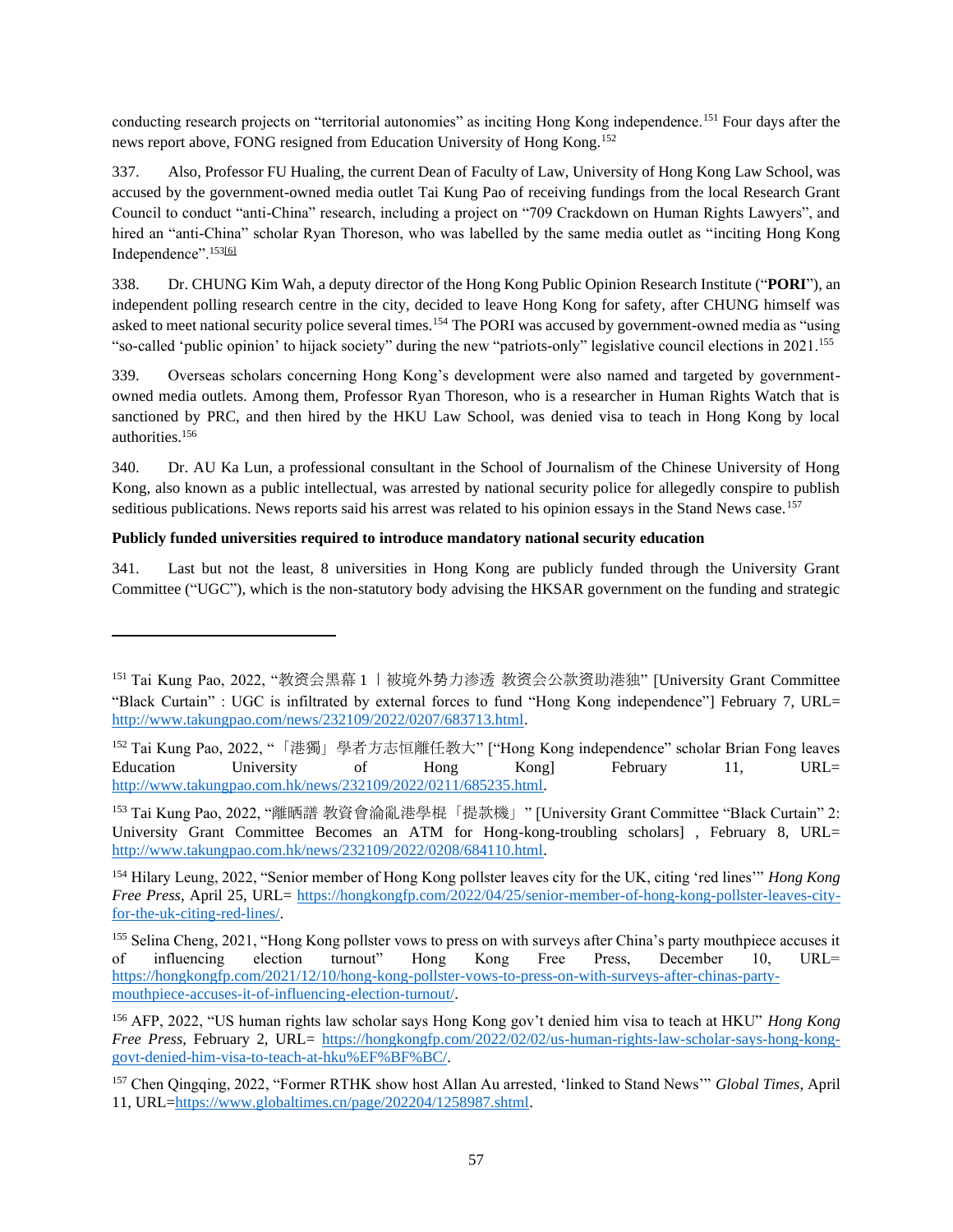development of higher education in Hong Kong. In May 2025, the UGC requests each publicly funded university to introduce national security education as a mandatory module for all students. Each university can decide the module on its own.<sup>158</sup>

## **Recommendation**

342. Academic freedom, freedom of thought and expression must be upheld by HKSAR authorities, including its University Grant Committee and Research Grant Council, as well as its public-funded universities in accordance with the ICCPR.

343. University vice-chancellors, management bodies, academics and students should not be condemned or sanctioned for exercising their freedom of expression and academic freedom.

344. The HKSAR Authorities, including the University Grant Committee, Research Grant Council, the government-owned media outlets, must refrain from exerting pressure and undue influence, and making any decisions against universities, academics, students and their speech, acts, and activities for political reasons, or in the name of national security that are inconsistent with the General Comments No. 34 of the Committee and the ICCPR.

# **Items 23 &24**

## **Right of peaceful assembly**

(arts. 7, 9, 10, 19 and 21)

345. In between June 2020 and June 2022, we see more organizers and participants of peaceful assembly arrested, charged, and jailed. Some of them were even charged and convicted in respect of several incidents resulting a much longer sentence in total. Besides, the offence of unauthorized assembly in the Public Order Ordinance used to be tried in the Magistracy the maximum penalty of its jurisdiction is only two-year imprisonment. However, in the past two years, most of the cases involving this offence were tried in the District Court the maximum penalty of its jurisdiction is seven-year imprisonment, resulting a general and substantial increase of the sentence. The offence of unauthorized assembly involves peaceful assembly.

## **The law on unauthorized assembly and its implementation**

(Gov reply paras 134-137, 140-141, 143-145)

346. As mentioned in paragraphs 187-188 of the Joint Submission and referred to in paragraph 24 of the List of Issues, 15 prominent pro-democracy figures were arrested on 28 February and 18 April 2020 for organizing and participating in several peaceful unauthorized assemblies held on 18 August 2019, 31 August 2019, 1 October 2019 and 20 October 2019.

347. On 20 August 2020, 20 pro-democracy politicians and activists were arrested for organizing and participating in the peaceful unauthorized assembly held on 4 June 2020. Later, 8 more activists for arrested for organizing and participating in the peaceful unauthorized assembly held on 30 June 2020.

348. Among them, there are senior barrister, academics, trade union leaders, independent publisher, lawyers, former legislators, young activists and human right defenders. Some of them had been arrested twice or more. In less

<sup>158</sup> Apple Daily, 2021, "教資會倡大學必修國安教育" [University Grant Committee asks Universities to introduce mandatory national security education], May 25, URL[=https://collection.news/appledaily/articles/4I7CYHSLOBCFZDLOF6D7U5FQJY.](https://collection.news/appledaily/articles/4I7CYHSLOBCFZDLOF6D7U5FQJY)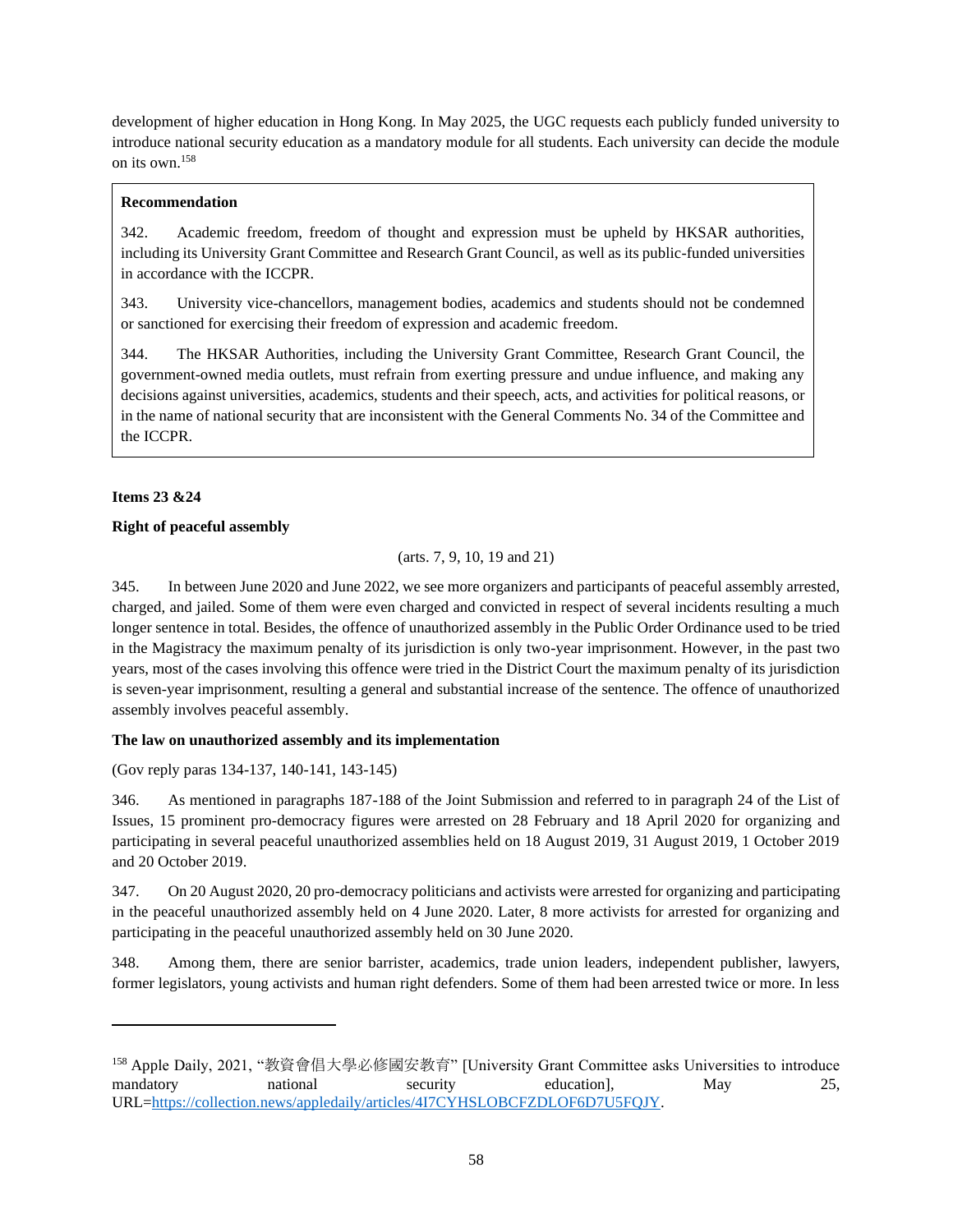than 6 months, a total of more than 30 pro-democracy politicians, social activists and political party members who have long engaged in human rights work were arrested and prosecuted. Some of them were tried for four or more of offences in relation to different peaceful protests resulting severe punishment in longer term of imprisonment:

349. For Leung Kwok Hung, he was sentenced to a total of more than 50 months' imprisonment in respect of 5 cases and even after the totality principle, he was jailed for more than 20 months for participating in peaceful assemblies. For Lai Chi Ying, Lee Cheuk Yan, Chan Ho Wun, Ho Chun Yan and Ho Sau Lan Cyd, each of them was sentenced to a total of more than 40 months' imprisonment and even after the totality principle, each of them was jailed for more than 10 months.

350. It has long been recognized that the right to peaceful assembly imposes on States an obligation to facilitate and accommodate the exercise of this right and thus authorities should accommodate, as oppose to punish those participating in, even unlawful assemblies as long as these are peaceful and isolated acts of violence by some protesters should not attributed to other peaceful protesters. See General Comment No. 37. What had happened to the prodemocracy politician and activists as outlined above is a serious and blatant breach of this article by the Hong Kong Government.

### Recommendation

351. Reiterates that under international law, a failure to notify the authorities of an upcoming assembly, where required, does not render the act of participation in the assembly unlawful, and must not in itself be used as a basis for dispersing the assembly or arresting the participants or organizers, or for imposing undue sanctions, such as charging the participants or organizers with criminal offences. Where administrative sanctions are imposed on organizers for failure to notify, this must be justified by the authorities. Lack of notification does not absolve the authorities from the obligation, within their abilities, to facilitate the assembly and to protect the participants.

352. Reiterates excessive punishment could cause a chilling effect to the exercising of the right to peaceful assembly.

## **The law on public nuisance and its implementation**

353. By using common law principles of secondary liability such as incitement, conspiracy, encouragement, and joint enterprise, the Hong Kong government has imposed serious criminal consequences even for individuals protesting peacefully or calling for protests. The below are examples of this trend.

354. The "Occupy Central" case stemmed from the Umbrella Revolution of 2014, in which nine democracy leaders were convicted of various charges including incitement to commit public nuisance, conspiracy to commit public nuisance, and incitement to incite public nuisance. They received varying sentences from 16 months' imprisonment, to suspended imprisonment, to a community service order. The leaders were calling for a peaceful assembly around Hong Kong's government headquarters. They did not advocate for or participate in any form of violence. What transpired was an occupation of roadways around government headquarters lasting over 2 months.

355. This was the first instance in which the common law offence of "public nuisance" was used in Hong Kong. It carried the maximum sentence of 7 years, in contrast with a statutory offence of the same name carrying the maximum sentence of 3 months (Summary Offences Ordinance (Cap. 228) s 4).

356. On appeal, the defence argued *inter alia* that these charges a) lacked legal certainty, or b) were not proportional considering the chilling effect of premature arrest or prosecution of a person planning or advocating a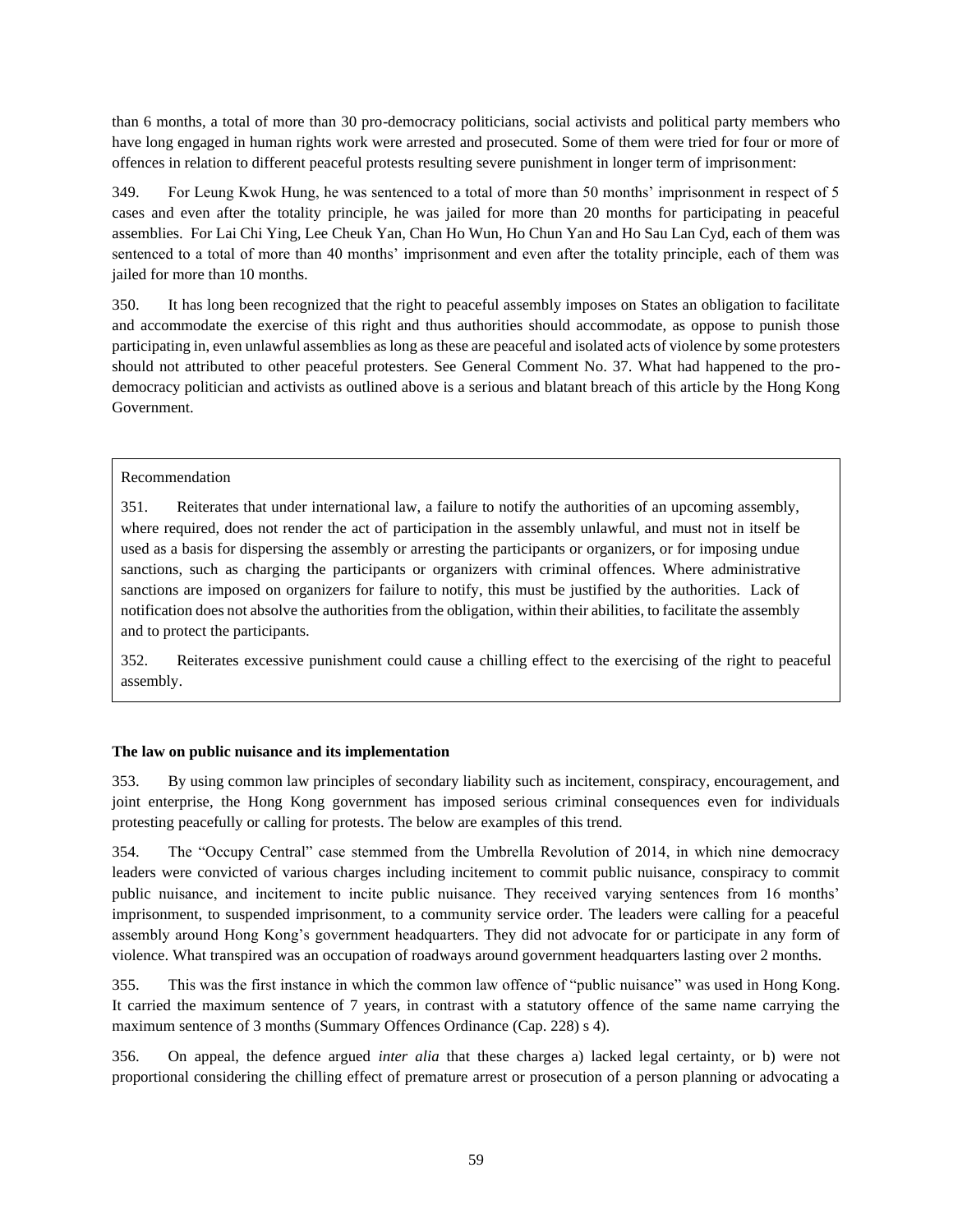peaceful assembly. The Court of Appeal dismissed these and other constitutional challenges in its judgment handed down on 30 April 2021 (case no.: CACC 128/2019). All appeals against sentence were also dismissed.

357. Subsequently, the offence of "inciting public nuisance" was used in respect of posts on the instant messaging app Telegram. In DCCC 853/2020, Siu Cheung-lung was convicted on his own plea of various charges including incitement to commit arson, incitement to commit public nuisance, incitement to commit riot and others by making related posts on a Telegram channel. The charge of incitement to commit public nuisance was based on his posts calling on others to interfere with public transport. The judge considered that, in view of widespread protests at the time, this incitement would severely impact public transport, and cause severe inconvenience and even danger to others. He reached this conclusion without citing any evidence. Making reference to the Occupy Central case, the judge adopted a starting point of 6 months' imprisonment, which was reduced upon Siu's guilty plea.

358. In DCCC 212/2021, Ng Man-ho was convicted after trial of incitement to commit public nuisance and other charges, also on the basis of Telegram posts.<sup>159</sup> The District Court judge jailed Ng for between 1½ and six years for each charge before imposing a total term of 6½ years, having considered a District Court judge can at most pass a jail sentence of seven years.<sup>160</sup>

359. Common law principles of secondary liability are hence used as tools to impose criminality on peaceful protests, and also multiply the seriousness of offences and sentences imposed.

## **Unlawful assembly and rioting**

360. Based on figures provided by Police in 2021<sup>161</sup>, at least 750 people were charged for rioting and 403 people were charged for unlawful assembly. Given the broad definition of the offence "rioting" and "unlawful assembly", a person could be convicted for unlawful assembly or rioting merely based on the wearing of clothes, possession of personal protective equipment, helmet, gas mask, and first-aid kit, instead of proving the violent intent or violent act the defendant committed in the assembly. The sentencing of unlawful assembly and rioting has been greatly increased in recent years. Sentencing of unlawful assembly and rioting varied from 3-18 months and 3-7 years of imprisonment respectively.

### **Recommendation**

361. Reiterates the carrying by participants of objects of protective equipment is not necessarily sufficient to deem those participants' conduct violent. <sup>162</sup>

362. Express grave concern about (a) the broad and vague definition of the offence "disorder in public places", "unlawful assembly", and "rioting" in the Public Order Ordinance could unduly criminalise peaceful participants in public assemblies; (b) the application in practice of certain terms contained in the Public Order Ordinance, inter alia, "disorder in public places" or "unlawful assembly", "rioting" which may facilitate excessive restriction to the Covenant rights, (c) the increasing number of arrests of, and prosecutions against, protestors.

<sup>159</sup> TG 現煽動暴動頻道 官排除機械人帳戶或盜用身份 裁管理員罪成 | 香港 01 <https://www.hk01.com/sns/article/741528>

<sup>160</sup> https://www.scmp.com/news/hong-kong/law-and-crime/article/3178371/telegram-channel-operator-gets-6-1/2 years-jail?utm\_source=copy\_link&utm\_medium=share\_widget&utm\_campaign=3178371

<sup>161</sup> [https://udn.com/news/story/7331/5521107;](https://udn.com/news/story/7331/5521107)<https://www.hk01.com/sns/article/541459>

<sup>162</sup> General Comment No. 37 Para. 81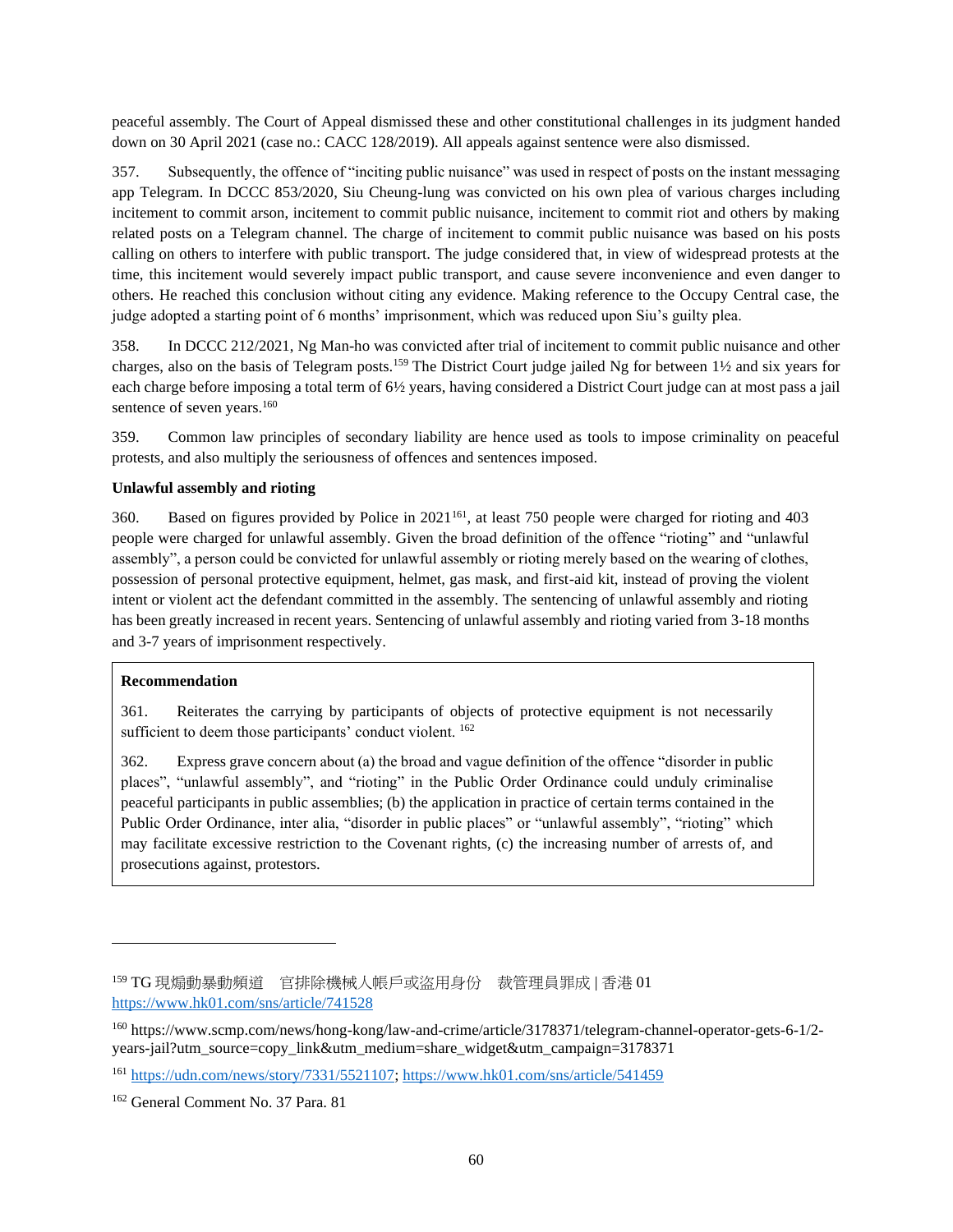363. Express grave concern on the heavy imprisonment imposed by the offence of unauthorised assembly, unlawful assembly, and rioting.

#### **Item 24**

#### **Prohibition on Face Covering Regulation**

(Government Reply paragraph 142)

364. Hong Kong government banned face covering in public assembly since 5 October 2019 by issuing regulation in accordance with Emergency Regulations Ordinance (Cap 241). The regulation was challenged by judicial review which the Court of Final Appeal held that it is constitutional for the regulation prohibits wearing of facial coverings at unauthorised assemblies, public meetings, and public processions, which aims to prevent and deter violence before a peaceful public gathering had deteriorated into violence. Maximum penalty of the offence under the regulation is \$25,000 Hong Kong dollars and 1 year of imprisonment. As of 29 May 2022, the regulation remain effective despite the claimed public danger is no longer exist.

#### **Recommendation**

365. Regulation made under the Emergency Regulations Ordinance should be terminated as soon as possible when the reason for such regulation no longer exists.

366. Reiterates the wearing of face coverings or other disguises by assembly participants, such as hoods or masks, or taking other steps to participate anonymously may form part of the expressive element of a peaceful assembly or serve to counter reprisals or to protect privacy. The use of disguises should not in itself be deemed to signify violent intent.<sup>163</sup>

367. Express concern on the prohibition of face covering in unauthorized assembly <sup>164</sup> imposed unnecessary and excessive criminal liability to participants of peaceful assembly.

## **Intimidate citizen from participating in public assemblies by stop and search, stop and frisk, arrest, and issuance of fix penalty notices**

368. During and after the Anti-ELAB protests, Police has been using different strategies to discourage, intimidate, and punish citizens who want to exercise their right to peaceful assemblies or making political expression in public places. Police intentionally exercised their power arbitrarily and indiscriminately in order to stop or deter peaceful flash mobs and spontaneous collective actions (such as singing protest-related songs in shopping mall, strolling together on the street for "shopping"). Several strategies were observed:

(a) Deploy a large number of police officers to conduct stop and search at the exits of the Mass Transit Railway ("**MTR**") stations and on the street nearby and at a place of protest (even there was no protest at that time).

<sup>163</sup> General Comment No.37

<sup>&</sup>lt;sup>164</sup> A public assembly is deemed as an unauthorised assembly if the assembly is carried out without duly notifying the police or obtained a letter of no objection from the Police. It is an offence under the Public Order Ordinance (Cap. 245)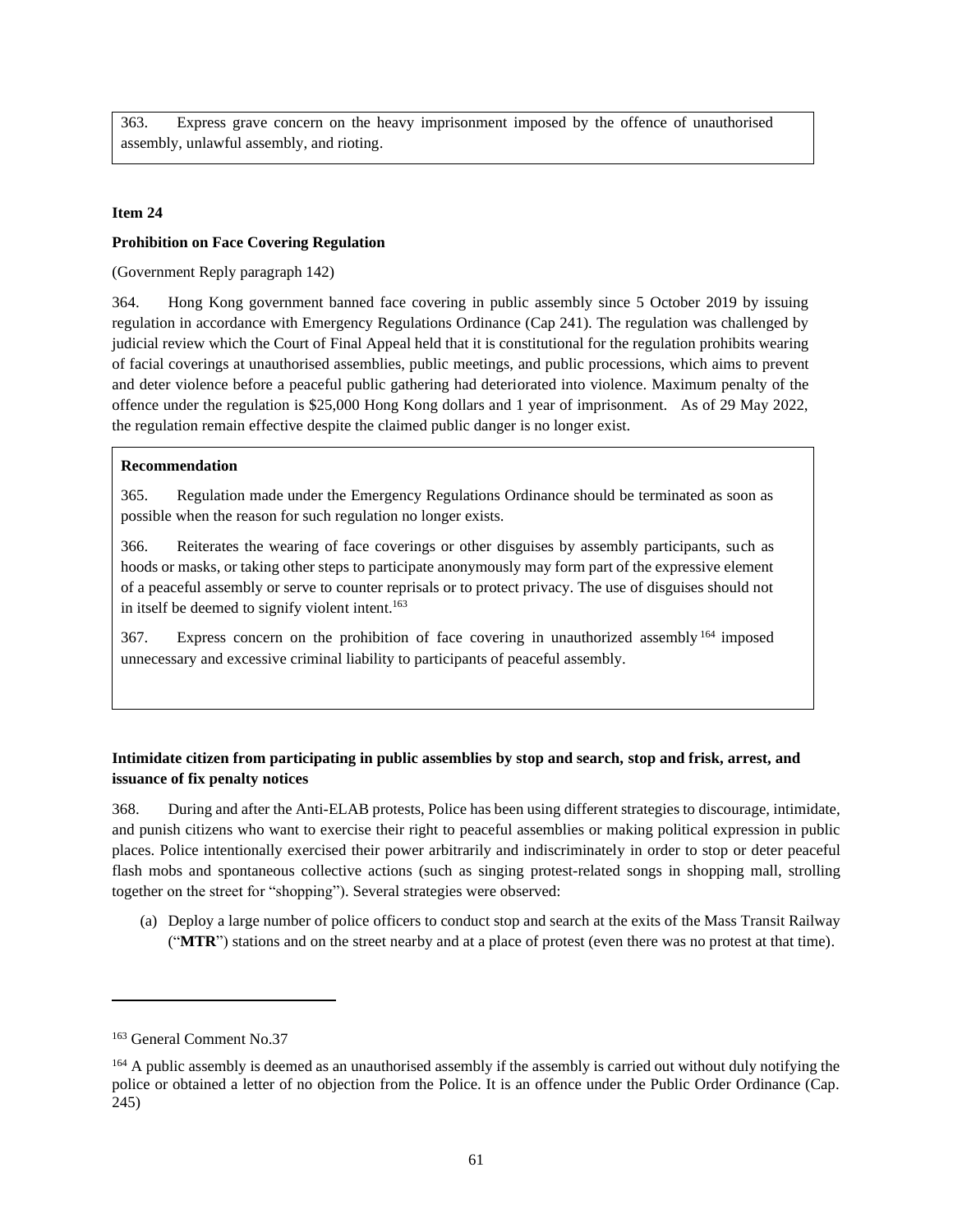- (b) Cordon off a block of street or a large area to stop and search, frisk and question every citizen who were trapped in the containment. The whole process could be last for hours.
- (c) Arbitrarily and indiscriminately issue fix penalty for violation of gathering ban to citizens who are in the area that a public assembly was happening, regardless of whether such person is a participant, bystander or just passing-by.
- (d) Human rights observers and journalists were being dispersed from the place of protest, and faced search and arrest by police. Journalists were fined by fix penalty notice for violation of gathering ban.

## **Recommendation**

- 369. Express grave concern on the practice of "Stop and search", "Stop and frisk" and containment which pose intimidation and chilling effect for the exercising of freedom to peaceful assembly.
- 370. "Stop and search", and "Stop and frisk" must be exercised based on genuine and reasonable suspicion of the commission or threat of a serious offence. Police should inform public on statistics of "Stop and search", with respective figures of sex, age, race, reasons for search, and outcome.
- 371. Reiterate the role of journalists, human rights defenders, election monitors and others involved in monitoring or reporting on assemblies is of particular importance for the full enjoyment of the right of peaceful assembly. Those persons are entitled to protection under the Covenant. They may not be prohibited from, or unduly limited in, exercising these functions, including with respect to monitoring the actions of law enforcement officials. They must not face reprisals or other harassment, and their equipment must not be confiscated or damaged.

### **Using COVID-19 preventive measures as an excuse to suppress protest activities**

372. Hong Kong Police has been citing COVID-19 as a reason to reject applications for organising peaceful assemblies, and selectively exercised their powers under the group gathering ban (the Cap.599G Prevention and Control of Disease (Prohibition on Gathering) Regulation) to suppress protests rather than to promote social distancing. Since the first wave of the epidemic appeared in Hong Kong in early 2020, the Hong Kong Government has been imposing group gathering ban (the Cap.599G Prevention and Control of Disease (Prohibition on Gathering) Regulation) to prohibit any group gathering of size more than 2 to 50 people (changed intermittently).

## **Government refused to exempt protest applications from group gathering ban**

373. Some exemptions are given (for example gatherings for the purposes of or related to transportation, work, funeral or obtaining healthcare service); the Chief Secretary for Administration is empowered by s.5 of the Regulation to permit group gathering that serves the public interest of Hong Kong. Hong Kong Journalists Association ("HKJA")) applied to Police for holding a protest in November 2020 over the arrest of a reporter. Police rejected the application, but the Appeal Board on Public Meetings and Processions reached a conditional decision in favour of the HKJA, the public meeting could be held provided the Chief Secretary gave his approval, citing the chief secretary can make conditional exceptions in accordance with the Prevention and Control of Disease (Prohibition on Group Gathering) Regulation, for an event serves the public interest. However, the Chief Secretary rejected the application.<sup>165</sup>

<sup>165</sup> [https://www.scmp.com/news/hong-kong/politics/article/3109814/fate-protest-hong-kong-journalists-groups](https://www.scmp.com/news/hong-kong/politics/article/3109814/fate-protest-hong-kong-journalists-groups-hangs-approval)[hangs-approval](https://www.scmp.com/news/hong-kong/politics/article/3109814/fate-protest-hong-kong-journalists-groups-hangs-approval)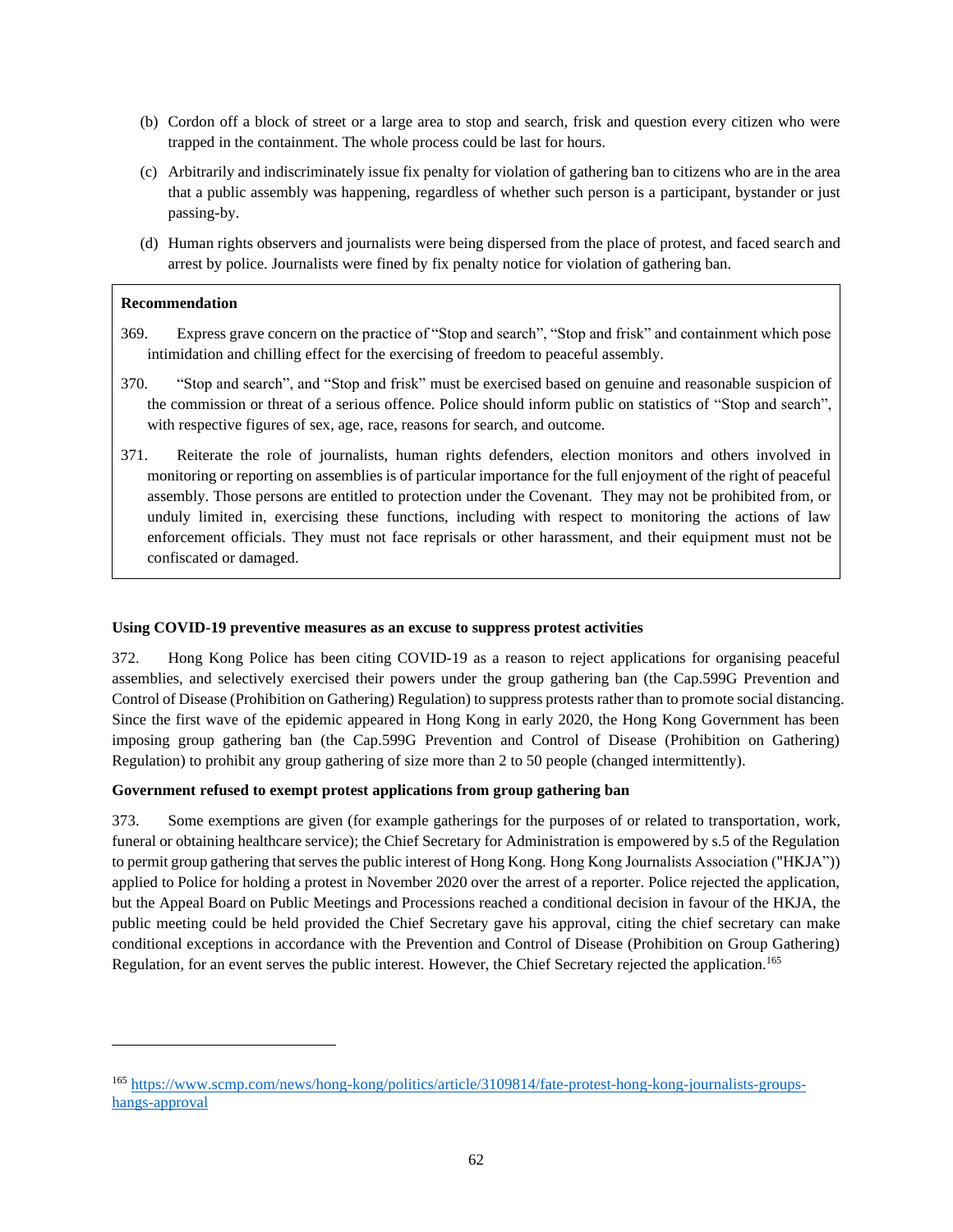#### **Police used group gathering ban to disperse or prosecute peaceful protestors**

374. Since the introduction of the group gathering ban, Police has been frequently citing the regulation to prevent group gatherings and disperse peaceful protest activities, including issue fixed penalty notices to people who allegedly participated in protest activities. Should people refuse to pay the penalty, they could be charged for breaching the regulation and could be sentenced to jail.

375. On 1 May 2020, 8 activists from the Labour Party and the League of Social Democrats were issued fixed penalty notices after protesting in two groups outside the government headquarters for labour rights. They were prosecuted after refusing to pay the fixed fine, arguing that they did not violate the ban as they divided into two groups and kept 1.5 meters distance from one another during the protest. However, the judge said even though they kept social distance during the protest, they still had a "common purpose" for the gathering, so they had violated the group gathering ban. As a result, the 8 activists were given suspended jail sentence for two weeks<sup>166</sup>.

376. This case shows that the group gathering ban, with an ambiguous definition of "group gathering", provides a tool for the police to punish peaceful protesters and disperse peaceful assembly. In some other events, police issued fixed penalty notices arbitrarily to peaceful assembly participants, bystander, passer-by, and even journalists who only covered the activities.

## **Banning 4 June Tiananmen Vigils and 1 July Protest Rallies citing public health concern**

377. It is noteworthy that both the annual 4 June Tiananmen vigil and the 1 July protest rally were banned by the police citing pandemic concerns in 2020 and 2021, although the infection rate in Hong Kong remained low at that moment. For example, from 25 May to 24 June 2020, there were only 114 infection cases, of which 102 were imported cases in Hong Kong. At the same time, the social distancing measures were relaxed, including reopening swimming pools, beaches and two theme parks<sup>167</sup>. In June 2021, the situation was even better as only two cases with unknown source were recorded from 23 April to late June<sup>168</sup>. A number of large-scale events were allowed to take place instead of protest rallies or assemblies.

378. Although article 21 of the ICCPR states that the right of peaceful assembly could be restricted on the ground of the protection of public health, it should be noted that the General Comment No.37 by the UN Human Rights Committee further explained that the restrictions were justified when "gatherings are **dangerous**" or there is "a **substantial** health risk to the general public" during the assembly. (Emphasis added) Since other usual business activities were allowed at that time and the government failed to provide concrete evidence proving that protest activities could pose a more dangerous threat than other activities, it is difficult to justify the government's decision on banning the protest activities on the ground of protecting public health.

### **Recommendations**

- 379. Express grave concern on the excessive restriction of peaceful assembly by the Prevention and Control of Disease (Prohibition on Gathering) Regulation, especially the ambiguous definition of "group gathering" in the regulation.
- 380. Hong Kong government should develop measures to facilitate the organising of public assembly for political expression in the time of public health crises, instead of banning it.

<sup>166</sup>  [https://www.scmp.com/news/hong-kong/law-and-crime/article/3124913/coronavirus-eight-hong-kong](https://www.scmp.com/news/hong-kong/law-and-crime/article/3124913/coronavirus-eight-hong-kong-opposition-activists-get)[opposition-activists-get](https://www.scmp.com/news/hong-kong/law-and-crime/article/3124913/coronavirus-eight-hong-kong-opposition-activists-get)

<sup>167</sup> [https://www.news.gov.hk/eng/2020/06/20200625/20200625\\_154951\\_295.html](https://www.news.gov.hk/eng/2020/06/20200625/20200625_154951_295.html)

<sup>168</sup> <https://www.ceo.gov.hk/eng/pdf/article20210627.pdf>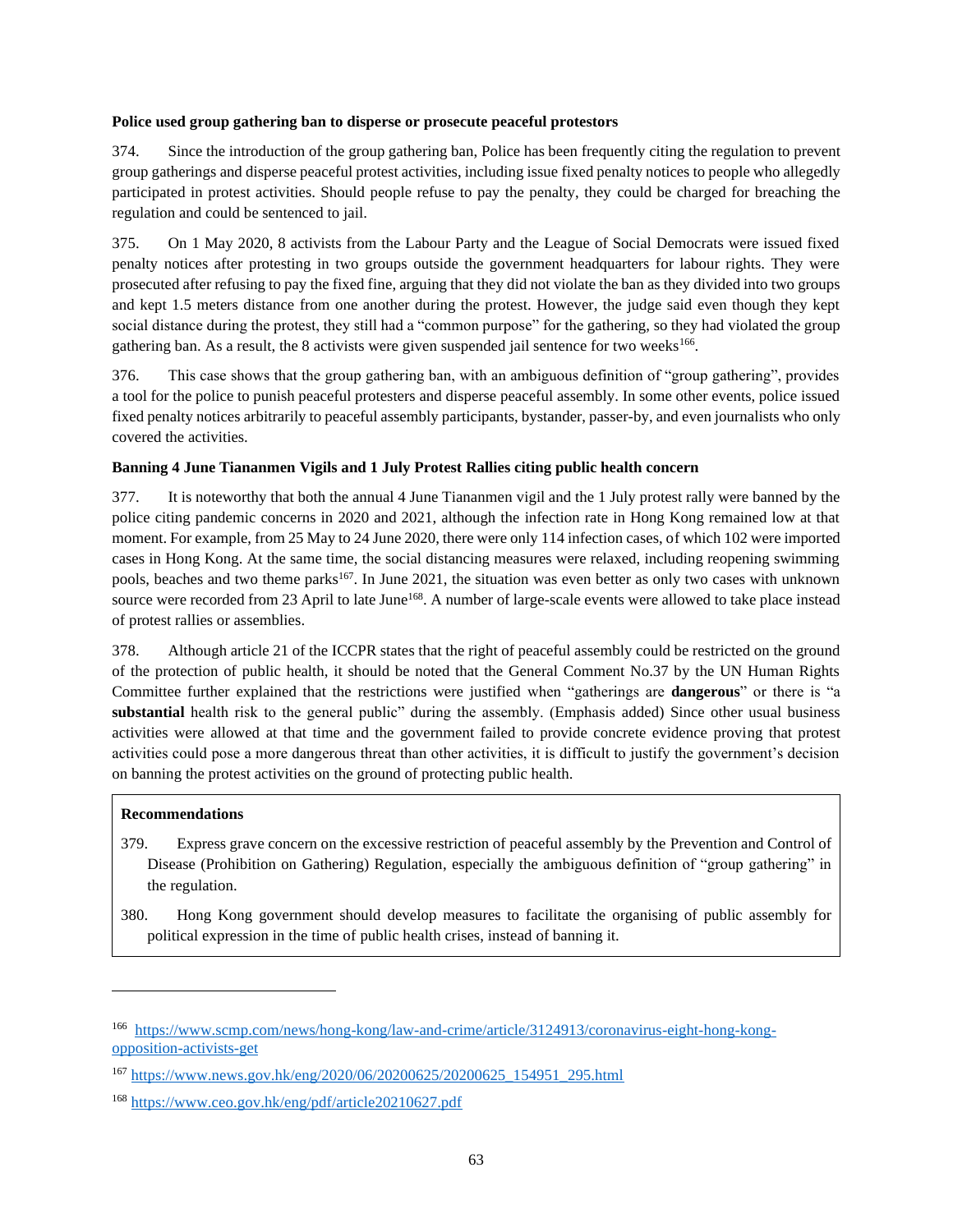#### **Item 25**

## **Improper dispersal tactics endanger participants of public assemblies**

(Gov reply 146-153)

381. A recent court trial revealed a human stampede with a height of 1.7 meter and involved around 30 people may be happened in a vigorous confrontation between police and protestors on 18 November 2019. Police officers at that time were trying to make arrest and disperse protestors with tear gas<sup>169</sup>. 33 people were hospitalised in that night and two of them were unconscious at the time of being sent to hospital.

382. Reports of using of tear gas and water cannon indiscriminately and excessively, as well as the use of kettling tactics had been covered by reports of civil society organisation and media outlets.

## **Recommendation**

383. Reiterates that less-lethal weapons with wide-area effects, such as tear gas and water cannons, tend to have indiscriminate effects. When such weapons are used, all reasonable efforts should be made to limit risks, such as causing a stampede or harming bystanders. Such weapons should be used only as a measure of last resort, following a verbal warning, and with adequate opportunity given for assembly participants to disperse.

384. Express grave concern on the Police's tactics of crowd control and use of force in excessive and indiscriminate manner, could escalate confrontation between police and protestors, which in turns, resulted escalation of violence from both sides.

## **Harassment to personnel who provides legal assistance and medical assistance**

### (Gov reply para 152)

385. At least one voluntary first aider was charged and convicted for rioting. The court was of the view that the defendant was supporting a riot by providing first-aid to injured protestors<sup>170</sup> Five trustees of the 612 Humanitarian Relief Fund ("**612 Fund**") were arrested by police of national security department for alleged conspiracy to collude with foreign powers, an offence under the National Security Law<sup>171</sup>.

386. The Fund was disbanded in 2021 after the national security police demanded it hand over operational details, including information about its donors and beneficiaries. The Fund was established to provide financial assistance for

170

DCCC 770/2020, para.129-133

[https://legalref.judiciary.hk/lrs/common/search/search\\_result\\_detail\\_frame.jsp?DIS=143579&QS=%2B&TP=RV.](https://legalref.judiciary.hk/lrs/common/search/search_result_detail_frame.jsp?DIS=143579&QS=%2B&TP=RV)

<sup>169</sup>DCCC 768/20, DCCC 409/21;

[https://news.mingpao.com/pns/%E6%B8%AF%E8%81%9E/article/20220423/s00002/1650651265979/%E6%B6%](https://news.mingpao.com/pns/%E6%B8%AF%E8%81%9E/article/20220423/s00002/1650651265979/%E6%B6%88%E9%98%B2%E7%9D%B9%E6%B2%B9%E9%BA%BB%E5%9C%B0%E4%BA%BA%E8%B8%A9%E4%BA%BA-%E4%BA%BA%E5%A0%86%E9%AB%981-7%E7%B1%B3-%E5%9C%8D%E7%90%86%E5%A4%A7%E6%A1%88%E4%BD%9C%E4%BE%9B-%E7%A8%B1%E6%B2%92%E7%95%99%E6%84%8F%E8%AD%A6%E6%96%B9%E6%9C%89%E5%90%A6%E5%8D%94%E5%8A%A9) [88%E9%98%B2%E7%9D%B9%E6%B2%B9%E9%BA%BB%E5%9C%B0%E4%BA%BA%E8%B8%A9%E4%](https://news.mingpao.com/pns/%E6%B8%AF%E8%81%9E/article/20220423/s00002/1650651265979/%E6%B6%88%E9%98%B2%E7%9D%B9%E6%B2%B9%E9%BA%BB%E5%9C%B0%E4%BA%BA%E8%B8%A9%E4%BA%BA-%E4%BA%BA%E5%A0%86%E9%AB%981-7%E7%B1%B3-%E5%9C%8D%E7%90%86%E5%A4%A7%E6%A1%88%E4%BD%9C%E4%BE%9B-%E7%A8%B1%E6%B2%92%E7%95%99%E6%84%8F%E8%AD%A6%E6%96%B9%E6%9C%89%E5%90%A6%E5%8D%94%E5%8A%A9) [BA%BA-%E4%BA%BA%E5%A0%86%E9%AB%981-7%E7%B1%B3-](https://news.mingpao.com/pns/%E6%B8%AF%E8%81%9E/article/20220423/s00002/1650651265979/%E6%B6%88%E9%98%B2%E7%9D%B9%E6%B2%B9%E9%BA%BB%E5%9C%B0%E4%BA%BA%E8%B8%A9%E4%BA%BA-%E4%BA%BA%E5%A0%86%E9%AB%981-7%E7%B1%B3-%E5%9C%8D%E7%90%86%E5%A4%A7%E6%A1%88%E4%BD%9C%E4%BE%9B-%E7%A8%B1%E6%B2%92%E7%95%99%E6%84%8F%E8%AD%A6%E6%96%B9%E6%9C%89%E5%90%A6%E5%8D%94%E5%8A%A9)

[<sup>%</sup>E5%9C%8D%E7%90%86%E5%A4%A7%E6%A1%88%E4%BD%9C%E4%BE%9B-](https://news.mingpao.com/pns/%E6%B8%AF%E8%81%9E/article/20220423/s00002/1650651265979/%E6%B6%88%E9%98%B2%E7%9D%B9%E6%B2%B9%E9%BA%BB%E5%9C%B0%E4%BA%BA%E8%B8%A9%E4%BA%BA-%E4%BA%BA%E5%A0%86%E9%AB%981-7%E7%B1%B3-%E5%9C%8D%E7%90%86%E5%A4%A7%E6%A1%88%E4%BD%9C%E4%BE%9B-%E7%A8%B1%E6%B2%92%E7%95%99%E6%84%8F%E8%AD%A6%E6%96%B9%E6%9C%89%E5%90%A6%E5%8D%94%E5%8A%A9)

[<sup>%</sup>E7%A8%B1%E6%B2%92%E7%95%99%E6%84%8F%E8%AD%A6%E6%96%B9%E6%9C%89%E5%90%A6](https://news.mingpao.com/pns/%E6%B8%AF%E8%81%9E/article/20220423/s00002/1650651265979/%E6%B6%88%E9%98%B2%E7%9D%B9%E6%B2%B9%E9%BA%BB%E5%9C%B0%E4%BA%BA%E8%B8%A9%E4%BA%BA-%E4%BA%BA%E5%A0%86%E9%AB%981-7%E7%B1%B3-%E5%9C%8D%E7%90%86%E5%A4%A7%E6%A1%88%E4%BD%9C%E4%BE%9B-%E7%A8%B1%E6%B2%92%E7%95%99%E6%84%8F%E8%AD%A6%E6%96%B9%E6%9C%89%E5%90%A6%E5%8D%94%E5%8A%A9) [%E5%8D%94%E5%8A%A9D](https://news.mingpao.com/pns/%E6%B8%AF%E8%81%9E/article/20220423/s00002/1650651265979/%E6%B6%88%E9%98%B2%E7%9D%B9%E6%B2%B9%E9%BA%BB%E5%9C%B0%E4%BA%BA%E8%B8%A9%E4%BA%BA-%E4%BA%BA%E5%A0%86%E9%AB%981-7%E7%B1%B3-%E5%9C%8D%E7%90%86%E5%A4%A7%E6%A1%88%E4%BD%9C%E4%BE%9B-%E7%A8%B1%E6%B2%92%E7%95%99%E6%84%8F%E8%AD%A6%E6%96%B9%E6%9C%89%E5%90%A6%E5%8D%94%E5%8A%A9)CCC 768/20, DCCC 409/21;

<https://news.mingpao.com/pns/%E6%B8%AF%E8%81%9E/article/20220423/s00002/1650651265979> - A fireman gave witness statement before court on a trial of rioting case happened in November 2019

<sup>171</sup> [https://hongkongfp.com/2022/05/12/a-political-show-beijing-hits-back-at-western-criticism-of-hong-kong](https://hongkongfp.com/2022/05/12/a-political-show-beijing-hits-back-at-western-criticism-of-hong-kong-national-security-arrests/)[national-security-arrests/](https://hongkongfp.com/2022/05/12/a-political-show-beijing-hits-back-at-western-criticism-of-hong-kong-national-security-arrests/)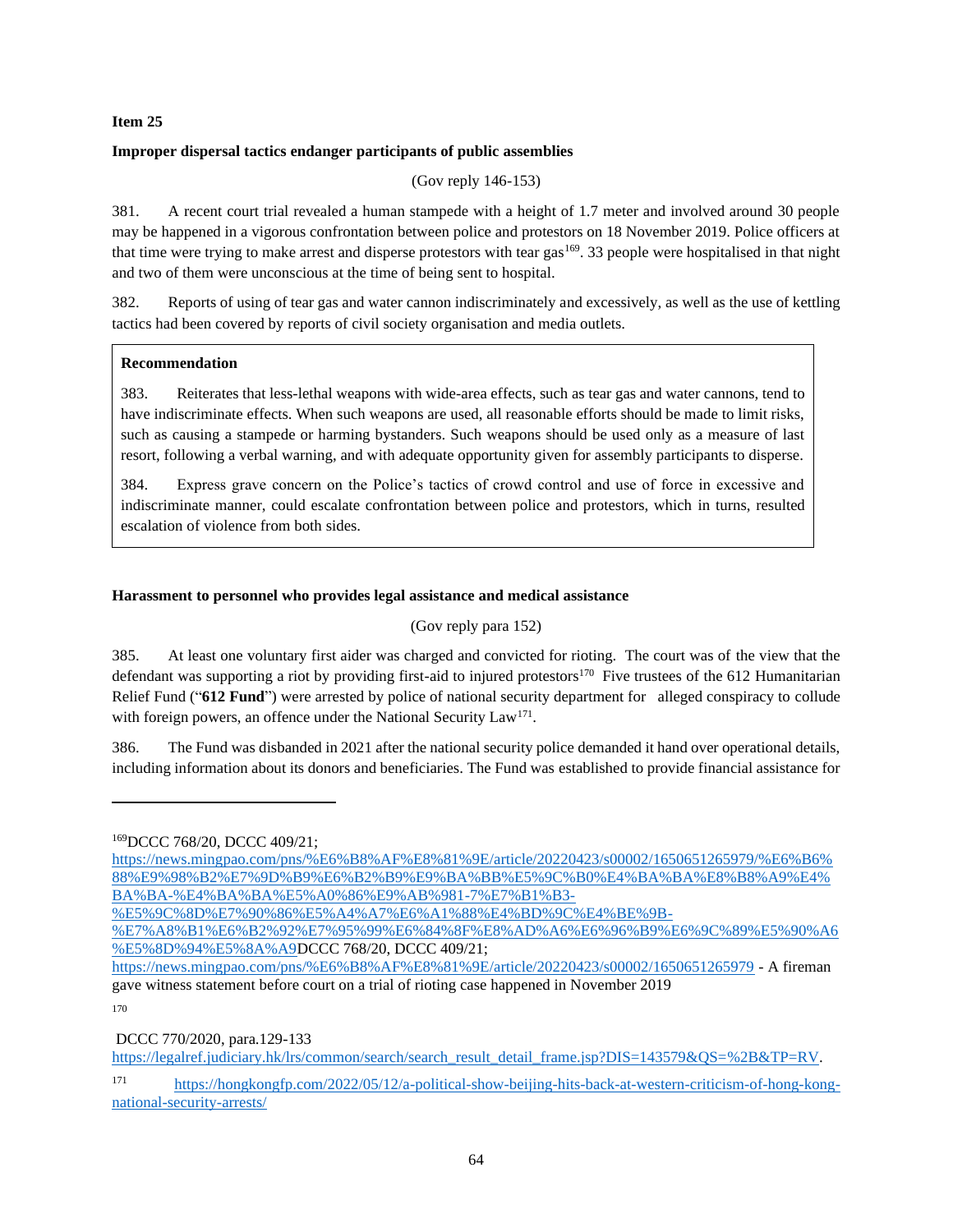humanitarian relief, including medical treatment, psychological counselling, legal advice and representation and related hardship to those who are injured, arrested, or affected during Anti–Extradition Law Amendment Bill (Anti-ELAB) protests.

387. Lawyers and civil society organisation were alleged for supporting the Anti-ELAB protests by providing legal support for protestors who were arrested or prosecuted for taking part in the protests. Police filed complaints to the governing bodies of legal professional in Hong Kong over dozens of solicitors and barristers who had received fund from 612 fund for providing legal services to protesters involved in the Anti-ELAB protests<sup>172</sup>.

## **Recommendation**

388. Reiterate medical personnel, whether they are acting officially or as volunteers, should be provided with safe access to attend to any injured individuals.

389. Reiterates human rights defenders, lawyers, medical personnel must not face reprisals or other harassment for their providing of humanitarian aid, medical support and legal assistance to participants of public assemblies.

### **Item 26**

### **Freedom of association (art. 22)**

( Joint Submission for Adoption of List of Issues (June 2020) paragraphs 204-225 / Gov reply paras 154-156)

390. Since last joint submission in June 2020, oppression and deprivation of freedom of association continues, in particular by way of the threats of possible violation of the national security laws and cancellation of registration under Societies Ordinance (Cap.151), Trade Unions Ordinance (Cap.332) or companies law and the chilling effect. Over 50 organisations including human rights groups, unions, political parties, media groups, student societies and churches disbanded and/or under investigation by the authority. <sup>173</sup>

### **Forcing unions to disband by intimidation**

391. On 10 August 2021, the city's biggest single-industry union with over 95,000 members, Hong Kong Professional Teachers' Union ("**HKPTU**"), announced its dissolution in view of immense political pressure and threat after the Chinese official media outlet, the People's Daily and news wire Xinhua attacked the Union by describing it

<sup>172</sup> [https://hongkongfp.com/2022/05/12/national-security-police-probing-protester-relief-fund-claim-misconduct-by](https://hongkongfp.com/2022/05/12/national-security-police-probing-protester-relief-fund-claim-misconduct-by-lawyers-ex-lawmaker-arrested-in-jail/)[lawyers-ex-lawmaker-arrested-in-jail/](https://hongkongfp.com/2022/05/12/national-security-police-probing-protester-relief-fund-claim-misconduct-by-lawyers-ex-lawmaker-arrested-in-jail/)

<sup>&</sup>lt;sup>173</sup> Organisations and groups under investigation, intended cancellation or disbanded are Civil Human Rights Front (CHRF) (disbanded in Aug 2021); Hong Kong Confederation of Trade Union (HKCTU) (disbanded); Hospital Authority Employees Alliance (HAEA) (disbanded); Hong Kong Alliance in Support of Patriotic Democratic Movements of China (disbanded in Sept 2021); General Union of Hong Kong Speech Therapist (disbanded); Hong Kong Professional Teachers' Union (HKPTU) (disbanded in Aug 2021); Hong Kong Journalists Association (HKJA)and various universities' student unions. [https://hongkongfp.com/2021/11/28/explainer-over-50-groups](https://hongkongfp.com/2021/11/28/explainer-over-50-groups-gone-in-11-months-how-hong-kongs-pro-democracy-forces-crumbled/)[gone-in-11-months-how-hong-kongs-pro-democracy-forces-crumbled/;](https://hongkongfp.com/2021/11/28/explainer-over-50-groups-gone-in-11-months-how-hong-kongs-pro-democracy-forces-crumbled/) https://safeguarddefenders.com/en/blog/ccpcrushing-hong-kong-civil-society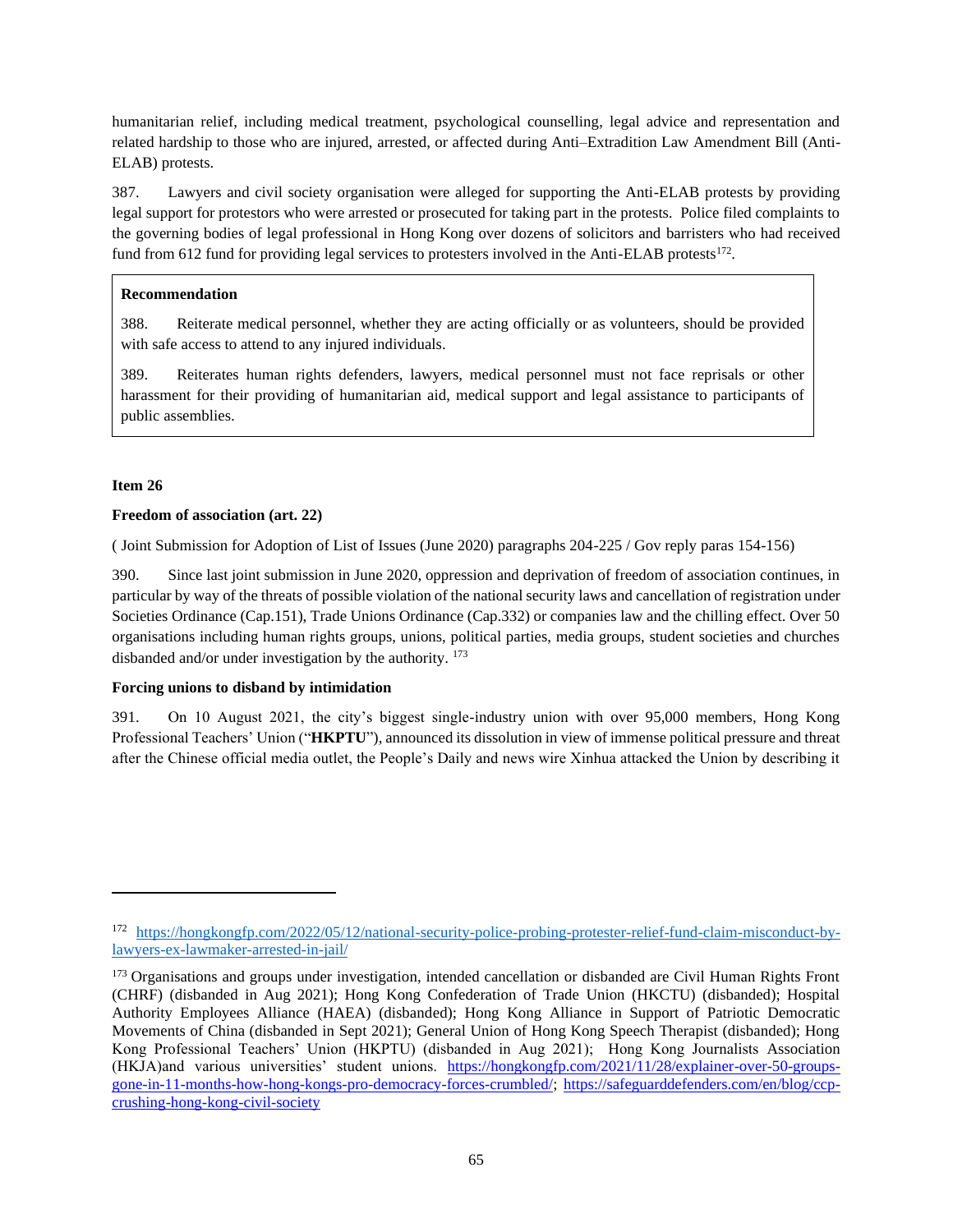as "poisonous tumour" which must be eradicated. The police chief warned of national security investigation over the union. 174

392. Following the dissolution of the HKPTU, on 19 September 2021, the Hong Kong Confederation of Trade Unions ("**HKCTU**"), a pro-democracy coalition which has also been a target of pro-Beijing media outlets, announced its plan to disband. The chairman of the HKCTU Joe Wong Nai-yuen said at the press conference that they received threatening messages which made them worry about their personal security. A day before, the director of the HKCTU Mung Siu-tat confirmed he had resigned and left Hong Kong due to safety concerns.<sup>175</sup>

## **Societies Ordinance (Cap.151) invoked to compel information from NGOs**

393. Section 15 of the Societies Ordinance has been triggered constantly by the authority requiring office-bearers of human rights or pro-democracy groups to furnish such information like "the income, the source of the income and the expenditure of the society or its branch". Failing to comply is a criminal offence. Two examples are: (1) **Civil Human Rights Front ("CHRF")** which has organized some of the biggest pro-democracy peaceful demonstrations in HK's history and was disbanded in August 2021<sup>176</sup>, and (2) HKCTU, HK's largest independent trade union founded in 1990 and was disbanded in October 2021<sup>177</sup>.

394. In the case of HKCTU, due to its failure to comply with the request and suspect of having received financial support from overseas organisations and organized strikes during the 2019 protests, in March 2022, its office was searched, and its ex-leaders were taken by the national security police for investigation and were ordered to surrender their passports upon bail. Due tools of both local law and national law were employed in the restriction of the freedom of association.

395. Section 8 of the Societies Ordinance was also referred to when the authority purported to prohibit the operation of the **Hong Kong Alliance in Support of Patriotic Democratic Movements of China ("Hong Kong Alliance")**, a group established in 1989 to support the pro-democracy movement in Beijing and had organized the yearly Tiananmen commemoration vigil in HK for the past 30 years, on the ground that "it would be necessary in the interests of national security".<sup>178</sup> The definition of 'national security' is only vaguely defined in the Ordinance<sup>179</sup> and the threshold to appeal and/or review the merits of prohibition or cancellation is impossibly high.

<sup>174</sup>HKFP, ' Hong Kong's largest teachers' union to disband following pressure from gov't and Chinese state media', (10 August 2021) [https://hongkongfp.com/2021/08/10/breaking-hong-kongs-largest-teachers-union-to](https://hongkongfp.com/2021/08/10/breaking-hong-kongs-largest-teachers-union-to-disband-following-pressure-from-govt-and-chinese-state-media/)[disband-following-pressure-from-govt-and-chinese-state-media/](https://hongkongfp.com/2021/08/10/breaking-hong-kongs-largest-teachers-union-to-disband-following-pressure-from-govt-and-chinese-state-media/)

<sup>175</sup> SCMP, ' Hong Kong's largest opposition trade union confirms disbandment, expects to fold by early October', (19 Sept 2021) https://www.scmp.com/news/hong-kong/politics/article/3149319/hong-kongs-largest-oppositiontrade-union-confirms

<sup>176</sup> [https://hongkongfp.com/2021/08/15/breaking-organiser-of-mass-hong-kong-demos-civil-human-rights-front](https://hongkongfp.com/2021/08/15/breaking-organiser-of-mass-hong-kong-demos-civil-human-rights-front-disbands-citing-unprecedented-challenges/)[disbands-citing-unprecedented-challenges/;](https://hongkongfp.com/2021/08/15/breaking-organiser-of-mass-hong-kong-demos-civil-human-rights-front-disbands-citing-unprecedented-challenges/) Former convenor of the CHRF, Figo Chan was charged and fined for CHRF's failure to furnish information as requested.

<sup>177</sup> [https://www.reuters.com/world/asia-pacific/hong-kong-trade-union-disbands-impact-security-law-deepens-2021-](https://www.reuters.com/world/asia-pacific/hong-kong-trade-union-disbands-impact-security-law-deepens-2021-10-03/) [10-03/](https://www.reuters.com/world/asia-pacific/hong-kong-trade-union-disbands-impact-security-law-deepens-2021-10-03/)

<sup>178</sup> [https://hongkongfp.com/2021/09/11/hong-kong-govt-seeks-to-strike-tiananmen-massacre-vigil-group-off](https://hongkongfp.com/2021/09/11/hong-kong-govt-seeks-to-strike-tiananmen-massacre-vigil-group-off-companies-registry-amid-national-security-charges/)[companies-registry-amid-national-security-charges/](https://hongkongfp.com/2021/09/11/hong-kong-govt-seeks-to-strike-tiananmen-massacre-vigil-group-off-companies-registry-amid-national-security-charges/)

 $179$  See s2(4): "national security ... means the safeguarding of the territorial integrity and the independence of the People's Republic of China"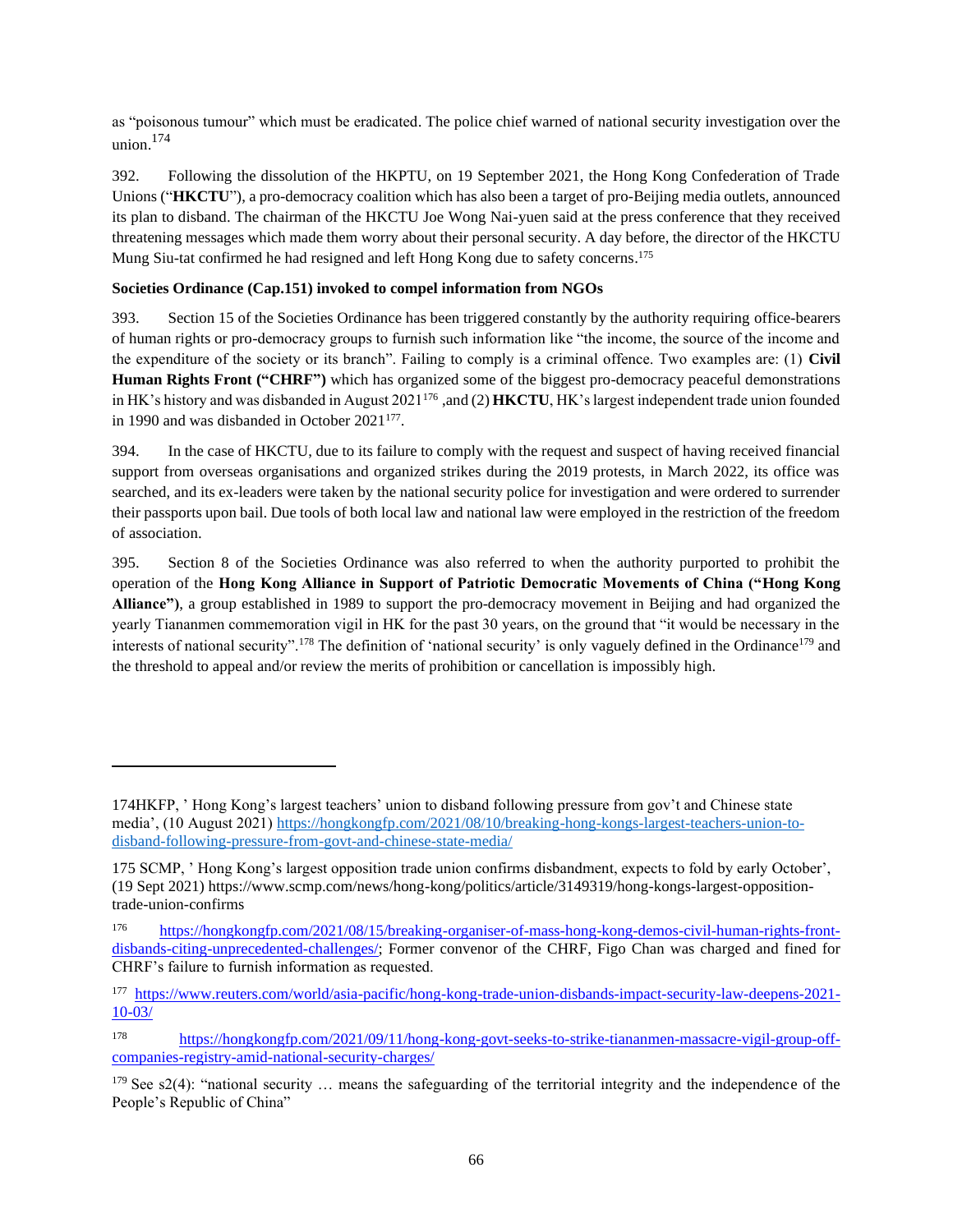#### **Arbitrary de-registration and striking off under companies laws and Trade Unions Ordinance**

#### **Companies (Winding Up and Miscellaneous Provisions) Ordinance (Cap.32)**

396. Hong Kong Alliance, which was registered as a company, was struck off by the HK government in October 2021.

397. On 25 August 2021, the police national security unit sought information of the Alliance pursuant to the National Security Law (NSL). <sup>180</sup> After having defied the request, key members of the Alliance were then arrested and charged on 8 September 2021 and one of them was jailed for 3 months on 11 May 2022.<sup>181</sup> On 10 September 2021, the Alliance and three of its leaders were then further charged with the offence of 'incitement to subversion' under the NSL accusing the Alliance of working as a 'foreign agent'.<sup>182</sup> On the same day, the Security Bureau notified the Alliance that it would seek the Chief Executive in Council to strike off the Alliance from the Companies Registry.<sup>183</sup> On 25 September 2021, the Alliance decided to disband after months of pressure from the authorities and the arrest of its leadership.<sup>184</sup> On 26 October 2021, the Alliance was officially struck off by the HK government with its assets frozen and property seized.<sup>185</sup> On 11 May 2022, the court ruled that the prosecution is not required to identify whom the Alliance is accused of working with.

#### **Trade Unions Ordinance (Cap.332) ("TUO")**

#### **Union investigated upon alleged using fund for political purpose, violating s.34 of the TUO**

398. Independent trade unions have played an active role and taken up a significant part in HK civil society. In the past two years, existing pro-democracy unions have been targeted by the authority including closely monitoring and investigating their finance and activities. Under s.34 of TUO, registered trade unions are prohibited from applying funds for any political purpose. The meaning of 'political' is not statutorily defined. The ambiguity of this crucial criteria becomes the tool to control dissident unions and undermine the freedom of association. In addition, a trade union's registration could be cancelled by the Registry of Trade Unions in accordance with  $s.10(1)(b)$ , if the registrar of the view that the trade union's funds have been expended for any unlawful purpose or inconsistent with the trade union's objects or rules.

399. One of the examples: Hospital Authority Employees Alliance ("**HAEA**"), a pro-democracy hospital workers union founded in late 2019. HAEA had once organised strike to urge the government for a full border closure with

<sup>180</sup> [https://hongkongfp.com/2021/08/25/hong-kong-national-security-police-demand-info-from-tiananmen-massacre](https://hongkongfp.com/2021/08/25/hong-kong-national-security-police-demand-info-from-tiananmen-massacre-vigil-organiser/)[vigil-organiser/](https://hongkongfp.com/2021/08/25/hong-kong-national-security-police-demand-info-from-tiananmen-massacre-vigil-organiser/)

<sup>181</sup> [https://hongkongfp.com/2021/09/08/4-members-of-hong-kong-group-behind-tiananmen-massacre-vigil-arrested](https://hongkongfp.com/2021/09/08/4-members-of-hong-kong-group-behind-tiananmen-massacre-vigil-arrested-a-day-after-vowing-to-defy-police-probe/)[a-day-after-vowing-to-defy-police-probe/;](https://hongkongfp.com/2021/09/08/4-members-of-hong-kong-group-behind-tiananmen-massacre-vigil-arrested-a-day-after-vowing-to-defy-police-probe/) the court denied bail two days later on 10 September 2021: [https://hongkongfp.com/2021/09/10/hong-kong-tiananmen-massacre-vigil-leaders-plead-not-guilty-to-refusing](https://hongkongfp.com/2021/09/10/hong-kong-tiananmen-massacre-vigil-leaders-plead-not-guilty-to-refusing-national-security-data-probe-bail-denied/)[national-security-data-probe-bail-denied/](https://hongkongfp.com/2021/09/10/hong-kong-tiananmen-massacre-vigil-leaders-plead-not-guilty-to-refusing-national-security-data-probe-bail-denied/) [; https://hongkongfp.com/2022/05/11/hong-kong-tiananmen-activist-jailed](https://hongkongfp.com/2022/05/11/hong-kong-tiananmen-activist-jailed-for-3-months-for-refusing-national-security-data-demand/)[for-3-months-for-refusing-national-security-data-demand/](https://hongkongfp.com/2022/05/11/hong-kong-tiananmen-activist-jailed-for-3-months-for-refusing-national-security-data-demand/)

<sup>182</sup> [https://hongkongfp.com/2021/09/10/hong-kong-tiananmen-massacre-vigil-group-leader-denied-bail-over](https://hongkongfp.com/2021/09/10/hong-kong-tiananmen-massacre-vigil-group-leader-denied-bail-over-inciting-subversion-national-security-charge/)[inciting-subversion-national-security-charge/](https://hongkongfp.com/2021/09/10/hong-kong-tiananmen-massacre-vigil-group-leader-denied-bail-over-inciting-subversion-national-security-charge/)

<sup>183</sup> [https://hongkongfp.com/2021/09/11/hong-kong-govt-seeks-to-strike-tiananmen-massacre-vigil-group-off](https://hongkongfp.com/2021/09/11/hong-kong-govt-seeks-to-strike-tiananmen-massacre-vigil-group-off-companies-registry-amid-national-security-charges/)[companies-registry-amid-national-security-charges/](https://hongkongfp.com/2021/09/11/hong-kong-govt-seeks-to-strike-tiananmen-massacre-vigil-group-off-companies-registry-amid-national-security-charges/)

<sup>184</sup> [https://hongkongfp.com/2021/09/25/breaking-hong-kong-tiananmen-massacre-vigil-group-disbands-following](https://hongkongfp.com/2021/09/25/breaking-hong-kong-tiananmen-massacre-vigil-group-disbands-following-pressure-from-authorities/)[pressure-from-authorities/](https://hongkongfp.com/2021/09/25/breaking-hong-kong-tiananmen-massacre-vigil-group-disbands-following-pressure-from-authorities/)

<sup>185</sup> <https://www.info.gov.hk/gia/general/202110/26/P2021102600601.htm>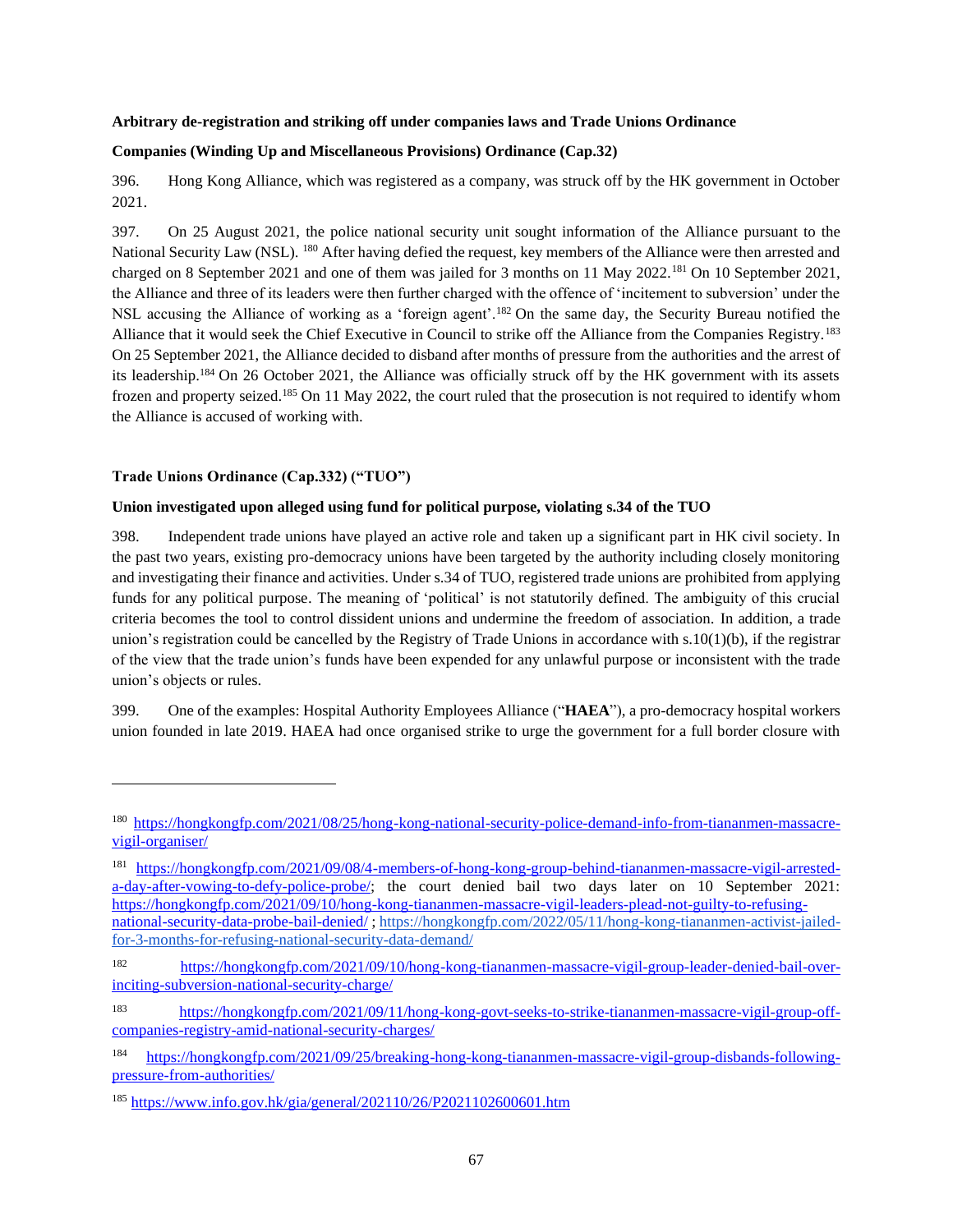mainland China following the first outbreak of the COVID-19 in February 2020.<sup>186</sup> A year later, its chairwoman Winnie Yu was arrested for having participated in the 2020 HK pro-democracy primary election for the Legislative Council election and was later charged for the offence of subversion under the NSL.<sup>187</sup>

400. In early September 2021, pursuant to s.34 of TUO the Registry of Trade Unions demanded HAEA to submit information on 8 events it held, suspecting that the union has used its funds for political purposes and thus violated the law. Those events under investigation include the strike held in January 2020, Winnie Yu's participation in the primaries, the union's social media posts on Covid-19 vaccines, a film screening etc.<sup>188</sup>

## **Union disbanded upon alleged publication of seditious children's picture books, violating s.10 of the TUO**

401. Another trade union which was disbanded by the authority is The General Union of Hong Kong Speech Therapist. In July 2021, leaders of the union were charged and remanded in custody for committing the offence of "conspiring to publish seditious publications" under section 10 of the Crimes Ordinance. <sup>189</sup> The publications in question were three children's picture books based on the 2019 protests and the hospital workers' strike.<sup>190</sup> A month later, the authority decided to cancel the union's registration on the ground that the union is being used for purposes inconsistent with its objects or rules in breach of the ordinance.<sup>191</sup> In October 2021, the union's registration was formally revoked.<sup>192</sup> The chilling effect of all these incidents is more than just the disbandment of the union or organisation but a combination of the use of the NSL and domestic laws in the allegation and/or prosecution of their leaders resulting in their loss of personal liberty.

## **Disappearance of student societies amidst the dismantling of the civil society**

402. Between May 2021 and May 2022, several university student unions in Hong Kong disbanded. Among them are the Hong Kong University Students' Union ("**HKUSU**") and the Chinese University of Hong Kong Student Union ("**CUSU**"), student unions at two of HK's oldest and most prestigious universities. HKUSU was disbanded in August 2021 and CUSU in October 2021. Six publicly funded universities ceased collecting membership fees for their student unions, severing the official link between the university administrations and student unions.

403. Chilling effects of the threats of the wide-catching and ambiguous NSL have seen over 50 Hong Kong civil society groups and unions disappeared within a short period of time with the white terror still lingers around.<sup>193</sup>

<sup>186</sup> [https://hongkongfp.com/2020/02/02/no-choice-hong-kong-medical-workers-agree-strike-mainland-border](https://hongkongfp.com/2020/02/02/no-choice-hong-kong-medical-workers-agree-strike-mainland-border-closures/)[closures/](https://hongkongfp.com/2020/02/02/no-choice-hong-kong-medical-workers-agree-strike-mainland-border-closures/)

<sup>187</sup> [https://www.thestandard.com.hk/section-news/section/11/228024/Tears,-fatigue-and-no-bathing-gripes-as-bail](https://www.thestandard.com.hk/section-news/section/11/228024/Tears,-fatigue-and-no-bathing-gripes-as-bail-marathon-halted)[marathon-halted](https://www.thestandard.com.hk/section-news/section/11/228024/Tears,-fatigue-and-no-bathing-gripes-as-bail-marathon-halted)

<sup>188</sup> <https://hongkongfp.com/2021/09/17/hong-kong-hospital-authority-union-denies-govt-allegation-it-broke-law/>

<sup>189</sup> [https://hongkongfp.com/2021/07/22/hong-kong-national-security-police-explain-why-childrens-picture-books](https://hongkongfp.com/2021/07/22/hong-kong-national-security-police-explain-why-childrens-picture-books-about-sheep-are-seditious/)[about-sheep-are-seditious/](https://hongkongfp.com/2021/07/22/hong-kong-national-security-police-explain-why-childrens-picture-books-about-sheep-are-seditious/)

<sup>190</sup> [https://hongkongfp.com/2021/07/23/hong-kong-women-who-published-seditious-childrens-books-about-sheep](https://hongkongfp.com/2021/07/23/hong-kong-women-who-published-seditious-childrens-books-about-sheep-remanded-in-custody/)[remanded-in-custody/](https://hongkongfp.com/2021/07/23/hong-kong-women-who-published-seditious-childrens-books-about-sheep-remanded-in-custody/)

<sup>191</sup> [https://www.thestandard.com.hk/breaking-news/section/4/179110/Govt-to-revoke-registration-of-speech](https://www.thestandard.com.hk/breaking-news/section/4/179110/Govt-to-revoke-registration-of-speech-therapists)[therapists'-union](https://www.thestandard.com.hk/breaking-news/section/4/179110/Govt-to-revoke-registration-of-speech-therapists)

<sup>192</sup> [https://newsrnd.com/news/2021-10-22-the-government-gazetted-the-registration-of-the-hong-kong-speech](https://newsrnd.com/news/2021-10-22-the-government-gazetted-the-registration-of-the-hong-kong-speech-therapists-general-union.SkyuDZxUK.html)[therapists-general-union.SkyuDZxUK.html](https://newsrnd.com/news/2021-10-22-the-government-gazetted-the-registration-of-the-hong-kong-speech-therapists-general-union.SkyuDZxUK.html)

<sup>193</sup> <https://www.universityworldnews.com/post.php?story=20211007140203859>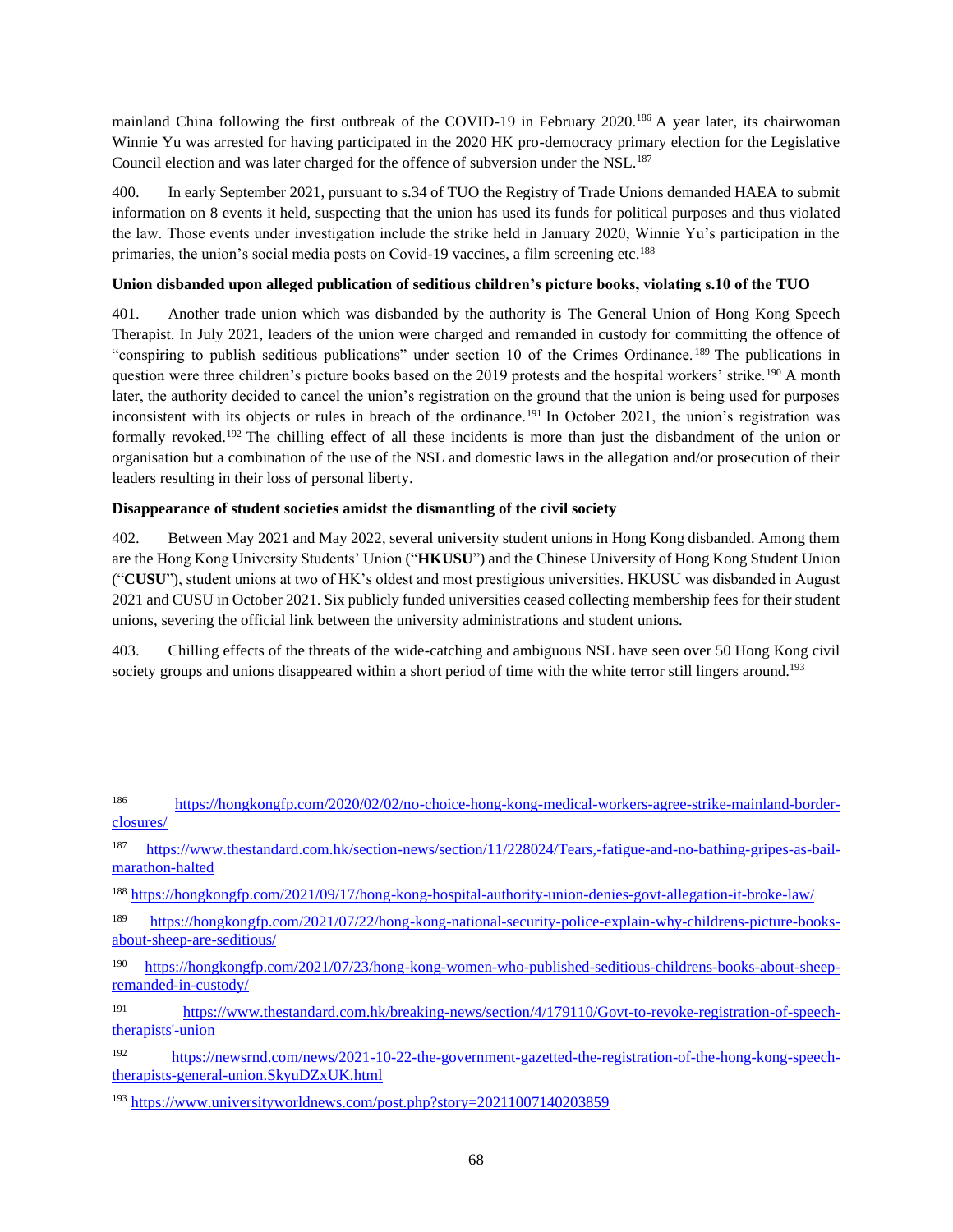#### **Amendment to the Charity Guidelines**

404. In September 2021, the Hong Kong Government amended its tax guide for charitable institutions and trusts that charity has a duty to safeguard national security.<sup>194</sup> Further, any group that "takes part, supports or promotes activities that are detrimental to national security'<sup>195</sup> will not be recognised as a charitable organisation, thus losing its tax exemption status.<sup>196</sup>

405. The move has been described as targeting opposition-leaning social welfare and community groups. Church groups which are active in social justice issues and democracy movement could be severely impacted, such as the Hong Kong Catholic Diocese, their Justice & Peace Commission has been active in Hong Kong civil society.

406. This is in addition to the established rule that the advancement of human rights is not a charitable purpose (based on the common law definition), therefore it is restrictive for human rights groups to obtain a charitable status. The Law Reform Commission recommended to rectify it by introducing a statutory definition,  $197$  but the recommendation has been ignored by the government. Although some civil society organisations also managed to obtain a charitable purpose, they reportedly face increased scrutiny of their work with possible result of stripping them of the charitable status and seizing of the fund.

### **Access to Resources for Civil Society**

407. The civil society has relied on crowdfunding to fund their operations. For example, the 612 Humanitarian Relief Fund ("**the 612 Fund**"), which has raised funds through online crowdfunding, has provided humanitarian grants of more than HK\$243 million (US\$31.2 million) to protesters facing criminal prosecution or financial hardship as a result of the 2019 unrest.<sup>198</sup>

408. Since 2020, the authorities have cracked down on several crowdfunding initiatives in relation to the 2019 unrest. Radio host Edmond Wan Yiu-sing was arrested in February 2021 on charge of "seditious intent", after calling for donations to support Hong Kong protesters who travelled to seek refuge and study in Taiwan.<sup>199</sup> In March 2020, the police also froze the assets of Spark Alliance, a non-profit group that raised money to provide financial aid to Hong Kong protesters, accusing the group of money laundering.<sup>200</sup> In May 2022, the police arrested four trustees of the 612 Fund, accusing them of 'collusion with foreign forces' under the national security law.<sup>201</sup>

409. The government has sought to further curtail the ability of civil society to access resources through online crowdfunding by proposing to regulate crowdfunding in general, citing the need to prevent funds raised to be used for

<sup>194</sup> [https://www.ird.gov.hk/eng/pdf/tax\\_guide\\_for\\_charities.pdf,](https://www.ird.gov.hk/eng/pdf/tax_guide_for_charities.pdf) para 12-15

<sup>195</sup> <https://malaysia.news.yahoo.com/groups-endanger-national-security-lose-073027548.html>

<sup>196</sup> [https://www.ird.gov.hk/eng/pdf/tax\\_guide\\_for\\_charities.pdf,](https://www.ird.gov.hk/eng/pdf/tax_guide_for_charities.pdf) para 64

<sup>&</sup>lt;sup>197</sup> The Law Reform Commission of Hong Kong "Report on Charities" December 2013, available at [www.hkreform.gov.hk/en/publications/rcharities.htm](http://www.hkreform.gov.hk/en/publications/rcharities.htm)

<sup>198</sup> [https://www.scmp.com/news/hong-kong/politics/article/3145442/fund-paid-hong-kong-protesters-legal-fees](https://www.scmp.com/news/hong-kong/politics/article/3145442/fund-paid-hong-kong-protesters-legal-fees-close-after)[close-after.](https://www.scmp.com/news/hong-kong/politics/article/3145442/fund-paid-hong-kong-protesters-legal-fees-close-after) Although it's closure was forced by disbandment of another opposition group, which provided a bank account for donations.

<sup>199</sup> <https://hongkongfp.com/2021/02/07/second-hong-kong-radio-host-arrested-under-colonial-era-sedition-law/>

<sup>200</sup> [https://hongkongfp.com/2019/12/19/hong-kong-police-arrest-4-for-money-laundering-and-freeze-hk70m-used](https://hongkongfp.com/2019/12/19/hong-kong-police-arrest-4-for-money-laundering-and-freeze-hk70m-used-to-support-pro-democracy-protesters/)[to-support-pro-democracy-protesters/](https://hongkongfp.com/2019/12/19/hong-kong-police-arrest-4-for-money-laundering-and-freeze-hk70m-used-to-support-pro-democracy-protesters/)

<sup>201</sup> [https://www.amnesty.org/en/latest/news/2022/05/hong-kong-arrests-of-activists-including-90-year-old-cardinal](https://www.amnesty.org/en/latest/news/2022/05/hong-kong-arrests-of-activists-including-90-year-old-cardinal-a-shocking-escalation-of-repression/)[a-shocking-escalation-of-repression/](https://www.amnesty.org/en/latest/news/2022/05/hong-kong-arrests-of-activists-including-90-year-old-cardinal-a-shocking-escalation-of-repression/)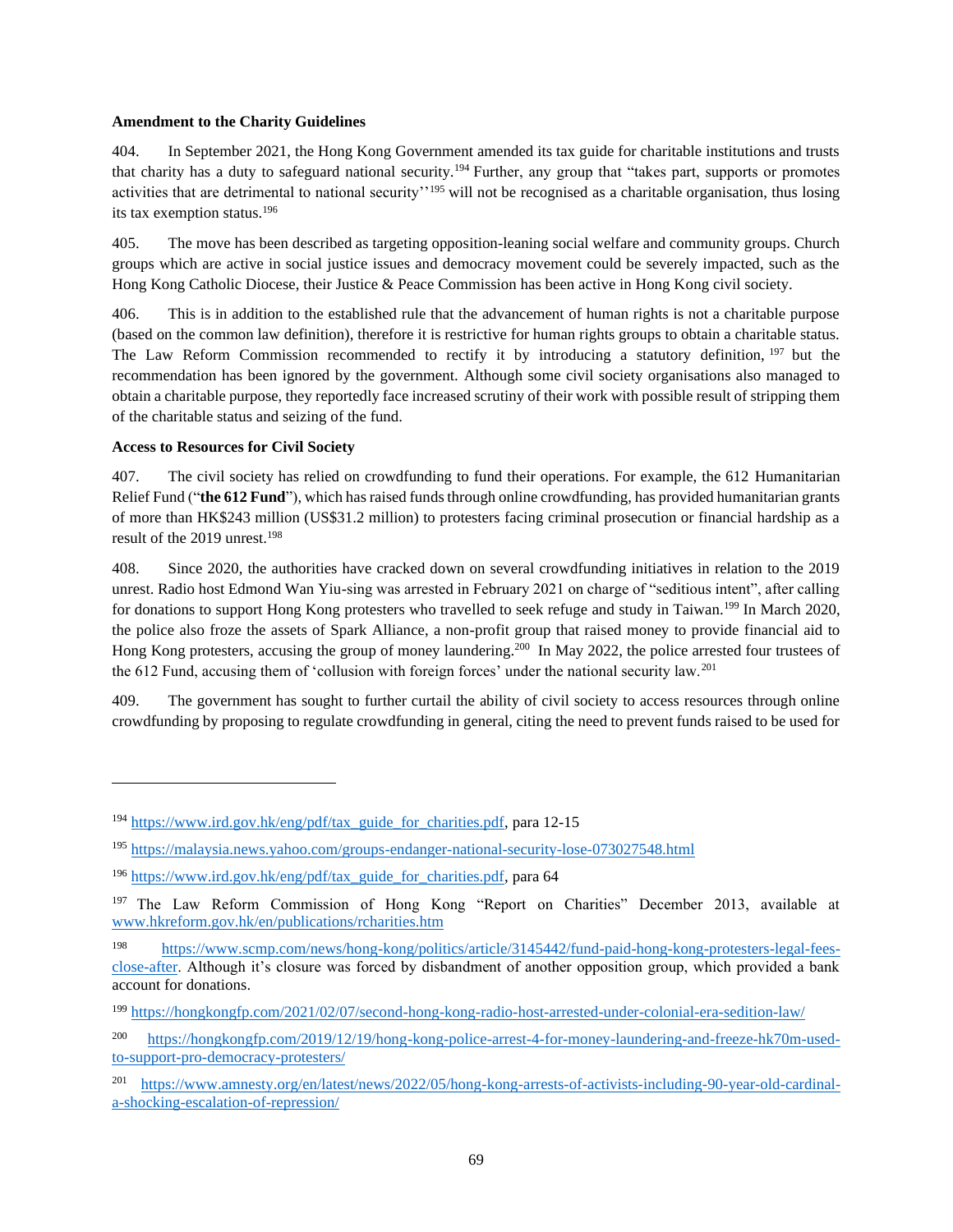"unlawful acts such as planning activities that endanger national security".<sup>202</sup> This will affect the ability of civil society to access resources and potentially impose a mechanism which discriminates against groups based on political opinion. The lack of independent oversight on the regulator is also a key issue identified.

410. Another effect of the National Security Law is to sanction and stigmatise foreign funding. Article 29 makes receiving foreign funding a component of the Collusion with a Foreign Country charge, which carries a maximum sentence of life imprisonment. The element of foreign funding is also key in Article 30, which elevates a secession or subversion charge to a more severe penalty. On 11 May 2022, five trustees of the defunct 612 Humanitarian Relief Fund were arrested for this NSL offence under Article 29.

## **Recommendations:**

411. Revise the relevant provisions of the Trade Union Ordinance, the Societies Ordinance, and the National Security Law so that any decision to revoke the registration of a civil society group could be made through an open and fair procedure.

412. Ensure that the implementation of the Trade Union Ordinance, the Societies Ordinance, the National Security Law and other laws related to regulating civil society groups should be compatible with the ICCPR.

413. Reiterate past recommendations related to Societies Ordinance and extend them to all laws and regulations governing the registration of associations, such as the Companies Ordinance and Trade Unions Ordinance.

## **Item 27**

## **Participation in public affairs**

(arts. 2, 3, 25, 26 and 27; Gov Reply 158-163)

414. There are major regressions in relation to the right to participate in public affairs in the past two years. The Government's reply to the List of Issues does not cover the latest developments, and has omitted .

415. After the Government postponed the Legislative Council ("**LegCo**") Election by a year in July 2020, Standing Committee of the National People's Congress introduced new criteria for the disqualification of Hong Kong's legislators. Four pan-democratic legislators were disqualified immediately, and other pan-democratic legislators resigned en-masse. 41 of the remaining 43 of the LegCo's 70 seats were occupied by pro-Establishment members.

## **Regressive Constitutional Changes Imposed by** National People's Congress ("**NPC**")

416. In the interim, NPC passed a decision to amend the Basic Law Annexes I and II on the election methods of the Legislative Council and the Chief Executive of Hong Kong to make the elections so-called "patriots-only", contrary to the constitutional promise to introduce universal suffrage, and to consult Hong Kong people for any constitutional reform. The amendments effectively bar candidates not approved by Beijing from participating in the elections.

417. A Candidate Eligibility Review Committee is established pursuant to the amendments to take over the role of Returning Officers in vetting candidates on political grounds. The members of the committee are appointed by the

<sup>202</sup> <https://www.fstb.gov.hk/en/blog/blog140422.htm>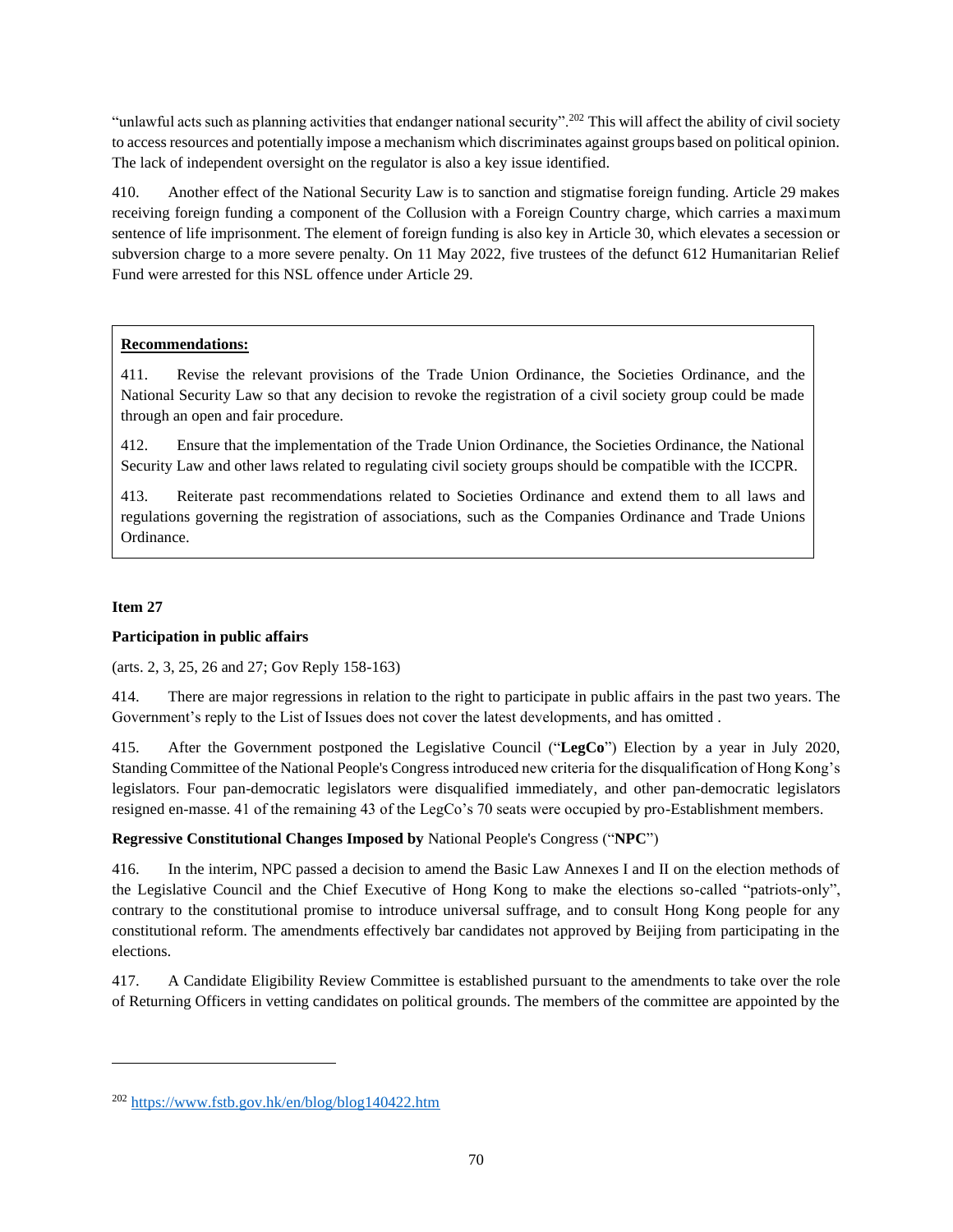Chief Executive; it evaluates the suitability of the candidates for the Election Committee, Chief Executive and Legislative Council. The committee's decisions cannot be challenged in the courts.

418. Hong Kong people did not participate in the decision making of the constitutional reform. It was imposed by the NPC by way of a decision. Hong Kong people was not consulted. Protests were not possible because of COVID-19 ban on group gatherings; expression of opinion was also deterred by the execution of the National Security Law.

## **Law-making by an undemocratic legislature**

419. The Government plans to introduce further national security legislations, regulations on "fake news", "digital security", crowdfunding in the second half of 2022. These legislative proposals will have severe impact on rights protected by ICCPR. The LegCo returned by the new election methods is not representative; there is no faith that it will scrutinize the bills from the perspective of public interests and human rights protections.

420. There is also not an enabling environment for free public consultations.

## **Criminalising calls for boycotts or casting invalid ballots in elections**

421. As the LegCo elections is against democratic values, there were voices calling for boycott of the elections. However, such opinion expression is criminalised by a new provision in the electoral law<sup>203</sup> - inciting others not to vote or to cast blank ballots. Violators are subject to up to three years' imprisonment and a fine. So far 10 people were arrested for this offence, 3 were prosecuted and convicted. 7 more are wanted for arrest.

## **Disqualification of elected representatives and election candidates based on pre-National Security Law conducts**

422. On 30 July 2020, one day before the nomination period of the Legislative Council general elections<sup>204</sup> ended, 12 opposition candidates were disqualified from the election by returning officers who cited the NSL (implemented 1 month then), and previous pan-democrat calls for foreign governments to sanction Beijing and Hong Kong as key reasons. The returning officers applied the lens of the NSL to conducts and expressions prior to the enactment of the national security law.

423. Among the disqualified election candidates were four incumbent Legislative Council members: Alvin Yeung, Kwok Ka-ki, Dennis Kwok and Kenneth Leung.

424. In November 2020, the NPCSC made a decision resulting in the removal of the four incumbent LegCo members. The decision was framed as an interpretation of Article 104 of the Basic Law, but also relied on the NSL. The decision to remove the four LegCo members made no distinction of conducts before or after the imposition of the NSL, practically applying the NSL retrospectively.

# **Government demands paybacks from disqualified elected representatives, akin to punishment by bankrupting fine**

425. Four incumbent LegCo members were removed from office in November 2020 following the NPCSC's decision<sup>205</sup>; a number of District Council members were also disqualified pursuant to oath-taking requirements. The four unseated LegCo members were required by the LegCo to repay remunerations and office expenses paid by LegCo

<sup>&</sup>lt;sup>203</sup> Section 27A of Elections (Corrupt and Illegal Conduct) Ordinance (Cap. 554), enforced by the Independent Commission Against Corruption (ICAC)[, https://www.elegislation.gov.hk/hk/cap554](https://www.elegislation.gov.hk/hk/cap554)

 $204$  The Legislative Council elections 2020 was later postponed for one year.

<sup>&</sup>lt;sup>205</sup> NPCSC Clarifies "Allegiance" Requirements for Hong Kong Legislators, Disqualifies Pro-Democracy Legislators, https://npcobserver.com/2020/11/11/npcsc-clarifies-allegiance-requirements-for-hong-kong-legislatorsdisqualifies-pro-democracy-legislators/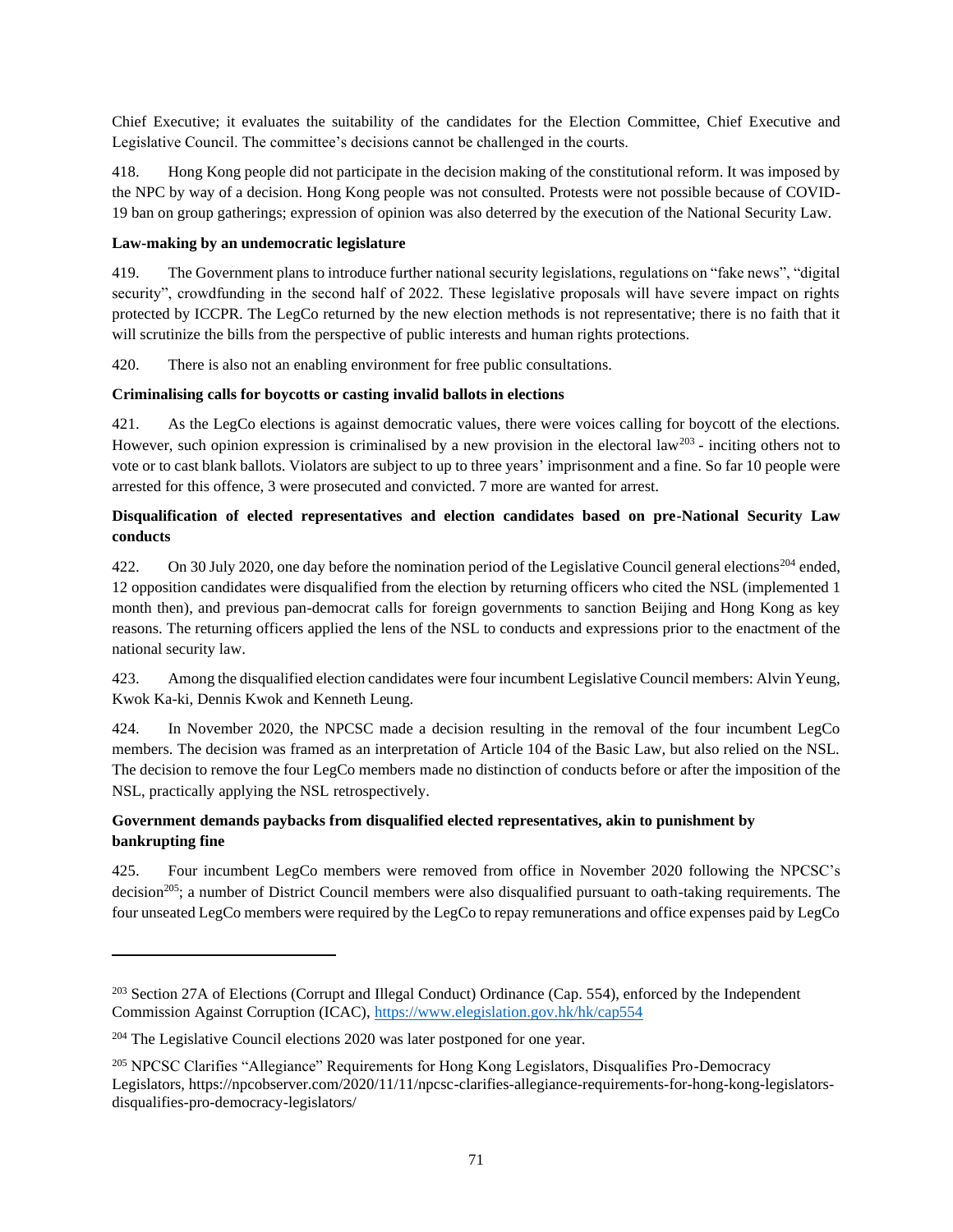for the 3 months of the extended period of the term, totalling HKD4.7 million (approximately USD600 thousands). Following that, District Councillors who are disqualified are also rumoured to have to pay back over HKD1 million in salaries and expenses; though such funds would not be recouped from those who had already resigned. This led to a further wave of resignations.

426. It also deters Hong Kong people from running for elected offices, because of the possibility of being disqualified arbitrarily and de facto pecuniary penalty.

## **Representation deprived**

427. In total, by September 2021, at least 49 District Councillors were disqualified for invalid oaths, and 260 resigned. These are elected District Councillors of the pro-democracy camp. The Hong Kong SAR Government said it would not hold by-elections before June 2022, meaning that more than half of the seats in District Council remain vacant.

## **Recommendations:**

428. Declare the constitutional reform to be incompatible with State's obligation under the ICCPR.

429. Reiterate previous concluding observations and follow-up letters sent to the State party.

430. Reiterate that a State is obligated to improve rights protection under the ICCPR and must not regress.

431. Express serious concern about the offence of inciting others not to vote or to cast blank ballots, regarding its compatibility with ICCPR, especially its effect to freedom of expression

432. Ask the State to repeal the provision in the new election law, including criminalization of advocating for invalid vote, the establishment of the Candidate Eligibility Review Committee, the nomination methods for LegCo, Election Committee, and Chief Executive elections; etc.

433. Ask the State to ensure meaningful public consultation on legislations and policies that have significant impact on the enjoyment of rights, such as the national security legislation pursuant to Basic Law Article 23, regulations on "fake news", and further constitutional reforms.

434. Express grave concern on the practice of demanding paybacks from disqualified elected representatives for its chilling effect on free expression and participation in public office.

435. Restitute disqualified elected representatives and those who resigned pre-emptively to avoid the de facto pecuniary penalty.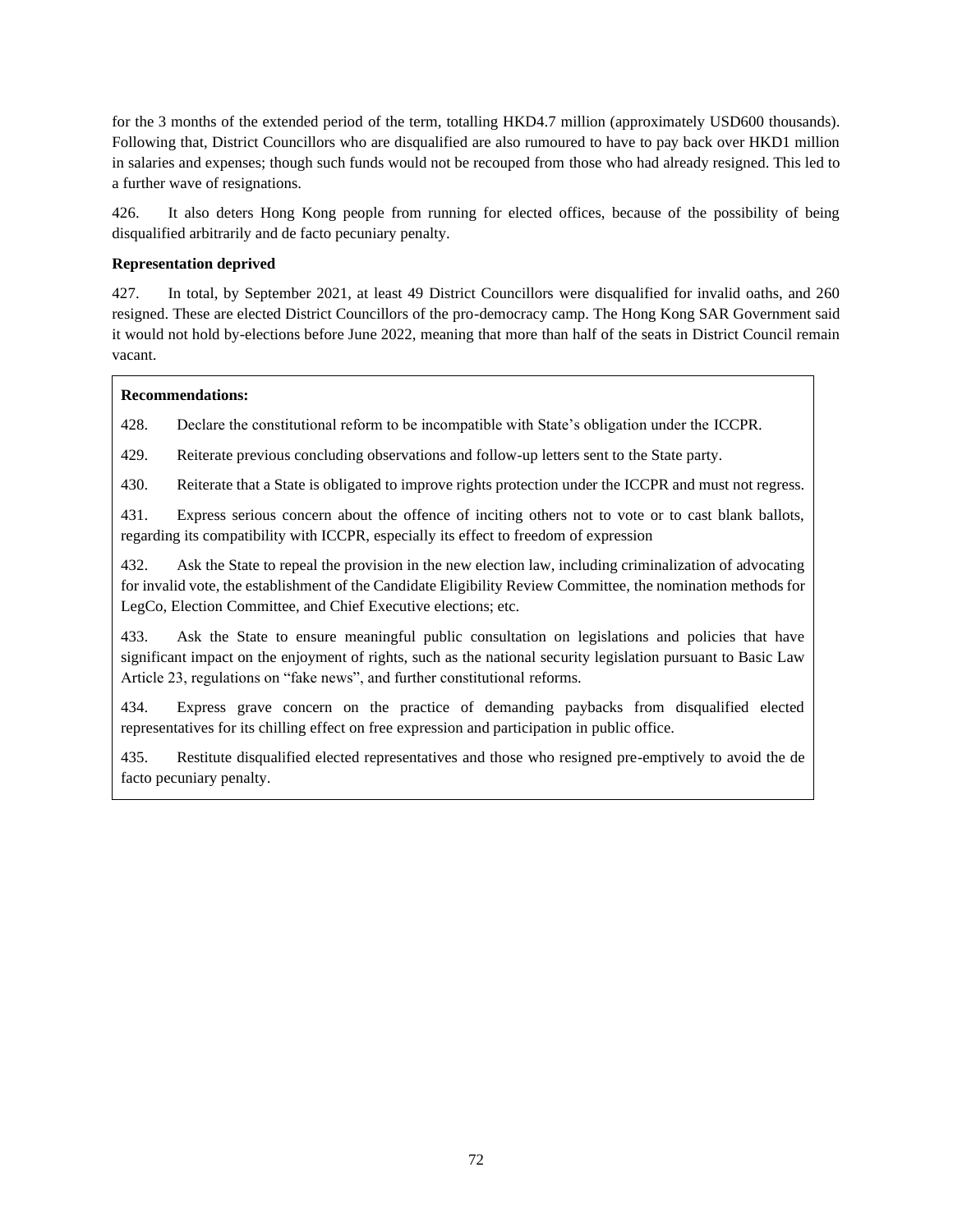# **Part III: Issues of Importance**

**Item 8**

## **Discrimination against same-sex couples and non-recognition of same-sex partnership or marriage**

(ICCPR Art.2(1), 23 and 26) (Gov Reply para 54)

436. Same-sex couples are not recognized under the Marriage Ordinance in Hong Kong. Same-sex couple bounded by legal union overseas will not be granted partnership rights in Hong Kong. According to a legal research report<sup>206</sup>, there are 21 areas of differential treatment between opposite-sex marriages and same-sex couples.

437. From mid-2020 to mid-2022, in addition to the two landmark cases  $2018^{207}$  and  $2019^{208}$ , there are 3 more judicial review cases ruled in favour of the partnership rights of same-sex couples:

438. In March 2020, the High Court ruled that a Housing Authority policy that prevents same-sex couples who married abroad from applying for public housing is unconstitutional and unlawful.

439. In September 2020, the High Court ruled in favour of Mr. Edgar Ng's judicial review application, that the exclusion of same-sex spouses from inheritance rights was "unlawful discrimination". Mr. Ng passed away in December 2020. The HK government filed for appeal and Mr. Ng's spouse is now left in the situation that he had fought to eliminate.

440. In June 2021, Henry Li and his deceased partner Edgar Ng won another case. The High court ruled that subsidised housing policies, which do not acknowledge same-sex partners as a tenant's family member, "constitute unlawful discrimination on the ground of sexual orientation." That means married same-sex partners will be allowed to own subsidised housing together.

## 441. **Hong Kong government has used all their effort to delay granting equal right to same-sex couples and filed for appeal in all the above 3 cases and made use of appeal procedure to deliberately exclude housing benefit in their recent memo to civil servants<sup>209</sup> about same-sex couple benefits.**

442. However, the government is capable to address discrimination faced by same-sex couples in a more positive way as in the following case:

443. Gay widower Henry Li filed for a judicial review against the government after officials barred him from identifying the remains of his late husband Edgar Ng. In October 2021, Mr. Li has dropped the case after the HK

<sup>206</sup> Research report[: The Recognition and Treatment of Relationships under Hong Kong law.](https://www.eoc.org.hk/en/policy-advocacy-and-research/research-reports/2019-2)

Areas of differential treatment between opposite-sex marriages and same-sex couples are to be found in all aspects of daily life, including: anti-discrimination, immigration, crime, bankruptcy, inheritance, employment, housing, medical, public welfare, public health, public service and compensation.

<sup>207</sup> *[QT v Director of Immigration](https://legalref.judiciary.hk/lrs/common/search/search_result_detail_frame.jsp?DIS=116049&QS=%2B&TP=JU&ILAN=en)*

In July 2018, the Court of Final Appeal ruled that same-sex civil partner registered overseas of an eligible sponsor should be entitled for a dependant visa.

<sup>208</sup> *[Leung Chun Kwong v Civil Service & Inland Revenue](https://legalref.judiciary.hk/lrs/common/search/search_result_detail_frame.jsp?DIS=122337&QS=%2B&TP=JU&ILAN=en)*

In June 2019, the Court of Final Appeal determined that same-sex spouse of a civil servant registered overseas should be entitled to medical and dental benefits, and all same-sex couple registered overseas should be entitled to joint assessment for taxation.

<sup>&</sup>lt;sup>209</sup> Points to Note for Civil Servants/Pensioners on Reporting Homosexual Marriage Solemnised outside Hong Kong, by Civil Service Bureau, HKSAR Government in September 2020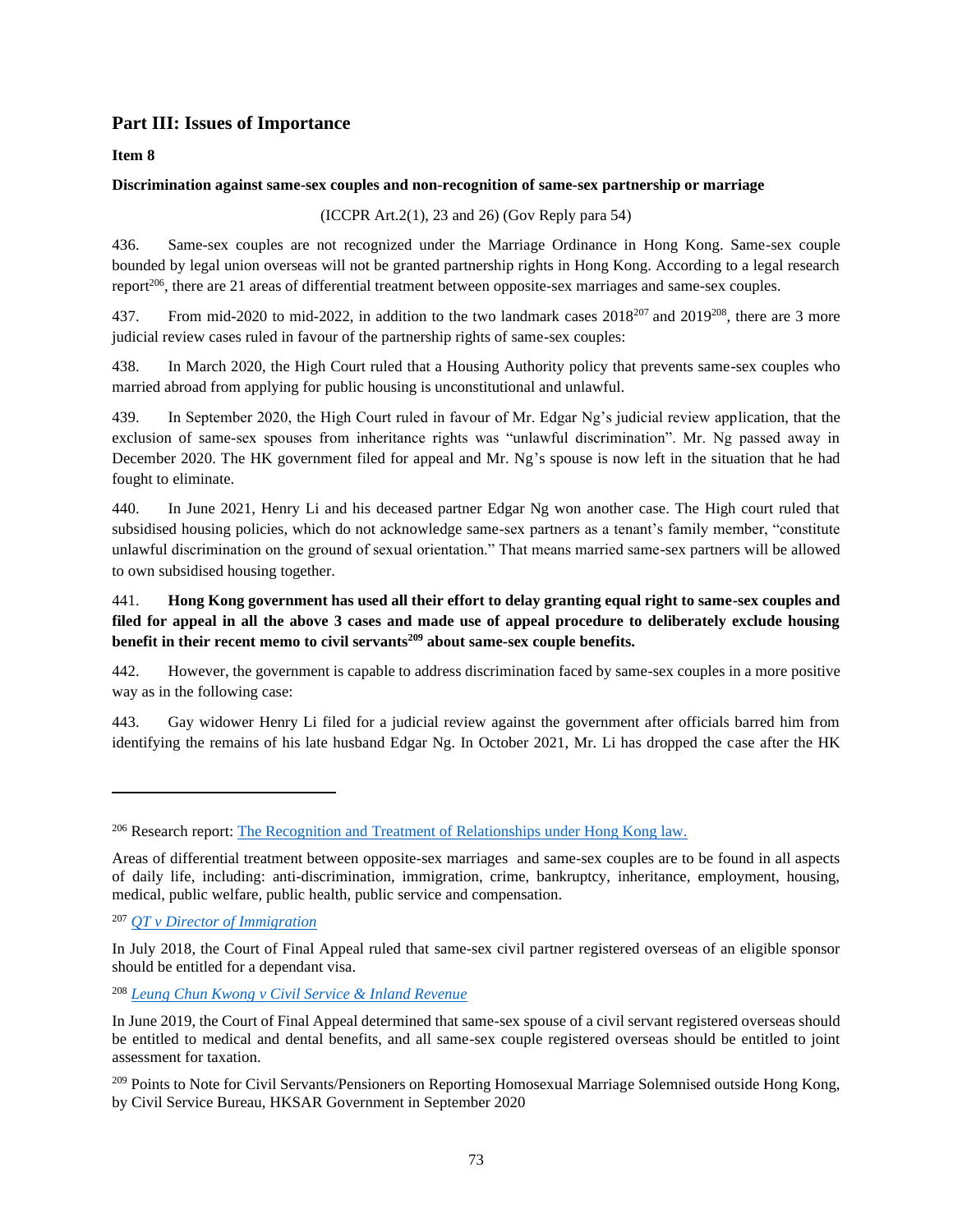government confirmed that people in this situation will be treated equally when making after-death arrangements for their deceased partners, regardless of sexual orientation.

444. Filing judicial review cases can be a tool for same-sex couple in Hong Kong to reclaim their partnership rights. However, as demonstrated by the sad story of Mr. Henry Li and his late husband Mr. Edgar Ng, the journey is long and bitter.

## **Recommendation**

445. HKSAR government should take active measure to end the discrimination against same-sex couples and affirm same-sex partnership rights in areas that is either challenged or not yet challenged by judicial review cases.

## **Gender Recognition of Transgender Persons Art. 2(1), 7, 17 and 26**

(Gov Reply para 55)

446. The government delayed the progress to the legislation of gender recognition of transgender persons for more than 7 years. In 2014 Hong Kong established an Inter-departmental Working Group on Gender Recognition to conduct consultation and provide suggestion to government for the gender recognition law. After 7 years, still there is no consultation report announced. In addition, no more progress and no more news has been released after 2017.

447. For transgender persons who seek for change of gender markers on official documents, they have to rely on the fragmentary administrative regulations<sup>210</sup> that has been used for more than twenty years ago. Their situation remains very unacceptable as there was no progress with regard to both the legislation and the sex reassignment surgery requirement for gender recognition.

448. There is no clear legal definition and recognition of transgender persons, thus undermined the legal rights for transgender persons<sup>211</sup>.

## **Recommendation**

449. HKSAR government should resume the work of Working Group on Gender Recognition and to finish the gender recognition legislation in two years time.

<sup>210</sup> Currently, the process for transgender people in Hong Kong to change their legal gender is governed by [administrative regulations](https://www.immd.gov.hk/eng/faq/faq_hkic.html) of the Immigration Department of the Security Bureau.

<sup>&</sup>lt;sup>211</sup> For example, if a post-surgery trans woman is raped by a man, it is unclear if the perpetrator would be charged by rape offence as the local Crimes Ordinance defines the crime as "A man who rapes a woman shall be guilty of an offence and shall be liable on conviction on indictment to imprisonment for life."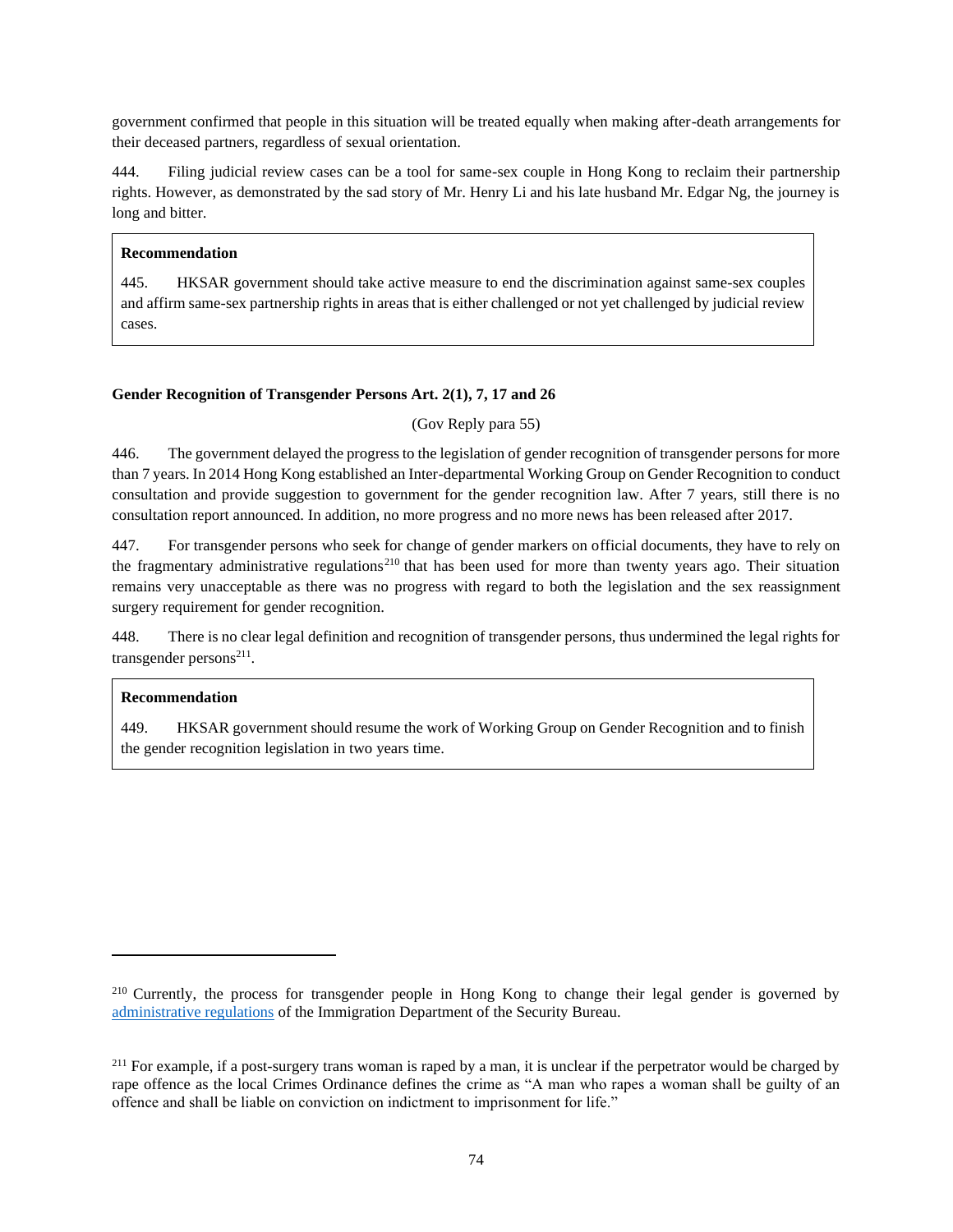#### **Hate Speech, Harassment, Discrimination and Violence against LGBT persons**

(Art. 2, 3, 19, 26, Gov Reply para 56)

450. There is no law in Hong Kong that protects lesbian, gay, bisexual, transgender and intersex people from hate speech, harassment and discrimination based on sexual orientation, gender identity, gender expression and sex characteristics.

451. Homophobic and transphobic hate speech and harassment is prevalent both on the Internet and in person.

452. In June 2021, Junius Ho who is a legislator, gave speech in the Legislative council calling LGBT+ people "disgraceful" and money earned by LGBT+ event Gay Games is "dirty money."<sup>212</sup>

453. In July 2021, Junius Ho commented a hit local TV series *Ossan's Love* for featuring same-sex romance as "sugar-coated marijuana,", and claimed that promoting homosexuality is against national security law.<sup>213</sup>

454. A local opinion leader with about 70 thousand followers published a video in Cantonese to call for hatred against masculine lesbians in January 2021. The video went rival and was viewed by 46 thousand in a day.

455. Homophobic and transphobic web-based violence attacking LGBT+ people became very common on social media, especially on comments related to LGBT+ people speaking on public spheres and fighting for their rights.

456. Despite the fact that the situation is worsening, the HKSAR Government did nothing to stop it. Ricky Chu, the chairperson of the Equal Opportunities Commission ("**EOC**") claimed to tackle discrimination against LGBT+ people by the end of 2019. In 2021, he explicitly said that as there was no legislation in Hong Kong to prevent discrimination against sexual orientation, it is hard to prove whether Legislator Junius Ho's speech was discriminatory on a legal basis.<sup>214</sup> Chu said that the EOC had begun putting together a proposal for the legislation to protect LGBT+ people from discrimination and hopes to discuss the proposal with stakeholders by the end of 2021<sup>215</sup> . However, the promise failed, and no progress is made until now despite that the law is widely support by local people according to  $research<sup>216</sup>$ .

## **Recommendation**

457. HKSAR government should introduce anti-discrimination law immediately that prohibits discrimination, hate speech and harassment on the basis of sexual orientation, gender identity, gender expression and sex characteristics.

https://www.eoc.org.hk/EOC/Upload/UserFiles/File/enews/news259e.htm

<sup>&</sup>lt;sup>212</sup> Hong Kong Free Press, Pro-Beijing lawmaker claims hit Hong Kong TV show featuring same-sex romance violates China's national security law, https://hongkongfp.com/2021/07/19/pro-beijing-lawmaker-claims-hit-hong-kong-tvshow-featuring-same-sex-romance-violates-chinas-national-security-law/

<sup>213</sup> Ibid

<sup>&</sup>lt;sup>214</sup> The Standard, Rights chief throws support behind staging of Gay Games, https://www.thestandard.com.hk/sectionnews/section/11/231135/Rights-chief-throws-support-behind-staging-of-Gay-Games

<sup>215</sup> Equal Opportunities Commission, News from the EOC, Issue 259, 18 June 2021,

<sup>&</sup>lt;sup>216</sup> In 2018, the Centre for Comparative and Public Law, University of Hong Kong published a report named "Support" in Hong Kong for Same-sex Couples' Rights Grew Over Four Years (2013-2017)" . The result showed that 69% of the public favoured the anti-discrimination legislation that protects people from being discriminated because of sexual orientation.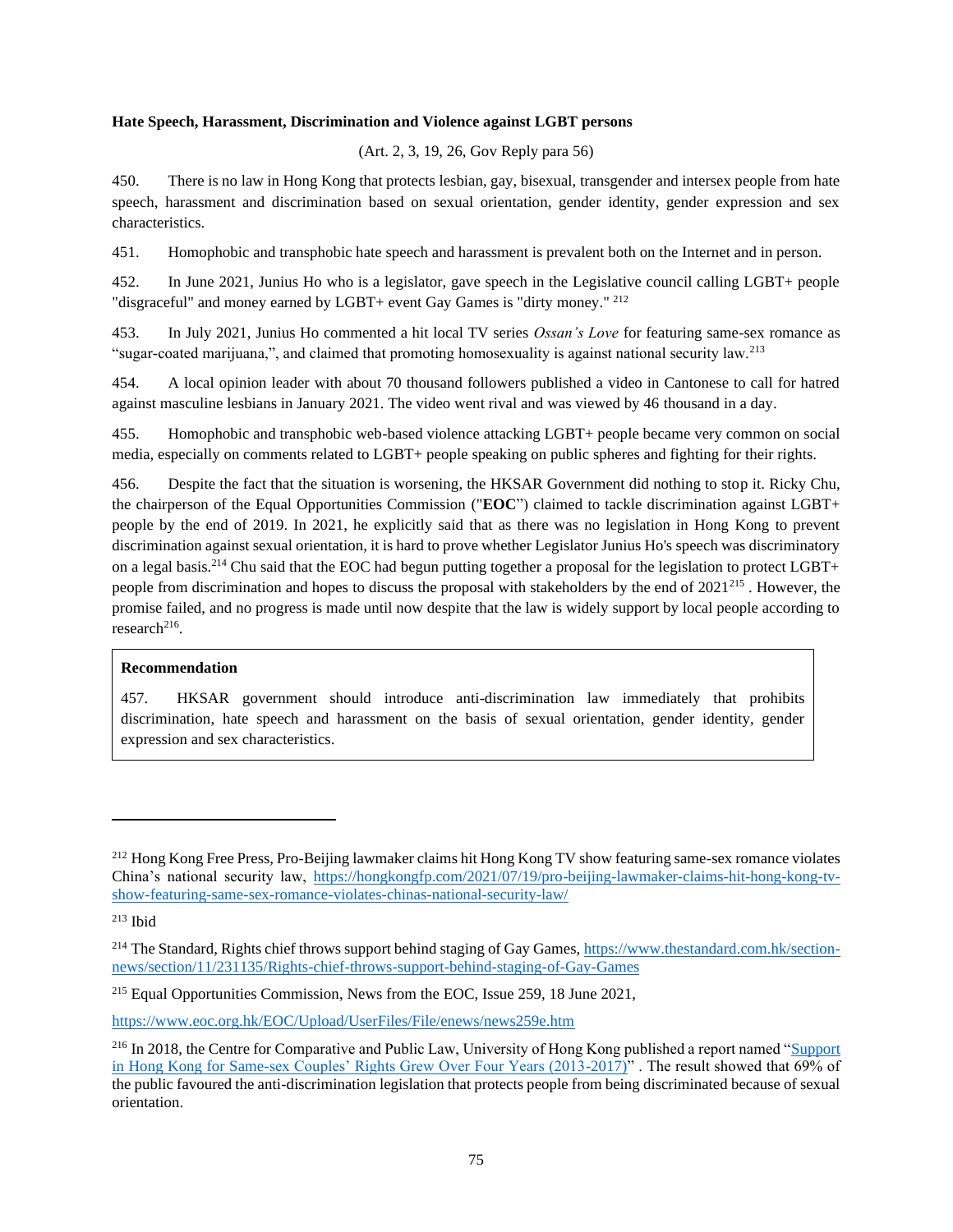458. HKSAR government should facilitate demonstration and ensure that the right to hold LGBT event is protected, and the pandemic regulation put on those events should be proportional.

#### **Transgender persons rights in custody**

(Gov Reply para 57-61)

459. Research show that transgender people in custody faced degrading and humiliating treatment. <sup>217</sup> In November 2020, Former legislator Leung Kwok-hung, has won a judicial review case against the Correctional Services Department ("**CSD**"), with the Court of Final Appeal ruling that compulsory haircuts only for male prisoners amount to sexual discrimination<sup>218</sup>. There were cases<sup>219</sup> in Hong Kong that transgender women who hold identification card gives the gender as male, might also face compulsory haircut as male inmates if they were in correction institutions. Leung's case would have been a protection for transgender women inmates if CSD had followed the court's decision. However, the CSD enforced a new policy in February 2021 that required both male and female inmates to cut their hair: male inmate should maintain ordinary short hair while female inmates should cut their hair to armpit length<sup>220</sup>. CSD is imposing unnecessary measure which is humiliating and more like a reprisal action in response to the decision of judicial review.

#### **Recommendation**

460. The Correctional Services Department and Police should review and change their policies and remove the measures which is discriminate and humiliate inmate and people in custody of all genders.

#### **Item 9**

#### **Domestic Violence**

#### (Gov Reply paras 62-64)

461. Research continues to show that Hong Kong has high rates of sexual and domestic violence. During that COVID pandemic, domestic violence social welfare service providers publicly call for government's support due to the rising number of cases<sup>221</sup>. They recorded a 25% increase in domestic violence cases called for help.

#### **Recommendation**

462. Hong Kong government to include support measures for domestic violence as an irreducible part of its COVID response and increase resources for domestic violence victims.

<sup>&</sup>lt;sup>217</sup> Harmfully isolated: Criminalizing sex work in Hong Kong, Amnesty International, p.9 url= https://www.amnesty.org/en/wp-content/uploads/2021/05/ASA1740322016ENGLISH.pdf

<sup>218</sup> Close shave: Hong Kong activist 'Long Hair' Leung Kwok-hung wins final appeal against prisoner haircut rules

<sup>219</sup> Local news report on "Don't cut my hair" campaign

<sup>&</sup>lt;sup>220</sup> Haircuts for female inmates 'may be contempt of court', https://www.thestandard.com.hk/sectionnews/section/4/227569/Haircuts-for-female-inmates-'may-be-contempt-of-court'

<sup>221</sup> https://twfhk.org/sites/default/files/joint\_statement\_apr\_chi\_final.pdf